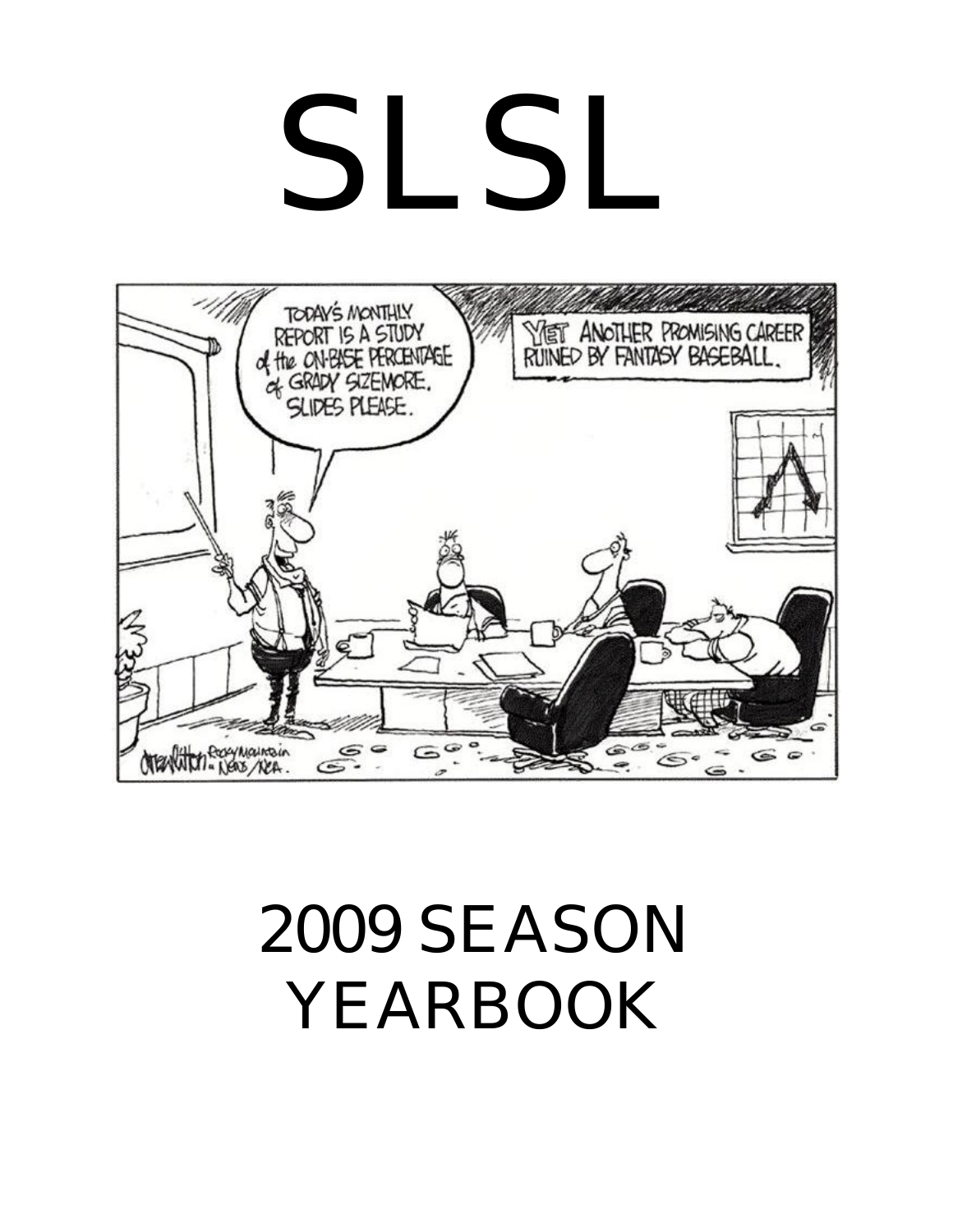# **FINAL LEAGUE STANDINGS**

| Aaron                      | Won | Lost | Pct  | <b>GB</b> |
|----------------------------|-----|------|------|-----------|
| Jackson Hole Guides        | 102 | 60   | .630 |           |
| Vernal Equinox             | 98  | 64   | .605 |           |
| <b>Emerald City Osprey</b> | 85  | 77   | .525 | 17        |
| Arizona Heat               | 83  | 79   | .512 | 19        |
| New York Knights           | 73  | 89   | .451 | 29        |
| Galapagos Tortoises        | 62  | 100  | .383 |           |

| <b>Mays</b>                   | Won | Lost | <b>Pct</b> | <b>GB</b> |
|-------------------------------|-----|------|------------|-----------|
| <b>Washington Generals</b>    | 90  | 72   | .556       |           |
| St. George Sun Rays           | 84  | 78   | .519       |           |
| California Dragons            | 81  | 81   | .500       |           |
| Chesapeake Crabs              | 72. | 90   | .444       | 18        |
| Malibu Wave                   | 71  | 91   | .438       | 19        |
| <b>Central Valley Condors</b> | 71  | 91   | .438       |           |

## **2009 Expanded Records**

| <b>Team</b>                |     | <b>Won Lost</b> | Pct  | Home      | <b>Road</b> | Left      | <b>Right</b> | <b>Extra</b> | 1-Run     |
|----------------------------|-----|-----------------|------|-----------|-------------|-----------|--------------|--------------|-----------|
| Arizona Heat               | 83  | 79              | .512 | 44-37     | 39-42       | 14-16     | $69 - 63$    | $7 - 7$      | $26 - 28$ |
| California Dragons         | 81  | 81              | .500 | $43 - 38$ | 38-43       | $15 - 20$ | 66-61        | $6 - 8$      | 28-30     |
| Central Valley Condors     | 71  | 91              | .438 | $40 - 41$ | $31 - 50$   | 14-15     | 57-76        | $4 - 5$      | $19 - 23$ |
| <b>Chesapeake Crabs</b>    | 72  | 90              | .444 | $40 - 41$ | 32-49       | $11 - 15$ | 61-75        | $7-13$       | $21 - 25$ |
| <b>Emerald City Osprey</b> | 85  | 77              | .525 | 47-34     | 38-43       | $17 - 7$  | 68-70        | $9 - 9$      | $25 - 21$ |
| Galapagos Tortoises        | 62  | 100             | .383 | $31 - 50$ | $31 - 50$   | $8 - 15$  | 54-85        | $5 - 4$      | $27 - 25$ |
| Jackson Hole Guides        | 102 | 60              | .630 | 51-30     | 51-30       | $14 - 8$  | 88-52        | $10-8$       | $35-19$   |
| Malibu Wave                | 71  | 91              | .438 | 38-43     | 33-48       | $9 - 15$  | $62 - 76$    | $9 - 9$      | 18-23     |
| New York Knights           | 73  | 89              | .451 | $41 - 40$ | 32-49       | 12-22     | 61-67        | $7 - 4$      | 16-29     |
| <b>St. George Sunrays</b>  | 84  | 78              | .519 | $46 - 35$ | 38-43       | $10-19$   | 74-59        | $6 - 10$     | $20-19$   |
| Vernal Equinox             | 98  | 64              | .605 | $55 - 26$ | 43-38       | $20 - 7$  | 78-57        | $10-6$       | $21 - 18$ |
| <b>Washington Generals</b> | 90  | 72              | .556 | 51-30     | 39-42       | 15-11     | 75-61        | $9 - 6$      | $29 - 25$ |

## **2009 Monthly Records**

| <b>Team</b>                   | Apr       | <b>May</b> | Jun       | Jul       | <b>Aug</b> | Sep+      | In Div    | <b>Out Div</b> |
|-------------------------------|-----------|------------|-----------|-----------|------------|-----------|-----------|----------------|
| Arizona Heat                  | $14 - 13$ | 18-9       | $13 - 14$ | $13 - 14$ | $10-14$    | $15 - 15$ | 44-46     | 39-33          |
| California Dragons            | $15 - 12$ | $11 - 16$  | $15 - 12$ | $11 - 16$ | $14 - 10$  | $15 - 15$ | 49-41     | $32 - 40$      |
| <b>Central Valley Condors</b> | $7-20$    | $8-19$     | $15 - 12$ | $15 - 12$ | $12 - 12$  | $14 - 16$ | $40 - 50$ | $31 - 41$      |
| <b>Chesapeake Crabs</b>       | $15 - 12$ | $8-19$     | $11 - 16$ | $13 - 14$ | $11 - 13$  | 14-16     | 43-47     | 29-43          |
| <b>Emerald City Osprey</b>    | $15 - 12$ | 11-16      | 14-13     | $15 - 12$ | $14 - 10$  | $16 - 14$ | $45 - 45$ | $40 - 32$      |
| <b>Galapagos Tortoises</b>    | $10 - 17$ | $8-19$     | $9 - 18$  | 14-13     | $10-14$    | 11-19     | $34 - 56$ | 28-44          |
| <b>Jackson Hole Guides</b>    | $19-8$    | $17 - 10$  | $16 - 11$ | $19-8$    | $14 - 10$  | $17-13$   | 55-35     | $47 - 25$      |
| Malibu Wave                   | $11 - 16$ | $13 - 14$  | $15 - 12$ | $9 - 18$  | $9 - 15$   | $14 - 16$ | $40 - 50$ | $31 - 41$      |
| New York Knights              | $6 - 21$  | $17-10$    | 14-13     | $11 - 16$ | $12 - 12$  | $13 - 17$ | $37 - 53$ | $36 - 36$      |
| <b>St. George Sunrays</b>     | 18-9      | 16-11      | $11 - 16$ | $12 - 15$ | $10 - 14$  | $17-13$   | 53-37     | 31-41          |
| Vernal Equinox                | $17-10$   | $17-10$    | 17-10     | $16-11$   | $13 - 11$  | 18-12     | $55 - 35$ | 43-29          |
| <b>Washington Generals</b>    | $15 - 12$ | 18-9       | $12 - 15$ | $14 - 13$ | $15-9$     | $16-14$   | 45-45     | $45 - 27$      |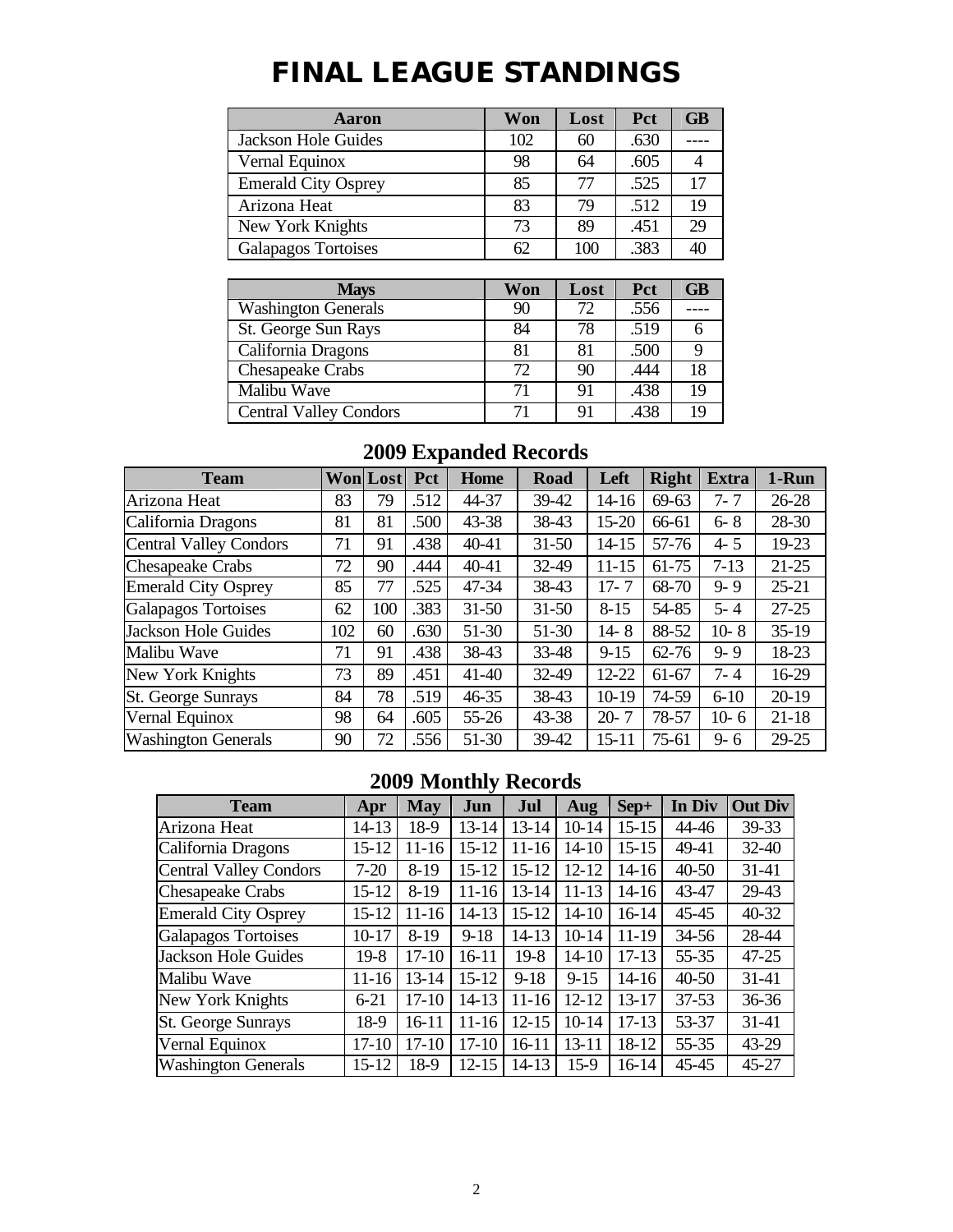| <b>Team</b>                |    |    |    |     |     |    |     | AZH   CAD   CVC   CHC   ECO   GAT   JAG   MAW   NYK |     | <b>SGS</b> | <b>VEE</b> | <b>WAG</b> |
|----------------------------|----|----|----|-----|-----|----|-----|-----------------------------------------------------|-----|------------|------------|------------|
| Arizona Heat               |    |    |    | 8   | 9   | 9  |     | 6                                                   | 13  | 6          | 6          | 5          |
| California Dragons         | 5  |    | 13 | 9   | 7   | 6  | C   | 10                                                  | 5   | 10         |            |            |
| Central Valley Condors     | 5  | 5  |    | 9   | 4   | 9  | 3   | 11                                                  | 5   | 4          |            | 11         |
| <b>Chesapeake Crabs</b>    | 4  | 9  | 9  | --- | 7   | 8  | 3   | 11                                                  | 4   | 6          | 3          | 8          |
| <b>Emerald City Osprey</b> | 9  | 5  | 8  | 5   | --- | 14 | 9   | 8                                                   | 5   | 9          | 8          | 5          |
| <b>Galapagos Tortoises</b> | 9  | 6  | 3  | 4   | 4   |    | 6   | 5                                                   | 9   | 6          | 6          | 4          |
| Jackson Hole Guides        | 11 | 10 | 9  | 9   | 9   | 12 | --- | 7                                                   | 14  | 8          | 9          | 4          |
| Malibu Wave                | 6  | 8  | ┑  | 7   | 4   | 7  | 5   | ---                                                 |     | 8          | 2          | 10         |
| New York Knights           | 5  | ┑  |    | 8   | 13  | 9  | 4   | 5                                                   | --- | 6          | 6          | 3          |
| St. George Sunrays         | 6  | 8  | 14 | 12  | 3   | 6  | 4   | 10                                                  | 6   | ---        | 6          | 9          |
| Vernal Equinox             | 12 | 5  |    | 9   | 10  | 12 | 9   | 10                                                  | 12  | 6          | ---        | 6          |
| <b>Washington Generals</b> |    | 11 |    | 10  | 7   | 8  | 8   | 8                                                   | 9   | 9          | 6          |            |

# **2009 Team by Team Matrix (Wins are Across, Losses are Down)**

# **Batting**

| <b>Team</b>         | <b>AVG</b> | <b>AB</b> | $\bf R$ | $\bf H$ | 2B    | 3B  | <b>HR</b> | <b>RBI</b> | SB    | $\overline{\text{CS}}$ | E     |
|---------------------|------------|-----------|---------|---------|-------|-----|-----------|------------|-------|------------------------|-------|
| Washington          | .276       | 5.661     | 807     | 1.564   | 351   | 33  | 197       | 772        | 87    | 28                     | 90    |
| Vernal              | .275       | 5,710     | 913     | 1,570   | 350   | 30  | 247       | 873        | 134   | 35                     | 70    |
| Jackson Hole        | .271       | 5,641     | 860     | 1,529   | 349   | 21  | 201       | 835        | 92    | 27                     | 75    |
| New York            | .271       | 5,562     | 799     | 1,510   | 288   | 39  | 214       | 766        | 108   | 30                     | 93    |
| <b>Emerald City</b> | .270       | 5,614     | 845     | 1,513   | 292   | 35  | 209       | 811        | 141   | 46                     | 84    |
| St. George          | .270       | 5.638     | 834     | 1,522   | 315   | 28  | 254       | 805        | 59    | 23                     | 81    |
| California          | .268       | 5,655     | 809     | 1,514   | 291   | 14  | 226       | 766        | 92    | 19                     | 117   |
| Arizona             | .266       | 5,657     | 803     | 1,502   | 327   | 41  | 228       | 768        | 62    | 22                     | 95    |
| Chesapeake          | .266       | 5,623     | 759     | 1,496   | 277   | 27  | 161       | 713        | 104   | 37                     | 82    |
| Central Valley      | .258       | 5,521     | 716     | 1.425   | 286   | 33  | 197       | 680        | 157   | 46                     | 102   |
| Galapagos           | .254       | 5.614     | 705     | 1.426   | 328   | 31  | 158       | 667        | 59    | 16                     | 100   |
| Malibu              | .246       | 5,515     | 732     | 1.356   | 312   | 26  | 220       | 700        | 105   | 28                     | 109   |
| <b>TOTALS</b>       | .266       | 67,411    | 9,582   | 17,927  | 3,766 | 358 | 2,512     | 9,156      | 1,200 | 357                    | 1,098 |

## **Pitching**

| <b>TEAM</b>         | <b>ERA</b> | W   | L   | $\mathbf{I}$ | H      | $\bf R$ | ER                      | <b>HR</b> | BB  | SO     | <b>OAVG</b> |
|---------------------|------------|-----|-----|--------------|--------|---------|-------------------------|-----------|-----|--------|-------------|
| Vernal              | 4.04       | 98  | 64  | 1.474        | 1.477  | 697     | 662                     | 192       | 432 | 1.102  | .262        |
| Jackson             | 4.07       | 102 | 60  | 1.478        | 1.409  | 724     | 669                     | 182       | 579 | 1,319  | .252        |
| Washington          | 4.08       | 89  | 72  | 1.450        | 1.440  | 709     | 658                     | 197       | 446 | 1.165  | .259        |
| Arizona             | 4.47       | 83  | 79  | 1,452        | 1,518  | 782     | 721                     | 213       | 552 | 1,227  | .270        |
| St. George          | 4.65       | 84  | 78  | 1,453        | 1.421  | 800     | 751                     | 227       | 627 | 1,202  | .259        |
| Chesapeake          | 4.72       | 72  | 90  | 1,459        | 1,539  | 809     | 765                     | 231       | 487 | 1,316  | .271        |
| Malibu              | 4.73       | 71  | 91  | 1.460        | 1.491  | 832     | 767                     | 225       | 596 | 1.172  | .265        |
| <b>Emerald City</b> | 4.73       | 85  | 77  | 1,453        | 1.484  | 840     | 764                     | 165       | 702 | 1,221  | .267        |
| California          | 4.78       | 81  | 81  | 1.459        | 1.442  | 844     | 775                     | 213       | 617 | 1.128  | .258        |
| New York            | 4.93       | 73  | 89  | 1,429        | 1,486  | 828     | 783                     | 234       | 474 | 902    | .268        |
| Central Valley      | 4.93       | 71  | 91  | 1.429        | 1.652  | 854     | 783                     | 224       | 505 | 967    | .289        |
| Galapagos           | 5.00       | 62  | 101 | 1.449        | 1,558  | 861     | 805                     | 207       | 564 | 1,262  | .278        |
| <b>TOTALS</b>       | 4.59       | 971 | 973 | 17.448       | 17,917 |         | 9,580 8,903 2,510 6,581 |           |     | 13.983 | .266        |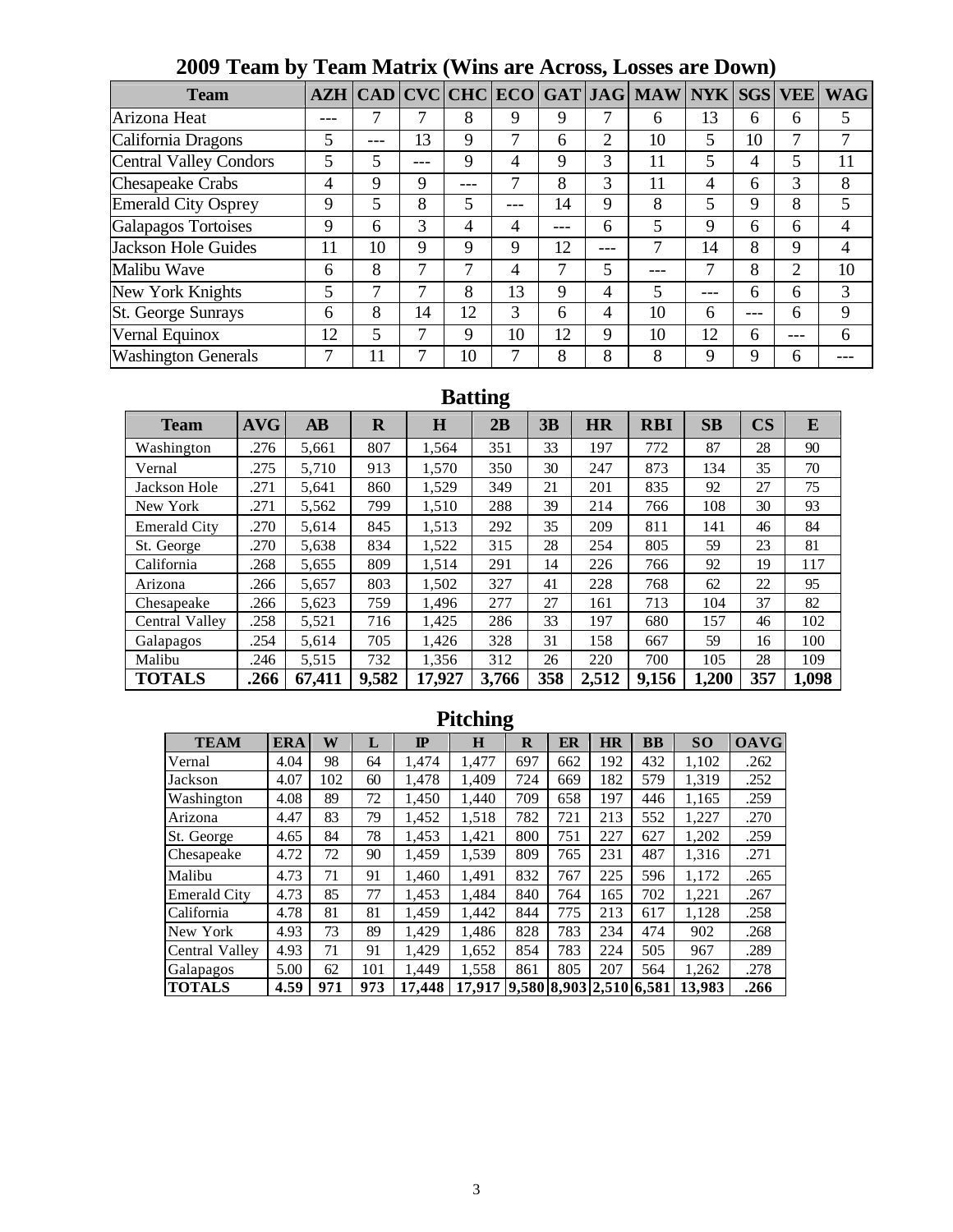**Team OBA SLG OPS BB IBB SO HBP SH SF GIDP TB HRHM HRRD** Arizona 1.333 .459 .792 550 16 1,330 41 12 30 141 2,595 127 101 California | .337 | .444 | .781 | 530 | 24 | 1,044 | 80 | 11 | 45 | 180 | 2,511 | 95 | 131 Chesapeake .330 .411 .741 513 22 1,042 47 28 45 155 2,310 70 91 Central Valley .315 .429 .744 426 18 1,056 46 47 32 115 2,368 111 86 Emerald City 343 .446 .788 592 27 1,128 55 30 41 143 2,502 91 118 Galapagos | .331 | .408 | .739 | 563 | 14 | 1,210 | 98 | 9 | 34 | 191 | 2,290 | 88 | 68 Jackson Hole .348 .447 .795 599 24 1,181 88 63 39 153 2,523 110 91 Malibu .331 .432 .763 652 18 1,428 71 35 37 152 2,380 109 111 New York | .333 | .453 | .786 | 507 | 18 | 1,116 | 31 | 31 | 44 | 145 | 2,518 | 126 | 88 St. George ... 344 .471 .815 | 583 | 14 | 1,162 | 70 | 10 | 24 | 164 | 2,655 | 144 | 109 Vernal .343 .477 .820 564 20 1,198 55 20 44 124 2,721 116 131 Washington .342 .454 .796 499 28 1,093 84 27 33 155 2,572 102 92 **TOTALS .336 .444 .780 6,578 243 13,988 766 323 448 1,818 29,945 1,289 1,217**

**Miscellaneous Team Offense**

### **PLAYOFF RESULTS**

### **FIRST ROUND**

Aaron Division Emerald City 4 Vernal 3 MVP – Josh Hamilton

Mays Division St. George 4 California 1 MVP – Jim Johnson

### **DIVISION CHAMPIONSHIP**

Aaron Division Emerald City 4 Jackson Hole 3 MVP – Tim Lincecum

Mays Division Washington 4 St. George 0 MVP – Mariano Rivera

### **LEAGUE CHAMPIONSHIP**

Washington 4 Emerald City 1 MVP – Ramon Vazquez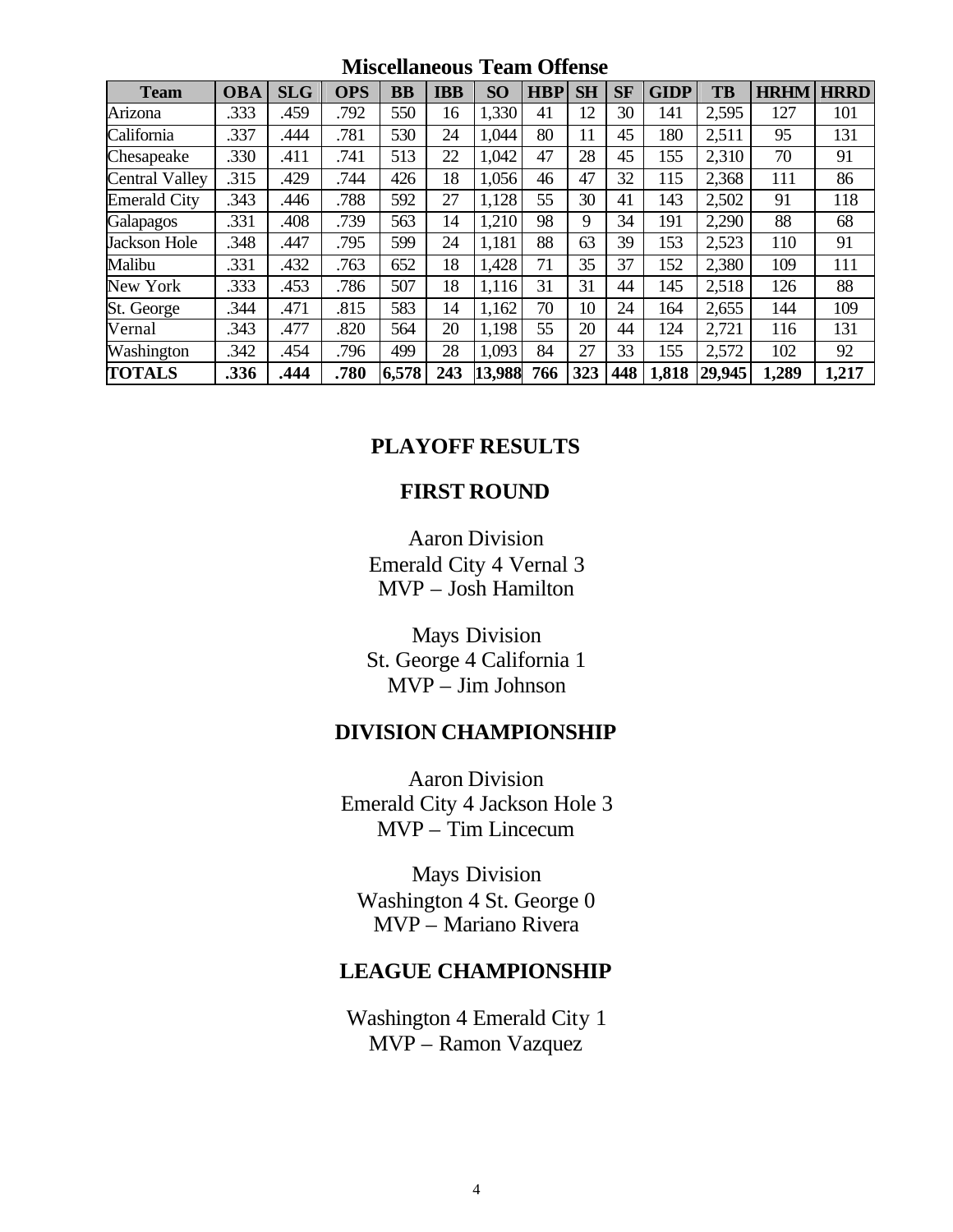### ALL STAR GAME 2009 MAYS ALL STARS at 2009 AARON ALL STARS

| Mays All Stars<br>H.Ramirez SS<br>M-J.Hardy SS<br>J.Mauer C<br>N-J.Baker C<br>C.Jones 3B<br>O-A.Rodriguez 3B<br>M.Holliday LF<br>P-J.Bay LF<br>R.Braun DH<br>Q-C.Quentin DH<br>K.Youkilis 1B<br>J-C.Delgado PH, 1B<br>J.Dye RF<br>K-I.Suzuki PH, RF<br>R.Ankiel CF<br>L-S.Victorino PH, CF<br>D.Pedroia 2B<br>R-C.Utley 2B                                                                                                                                                                                                                                                            | AВ<br>$\mathbf{1}$<br>1<br>3<br>1<br>2<br>1<br>3<br>$\mathbf{1}$<br>3<br>$\mathbf{1}$<br>2<br>$\mathbf{1}$<br>2<br>1<br>2<br>1<br>2<br>1 | R<br>0<br>0<br>0<br>0<br>0<br>0<br>1<br>0<br>0<br>0<br>0<br>0<br>0<br>0<br>0<br>0<br>0<br>0 | 0<br>0<br>1<br>0<br>0<br>0<br>1<br>0<br>1<br>0<br>$\mathbf 1$<br>0<br>0<br>0<br>0<br>0<br>0<br>0 | H RBI<br>$\mathbf 0$<br>0<br>0<br>0<br>0<br>0<br>0<br>0<br>0<br>0<br>0<br>0<br>1<br>0<br>0<br>0<br>0<br>0 | Aaron All Stars                                                                                   | S.Choo LF<br>A-D.Dejesus LF<br>M.Fontenot 2B<br>B-D.Uggla 2B<br>A. Pujols 1B<br>C-A.Gonzalez 1B<br>J.Hamilton CF<br>D-N.Markakis CF<br>M.Ramirez DH<br>E-L.Berkman DH<br>A.Ramirez 3B<br>F-T.Glaus 3B<br>T.Hunter RF<br>G-V.Guerrero RF<br>M.Napoli C<br>H-B.McCann C<br>M.Tejada SS<br>I-J.Bartlett SS |                                                                                                                              |                                                                                                                                                                                    |                                                                                  |  | AВ<br>3<br>0<br>4<br>0<br>4<br>0<br>2<br>1<br>2<br>$\mathbf 1$<br>2<br>1<br>2<br>$\mathbf 1$<br>3<br>1<br>2<br>1 | R<br>0<br>0<br>0<br>0<br>0<br>0<br>1<br>0<br>2<br>$\mathbf 0$<br>2<br>$\mathbf 0$<br>1<br>0<br>1<br>$\Omega$<br>$\Omega$<br>0 | $\mathbf 0$<br>0<br>0<br>0<br>0<br>0<br>1<br>0<br>1<br>0<br>2<br>0<br>1<br>0<br>2<br>0<br>0<br>0 | H RBI<br>0<br>0<br>0<br>0<br>0<br>0<br>0<br>0<br>0<br>0<br>0<br>0<br>2<br>0<br>5<br>0<br>0<br>0 |
|---------------------------------------------------------------------------------------------------------------------------------------------------------------------------------------------------------------------------------------------------------------------------------------------------------------------------------------------------------------------------------------------------------------------------------------------------------------------------------------------------------------------------------------------------------------------------------------|------------------------------------------------------------------------------------------------------------------------------------------|---------------------------------------------------------------------------------------------|--------------------------------------------------------------------------------------------------|-----------------------------------------------------------------------------------------------------------|---------------------------------------------------------------------------------------------------|---------------------------------------------------------------------------------------------------------------------------------------------------------------------------------------------------------------------------------------------------------------------------------------------------------|------------------------------------------------------------------------------------------------------------------------------|------------------------------------------------------------------------------------------------------------------------------------------------------------------------------------|----------------------------------------------------------------------------------|--|------------------------------------------------------------------------------------------------------------------|-------------------------------------------------------------------------------------------------------------------------------|--------------------------------------------------------------------------------------------------|-------------------------------------------------------------------------------------------------|
| Totals                                                                                                                                                                                                                                                                                                                                                                                                                                                                                                                                                                                | 29                                                                                                                                       | $\mathbf{1}$                                                                                | 4                                                                                                | $\mathbf{1}$                                                                                              |                                                                                                   |                                                                                                                                                                                                                                                                                                         |                                                                                                                              | Totals                                                                                                                                                                             |                                                                                  |  | 30                                                                                                               | 7                                                                                                                             | 7                                                                                                | 7                                                                                               |
| Mays All Stars 0 1 0<br>Aaron All Stars 0 0 0                                                                                                                                                                                                                                                                                                                                                                                                                                                                                                                                         |                                                                                                                                          |                                                                                             | $0\quad 0\quad 0$<br>4 3 0                                                                       | 0<br>0                                                                                                    | $0\quad 0$<br>$\mathbf 0$                                                                         | $\qquad \qquad -$<br>$\qquad \qquad -$                                                                                                                                                                                                                                                                  | 1<br>7                                                                                                                       | 4<br>7                                                                                                                                                                             | 0<br>$\mathbf 0$                                                                 |  |                                                                                                                  |                                                                                                                               |                                                                                                  |                                                                                                 |
| Mays All Stars<br>R.Halladay<br>C.Hamels LOSS<br>J.Litsch BS<br>F.Hernandez<br>J.Johnson<br>J.Devine<br>Totals<br>Aaron All Stars<br>C.Sabathia<br>E.Santana WIN<br>T.Lincecum HOLD<br>J.Soria<br>G.Balfour<br>J.Papelbon<br>Totals                                                                                                                                                                                                                                                                                                                                                   | IP<br>2<br>0<br>$\mathbf{1}$<br>8<br>ΙP<br>2<br>$\sqrt{2}$<br>$\sqrt{2}$<br>$\mathbf 1$<br>$\mathbf 1$<br>1<br>9                         | $1 \t1/3$<br>$1 \t1/3$<br>$2 \t1/3$                                                         |                                                                                                  | Η<br>2<br>2<br>1<br>2<br>0<br>0<br>7<br>Η<br>3<br>0<br>$\mathbf 1$<br>0<br>$\overline{0}$                 | R<br>0<br>3<br>3<br>$\mathbf{1}$<br>$\Omega$<br>0<br>7<br>R<br>1<br>0<br>0<br>0<br>$\overline{0}$ | ER<br>0<br>3<br>3<br>$\mathbf{1}$<br>$\Omega$<br>0<br>7<br>ER<br>1<br>0<br>0<br>0<br>$\overline{0}$                                                                                                                                                                                                     | BB<br>0<br>$\mathbf{1}$<br>2<br>$\mathbf{1}$<br>$\mathbf 1$<br>0<br>5<br>BB<br>1<br>$\mathbf{1}$<br>0<br>0<br>$\overline{0}$ | SO<br>0<br>1<br>0<br>0<br>0<br>2<br>3<br>SO<br>$\mathbf{1}$<br>$\mathbf{1}$<br>4<br>$\mathbf{1}$<br>$\mathbf{1}$<br>$\begin{matrix} 0 & 0 & 0 & 0 & 0 \end{matrix}$<br>4 1 1 2 8 0 | HR<br>0<br>0<br>1<br>0<br>0<br>0<br>1<br>HR<br>0<br>0<br>0<br>0<br>$\Omega$<br>0 |  |                                                                                                                  |                                                                                                                               |                                                                                                  |                                                                                                 |
| ATTENDANCE- 55,203 TIME- Night<br>UMPIRES- Paul McCartney, George Harrison, Richard Starkey, John Lennon<br>$T - 2:30$<br>LEFT ON BASE- Mays All Stars: 4 Aaron All Stars: 5<br>DOUBLE PLAYS- Mays All Stars: 1 Aaron All Stars: 2<br>DOUBLES- A.Ramirez-2<br>HOME RUNS- M.Napoli<br>WALKS- H.Ramirez, C.Jones, S.Choo, J.Hamilton, M.Ramirez, A.Ramirez, T.Hunter<br>HIT BY PITCH- H.Ramirez, M.Tejada<br>STRIKE OUTS- H.Ramirez, M.Holliday, R.Braun, J.Dye, I.Suzuki, R.Ankiel-2,<br>C.Utley, S.Choo, V.Guerrero, B.McCann<br>GIDP- J.Mauer, C.Jones, A.Pujols<br>MVP- Mike Napoli |                                                                                                                                          |                                                                                             |                                                                                                  |                                                                                                           |                                                                                                   |                                                                                                                                                                                                                                                                                                         |                                                                                                                              |                                                                                                                                                                                    |                                                                                  |  |                                                                                                                  |                                                                                                                               |                                                                                                  |                                                                                                 |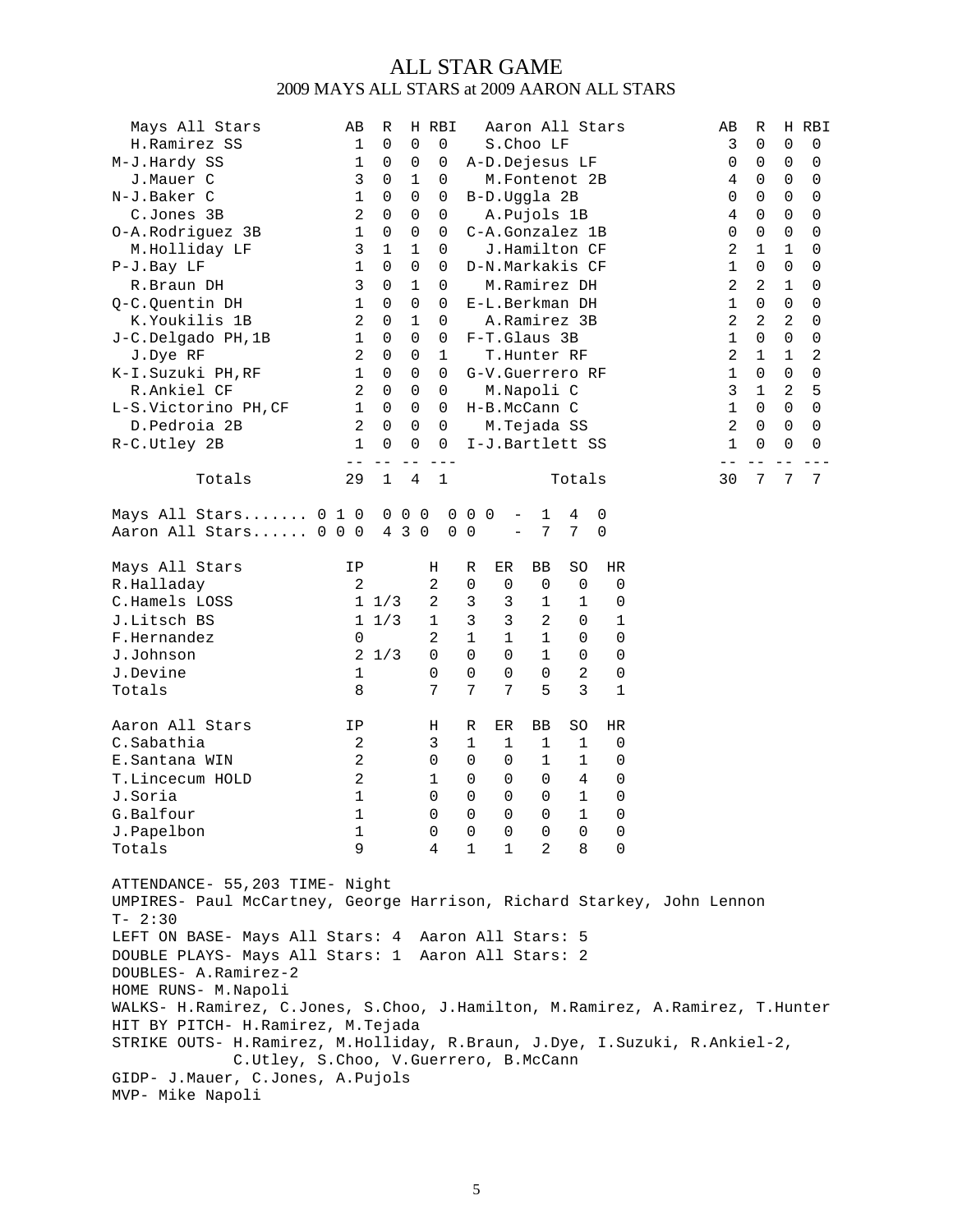# **Individual League Leaders**

| <b>Batting Average</b> |            |      | <b>At Bats</b>   |            |     |                  | <b>Runs Scored</b> |     |
|------------------------|------------|------|------------------|------------|-----|------------------|--------------------|-----|
| J.Hairston Jr.         | <b>CHC</b> | .346 | D.Pedroia        | <b>CAD</b> | 718 | <b>B.Roberts</b> | ECO                | 133 |
| M.Holliday             | <b>SGS</b> | .333 | C.Beltran        | <b>AZH</b> | 688 | M.Ramirez        | <b>VEE</b>         | 126 |
| A.Pujols               | JAG        | .331 | I.Suzuki         | <b>CVC</b> | 685 | H.Ramirez        | <b>CAD</b>         | 123 |
| M.Ramirez              | VEE        | .324 | <b>B.Roberts</b> | ECO        | 660 | A.Pujols         | JAG                | 121 |
| J.Bay                  | <b>CHC</b> | .315 | H.Ramirez        | <b>CAD</b> | 648 | C.Beltran        | AZH                | 120 |
| I.Suzuki               | <b>CVC</b> | .314 | <b>B.Giles</b>   | <b>SGS</b> | 640 | M.Hollidav       | <b>SGS</b>         | 118 |
| J.Baker                | WAG        | .313 | D.Span           | <b>VEE</b> | 633 | N.Markakis       | JAG                | 114 |
| C.Delgado              | <b>SGS</b> | .312 | D.Wright         | <b>VEE</b> | 624 | J.Hamilton       | <b>ECO</b>         | 109 |
| C.Jones                | <b>MAW</b> | .311 | N.Markakis       | JAG        | 622 | <b>B.Giles</b>   | <b>SGS</b>         | 109 |
| J.Hamilton             | <b>ECO</b> | .311 | J.Hamilton       | <b>ECO</b> | 621 | D.Pedroia        | <b>CAD</b>         | 106 |
| <b>B.Roberts</b>       | <b>ECO</b> | .311 | R.Howard         | <b>CVC</b> | 616 | J.Reyes          | <b>NYK</b>         | 105 |
| R.Doumit               | <b>SGS</b> | .310 | M.Hollidav       | <b>SGS</b> | 615 | D.Span           | <b>VEE</b>         | 105 |

| <b>Hits</b>      |            |     | <b>Doubles</b>   |            |    |                  | <b>Triples</b> |    |
|------------------|------------|-----|------------------|------------|----|------------------|----------------|----|
| I.Suzuki         | <b>CVC</b> | 215 | L.Berkman        | <b>AZH</b> | 55 | C.Granderson     | <b>SGS</b>     | 19 |
| D.Pedroia        | <b>CAD</b> | 208 | <b>B.Roberts</b> | <b>ECO</b> | 51 | C.Beltran        | <b>AZH</b>     | 12 |
| <b>B.Roberts</b> | <b>ECO</b> | 205 | N.McLouth        | <b>VEE</b> | 48 | D.Span           | <b>VEE</b>     | 11 |
| M.Holliday       | <b>SGS</b> | 205 | N.Markakis       | JAG        | 47 | <b>B.Roberts</b> | <b>ECO</b>     | 10 |
| A.Pujols         | JAG        | 202 | R.Ludwick        | WAG        | 47 | M.Byrd           | <b>GAT</b>     | 9  |
| M.Ramirez        | <b>VEE</b> | 195 | K.Youkilis       | <b>CHC</b> | 46 | N.Punto          | <b>MAW</b>     | 9  |
| J.Hamilton       | ECO        | 193 | D.Pedroia        | <b>CAD</b> | 44 | A.Ethier         | <b>GAT</b>     | 8  |
| C.Beltran        | AZH        | 190 | A.Pujols         | JAG        | 44 | J.Reves          | <b>NYK</b>     | 8  |
| H.Ramirez        | <b>CAD</b> | 188 | <b>B.Giles</b>   | <b>SGS</b> | 44 | J.Rollins        | <b>CVC</b>     | 8  |
| C.Jones          | <b>MAW</b> | 185 | M.Bradley        | <b>GAT</b> | 43 | S. Victorino     | WAG            | 8  |
| N.Markakis       | JAG        | 178 | R.Winn           | JAG        | 43 |                  |                |    |
| A.Rodriguez      | <b>SGS</b> | 177 | M.Ramirez        | <b>VEE</b> | 43 |                  |                |    |

| <b>Home Runs</b> |            |    | <b>RBIs</b> |            |     | <b>Walks</b>     |            |     |
|------------------|------------|----|-------------|------------|-----|------------------|------------|-----|
| M.Ramirez        | <b>VEE</b> | 51 | J.Hamilton  | <b>ECO</b> | 152 | N.Markakis       | JAG        | 110 |
| A.Rodriguez      | <b>SGS</b> | 51 | A.Pujols    | JAG        | 146 | A.Dunn           | <b>ECO</b> | 94  |
| V.Guerrero       | NYK.       | 49 | M.Ramirez   | <b>VEE</b> | 136 | J.Mauer          | <b>CAD</b> | 93  |
| R.Howard         | CVC        | 49 | A.Rodriguez | <b>SGS</b> | 129 | C.Iannetta       | JAG        | 90  |
| A.Pujols         | JAG        | 45 | V.Guerrero  | <b>NYK</b> | 122 | <b>B.Roberts</b> | <b>ECO</b> | 90  |
| C.Delgado        | <b>SGS</b> | 42 | R.Howard    | <b>CVC</b> | 119 | D.Wright         | VEE.       | 89  |
| R.Ludwick        | WAG        | 42 | M.Teixeira  | <b>GAT</b> | 116 | C.Jones          | <b>MAW</b> | 88  |
| H.Ramirez        | CAD        | 39 | R.Ludwick   | <b>WAG</b> | 116 | R.Martin         | <b>GAT</b> | 87  |
| M.Holliday       | SGS        | 38 | C.Lee       | <b>CAD</b> | 114 | H.Ramirez        | <b>CAD</b> | 83  |
|                  |            |    |             |            |     | <b>B.Giles</b>   | <b>SGS</b> | 83  |

| <b>Intentional Walks</b> |            |    |             | <b>Strike Outs</b> |     | <b>Hit by Pitch</b> |            |    |  |
|--------------------------|------------|----|-------------|--------------------|-----|---------------------|------------|----|--|
| A.Pujols                 | JAG        | 11 | R.Howard    | <b>CVC</b>         | 202 | C.Utley             | WAG        | 28 |  |
| <b>B.Roberts</b>         | ECO        | 9  | M.Bradley   | <b>GAT</b>         | 179 | M.Mora              | <b>CAD</b> | 23 |  |
| D.Dejesus                | <b>NYK</b> | 8  | D.Uggla     | <b>NYK</b>         | 179 | C.Iannetta          | JAG        | 23 |  |
| C.Jones                  | <b>MAW</b> | 7  | C.Iannetta  | JAG                | 176 | M.Byrd              | <b>GAT</b> | 16 |  |
| <b>I.Kinsler</b>         | <b>WAG</b> | 7  | R.Ludwick   | WAG                | 174 | C.Pena              | <b>MAW</b> | 16 |  |
| L.Berkman                | <b>AZH</b> | 6  | A.Dunn      | <b>ECO</b>         | 172 | P.Fielder           | CAD        | 15 |  |
| J.Mauer                  | <b>CAD</b> | 6  | A.Rodriguez | <b>SGS</b>         | 164 | A.Ramirez           | <b>GAT</b> | 15 |  |
| M.Ramirez                | <b>VEE</b> | 6  | E.Longoria  | JAG                | 162 | E.Dukes             | <b>MAW</b> | 15 |  |
| R.Howard                 | <b>CVC</b> | 6  | J.Bruce     | <b>AZH</b>         | 158 | A.Rodriguez         | <b>SGS</b> | 15 |  |
| D.Lee                    | <b>ECO</b> | 6  | K.Shoppach  | <b>MAW</b>         | 158 |                     |            |    |  |
| J.Hamilton               | <b>ECO</b> | 6  |             |                    |     |                     |            |    |  |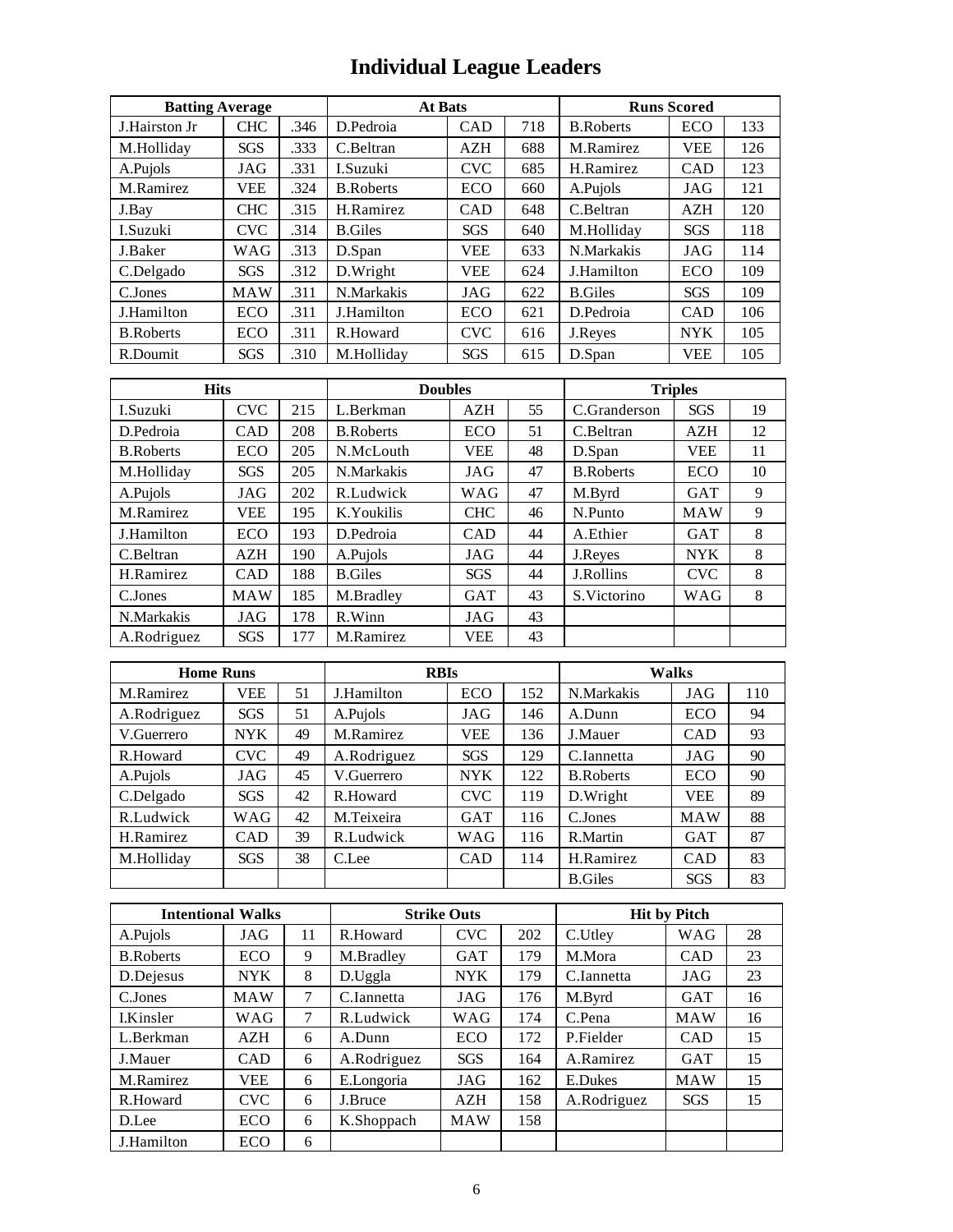| <b>Sacrifice Hits</b> |            |        | <b>Stolen Bases</b> |            |    | <b>Stolen Base Pct</b> |            |      |
|-----------------------|------------|--------|---------------------|------------|----|------------------------|------------|------|
| J.Bartlett            | JAG        | 25     | J.Reyes             | <b>NYK</b> | 63 | J.Reyes                | <b>NYK</b> | .875 |
| J.Inglett             | JAG        | 19     | D.Span              | VEE        | 50 | C.Figgins              | ECO        | .860 |
| C.Figgins             | ECO        | 19     | I.Suzuki            | <b>CVC</b> | 50 | <b>B.Upton</b>         | <b>CVC</b> | .853 |
| N.Punto               | <b>MAW</b> | 17     | <b>B.Roberts</b>    | <b>ECO</b> | 40 | G.Sizemore             | <b>CVC</b> | .848 |
| J.Reyes               | NYK.       | 14     | H.Ramirez           | <b>CAD</b> | 37 | H.Ramirez              | <b>CAD</b> | .841 |
| J.Kendall             | <b>CVC</b> | 12     | C.Figgins           | ECO        | 37 | T.Hunter               | <b>VEE</b> | .840 |
| K.Johnson             | <b>CHC</b> | 9      | S.Victorino         | WAG        | 37 | J.Bartlett             | JAG        | .829 |
| <b>I.Suzuki</b>       | <b>CVC</b> | 8      | C.Crisp             | <b>CHC</b> | 32 | N.Punto                | <b>MAW</b> | .800 |
| A.Hill                | JAG        | $\tau$ | J.Bartlett          | JAG        | 29 | S.Victorino            | <b>WAG</b> | .787 |
| B.Upton               | <b>CVC</b> | $\tau$ | <b>B.Upton</b>      | <b>CVC</b> | 29 | R.Winn                 | JAG        | .786 |
| J.Hairston Jr         | <b>CHC</b> | 7      | J.Hairston Jr       | <b>CHC</b> | 29 | <b>B.Roberts</b>       | ECO        | .769 |
| R.Vazquez             | WAG        | $\tau$ |                     |            |    | J.Damon                | ECO        | .758 |

| <b>Slugging Pct</b> |            |      |                  | <b>On Base Pct</b> |      | <b>Runs Created/27</b> |            |      |
|---------------------|------------|------|------------------|--------------------|------|------------------------|------------|------|
| M.Ramirez           | <b>VEE</b> | .656 | A.Pujols         | JAG                | .413 | M.Ramirez              | <b>VEE</b> | 10.4 |
| C.Delgado           | SGS        | .644 | M.Holliday       | <b>SGS</b>         | .412 | M.Holliday             | <b>SGS</b> | 9.5  |
| A.Pujols            | JAG        | .624 | J.Mauer          | <b>CAD</b>         | .408 | C.Delgado              | <b>SGS</b> | 8.9  |
| A.Rodriguez         | <b>SGS</b> | .599 | M.Ramirez        | <b>VEE</b>         | .402 | A.Pujols               | JAG        | 8.8  |
| R.Ludwick           | WAG        | .593 | J.Hairston Jr    | <b>CHC</b>         | .401 | J.Bay                  | <b>CHC</b> | 8.4  |
| V.Guerrero          | <b>NYK</b> | .593 | C.Jones          | <b>MAW</b>         | .397 | J.Hairston Jr.         | <b>CHC</b> | 8.2  |
| M.Holliday          | SGS        | .587 | <b>B.Roberts</b> | <b>ECO</b>         | .396 | M.Fontenot             | <b>VEE</b> | 8.1  |
| J.Hamilton          | ECO        | .562 | N.Markakis       | JAG                | .395 | J.Hamilton             | ECO        | 7.9  |
| J.Bay               | <b>CHC</b> | .559 | M.Fontenot       | <b>VEE</b>         | .395 | H.Ramirez              | <b>CAD</b> | 7.6  |
| A.Gonzale z         | VEE        | .558 | J.Bay            | <b>CHC</b>         | .392 | A.Rodriguez            | <b>SGS</b> | 7.6  |
| R.Braun             | <b>CVC</b> | .551 | J.Baker          | <b>WAG</b>         | .391 | C.Jones                | <b>MAW</b> | 7.6  |
| C.Jones             | <b>MAW</b> | .536 | L.Berkman        | AZH                | .388 | R.Ludwick              | WAG        | 7.6  |

| <b>Wins</b>   |            |    | <b>Losses</b> |            |    | <b>Winning Pct</b> |            |      |
|---------------|------------|----|---------------|------------|----|--------------------|------------|------|
| R.Halladay    | <b>AZH</b> | 24 | J.Shields     | <b>GAT</b> | 23 | E.Santana          | JAG        | .741 |
| C.Sabathia    | <b>VEE</b> | 23 | Z.Greinke     | <b>MAW</b> | 22 | R.Halladav         | <b>AZH</b> | .727 |
| E.Santana     | JAG        | 20 | A.Cook        | <b>NYK</b> | 20 | C.Sabathia         | VEE        | .719 |
| C.Hamels      | <b>MAW</b> | 20 | E.Jackson     | CVC        | 17 | G.Meche            | <b>CVC</b> | .688 |
| D.Lowe        | <b>VEE</b> | 19 | D.Haren       | <b>CHC</b> | 17 | A.Sonnanstine      | <b>VEE</b> | .667 |
| F.Hernandez   | <b>SGS</b> | 18 | C.Hamels      | <b>MAW</b> | 17 | C.Lee              | <b>WAG</b> | .643 |
| C.Billingsley | SGS        | 18 | U.Jimenez     | <b>MAW</b> | 17 | J.Guthrie          | <b>VEE</b> | .630 |
| C.Lee         | WAG        | 18 | R.Nolasco     | <b>CHC</b> | 16 | R.Johnson          | AZH        | .625 |
|               |            |    |               |            |    | J.Litsch           | <b>CAD</b> | .607 |
|               |            |    |               |            |    | J.Saunders         | <b>SGS</b> | .600 |
|               |            |    |               |            |    | D.Lowe             | <b>VEE</b> | .594 |
|               |            |    |               |            |    | B.Webb             | <b>ECO</b> | .593 |

| <b>ERA</b>    |            |      | <b>Innings Pitched</b> |            |       | <b>Total Batters Faced</b> |            |      |
|---------------|------------|------|------------------------|------------|-------|----------------------------|------------|------|
| C.Wade        | <b>NYK</b> | 2.98 | C.Sabathia             | <b>VEE</b> | 338.1 | C.Sabathia                 | <b>VEE</b> | 1418 |
| R.Halladay    | AZH        | 3.13 | C.Hamels               | <b>MAW</b> | 320.0 | C.Hamels                   | <b>MAW</b> | 1360 |
| T.Lincecum    | <b>ECO</b> | 3.49 | R.Halladay             | <b>AZH</b> | 313.0 | R.Nolasco                  | <b>CHC</b> | 1305 |
| G.Meche       | CVC        | 3.55 | R.Nolasco              | <b>CHC</b> | 312.1 | D.Haren                    | <b>CHC</b> | 1280 |
| C.Sabathia    | VEE        | 3.56 | D.Lowe                 | VEE        | 304.1 | R.Halladay                 | AZH        | 1279 |
| H.Kuroda      | WAG        | 3.63 | D.Haren                | <b>CHC</b> | 293.1 | D.Lowe                     | VEE        | 1272 |
| R.Nolasco     | <b>CHC</b> | 3.86 | R.Dempster             | JAG        | 279.1 | R.Dempster                 | JAG        | 1203 |
| C.Lee         | <b>WAG</b> | 4.00 | C.Lee                  | <b>WAG</b> | 276.2 | C.Billingsley              | <b>SGS</b> | 1196 |
| J.Litsch      | CAD        | 4.00 | F.Hernandez            | <b>SGS</b> | 272.1 | Z.Greinke                  | <b>MAW</b> | 1190 |
| J.Duchscherer | SGS        | 4.09 | R.Oswalt               | WAG        | 269.0 |                            |            |      |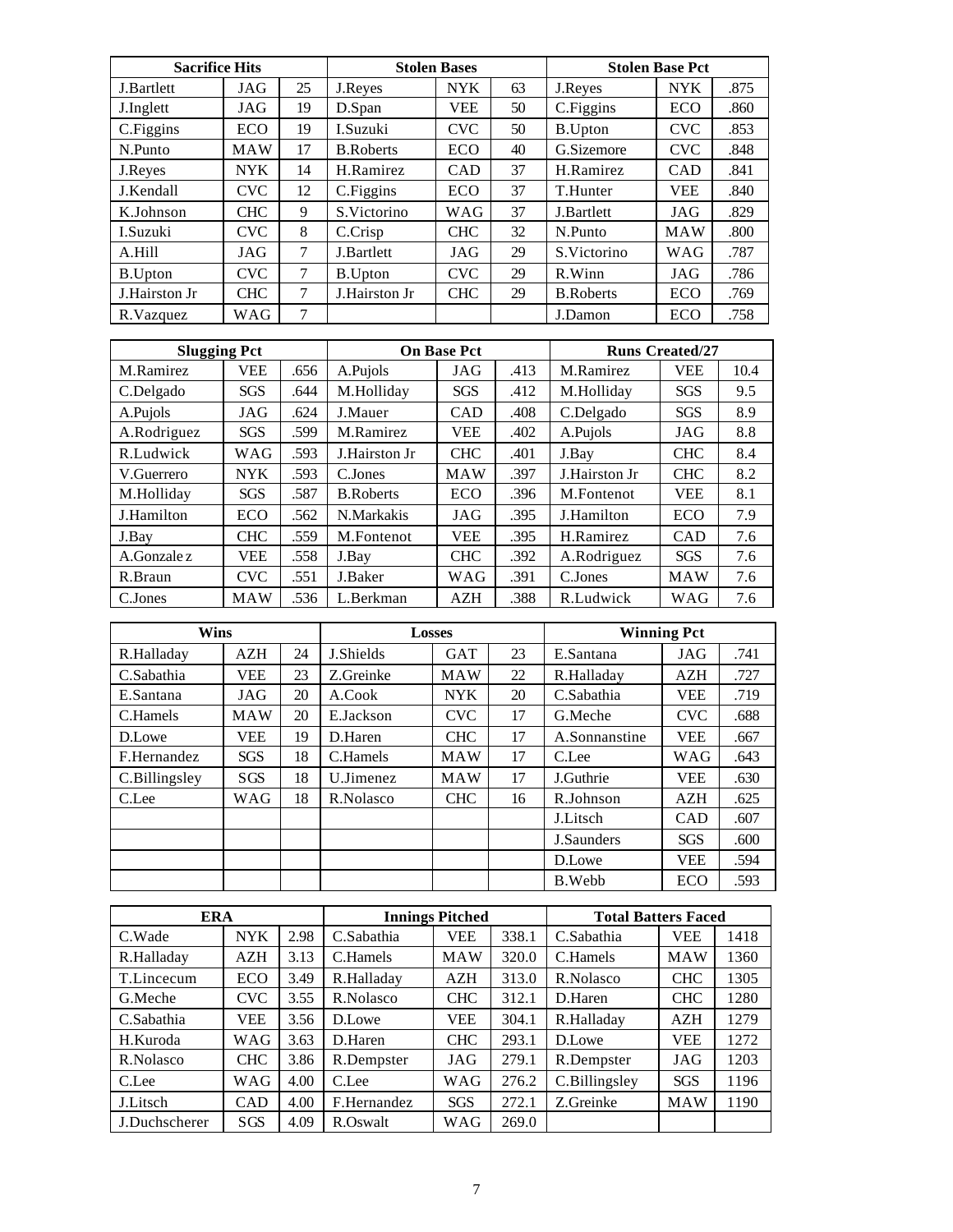|                   | <b>Games Pitched</b> |    | <b>Games Started</b> |            |    | <b>Complete Games</b> |            |    |
|-------------------|----------------------|----|----------------------|------------|----|-----------------------|------------|----|
| C.Wade            | <b>NYK</b>           | 95 | R.Halladay           | <b>AZH</b> | 41 | C.Sabathia            | <b>VEE</b> | 19 |
| J. Arredondo      | ECO                  | 80 | R.Dempster           | JAG        | 41 | C.Hamels              | <b>MAW</b> | 18 |
| M.Thornton        | JAG                  | 79 | C.Sabathia           | <b>VEE</b> | 41 | R.Nolasco             | <b>CHC</b> | 17 |
| J.Chamberlain     | <b>SGS</b>           | 78 | D.Lowe               | <b>VEE</b> | 41 | J.Litsch              | CAD        | 14 |
| T.Buchholz        | <b>GAT</b>           | 75 | C.Hamels             | <b>MAW</b> | 41 | D.Lowe                | VEE        | 14 |
| J.Nathan          | WAG                  | 75 | Z.Greinke            | <b>MAW</b> | 41 | T.Lincecum            | ECO        | 13 |
| <b>B.</b> Fuentes | JAG                  | 74 | R.Oswalt             | WAG        | 41 | R.Halladav            | AZH        | 12 |
| J.Masterson       | <b>AZH</b>           | 71 |                      |            |    | D.Haren               | <b>CHC</b> | 12 |
| K.Wood            | <b>VEE</b>           | 71 |                      |            |    |                       |            |    |
| R.Corcoran        | JAG                  | 69 |                      |            |    |                       |            |    |
| M.Rivera          | WAG                  | 69 |                      |            |    |                       |            |    |
| G.Geary           | WAG                  | 69 |                      |            |    |                       |            |    |

| <b>Games Finished</b> |            |    | <b>Saves</b>     |            |    |                  | <b>Save Pct</b> |      |
|-----------------------|------------|----|------------------|------------|----|------------------|-----------------|------|
| G.Balfour             | JAG        | 55 | G.Balfour        | JAG        | 37 | <b>B.Fuentes</b> | JAG             | .933 |
| M.Rivera              | WAG        | 55 | J.Soria          | <b>NYK</b> | 30 | G.Balfour        | JAG             | .925 |
| J.Devine              | <b>MAW</b> | 50 | M.Rivera         | <b>WAG</b> | 26 | J.Devine         | <b>MAW</b>      | .909 |
| J.Soria               | <b>NYK</b> | 49 | J.Papelbon       | <b>VEE</b> | 25 | J.Papelbon       | <b>VEE</b>      | .833 |
| J.Arredondo           | <b>ECO</b> | 48 | <b>B.Wagner</b>  | <b>AZH</b> | 20 | J.Soria          | <b>NYK</b>      | .811 |
| J.Chamberlain         | <b>SGS</b> | 48 | J.Devine         | <b>MAW</b> | 20 | C.Marmol         | <b>GAT</b>      | .733 |
| J.Masterson           | <b>AZH</b> | 46 | J.Arredondo      | <b>ECO</b> | 18 | J.Arredondo      | <b>ECO</b>      | .720 |
| C.Wade                | <b>NYK</b> | 43 | <b>B.Fuentes</b> | JAG        | 14 | J.Howell         | <b>SGS</b>      | .667 |
| J.Papelbon            | <b>VEE</b> | 43 | J.Chamberlain    | <b>SGS</b> | 12 | M.Rivera         | <b>WAG</b>      | .667 |
| T.Buchholz            | <b>GAT</b> | 40 | J.Howell         | <b>SGS</b> | 12 | C.Wade           | <b>NYK</b>      | .647 |
| <b>B.Wagner</b>       | <b>AZH</b> | 39 | C.Marmol         | <b>GAT</b> | 11 | <b>B.Wagner</b>  | <b>AZH</b>      | .645 |
| R.Perez               | <b>CHC</b> | 39 | C.Wade           | <b>NYK</b> | 11 | F.Rodriguez      | <b>CAD</b>      | .600 |

| <b>Strikeouts</b> |            |     | <b>Wild Pitches</b> |            |    | Hits per 9    |            |      |
|-------------------|------------|-----|---------------------|------------|----|---------------|------------|------|
| T.Lincecum        | <b>ECO</b> | 296 | J.Maine             | <b>NYK</b> | 15 | C.Wade        | <b>NYK</b> | 6.19 |
| C.Sabathia        | <b>VEE</b> | 293 | T.Buchholz          | <b>GAT</b> | 14 | R.Harden      | <b>SGS</b> | 7.14 |
| D.Haren           | <b>CHC</b> | 284 | D.Haren             | <b>CHC</b> | 14 | J.Duchscherer | <b>SGS</b> | 8.06 |
| C.Hamels          | <b>MAW</b> | 279 | T.Lincecum          | <b>ECO</b> | 14 | C.Young       | WAG        | 8.07 |
| R.Dempster        | JAG        | 253 | Z.Greinke           | <b>MAW</b> | 13 | T.Lincecum    | <b>ECO</b> | 8.11 |
| R.Nolasco         | <b>CHC</b> | 252 | R.Tejeda            | <b>ECO</b> | 12 | C.Sabathia    | <b>VEE</b> | 8.35 |
| R.Halladav        | AZH        | 247 | U.Jimenez           | <b>MAW</b> | 12 | G.Meche       | <b>CVC</b> | 8.37 |
| C.Billingsley     | <b>SGS</b> | 238 | A.Sonnanstine       | <b>VEE</b> | 11 | D.Matsuzaka   | <b>CAD</b> | 8.37 |
| R.Harden          | <b>SGS</b> | 234 | C.Qualls            | AZH        | 10 | R.Halladay    | <b>AZH</b> | 8.54 |
| Z.Greinke         | <b>MAW</b> | 232 | J.Sanchez           | <b>ECO</b> | 10 | C.Hamels      | <b>MAW</b> | 8.55 |
| E.Santana         | JAG        | 228 |                     |            |    | R.Nolasco     | <b>CHC</b> | 8.56 |
| F.Hernandez       | <b>SGS</b> | 224 |                     |            |    | J.Litsch      | <b>CAD</b> | 8.57 |

| Walks per 9 |            |      | <b>Strikeouts per 9</b> |            |       | HR per 9        |            |      |
|-------------|------------|------|-------------------------|------------|-------|-----------------|------------|------|
| C.Wade      | <b>NYK</b> | 1.76 | T.Lincecum              | <b>ECO</b> | 10.53 | T.Lincecum      | <b>ECO</b> | 0.50 |
| G.Maddux    | <b>NYK</b> | 1.77 | R.Harden                | <b>SGS</b> | 9.89  | C.Wang          | <b>ECO</b> | 0.82 |
| R.Halladay  | AZH        | 1.84 | A.Burnett               | <b>CAD</b> | 9.38  | C.Sabathia      | <b>VEE</b> | 0.90 |
| M.Mussina   | <b>CVC</b> | 1.91 | E.Volquez               | JAG        | 9.30  | B.Webb          | <b>ECO</b> | 0.91 |
| H.Kuroda    | WAG        | 2.04 | J.Maine                 | <b>NYK</b> | 8.85  | C.Lee           | WAG        | 0.91 |
| C.Lee       | WAG        | 2.08 | D.Haren                 | <b>CHC</b> | 8.71  | R.Halladav      | AZH        | 0.92 |
| R.Oswalt    | WAG        | 2.24 | E.Santana               | JAG        | 8.50  | G.Meche         | <b>CVC</b> | 1.02 |
| D.Lowe      | <b>VEE</b> | 2.28 | J.Sanchez               | <b>ECO</b> | 8.40  | E.Volquez       | JAG        | 1.06 |
| D.Bush      | <b>NYK</b> | 2.31 | J.Beckett               | <b>AZH</b> | 8.33  | A. Wainwright   | CAD        | 1.09 |
| J.Shields   | <b>GAT</b> | 2.34 | D.Matsuzaka             | <b>CAD</b> | 8.22  | <b>J.Litsch</b> | <b>CAD</b> | 1.10 |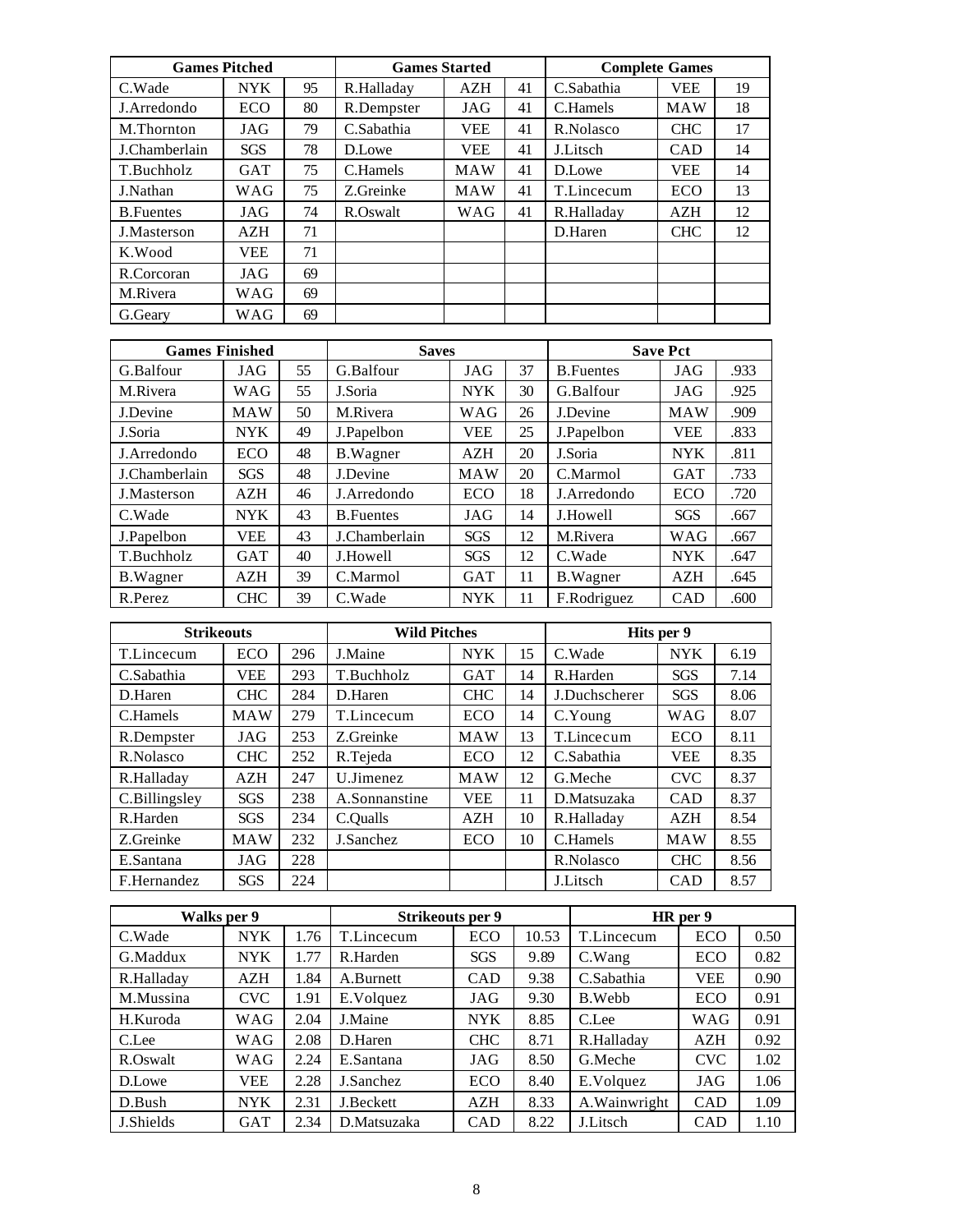| <b>Opponent Batting Average</b> |            |      | <b>Left Opponent BA</b> |            |      | <b>Right Opponent BA</b> |            |      |
|---------------------------------|------------|------|-------------------------|------------|------|--------------------------|------------|------|
| C.Wade                          | <b>NYK</b> | .194 | C.Wade                  | <b>NYK</b> | .166 | R.Harden                 | <b>SGS</b> | .198 |
| R.Harden                        | <b>SGS</b> | .216 | R.Johnson               | <b>AZH</b> | .216 | G.Floyd                  | <b>CAD</b> | .213 |
| C.Young                         | WAG        | .239 | G.Meche                 | <b>CVC</b> | .218 | D.Matsuzaka              | <b>CAD</b> | .221 |
| J.Duchscherer                   | <b>SGS</b> | .242 | G.Maddux                | <b>NYK</b> | .225 | J.Duchscherer            | <b>SGS</b> | .221 |
| T.Lincecum                      | ECO        | .244 | J.Sanchez               | <b>ECO</b> | .230 | C.Hamels                 | <b>MAW</b> | .223 |
| G.Meche                         | <b>CVC</b> | .245 | R.Nolasco               | <b>CHC</b> | .230 | C.Young                  | <b>WAG</b> | .224 |
| C.Sabathia                      | <b>VEE</b> | .246 | R.Harden                | <b>SGS</b> | .231 | C.Wade                   | <b>NYK</b> | .228 |
| D.Matsuzaka                     | <b>CAD</b> | .247 | J.Lackey                | <b>CVC</b> | .234 | S.Marcum                 | <b>AZH</b> | .230 |
| J.Litsch                        | <b>CAD</b> | .248 | C.Sabathia              | <b>VEE</b> | .241 | R.Halladay               | AZH        | .233 |
| C.Hamels                        | <b>MAW</b> | .249 | J.Litsch                | <b>CAD</b> | .242 | R.Dempster               | JAG        | .234 |
| R.Halladay                      | <b>AZH</b> | .249 | T.Lincecum              | <b>ECO</b> | .243 | F.Hernandez              | <b>SGS</b> | .237 |
| R.Nolasco                       | <b>CHC</b> | .250 | A. Wainwright           | <b>CAD</b> | .245 | E.Volquez                | JAG        | .243 |

| <b>Run Support</b> |            |      | <b>Inherited Runs Scored %</b> |            |      | <b>Strikeout/Walk Ratio</b> |            |      |
|--------------------|------------|------|--------------------------------|------------|------|-----------------------------|------------|------|
| C.Sabathia         | <b>VEE</b> | 6.02 | <b>B.</b> Fuentes              | JAG        | .158 | R.Halladay                  | <b>AZH</b> | 3.86 |
| J.Guthrie          | <b>VEE</b> | 5.84 | T.Saito                        | <b>CHC</b> | .191 | C.Wade                      | <b>NYK</b> | 3.49 |
| B. Webb            | ECO        | 5.79 | C.Breslow                      | WAG        | .200 | J.Beckett                   | <b>AZH</b> | 3.37 |
| E.Santana          | JAG        | 5.76 | J.Masterson                    | AZH        | .205 | R.Oswalt                    | <b>WAG</b> | 3.30 |
| C.Wang             | <b>ECO</b> | 5.67 | C.Marmol                       | <b>GAT</b> | .213 | C.Lee                       | <b>WAG</b> | 3.28 |
| J.Peavy            | <b>CHC</b> | 5.63 | J.Nathan                       | <b>WAG</b> | .222 | M.Mussina                   | <b>CVC</b> | 3.22 |
| R.Oswalt           | WAG        | 5.59 | R.Springer                     | <b>CVC</b> | .233 | E.Santana                   | JAG        | 3.21 |
| C.Billingsley      | <b>SGS</b> | 5.53 | J.Chamberlain                  | <b>SGS</b> | .237 | D.Haren                     | <b>CHC</b> | 3.19 |
| R.Dempster         | JAG        | 5.41 | J.Broxton                      | <b>ECO</b> | .250 | R.Nolasco                   | <b>CHC</b> | 2.93 |
| <b>B.Myers</b>     | <b>CVC</b> | 5.37 | M.Thornton                     | JAG        | .250 | J.Santana                   | JAG        | 2.88 |
| J.Saunders         | <b>SGS</b> | 5.37 | J.Cruz                         | <b>AZH</b> | .266 | J.Shields                   | <b>GAT</b> | 2.86 |
| C.Young            | <b>WAG</b> | 5.36 | S.Downs                        | <b>GAT</b> | .268 | G.Maddux                    | <b>NYK</b> | 2.76 |

### **Awards Voting**

| Player of the Year   | <b>Pitcher of the Year</b> |                     |     |
|----------------------|----------------------------|---------------------|-----|
| Albert Pujols (JAG)  | 390                        | C.C. Sabathia (VEE) | 120 |
| Manny Ramirez (VEE)  | 382                        | Roy Halladay (AZH)  | 94  |
| Ryan Ludwick (WAG)   | 197                        | Grant Balfour (JAG) |     |
| Alex Rodriguez (SGS) | 131                        | Ervin Santana (JAG) |     |
| Hanley Ramirez (CAD) | 97                         | Cole Hamels (MAW)   |     |

### **All SLSL Team**

| Pos       | 1st Team                | Votes     | 2nd Team             | Votes     |
|-----------|-------------------------|-----------|----------------------|-----------|
| C         | B.McCann(NYK)           | 2,342,437 | G.Soto(AZH)          | 1,825,028 |
| 1B        | A.Pujols(JAG)           | 4,680,201 | R.Howard(CVC)        | 2,655,463 |
| 2B        | <b>B.Roberts(ECO)</b>   | 2,842,161 | D.Pedroia(CAD)       | 2,522,706 |
| 3B        | A.Rodriguez(SGS)        | 3,762,386 | C.Jones(MAW)         | 2,864,759 |
| <b>SS</b> | H.Ramirez(CAD)          | 3,811,511 | J.Hardy(CHC)         | 2,062,599 |
| LF        | M.Ramirez(VEE)          | 4,653,784 | M.Holliday(SGS)      | 3,581,431 |
| CF        | <b>J.Hamilton</b> (ECO) | 3,359,689 | $C.$ Beltran $(AZH)$ | 3,178,658 |
| RF        | R.Ludwick(WAG)          | 3,483,622 | V.Guerrero(NYK)      | 2,627,852 |
| Pi        | G.Balfour(JAG)          | 4,492,993 | R.Halladay(AZH)      | 3,772,713 |
|           | C.Sabathia(VEE)         | 3,614,756 | J.Devine(MAW)        | 2,829,167 |
|           | J.Soria(NYK)            | 2,527,972 | E.Santana(JAG)       | 2,103,782 |
|           | M.Rivera(WAG)           | 2,067,352 | C.Hamels(MAW)        | 1,922,795 |
|           | M.Thornton(JAG)         | 1,921,409 | C.Wade(NYK)          | 1,812,459 |
|           | R.Harden(SGS)           | 1,563,019 | J.Arredondo(ECO)     | 1.550.695 |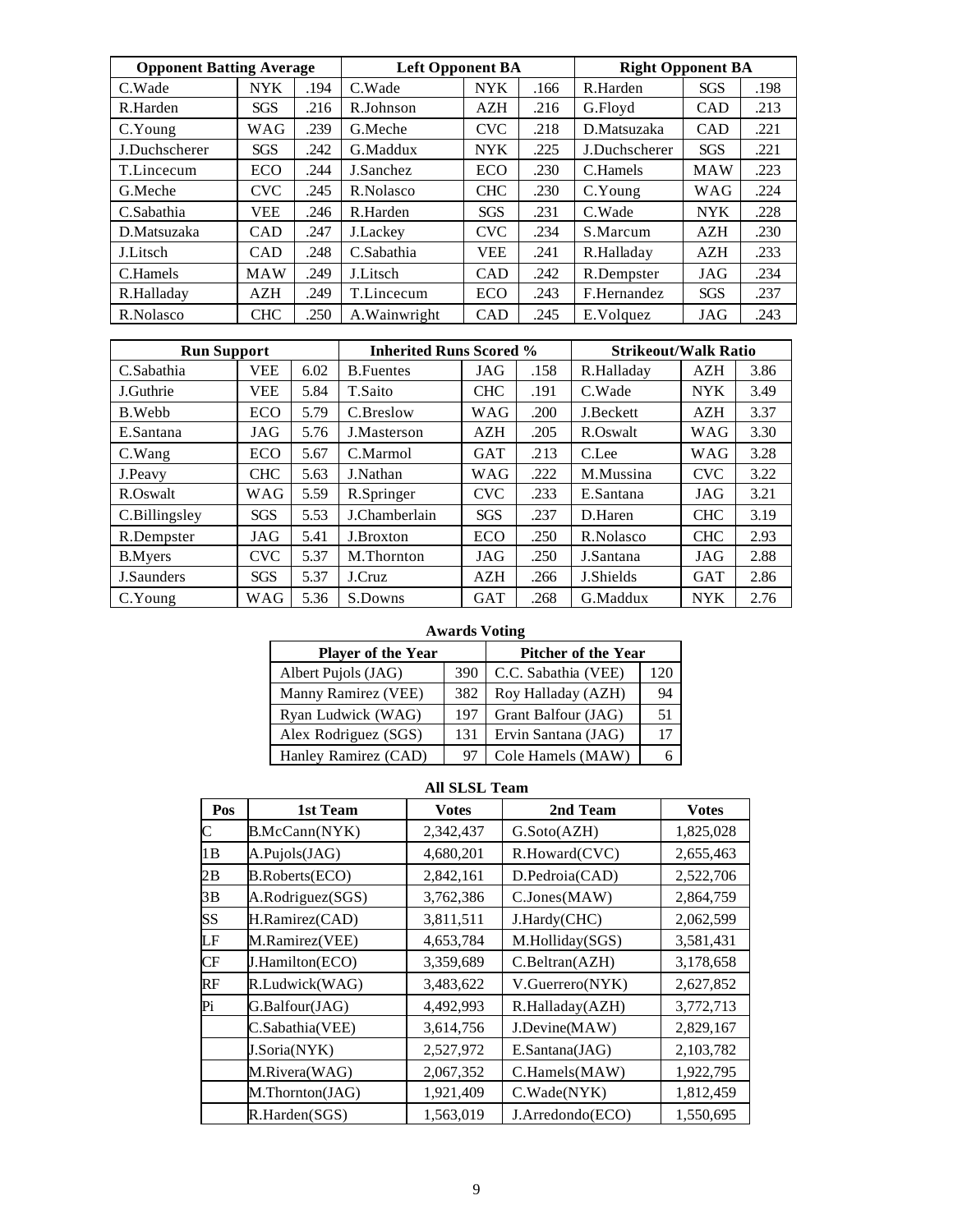|              | <b>Gold Glove Awards</b> |                   |           | <b>Silver Slugger Awards</b> |                       |
|--------------|--------------------------|-------------------|-----------|------------------------------|-----------------------|
| Pos          | Winner                   | Runner-up         | Pos       | <b>Winner</b>                | Runner-up             |
| P            | R.Oswalt(WAG)            | R.Dempster(JAG)   | C         | B.McCann(NYK)                | G.Soto(AZH)           |
| $\mathsf{C}$ | Y.Molina(CHC)            | D.Navarro(VEE)    | 1B        | A.Pujols(JAG)                | $R$ . Howard $(CVC)$  |
| 1B           | $C.$ Pena $(MAW)$        | K.Youkilis(CHC)   | 2B        | M.Fontenot(VEE)              | <b>B.Roberts(ECO)</b> |
| 2B           | D.Pedroia(CAD)           | B.Roberts(ECO)    | 3B        | A.Rodriguez(SGS)             | C.Jones(MAW)          |
| 3B           | D.Wright(VEE)            | A.Rodriguez(SGS)  | <b>SS</b> | H.Ramirez(CAD)               | J.Hardy(CHC)          |
| <b>SS</b>    | J.Rollins(CVC)           | $D.$ Jeter(WAG)   | LF        | M.Ramirez(VEE)               | M.Holliday(SGS)       |
| OF           | $C.$ Beltran $(AZH)$     | J.Hamilton(ECO)   | CF        | J.Hamilton(ECO)              | C.Beltran(AZH)        |
| <b>OF</b>    | N.McLouth(VEE)           | I.Suzuki(CVC)     | RF        | R.Ludwick(WAG)               | V.Guerrero(NYK)       |
| OF           | S.Victorino(WAG)         | C.Granderson(SGS) |           |                              |                       |

| <b>Reliever of the Year</b> | <b>Manager of the Year</b> |            |  |  |  |
|-----------------------------|----------------------------|------------|--|--|--|
| G.Balfour(JAG)              | 113 Paul Zuckerman         | JAG        |  |  |  |
| J.Soria(NYK)                | 76 Mike Scioscia           | WAG        |  |  |  |
| J.Devine(MAW)               | 70 Jay Blain               | VEE        |  |  |  |
| J.Papelbon(VEE)             | 65 Chili Davis             | ECO        |  |  |  |
| M.Rivera(WAG)               | 56 Steve Weiser            | <b>SGS</b> |  |  |  |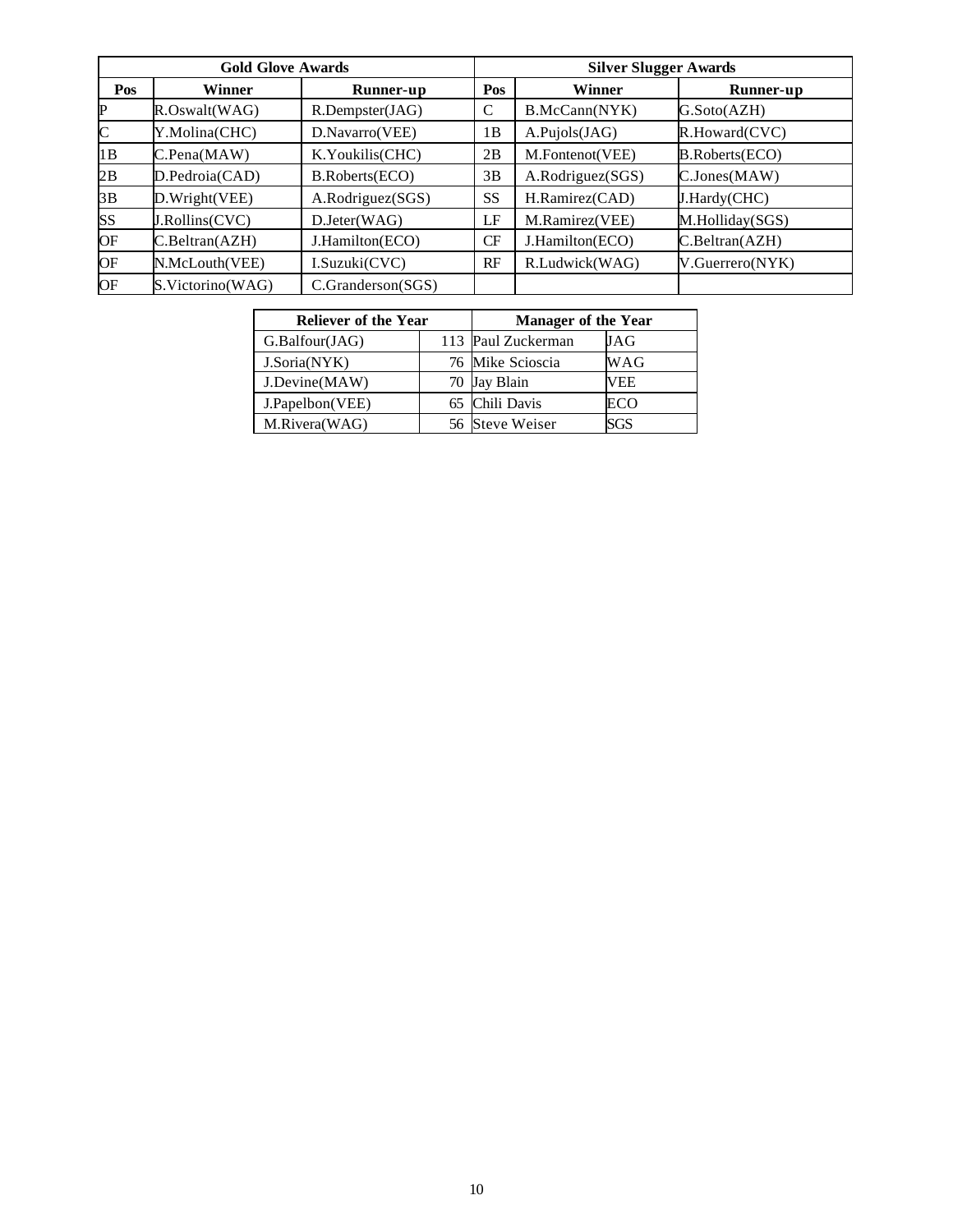### **2009 FREE AGENT DRAFT**

|                | Round 1             | <b>Pick</b>          |    | Round 2             | Pick                     |    | Round 3             | <b>Pick</b>          |
|----------------|---------------------|----------------------|----|---------------------|--------------------------|----|---------------------|----------------------|
|                | Jackson Hole        | Evan Longoria        | 13 | Jackson Hole        | <b>Grant Balfour</b>     | 25 | Jackson Hole        | Mike Cameron         |
| $\overline{c}$ | Arizona             | Jay Bruce            | 14 | Arizona             | Justin Masterson         | 26 | Arizona             | Shin-soo Choo        |
| 3              | California          | Chris Volstad        | 15 | California          | Cameron Maybin           | 27 | California          | Nick Adenhart        |
| 4              | <b>Emerald City</b> | Jose Arredondo       | 16 | <b>Emerald City</b> | Pablo Sandoval           | 28 | <b>Emerald City</b> | Daniel Murphy        |
| 5              | New York            | Martin Prado         | 17 | New York            | Mike Aviles              | 29 | New York            | David Bush           |
| 6              | St. George          | Justin Duchscherer   | 18 | St. George          | Chris Snyder             | 30 | St. George          | Jim Johnson          |
|                | Vernal              | Denard Span          | 19 | Vernal              | Chris Davis              | 31 | Vernal              | Miguel Montero       |
| 8              | Chesapeake          | <b>Ricky Nolasco</b> | 20 | Chesapeake          | <b>Lastings Milledge</b> | 32 | Chesapeake          | <b>Travis Snider</b> |
| 9              | Galapagos           | David Price          | 21 | Galapagos           | Alexei Ramirez           | 33 | Galapagos           | Reid Brignac         |
| 10             | Washington          | Hiroki Kuroda        | 22 | Washington          | John Baker               | 34 | Washington          | Matt Joyce           |
| 11             | St. George          | Max Scherzer         | 23 | Central Valley      | Taylor Teagarden         | 35 | St. George          | Asdrubal Cabrera     |
| 12             | Malibu              | Joev Devine          | 24 | Malibu              | Nick Punto               | 36 | Malibu              | Kyle Lohse           |

|    | Round 4             | <b>Pick</b>         |    | Round 5             | <b>Pick</b>     |              | Round 6             | Pick                    |
|----|---------------------|---------------------|----|---------------------|-----------------|--------------|---------------------|-------------------------|
| 37 | Chesapeake          | Clayton Kershaw     | 49 | Jackson Hole        | Sergio Romo     | 61           | Jackson Hole        | Alcides Escobar         |
| 38 | Arizona             | Johnny Cueto        | 50 | Arizona             | Dexter Fowler   | 62           | Arizona             | Randy Johnson           |
| 39 | California          | Armando Galarraga   | 51 | California          | Gaby Sanchez    | 63           | California          | Gio Gonzalez            |
| 40 | <b>Emerald City</b> | Josh Anderson       | 52 | <b>Emerald City</b> | Gregoria Petit  | 64           | <b>Emerald City</b> | Chone Figgins           |
| 41 | New York            | <b>Ryan Sweeney</b> | 53 | New York            | Cory Wade       | 65           | New York            | Greg Maddux             |
| 42 | St. George          | J.P. Howell         | 54 | St. George          | Jorge Cantu     | 66           | St. George          | Casey Kotchman          |
| 43 | Vernal              | Andy Sonnanstine    | 55 | Central Valley      | Kosuke Fukudome | 67<br>Vernal |                     | Brandon Wood            |
| 44 | Chesapeake          | Mat Gamel           | 56 | Chesapeake          | Frank Francisco | 68           | Chesapeake          | Rickie Weeks            |
| 45 | Galapagos           | Gerald Laird        | 57 | Galapagos           | Carlos Gonzalez | 69           | Galapagos           | Ramon Santiago          |
| 46 | Washington          | Ramon Vazquez       | 58 | Washington          | Geoff Geary     | 70           | Washington          | <b>Brendan Harris</b>   |
| 47 | Central Valley      | <b>Blake DeWitt</b> | 59 | St. George          | Joe Saunders    | 71           | Central Valley      | Mike Mussina            |
| 48 | Malibu              | Chris Dickerson     | 60 | Malibu              | Gabe Kapler     | 72           | Malibu              | <b>Emmanuel Burriss</b> |

|    | Round 7             | <b>Pick</b>             |    | Round 8             | <b>Pick</b>     |
|----|---------------------|-------------------------|----|---------------------|-----------------|
| 73 | Jackson Hole        | Nelson Cruz             | 85 | Jackson Hole        | Richie Sexson   |
| 74 | Arizona             | Chad Oualls             | 86 | Arizona             | Nick Hundley    |
| 75 | California          | <b>Franklin Morales</b> | 87 | California          | Steven Shell    |
| 76 | <b>Emerald City</b> | <b>Brett Gardner</b>    | 88 | <b>Emerald City</b> | Robinson Tejeda |
| 77 | New York            | Aaron Cook              | 89 | New York            | Kila Ka'aihue   |
| 78 | St. George          | <b>Brad Penny</b>       | 90 | St. George          | Seth McClung    |
| 79 | Vernal              | Sean Gallagher          | 91 | Vernal              | Fernando Perez  |
| 80 | Chesapeake          | Jed Lowrie              | 92 | Chesapeake          | James McDonald  |
| 81 | Galapagos           | <b>Jesus Flores</b>     | 93 | Galapagos           | Jesse Carlson   |
| 82 | Washington          | Nick Evans              | 94 | Washington          | Lou Marson      |
| 83 | St. George          | John Bowker             | 95 | Central Valley      | Ivan Rodriguez  |
| 84 | Malibu              | <b>Steven Pearce</b>    | 96 | Malibu              | Joe Nelson      |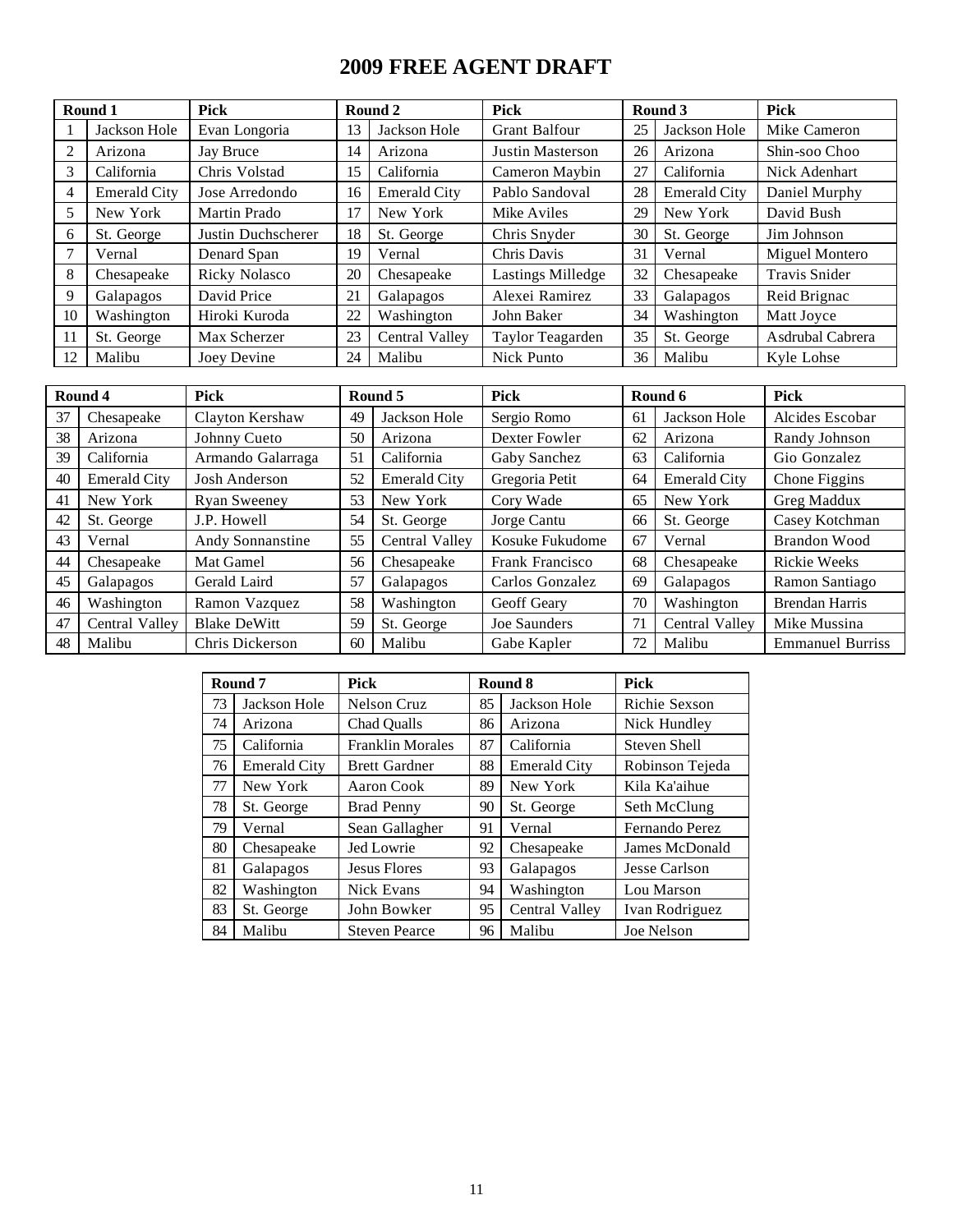### **2009 FREE AGENT DRAFT BY TEAM**

### **Emerald City Galapagos Jackson Hole Malibu**

Jose Arredondo David Price Evan Longoria Joey Devine Pablo Sandoval Alexei Ramirez Grant Balfour Nick Punto Daniel Murphy Reid Brignac Mike Cameron Kyle Lohse Josh Anderson Gerald Laird Sergio Romo Chris Dickerson Gregoria Petit Carlos Gonzalez Alcides Escobar Gabe Kapler Brett Gardner Jesus Flores Richie Sexson Steven Pearce Robinson Tejeda Jesse Carlson Joe Nelson

Jay Bruce Chris Volstad Taylor Teagarden Ricky Nolasco Justin Masterson Cameron Maybin Blake DeWitt Lastings Milledge Shin-soo Choo Nick Adenhart Kosuke Fukudome Travis Snider Johnny Cueto Armando Galarraga Mike Mussina Clayton Kershaw Dexter Fowler Gaby Sanchez Ivan Rodriguez Mat Gamel Randy Johnson Gio Gonzalez Frank Francisco Chad Qualls Franklin Morales Rickie Weeks Nick Hundley Steven Shell Steven Shell Jed Lowrie

Mike Aviles Max Scherzer Chris Davis John Baker David Bush Chris Snyder Miguel Montero Matt Joyce Ryan Sweeney Jim Johnson Andy Sonnanstine Ramon Vazquez Cory Wade Asdrubal Cabrera Brandon Wood Geoff Geary Greg Maddux **J.P. Howell** Sean Gallagher Brendan Harris Aaron Cook Jorge Cantu Fernando Perez Nick Evans Kila Ka'aihue Joe Saunders Lou Marson Casey Kotchman Brad Penny John Bowker Seth McClung

### **Arizona California Central Valley Chesapeake**

James McDonald

Chone Figgins Ramon Santiago Nelson Cruz Emmanuel Burriss

### **New York St. George Vernal Washington**

Martin Prado Justin Duchscherer Denard Span Hiroki Kuroda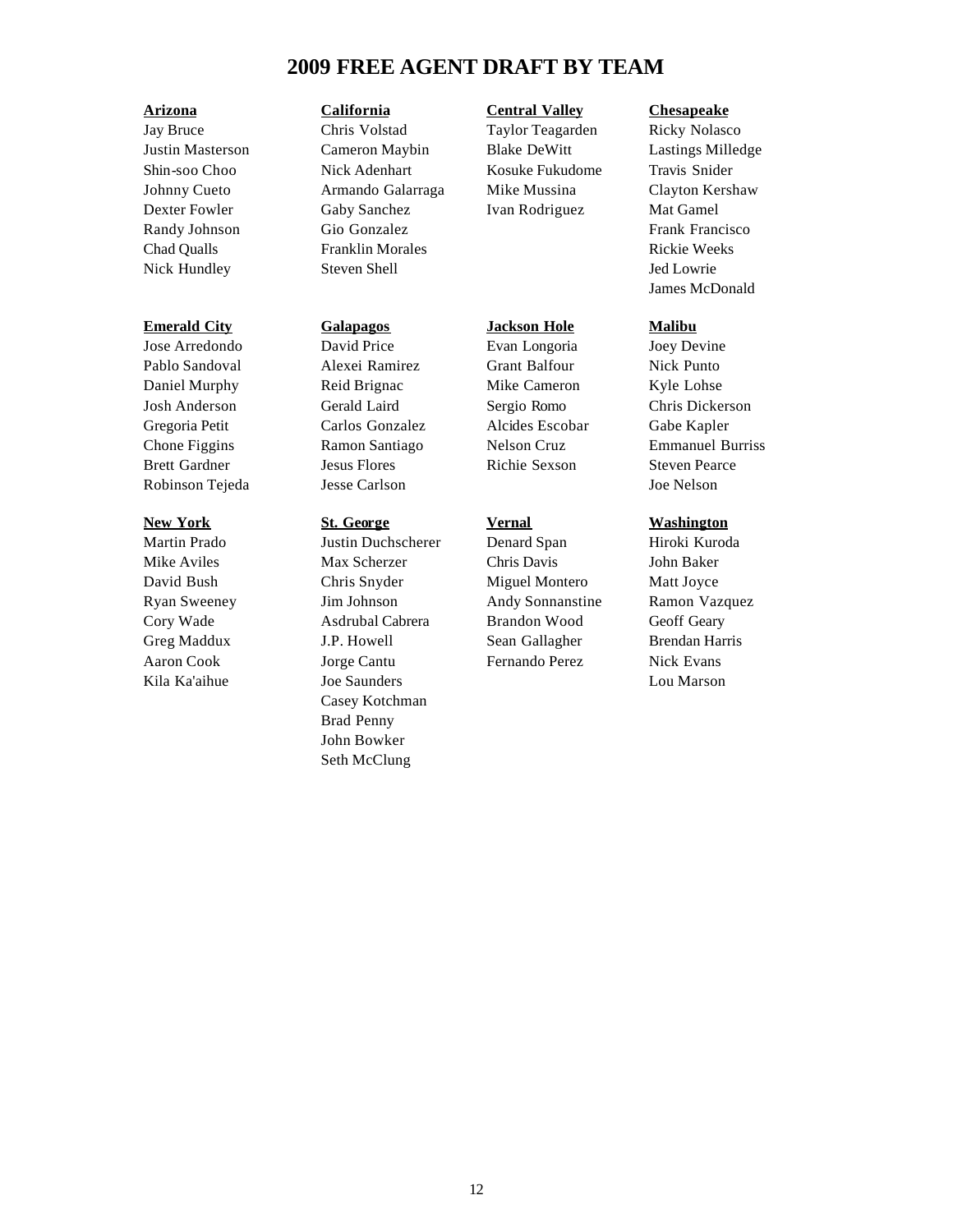### **SUPPLEMENTAL DRAFT MARCH 2009**

|    | Round 1             | Pick                | Cut                |    | Round 2             | <b>Pick</b>      | Cut                 |
|----|---------------------|---------------------|--------------------|----|---------------------|------------------|---------------------|
|    | Jackson Hole        | Jody Gerut          | <b>ORS</b>         | 13 | Jackson Hole        | Joe Inglett      | Jason Giambi        |
| 2  | Arizona             | John Buck           | Jeremy Bonderman   | 14 | Arizona             | Pass             |                     |
| 3  | Jackson Hole        | Roy Corcoran        | <b>ORS</b>         | 15 | California          | Pass             |                     |
| 4  | <b>Emerald City</b> | Dana Eveland        | Mark Kotsay        | 16 | <b>Emerald City</b> | Brian Anderson   | Dontrelle Willis    |
| 5  | New York            | Ramon Ramirez       | Kiko Calero        | 17 | New York            | Dan Giese        | Jose Molina         |
| 6  | St. George          | Pass                |                    | 18 | Vernal              | Jeff Clement     | Reggie Willits      |
|    | Central Valley      | <b>Brad Ziegler</b> | <b>Matt Stairs</b> | 19 | Chesapeake          | Alberto Callaspo | <b>ORS</b>          |
| 8  | Chesapeake          | Max Ramirez         | <b>ORS</b>         | 20 | Washington          | Toby Hall        | Matt Herges         |
| 9  | Galapagos           | Pass                |                    | 21 | Central Valley      | Craig Monroe     | <b>ORS</b>          |
| 10 | Washington          | Craig Breslow       | Doug Davis         | 22 | Malibu              | Jeff Samardzija  | <b>Frank Thomas</b> |
| 11 | Central Valley      | Jerry Blevins       | <b>ORS</b>         |    |                     |                  |                     |
| 12 | Malibu              | B.J. Ryan           | George Sherrill    |    |                     |                  |                     |

|    | Round 3             | <b>Pick</b>           | Cut                   |    | Round 4             | <b>Pick</b>    | <b>Cut</b>      |
|----|---------------------|-----------------------|-----------------------|----|---------------------|----------------|-----------------|
| 23 | Jackson Hole        | Leo Nunez             | Sergio Romo           | 31 | Jackson Hole        | Pass           |                 |
| 24 | <b>Emerald City</b> | Nomar Garciaparra     | Greg Zaun             | 32 | <b>Emerald City</b> | Joe Mather     | Mike Wuertz     |
| 25 | New York            | <b>Ryan Shealy</b>    | <b>Brad Hennessey</b> | 33 | New York            | John Grabow    | Dennys Reyes    |
| 26 | Vernal              | <b>Kendry Morales</b> | Jake Westbrook        | 34 | Vernal              | Pass           |                 |
| 27 | Chesapeake          | Ian Snell             | <b>ORS</b>            | 35 | Chesapeake          | Pass           |                 |
| 28 | Washington          | Pass                  |                       | 36 | Central Valley      | Latroy Hawkins | Derrick Turnbow |
| 29 | Central Valley      | Cody Ransom           | <b>ORS</b>            | 37 | Malibu              | Pass           |                 |
| 30 | Malibu              | Jeff Mathis           | <b>Trevor Hoffman</b> |    |                     |                |                 |

| Round 5 |                     | Pick                  | Cut         | Round 6 |                | Pick           | Cut             |
|---------|---------------------|-----------------------|-------------|---------|----------------|----------------|-----------------|
| 38      | <b>Emerald City</b> | Pass                  |             | 41      | New York       | Pass           |                 |
| 39      | New York            | Micah Hoffpauir       | Ron Mahav   | 42      | Central Valley | Jeff Keppinger | l Kvle Kendrick |
| 40      | Central Valley      | <b>Travis Metcalf</b> | Rod Barajas |         |                |                |                 |

# **SUPPLEMENTAL DRAFT JUNE 2009**

|                | Round 1             | <b>Pick</b>    | Cut              |    | Round 2             | <b>Pick</b>           | Cut                |
|----------------|---------------------|----------------|------------------|----|---------------------|-----------------------|--------------------|
|                | Chesapeake          | Ben Zobrist    | <b>ORS</b>       | 11 | Galapagos           | Pass                  |                    |
| $\overline{c}$ | Central Valley      | Nick Blackburn | Henry Blanco     | 12 | Central Valley      | Carlos Ruiz           | Andy Marte         |
| 3              | New York            | Scott Feldman  | Braden Looper    | 13 | New York            | Michael Bourne        | Jesse Crain        |
| $\overline{4}$ | Galapagos           | Mike Adams     | Delmon Young     | 14 | Chesapeake          | Kevin Correia         | Chris Coste        |
|                | Malibu              | Adam Kennedy   | Kevin Kouzmanoff | 15 | Malibu              | <b>Scott Hairston</b> | <b>Jeff Mathis</b> |
| 6              | California          | Brandon Inge   | Nick Adenhart    | 16 | California          | Pass                  |                    |
|                | <b>Emerald City</b> | Trevor Hoffman | Dana Eveland     | 17 | <b>Emerald City</b> | Tony Gwynn Jr         | Joe Mather         |
| 8              | Vernal              | Kevin Millwood | Anibal Sanchez   | 18 | Vernal              | David Ross            | Josh Fields        |
| 9              | Washington          | Juan Rivera    | Justin Speier    | 19 | Washington          | Pass                  |                    |
| 10             | Jackson Hole        | Pass           |                  |    |                     |                       |                    |

|    | Round 3             | <b>Pick</b>     | Cut              |    | Round 4    | Pick            | Cut             |
|----|---------------------|-----------------|------------------|----|------------|-----------------|-----------------|
| 20 | Central Valley      | Pass            |                  | 26 | Chesapeake | Michael Cuddyer | Carlos Guillen  |
| 21 | New York            | Pass            |                  | 27 | Malibu     | Pass            |                 |
| 22 | Chesapeake          | Craig Counsell  | <b>Ian Snell</b> | 28 | Vernal     | Sean Rodriguez  | Todd Wellemeyer |
| 23 | Malibu              | Russell Branyon | B.J. Ryan        |    |            |                 |                 |
| 24 | <b>Emerald City</b> | Pass            |                  |    |            |                 |                 |
| 25 | Vernal              | Jason Marquis   | Sean Gallagher   |    |            |                 |                 |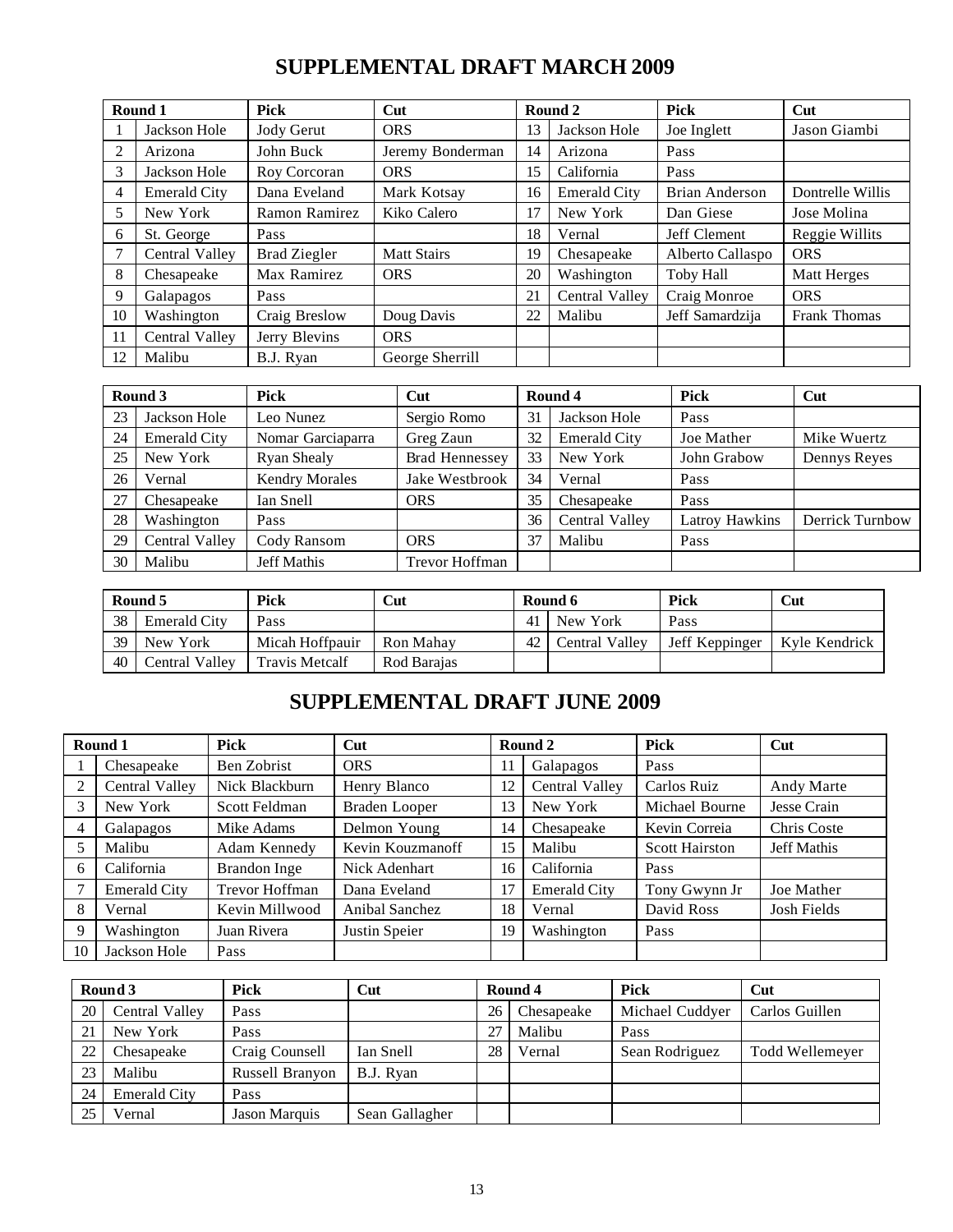### **SUPPLEMENTAL DRAFT AUGUST 2009**

|                | Round 1             | <b>Pick</b>   | Cut                  |    | Round 2             | <b>Pick</b>         | Cut                   |
|----------------|---------------------|---------------|----------------------|----|---------------------|---------------------|-----------------------|
|                | Central Valley      | J.A. Happ     | Willie Harris        | 11 | Galapagos           | Rajai Davis         | Ryan Garko            |
| 2              | Galapagos           | Randy Wolf    | <b>Travis Buck</b>   | 12 | Central Valley      | <b>Clete Thomas</b> | <b>Travis Metcalf</b> |
| 3              | Malibu              | Joel Piniero  | Ken Griffey Jr.      | 13 | Malibu              | Seth Smith          | Dmitri Young          |
| $\overline{4}$ | Chesapeake          | Nyjer Morgan  | <b>Ben Francisco</b> | 14 | Chesapeake          | Darren O'Day        | Corey Hart            |
|                | New York            | Felipe Lopez  | Wilson Betemit       | 15 | New York            | Delwyn Young        | <b>Jared Burton</b>   |
| -6             | California          | Matt Guerrier | Joel Hanrahan        | 16 | California          | Pass                |                       |
|                | <b>Emerald City</b> | Nick Johnson  | Gregoria Pettit      | 17 | <b>Emerald City</b> | Omar Infante        | Donnie Murphy         |
| 8              | Washington          | Angel Pagan   | <b>Endy Chavez</b>   | 18 | Washington          | Pedro Feliz         | Shelley Duncan        |
| 9              | Vernal              | Luis Castillo | <b>ORS</b>           | 19 | Vernal              | David Aardsma       | Jeff Clement          |
| 10             | Jackson Hole        | Ryan Franklin | J.R. Towles          | 20 | Jackson Hole        | Chris Perez         | <b>Bill Hall</b>      |

| Round 3 |                     | <b>Pick</b>        | Cut               |    | Round 4        | <b>Pick</b>       | Cut                 |
|---------|---------------------|--------------------|-------------------|----|----------------|-------------------|---------------------|
| 21      | Galapagos           | Pass               |                   | 30 | Central Valley | Rafael Betancourt | <b>Blake DeWitt</b> |
| 22      | Central Valley      | Ryan Rowland-Smith | Craig Munro       | 31 | Malibu         | Francisco Cordero | <b>Steve Pearce</b> |
| 23      | Malibu              | Max Venable        | Kyle Lohse        | 32 | Chesapeake     | Matt Diaz         | Kelly Johnson       |
| 24      | Chesapeake          | Michael Wuertz     | James McDonald    | 33 | New York       | Jarrod Washburn   | Jack Wilson         |
| 25      | New York            | <b>Nick Masset</b> | Jon Garland       | 34 | Vernal         | Dustin Nippert    | Luke Scott          |
| 26      | <b>Emerald City</b> | Pass               |                   | 35 | Jackson Hole   | Ryan Madson       | Carlos Gomez        |
| 27      | Washington          | Pass               |                   |    |                |                   |                     |
| 28      | Vernal              | Ross Ohlendorf     | Reed Johnson      |    |                |                   |                     |
| 29      | Jackson Hole        | Brian Wilson       | Edwin Encarnacion |    |                |                   |                     |

|    | Round 5        | <b>Pick</b>          | Cut           |
|----|----------------|----------------------|---------------|
| 36 | Central Valley | Scott Podsednik      | Jerry Blevins |
| 37 | Malibu         | Pass                 |               |
| 38 | Chesapeake     | <b>Arthur Rhodes</b> | Jed Lowrie    |
| 39 | New York       | Pass                 |               |
|    | Vernal         | Pass                 |               |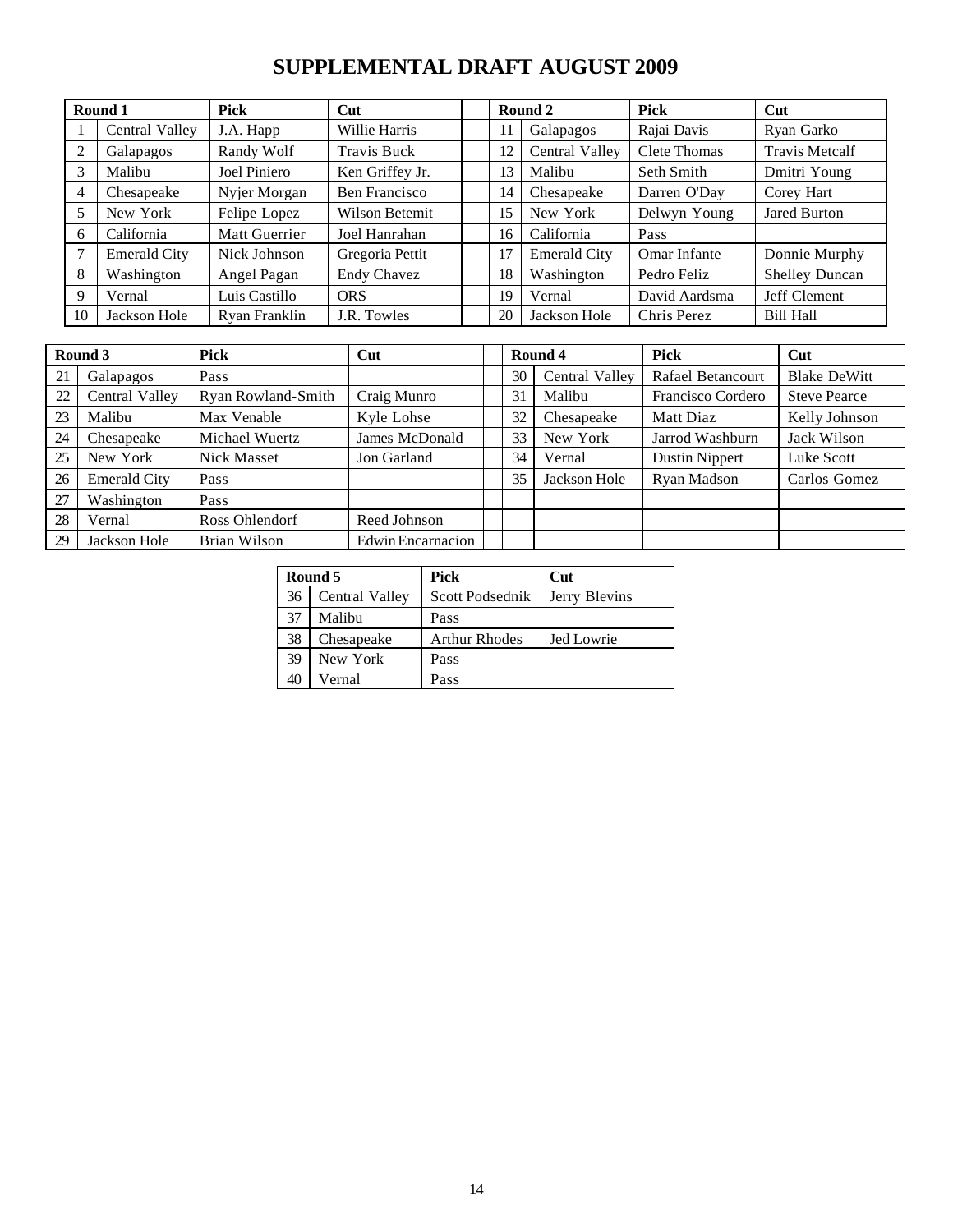### **2009 OFFICIAL TRADES**

### **January 10, 2008**

Chesapeake trades Jason Bartlett to Jackson Hole for the 37th pick in the 2009 Free Agent Draft.

Chesapeake trades Carlos Marmol, Aramis Ramirez and Cristian Guzman to Galapagos for Yadier Molina and Kevin Youkilis.

Central Valley trades Alfonso Soriano to Vernal for Scott Linebrink, Edwin Jackson and the 55th pick of the 2009 Free Agent Draft.

### **March 25, 2009**

California trades their first pick in the March 28th, 2009 supplemental draft to Jackson Hole for Mike Pelfrey. California cuts Jason Bergmann.

### **March 28, 2009**

Vernal trades their 1st round pick in the March 28 Supplemental Draft and their 2nd round pick in the June Supplemental Draft to Central Valley for Orlando Cabrera. Vernal cuts Omar Vizquel.

### **June 26, 2009**

Chesapeake trades Jayson Werth to Emerald City for their 3rd round pick in the 2010 Free Agent draft. Emerald City cuts Dan Wheeler

Galapagos trades the 1st pick in the June 2009 supplemental draft to Chesapeake for the 4th pick in the June 2009 supplemental draft and their 7th round pick in the 2010 Free Agent draft.

### **July 21, 2009**

Central Valley trades Tim Hudson and their  $4<sup>th</sup>$  round pick in the January 2010 free agent draft for Vernal for Kevin Millwood and their  $1<sup>st</sup>$  pick in the January 2010 free agent draft.

### **September 4, 2009**

Vernal trades Kendry Morales to Central Valley for Vernal's original 1st round pick in the 2010 free agent draft (that Central Valley had acquired in the July 21, 2009 trade) and their 7th round pick in the 2010 free agent draft. Central Valley cuts Jason Grilli.

### **September 5, 2009**

Galapagos trades the first pick in the August 2009 supplemental draft to Central Valley for the second pick in the August 2009 supplemental draft and their 8th round pick in the 2010 free agent draft.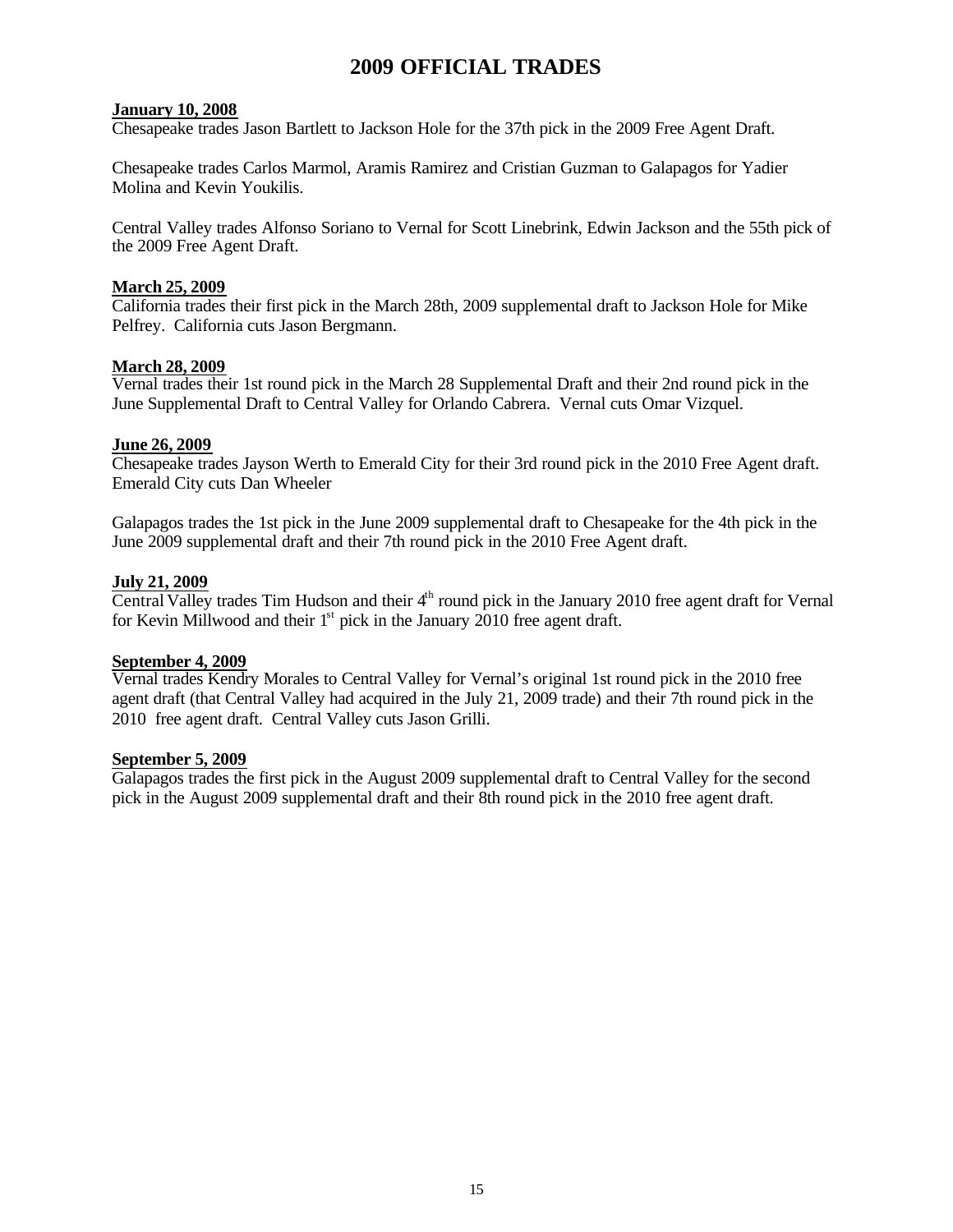# **INDIVIDUAL BATTING STATISTICS (BY ALPHA)**

| Name                             | TM                | <b>AVG</b>   | <b>OBA</b>        | <b>SLG</b>   | <b>OPS</b>   | <b>GM</b>      | AB             | $\mathbb{R}$   | H                | 2B                               | 3B                | <b>HR</b>        | <b>RBI</b>       | <b>BB</b>        | <b>IBB</b>        | <sub>SO</sub>    | HB               | <b>SH</b>            | <b>SF</b>        | <b>IDP</b>           | <b>SB</b>          | CS                 | E                |
|----------------------------------|-------------------|--------------|-------------------|--------------|--------------|----------------|----------------|----------------|------------------|----------------------------------|-------------------|------------------|------------------|------------------|-------------------|------------------|------------------|----------------------|------------------|----------------------|--------------------|--------------------|------------------|
| <b>Bobby Abreu</b>               | <b>CHC</b>        | .254         | .327              | .398         | .725         | 70             | 244            | 35             | 62               | 18                               | 1                 | 5                | 34               | 27               | $\overline{2}$    | 45               | $\mathbf{0}$     | $\overline{0}$       | 1                | 6                    | 12                 |                    | 1                |
| <b>Brian Anderson</b>            | ECO               | .220         | .242              | .480         | .723         | 73             | 127            | 21             | 28               | 6                                | $\overline{0}$    | 9                | 29               | 4                | $\overline{0}$    | 40               | $\mathbf{0}$     | $\overline{0}$       | 1                | 6                    | 3                  | $\overline{0}$     | $\overline{c}$   |
| Josh Anderson                    | ECO               | .143         | .143              | .143         | .286         | 8              | 7              | $\Omega$       | 1                | $\theta$                         | $\Omega$          | $\Omega$         | $\Omega$         | $\overline{0}$   | $\Omega$          | 3                | $\mathbf{0}$     | $\Omega$             | $\mathbf{0}$     | $\overline{0}$       | $\mathbf{0}$       | $\Omega$           | $\mathbf{0}$     |
| <b>Rick Ankiel</b>               | MAW               | .259         | .331              | .526         | .857         | 147            | 513            | 78             | 133              | 32                               | $\mathbf{0}$      | 35               | 87               | 48               | $\overline{0}$    | 136              | 9                | $\overline{0}$       | $\overline{4}$   | 15                   | 1                  | $\overline{0}$     | 11               |
| Garrett Atkins                   | ECO               | .223         | .261              | .417         | .679         | 41             | 103            | 10             | 23               | 5                                | $\overline{0}$    | 5                | 15               | 6                | $\overline{0}$    | 18               | $\boldsymbol{0}$ | $\overline{0}$       | $\overline{2}$   | 10                   | $\mathbf{0}$       | $\overline{0}$     | $\mathbf{0}$     |
| Mike Aviles                      | <b>NYK</b>        | .294         | .315              | .433         | .748         | 81             | 245            | 36             | 72               | 14                               | $\overline{4}$    | $\overline{4}$   | 30               | 8                | $\Omega$          | 42               | $\mathbf{1}$     | $\overline{0}$       | 3                | 11                   | $\overline{2}$     | $\overline{c}$     | 11               |
|                                  |                   |              |                   |              |              | 54             |                | 10             | 16               |                                  |                   | $\overline{0}$   |                  | 5                | $\Omega$          | 13               | $\mathbf{0}$     |                      | $\overline{0}$   |                      | $\mathbf{0}$       | $\mathbf{1}$       |                  |
| Erick Aybar<br><b>Jeff Baker</b> | <b>JAG</b><br>MAW | .246<br>.265 | .300<br>.282      | .338<br>.397 | .638<br>.679 | 26             | 65<br>68       | 8              | 18               | $\overline{4}$<br>$\overline{7}$ | 1<br>$\mathbf{1}$ | $\overline{0}$   | 4<br>5           | $\overline{c}$   | $\mathbf{0}$      | 28               | $\mathbf{0}$     | 3<br>$\theta$        | 1                | 1<br>$\mathbf{1}$    | 1                  | 1                  | 3<br>5           |
| John Baker                       | WAG               | .313         | .391              | .464         | .855         | 148            | 534            | 70             | 167              | 42                               | $\mathbf{0}$      | 13               | 66               | 66               | $\overline{c}$    | 119              | 5                | 3                    | $\overline{4}$   | 17                   | 1                  | $\theta$           | $\boldsymbol{7}$ |
|                                  |                   |              |                   |              |              | 22             | 36             | 5              | 5                |                                  | $\Omega$          | $\theta$         |                  |                  | $\Omega$          | $\overline{4}$   | $\Omega$         |                      |                  |                      |                    |                    |                  |
| <b>Clint Barmes</b>              | <b>JAG</b>        | .139<br>.273 | .162<br>.310      | .167         | .329         |                |                | 63             |                  | 19                               | 3                 | $\overline{0}$   | 1<br>36          | 1<br>17          | $\overline{0}$    | 90               | 10               | $\overline{2}$<br>25 | $\mathbf{0}$     | $\overline{0}$<br>10 | $\mathbf{1}$<br>29 | $\theta$<br>6      | $\sqrt{2}$<br>20 |
| <b>Jason Bartlett</b>            | <b>JAG</b>        |              |                   | .323         | .633         | 156            | 495            |                | 135              |                                  |                   |                  |                  |                  |                   |                  |                  |                      | 1                |                      |                    |                    |                  |
| Daric Barton                     | <b>AZH</b>        | .000         | .167              | .000         | .167         | $\overline{4}$ | 5              | $\Omega$       | $\overline{0}$   | $\theta$                         | $\Omega$          | $\overline{0}$   | $\overline{0}$   | $\mathbf{1}$     | $\mathbf{0}$      | $\mathbf{1}$     | $\mathbf{0}$     | $\Omega$             | $\mathbf{0}$     | $\overline{0}$       | $\mathbf{0}$       | $\overline{0}$     | 1                |
| Jason Bay                        | <b>CHC</b>        | .315         | .392              | .559         | .951         | 140            | 515            | 78             | 162              | 21                               | 3                 | 33               | 92               | 62               | 1                 | 121              | 6                | $\Omega$             | $\overline{4}$   | 9                    | 1                  | $\overline{2}$     | 6                |
| Ronnie Belliard                  | CAD               | .204         | .309              | .329         | .638         | 64             | 152            | 19             | 31               | 10                               | $\theta$          | 3                | 14               | 20               | 1                 | 38               | $\overline{4}$   | $\Omega$             | $\overline{2}$   | 3                    | $\mathbf{0}$       | $\mathbf{1}$       | 5                |
| Carlos Beltran                   | <b>AZH</b>        | .276         | $\overline{.}342$ | .484         | .826         | 162            | 688            | 120            | 190              | 35                               | 12                | 28               | 78               | 69               | $\mathbf{0}$      | 130              | $\mathbf{0}$     | 5                    | 1                | 14                   | 14                 | 6                  | 1                |
| Adrian Beltre                    | MAW               | .217         | .263              | .425         | .688         | 63             | 106            | 11             | 23               | 10                               | $\mathbf{0}$      | $\overline{4}$   | 14               | $\boldsymbol{7}$ | $\overline{0}$    | 29               | $\mathbf{0}$     | $\mathbf{0}$         | 1                | 4                    | $\overline{2}$     | 1                  | 0                |
| Lance Berkman                    | <b>AZH</b>        | .291         | .388              | .512         | .899         | 153            | 557            | 82             | 162              | 55                               | 1                 | 22               | 97               | 77               | 6                 | 137              | 13               | $\Omega$             | 3                | 14                   | 10                 | $\Omega$           | 1                |
| Casey Blake                      | ECO               | .000         | .000              | .000         | .000         | 5              | 6              | $\Omega$       | $\overline{0}$   | $\mathbf{0}$                     | $\mathbf{0}$      | $\mathbf{0}$     | $\mathbf{0}$     | $\overline{0}$   | $\overline{0}$    | 1                | $\boldsymbol{0}$ | $\overline{0}$       | $\mathbf{0}$     | $\overline{0}$       | $\mathbf{0}$       | $\theta$           | $\mathbf{0}$     |
| Hank Blalock                     | <b>WAG</b>        | .350         | .391              | .633         | 1.024        | 25             | 60             | 11             | 21               | $\theta$                         | 1                 | 5                | 11               | 3                | $\Omega$          | 8                | 1                | $\mathbf{0}$         | $\overline{0}$   | $\overline{4}$       | $\overline{2}$     | $\theta$           | $\mathbf{0}$     |
| Henry Blanco                     | <b>CVC</b>        | .286         | .333              | .357         | .690         | 5              | 14             | $\Omega$       | $\overline{4}$   |                                  | $\Omega$          | $\overline{0}$   | $\Omega$         | 1                | $\Omega$          | 3                | $\mathbf{0}$     | 1                    | $\mathbf{0}$     | $\overline{0}$       | $\overline{0}$     | $\theta$           | $\mathbf{0}$     |
| Michael Bourn                    | <b>NYK</b>        | .000         | .000              | .000         | .000         | 3              | $\Omega$       | $\Omega$       | $\Omega$         | $\Omega$                         | $\Omega$          | $\theta$         | $\Omega$         | $\theta$         | $\Omega$          | $\theta$         | $\mathbf{0}$     | $\Omega$             | $\theta$         | $\overline{0}$       | $\mathbf{1}$       | $\theta$           | $\mathbf{0}$     |
| John Bowker                      | SGS               | .750         | .800              | .750         | 1.550        | 1              | $\overline{4}$ | $\Omega$       | 3                | $\theta$                         | $\Omega$          | $\overline{0}$   | $\overline{2}$   | 1                | $\Omega$          | $\mathbf{1}$     | $\mathbf{0}$     | $\Omega$             | $\overline{0}$   | $\overline{0}$       | $\mathbf{0}$       | $\overline{0}$     | $\boldsymbol{0}$ |
| <b>Milton Bradley</b>            | GAT               | .249         | .358              | .404         | .762         | 149            | 510            | 57             | 127              | 43                               | $\Omega$          | 12               | 55               | 78               | $\overline{0}$    | 179              | 10               | $\mathbf{1}$         | 3                | 9                    | 5                  | 1                  | 5                |
| Russ Branyan                     | MAW               | .263         | .333              | .625         | .958         | 28             | 80             | 15             | 21               | 5                                | $\Omega$          | 8                | 19               | 10               | $\mathbf{0}$      | 23               | $\mathbf{0}$     | $\theta$             | 3                | $\overline{2}$       | $\mathbf{0}$       | $\theta$           | $\overline{c}$   |
| Ryan Braun                       | <b>CVC</b>        | .277         | .334              | .551         | .885         | 135            | 499            | 72             | 138              | 26                               | 6                 | 33               | 103              | 37               | 1                 | 133              | 7                | $\theta$             | $\mathbf{2}$     | 7                    | 7                  | $\theta$           | $\mathbf{0}$     |
| <b>Jay Bruce</b>                 | <b>AZH</b>        | .221         | .268              | .422         | .690         | 132            | 526            | 68             | 116              | 16                               | $\mathbf{0}$      | 30               | 77               | 33               | $\overline{0}$    | 158              | 3                | $\theta$             | 5                | 16                   | $\overline{2}$     | $\overline{4}$     | 5                |
| John Buck                        | <b>AZH</b>        | .250         | .250              | .250         | .500         | $\overline{c}$ | $\overline{4}$ | 1              | 1                | $\Omega$                         | $\mathbf{0}$      | $\theta$         | $\Omega$         | $\Omega$         | $\Omega$          | $\mathbf{1}$     | $\mathbf{0}$     | $\Omega$             | $\mathbf{0}$     | $\overline{0}$       | $\Omega$           | $\Omega$           | $\boldsymbol{0}$ |
| Pat Burrell                      | <b>AZH</b>        | .219         | .361              | .438         | .798         | 46             | 128            | 18             | 28               | 17                               | 1                 | 3                | 22               | 29               | $\overline{0}$    | 39               | $\boldsymbol{0}$ | $\theta$             | 1                | 5                    | $\overline{0}$     | $\theta$           | $\boldsymbol{0}$ |
| <b>Emmanuel Burriss</b>          | MAW               | .206         | .257              | .237         | .494         | 31             | 97             | 8              | 20               | 3                                | $\Omega$          | $\boldsymbol{0}$ | 9                | 3                | $\overline{0}$    | 13               | $\overline{4}$   | $\Omega$             | 1                | $\overline{0}$       | 7                  | 3                  | 3                |
| <b>Billy Butler</b>              | CAD               | .438         | .455              | .563         | 1.017        | 8              | 32             | 3              | 14               | 1                                | $\Omega$          | 1                | 5                | 1                | $\Omega$          | $\Omega$         | $\overline{0}$   | $\Omega$             | $\overline{0}$   | 1                    | $\overline{0}$     | $\theta$           | $\mathbf{0}$     |
| Marlon Byrd                      | GAT               | .252         | .330              | .372         | .702         | 147            | 591            | 83             | 149              | 38                               | 9                 | 5                | 42               | 53               | $\overline{0}$    | 120              | 16               | 1                    | 1                | 18                   | 12                 | 3                  | $\overline{4}$   |
| Asdrubal Cabrera                 | SGS               | .234         | .332              | .321         | .652         | 60             | 184            | 17             | 43               | $\overline{7}$                   | $\mathbf{0}$      | 3                | 16               | 26               | $\overline{0}$    | 53               | 1                | 5                    | $\overline{0}$   | 3                    | $\overline{2}$     | $\theta$           | 1                |
| Melky Cabrera                    | <b>NYK</b>        | .273         | .273              | .273         | .545         | 26             | 11             | 3              | 3                | $\Omega$                         | $\Omega$          | $\Omega$         | $\overline{2}$   | $\mathbf{0}$     | $\Omega$          | $\overline{2}$   | $\mathbf{0}$     | $\mathbf{1}$         | $\mathbf{0}$     | $\overline{0}$       | $\mathbf{0}$       | $\Omega$           | $\mathbf{0}$     |
| Miguel Cabrera                   | <b>CHC</b>        | .270         | 324               | .474         | .797         | 153            | 608            | 87             | 164              | 26                               | 1                 | 32               | 100              | 47               | $\overline{4}$    | 123              | 3                | $\Omega$             | 3                | 15                   | $\overline{2}$     | 1                  | $\mathbf{0}$     |
| Orlando Cabrera                  | <b>VEE</b>        | .249         | .289              | .348         | .637         | 114            | 365            | 43             | 91               | 15                               | 3                 | 5                | 31               | 21               | $\overline{0}$    | 48               | $\mathbf{0}$     | 3                    | $\overline{2}$   | 14                   | $\overline{4}$     | 6                  | 8                |
| Alberto Callaspo                 | <b>CHC</b>        | .206         | .249              | .229         | .478         | 49             | 170            | 14             | 35               | $\overline{4}$                   | $\Omega$          | $\overline{0}$   | $\overline{7}$   | 10               | $\overline{0}$    | 14               | $\mathbf{0}$     | $\theta$             | 1                | 5                    | 1                  | 1                  | $\mathbf{1}$     |
| Mike Cameron                     | <b>JAG</b>        | .180         | .279              | .495         | .775         | 102            | 111            | 16             | 20               | $\overline{2}$                   | $\Omega$          | 11               | 24               | 15               | $\mathbf{0}$      | 36               | 1                | $\mathbf{1}$         | $\mathbf{2}$     | 3                    | $\overline{2}$     | $\overline{c}$     | $\boldsymbol{0}$ |
| Robinson Cano                    | <b>CVC</b>        | .244         | .273              | .387         | .661         | 120            | 390            | 42             | 95               | $\overline{2}$<br>∠∠             | C<br>∸            | $\overline{10}$  | 28               | $\overline{13}$  | <sup>2</sup><br>∠ | 43               | $\overline{3}$   | $\boldsymbol{0}$     | $\Omega$<br>ν    | 7                    | $\mathcal{L}$<br>∠ | $\mathbf{1}$<br>Τ. | 17               |
| Jorge Cantu                      | SGS               | .196         | .253              | .386         | .639         | 53             | 158            | 15             | 31               | 3                                | $\mathbf{0}$      | 9                | 26               | 12               | $\overline{0}$    | 43               | $\boldsymbol{0}$ | $\theta$             | $\boldsymbol{0}$ | 5                    | 1                  | $\overline{0}$     | $\mathbf{1}$     |
| Luis Castillo                    | <b>VEE</b>        | .333         | .333              | .333         | .667         | 6              | 3              | $\mathbf{1}$   | 1                | $\mathbf{0}$                     | $\mathbf{0}$      | $\overline{0}$   | 1                | $\overline{0}$   | $\overline{0}$    | $\boldsymbol{0}$ | $\mathbf{0}$     | 3                    | $\mathbf{0}$     | $\mathbf{0}$         | 1                  | $\Omega$           | $\overline{0}$   |
| <b>Endy Chavez</b>               | <b>WAG</b>        | .000         | .000              | .000         | .000         | $\mathbf{1}$   | 1              | $\theta$       | $\mathbf{0}$     | $\mathbf{0}$                     | $\overline{0}$    | $\mathbf{0}$     | $\boldsymbol{0}$ | $\mathbf{0}$     | $\overline{0}$    | $\mathbf{0}$     | $\boldsymbol{0}$ | $\mathbf{0}$         | $\boldsymbol{0}$ | $\boldsymbol{0}$     | $\overline{0}$     | $\mathbf{0}$       | $\overline{0}$   |
| Shin-shoo Choo                   | <b>AZH</b>        | .291         | .365              | .527         | .892         | 113            | 429            | 56             | 125              | 31                               | 5                 | 20               | 71               | 48               | 5                 | 113              | 3                | $\mathbf{0}$         | $\overline{c}$   | 14                   | $\overline{4}$     | 3                  | 5                |
| Ryan Church                      | <b>WAG</b>        | .326         | .392              | .543         | .936         | $21\,$         | 46             | 9              | 15               | 1                                | $\mathbf{0}$      | 3                | 13               | $\overline{4}$   | $\mathbf{0}$      | 15               | 1                | $\mathbf{0}$         | $\boldsymbol{0}$ | 3                    | 0                  | $\overline{c}$     | $\overline{0}$   |
| Craig Counsell                   | CHC               | .212         | .352              | .296         | .648         | 63             | 189            | 23             | 40               | 13                               | $\mathbf{0}$      | 1                | 16               | 39               | $\mathbf{0}$      | 44               | 3                | $\mathbf{0}$         | $\boldsymbol{2}$ | 8                    | $\overline{c}$     | $\theta$           | 2                |
| Carl Crawford                    | CHC               | .308         | .400              | .385         | .785         | 11             | 13             | $\overline{4}$ | 4                | 1                                | $\mathbf{0}$      | $\overline{0}$   | 1                | $\sqrt{2}$       | $\mathbf{0}$      | 1                | $\mathbf{0}$     | $\mathbf{0}$         | $\mathbf{0}$     | 1                    | $\overline{c}$     | $\theta$           | $\mathbf{0}$     |
| Joe Crede                        | <b>VEE</b>        | .170         | .264              | .447         | .711         | 38             | 47             | 10             | $\,8\,$          | -1                               | $\boldsymbol{0}$  | $\overline{4}$   | 14               | 6                | $\overline{0}$    | 6                | $\mathbf{0}$     | $\mathbf{0}$         | $\mathbf{0}$     | $\overline{c}$       | $\overline{0}$     | $\theta$           | $\overline{0}$   |
| Coco Crisp                       | <b>CHC</b>        | .247         | .313              | .312         | .625         | 149            | 490            | 70             | 121              | 11                               | 3                 | 5                | 52               | 45               | 1                 | 97               | 5                | 6                    | 6                | 14                   | 32                 | 12                 | 3                |
| <b>Nelson Cruz</b>               | <b>JAG</b>        | .255         | .352              | .500         | .852         | 58             | 106            | 10             | 27               | 6                                | $\mathbf{1}$      | 6                | 31               | 16               | $\overline{c}$    | 38               | $\mathbf{0}$     | $\theta$             | $\mathbf{0}$     | 1                    | $\overline{c}$     | $\mathbf{1}$       | 1                |
| Michael Cuddyer                  | <b>CHC</b>        | .000         | .000              | .000         | .000         | $\mathbf{1}$   | $\mathfrak{Z}$ | $\overline{0}$ | $\boldsymbol{0}$ | $\mathbf{0}$                     | $\boldsymbol{0}$  | $\boldsymbol{0}$ | $\boldsymbol{0}$ | $\mathbf{0}$     | $\mathbf{0}$      | $\mathbf{0}$     | $\mathbf{0}$     | $\overline{0}$       | $\mathbf{0}$     | $\boldsymbol{0}$     | $\overline{0}$     | $\mathbf{0}$       | $\mathbf{0}$     |
| Jack Cust                        | <b>VEE</b>        | .288         | .391              | .661         | 1.052        | 40             | 59             | 10             | 17               | $\overline{4}$                   | $\boldsymbol{0}$  | 6                | 12               | 10               | $\mathbf{0}$      | 25               | $\mathbf{0}$     | $\overline{0}$       | $\boldsymbol{0}$ | $\overline{0}$       | $\overline{0}$     | $\mathbf{0}$       | $\mathbf{0}$     |
| Johnny Damon                     | ECO               | .266         | .344              | .388         | .733         | 135            | 451            | 67             | 120              | 24                               | $\sqrt{2}$        | 9                | 46               | 55               | $\mathbf{1}$      | 68               | $\mathbf{0}$     | 1                    | $\overline{c}$   | 8                    | 25                 | 8                  | $\mathbf{0}$     |
| Chris Davis                      | <b>VEE</b>        | .270         | .350              | .523         | .873         | 64             | 174            | 29             | 47               | 11                               | $\boldsymbol{0}$  | 11               | $26\,$           | 20               | 3                 | 55               | $\sqrt{2}$       | $\mathbf{0}$         | 1                | $\overline{c}$       | $\overline{0}$     | $\overline{0}$     | 1                |
| David Dejesus                    | <b>NYK</b>        | .289         | .344              | .432         | .776         | 154            | 574            | 84             | 166              | 26                               | 7                 | 14               | 85               | 49               | 8                 | 83               | 3                | 5                    | $\,8\,$          | 11                   | 15                 | 6                  | $\mathbf{1}$     |
| Carlos Delgado                   | SGS               | .312         | .382              | .644         | 1.025        | 133            | 491            | 91             | 153              | 37                               | $\boldsymbol{0}$  | 42               | 112              | 50               | $\overline{0}$    | 104              | 8                | $\overline{0}$       | 4                | 14                   | $\overline{0}$     | 1                  | 5                |
| Mark Derosa                      | <b>AZH</b>        | .263         | .348              | .402         | .750         | 145            | 517            | 63             | 136              | 25                               | $\overline{4}$    | 13               | 65               | 60               | 1                 | 131              | 10               | $\mathbf{0}$         | 5                | 11                   | 1                  | $\mathbf{0}$       | $17\,$           |
| Chris Dickerson                  | MAW               | .333         | .438              | .706         | 1.144        | 31             | 102            | 26             | 34               | 14                               | $\mathfrak{Z}$    | 6                | $20\,$           | 17               | $\mathbf{0}$      | $26\,$           | 2                | $\theta$             | $\mathbf{0}$     | $\mathbf{1}$         | 5                  | $\overline{0}$     | 1                |
| Ryan Doumit                      | SGS               | .310         | .347              | .477         | .823         | 132            | 491            | 54             | 152              | 34                               | $\bf{0}$          | 16               | 52               | 18               | 3                 | 76               | 10               | $\mathbf{0}$         | $\mathbf{0}$     | 16                   | 1                  | 2                  | 13               |
| J.D. Drew                        | CAD               | .258         | .365              | .476         | .841         | 115            | 418            | 68             | 108              | 22                               | $\mathbf{0}$      | 23               | 58               | 68               | $\overline{0}$    | 93               | $\overline{4}$   | $\mathbf{0}$         | 3                | 24                   | 3                  | $\mathbf{0}$       | $\overline{2}$   |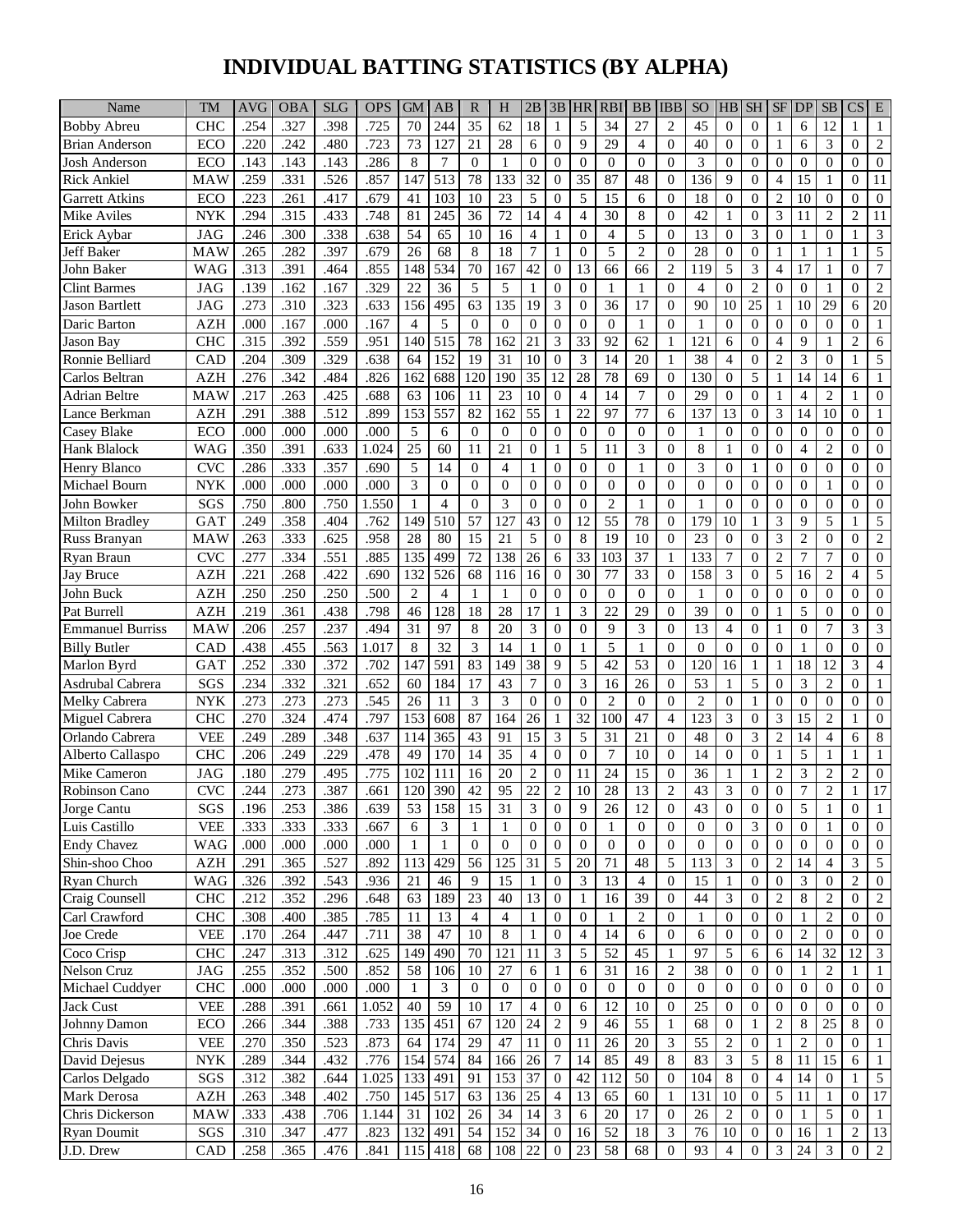| Name                   | <b>TM</b>  | <b>AVG</b> | <b>OBA</b> | <b>SLG</b> | <b>OPS</b> | <b>GM</b>        | AB             | $\mathbb{R}$   | H              | 2B              | 3B               | <b>HR</b>       | <b>RBI</b>       | <b>BB</b>      | <b>IBB</b>     | SO <sub>1</sub> | HB               | <b>SH</b>        | <b>SF</b>        | <b>DP</b>       | <b>SB</b>                | $\overline{\text{CS}}$ | E                |
|------------------------|------------|------------|------------|------------|------------|------------------|----------------|----------------|----------------|-----------------|------------------|-----------------|------------------|----------------|----------------|-----------------|------------------|------------------|------------------|-----------------|--------------------------|------------------------|------------------|
| <b>Scott Drew</b>      | <b>AZH</b> | .272       | .294       | .430       | .724       | 162              | 604            | 77             | 164            | 34              | $\overline{7}$   | 16              | 66               | 20             | $\mathbf{0}$   | 112             | $\boldsymbol{0}$ | 5                | $\overline{c}$   | 11              | $\overline{c}$           | 3                      | 16               |
| Elijah Dukes           | <b>MAW</b> | .198       | .356       | .365       | .721       | 117              | 384            | 58             | 76             | 17              | 1                | 15              | 45               | 80             | $\mathbf{0}$   | 126             | 15               | $\boldsymbol{0}$ | 1                | 14              | 17                       | $\overline{c}$         | 8                |
| Chris Duncan           | <b>JAG</b> | .333       | .500       | .533       | 1.033      | 17               | 15             | 3              | 5              | $\overline{0}$  | $\Omega$         | 1               | $\overline{2}$   | 5              | $\mathbf{1}$   | 3               | $\overline{0}$   | $\theta$         | $\theta$         | $\Omega$        | $\overline{0}$           | $\mathbf{0}$           | $\mathbf{0}$     |
| Adam Dunn              | ECO        | .204       | .349       | .446       | .795       | 140              | 475            | 72             | 97             | 13              | $\Omega$         | 34              | 83               | 94             | $\overline{2}$ | 172             | 14               | $\theta$         | 5                | 11              | $\overline{c}$           | 1                      | $\overline{4}$   |
| Jermaine Dye           | WAG        | 320        | .364       | .627       | .991       | 104              | 359            | 63             | 115            | 21              | 1                | $\overline{29}$ | 74               | 21             | $\Omega$       | 61              | 5                | $\overline{0}$   | $\overline{2}$   | 7               | $\mathbf{1}$             | 1                      | $\boldsymbol{0}$ |
| Jim Edmonds            | MAW        | .197       | .310       | .379       | .689       | 102              | 290            | 30             | 57             | 14              | $\theta$         | 13              | 42               | 48             | $\overline{2}$ | 84              | 1                | $\theta$         | 3                | 13              | $\overline{0}$           | $\mathbf{0}$           | 3                |
| Jacoby Ellsbury        | <b>AZH</b> | .278       | .307       | .349       | .656       | 67               | 169            | 33             | 47             | 5               | $\overline{2}$   | 1               | 11               | 6              | $\Omega$       | 16              | 1                | 1                | $\theta$         | $\mathbf{1}$    | 15                       | $\overline{4}$         | $\boldsymbol{0}$ |
| Yunel Escobar          | SGS        | .288       | .363       | .369       | .732       | 142              | 466            | 50             | 134            | 20              | $\overline{0}$   | 6               | 43               | 55             | $\mathbf{0}$   | 76              | 1                | $\overline{2}$   | $\overline{2}$   | 16              | 1                        | 5                      | 12               |
| <b>Andre Ethier</b>    | GAT        | .242       | .316       | .378       | .694       | 141              | 542            | 66             | 131            | 34              | 8                | 8               | 59               | 50             | 3              | 115             | 10               | $\overline{0}$   | $\overline{c}$   | 12              | 3                        | $\overline{0}$         | 1                |
| Nick Evans             | <b>WAG</b> | .238       | .385       | .524       | .908       | 7                | 21             | $\overline{4}$ | 5              | 3               | $\overline{0}$   | 1               | $\overline{4}$   | 5              | $\Omega$       | 5               | $\overline{0}$   | $\theta$         | $\theta$         | $\overline{0}$  | $\theta$                 | $\overline{0}$         | $\mathbf{0}$     |
| Prince Fielder         | CAD        | .234       | .329       | .426       | .755       | 124              | 444            | 59             | 104            | 21              | $\overline{2}$   | 20              | 63               | 50             | $\mathbf{1}$   | 100             | 15               | $\overline{0}$   | 4                | 16              | $\overline{4}$           | $\mathbf{0}$           | 23               |
| Chone Figgins          | ECO        | .266       | .333       | .306       | .639       | 136              | 447            | 78             | 119            | 11              | $\overline{c}$   | 1               | 32               | 45             | $\mathbf{0}$   | 100             | $\theta$         | 19               | 1                | 5               | 37                       | 6                      | 3                |
| <b>Jesus Flores</b>    | GAT        | .125       | .125       | .250       | .375       | $\overline{4}$   | 8              | $\Omega$       | 1              | 1               | $\overline{0}$   | $\overline{0}$  | $\overline{0}$   | $\overline{0}$ | $\mathbf{0}$   | $\overline{2}$  | $\theta$         | $\mathbf{0}$     | $\theta$         | $\mathbf{0}$    | $\overline{0}$           | $\mathbf{0}$           | $\mathbf{0}$     |
| Mike Fontenot          | <b>VEE</b> | .309       | .395       | .505       | .899       | 146              | 553            | 87             | 171            | 42              | 3                | 20              | 90               | 77             | 3              | 120             | 5                | 3                | 6                | 3               | 3                        | $\mathbf{0}$           | $\mathfrak 3$    |
| <b>Ben Francisco</b>   | <b>CHC</b> | .000       | .000       | .000       | .000       | $\overline{c}$   | $\overline{c}$ | $\Omega$       | $\mathbf{0}$   | $\overline{0}$  | $\overline{0}$   | $\mathbf{0}$    | $\overline{0}$   | $\overline{0}$ | $\mathbf{0}$   | 1               | $\boldsymbol{0}$ | $\mathbf{0}$     | $\overline{0}$   | $\mathbf{0}$    | $\theta$                 | $\boldsymbol{0}$       | $\mathbf{0}$     |
| <b>Ryan Freel</b>      | <b>WAG</b> | .318       | .333       | .400       | .733       | $\overline{35}$  | 85             | 12             | 27             | 5               | 1                | $\Omega$        | 10               | $\overline{c}$ | $\Omega$       | 18              | 1                | $\overline{0}$   | $\overline{2}$   | 1               | $\mathbf{1}$             | 3                      | 6                |
| Kosuke Fukudome        | <b>CVC</b> | .244       | .327       | .351       | .678       | 66               | 131            | 19             | 32             | 6               | 1                | $\overline{c}$  | 14               | 16             | $\overline{0}$ | 23              | $\boldsymbol{0}$ | $\overline{2}$   | $\theta$         | 8               | 5                        | 1                      | 1                |
| Rafael Furcal          | ECO        | 321        | .411       | .545       | .955       | 58               | 112            | 25             | 36             | 5               | $\mathbf{1}$     | 6               | 15               | 15             | $\overline{0}$ | 16              | $\overline{c}$   | $\overline{c}$   | $\theta$         | $\mathbf{1}$    | 7                        | 5                      | 3                |
| Nomar Garciaparra      | ECO        | .213       | .282       | .372       | .654       | 36               | 94             | 11             | 20             | 3               | $\overline{0}$   | $\overline{4}$  | 13               | 9              | $\mathbf{0}$   | 17              | $\theta$         | $\overline{0}$   | $\boldsymbol{0}$ | $\overline{2}$  | $\theta$                 | $\overline{0}$         | 1                |
| <b>Brett Gardner</b>   | ECO        | .333       | .333       | .583       | .917       | 16               | 12             | $\overline{4}$ | $\overline{4}$ | 1               | $\mathbf{1}$     | $\Omega$        | $\Omega$         | $\Omega$       | $\Omega$       | 1               | $\theta$         | 1                | $\theta$         | $\Omega$        | $\overline{4}$           | $\mathbf{0}$           | $\boldsymbol{0}$ |
| Ryan Garko             | GAT        | .125       | .125       | .500       | .625       | $\overline{2}$   | 8              | $\mathbf{1}$   | 1              | $\theta$        | $\overline{0}$   | 1               | $\mathbf{1}$     | $\theta$       | $\mathbf{0}$   | 1               | $\overline{0}$   | $\mathbf{0}$     | $\theta$         | $\Omega$        | $\theta$                 | $\boldsymbol{0}$       | $\boldsymbol{0}$ |
| <b>Jody Gerut</b>      | <b>JAG</b> | .277       | .329       | .471       | .800       | 117              | 350            | 66             | 97             | 13              | $\overline{2}$   | 17              | 57               | 29             | $\mathbf{0}$   | 64              | $\boldsymbol{0}$ | $\mathbf{0}$     | $\overline{4}$   | 4               | 6                        | 3                      | 3                |
| <b>Brian Giles</b>     | SGS        | .244       | .331       | .423       | .754       | 162              | 640            | 109            | 156            | 44              | $\overline{4}$   | 21              | 76               | 83             | $\mathbf{1}$   | 91              | $\mathbf{1}$     | $\overline{0}$   | $\overline{c}$   | 21              | $\overline{c}$           | $\overline{2}$         | 7                |
| <b>Troy Glaus</b>      | ECO        | .244       | .333       | .442       | .775       | 123              | 414            | 52             | 101            | 20              | 1                | 20              | 71               | 54             | $\mathbf{0}$   | 82              | 3                | $\mathbf{0}$     | 3                | 16              | 1                        | $\mathbf{0}$           | $\,$ 8 $\,$      |
| Chris Gomez            | <b>JAG</b> | .000       | .000       | .000       | .000       | 3                | $\overline{c}$ | $\Omega$       | $\mathbf{0}$   | $\theta$        | $\overline{0}$   | $\overline{0}$  | $\mathbf{0}$     | $\mathbf{0}$   | $\mathbf{0}$   | $\mathbf{0}$    | $\overline{0}$   | $\mathbf{0}$     | $\overline{0}$   | $\overline{0}$  | 1                        | $\mathbf{0}$           | $\mathbf{0}$     |
| <b>Adrian Gonzalez</b> | <b>VEE</b> | .293       | .364       | .558       | .923       | 159              | 550            | 98             | 161            | 39              | 1                | 35              | 113              | 57             | $\mathbf{1}$   | 118             | 9                | $\mathbf{0}$     | 7                | 17              | $\overline{0}$           | $\mathbf{0}$           | 7                |
| Alex Gordon            | <b>AZH</b> | .242       | .329       | .479       | .808       | 119              | 422            | 63             | 102            | 29              | 1                | 23              | 47               | 51             | 1              | 125             | 4                | $\mathbf{0}$     | $\overline{0}$   | 5               | 6                        | $\mathbf{0}$           | 7                |
| Curtis Granderson      | SGS        | .207       | .295       | .390       | .685       | 138              | 551            | 87             | 114            | 15              | 19               | 16              | 57               | 66             | $\mathbf{0}$   | 127             | $\overline{4}$   | 1                | 3                | 9               | 8                        | $\overline{c}$         | 5                |
| Ken Griffey Jr         | <b>MAW</b> | .400       | .455       | .600       | 1.055      | 7                | 10             | 1              | $\overline{4}$ | $\overline{2}$  | $\mathbf{0}$     | $\overline{0}$  | 1                | 1              | $\mathbf{0}$   | $\overline{c}$  | $\overline{0}$   | $\mathbf{0}$     | $\theta$         | $\mathbf{0}$    | $\overline{0}$           | $\boldsymbol{0}$       | $\boldsymbol{0}$ |
| Gabe Gross             | <b>WAG</b> | .250       | .250       | .250       | .500       | $\mathbf{1}$     | $\overline{4}$ | $\Omega$       | 1              | $\theta$        | $\Omega$         | $\overline{0}$  | $\theta$         | $\overline{0}$ | $\Omega$       | 1               | $\boldsymbol{0}$ | $\mathbf{0}$     | $\theta$         | $\Omega$        | $\overline{0}$           | $\mathbf{0}$           | $\boldsymbol{0}$ |
| Mark Grudzielanek      | <b>NYK</b> | .267       | .331       | .326       | .657       | 64               | 135            | 18             | 36             | 8               | $\Omega$         | $\Omega$        | 10               | 10             | $\Omega$       | 24              | $\overline{4}$   | $\mathbf{0}$     | $\overline{2}$   | $\overline{2}$  | $\overline{0}$           | $\overline{0}$         | 1                |
| Vladimir Guerrero      | <b>NYK</b> | .284       | 321        | .593       | .913       | 152              | 567            | 93             | 161            | 26              | 1                | 49              | 122              | 30             | 1              | 102             | $\overline{c}$   | $\overline{0}$   | 3                | 16              | 4                        | 1                      | 9                |
| Carlos Guillen         | <b>CHC</b> | .232       | .305       | .362       | .667       | 63               | 246            | 35             | 57             | 20              | $\theta$         | $\overline{4}$  | 28               | 23             | $\mathbf{0}$   | 33              | 3                | 1                | $\theta$         | 12              | 3                        | 1                      | 8                |
| Franklin Gutierrez     | CAD        | .219       | .302       | .338       | .640       | 54               | 151            | 15             | 33             | 6               | 3                | $\overline{2}$  | 16               | 15             | $\Omega$       | 30              | 3                | $\overline{c}$   | $\theta$         | 8               | 5                        | $\mathbf{0}$           | $\mathbf{1}$     |
| Cristian Guzman        | GAT        | .241       | .281       | .335       | .616       | 96               | 340            | 26             | 82             | 18              | 1                | $\overline{4}$  | 29               | 17             | $\mathbf{0}$   | 53              | 3                | $\overline{2}$   | 3                | 9               | 3                        | $\overline{c}$         | 14               |
| Tony Gwynn Jr          | ECO        | .000       | .333       | .000       | .333       | $\overline{4}$   | $\overline{2}$ | $\Omega$       | $\overline{0}$ | $\mathbf{0}$    | $\mathbf{0}$     | $\overline{0}$  | $\overline{0}$   | $\mathbf{1}$   | 1              | $\overline{0}$  | $\overline{0}$   | $\boldsymbol{0}$ | $\overline{0}$   | $\mathbf{0}$    | $\overline{0}$           | $\boldsymbol{0}$       | $\mathbf{0}$     |
| <b>Scott Hairston</b>  | <b>MAW</b> | .000       | .083       | .000       | .083       | 7                | 11             | $\mathbf{1}$   | $\overline{0}$ | $\overline{0}$  | $\overline{0}$   | $\overline{0}$  | $\overline{0}$   | $\mathbf{1}$   | $\mathbf{0}$   | 7               | $\boldsymbol{0}$ | $\boldsymbol{0}$ | $\boldsymbol{0}$ | 0               | $\boldsymbol{0}$         | $\boldsymbol{0}$       | $\boldsymbol{0}$ |
| Jerry Hairston Jr      | <b>CHC</b> | 346        | 401        | 511        | .912       | 123              | 489            | 85             | 169            | $\overline{26}$ | $\overline{5}$   | 15              | 56               | 41             | $\mathcal{D}$  | 71              | 6                | 7                | 3                | $\mathfrak{D}$  | 29                       | 12                     | 5                |
| <b>Bill Hall</b>       | JAG        | .333       | .429       | .500       | .929       | 5                | 6              | $\overline{0}$ | $\sqrt{2}$     | 1               | $\boldsymbol{0}$ | 0               |                  | $\mathbf{0}$   | $\overline{0}$ | 3               | $\mathbf{1}$     | 0                | $\boldsymbol{0}$ | 0               | $\boldsymbol{0}$         | $\boldsymbol{0}$       | $\mathbf{0}$     |
| <b>Toby Hall</b>       | <b>WAG</b> | .180       | .242       | .197       | .439       | 24               | 61             | 6              | 11             | 1               | $\overline{0}$   | $\overline{0}$  | 3                | 3              | 0              | $18\,$          | $\sqrt{2}$       | $\boldsymbol{0}$ | $\mathbf{0}$     | 0               | $\mathbf{0}$             | $\overline{0}$         | $\boldsymbol{0}$ |
| <b>Josh Hamilton</b>   | ECO        | .311       | .368       | .562       | .930       | 156              | 621            | 109            | 193            | 40              | $\tau$           | 34              | 152              | 52             | 6              | 111             | $\tau$           | $\boldsymbol{0}$ | $\mathfrak{S}$   | $\overline{7}$  | $\overline{4}$           | 3                      | $\mathfrak{S}$   |
| J.J. Hardy             | CHC        | .250       | .298       | .424       | .722       | 160              | 596            | 71             | 149            | $24\,$          | $\overline{4}$   | 24              | 73               | 42             | $\overline{c}$ | 114             | $\mathbf{0}$     | 4                | 3                | 21              | $\mathfrak{Z}$           | 0                      | 21               |
| <b>Brendan Harris</b>  | <b>WAG</b> | .304       | .316       | .464       | .780       | 24               | 56             | $\overline{4}$ | 17             | $\mathfrak{Z}$  | $\overline{0}$   | $\overline{2}$  | $\boldsymbol{7}$ | $\mathbf{1}$   | $\overline{0}$ | 12              | $\mathbf{0}$     | 1                | $\overline{0}$   | $\mathbf{1}$    | $\theta$                 | $\overline{0}$         | $\overline{0}$   |
| Willie Harris          | <b>CVC</b> | .167       | .286       | .333       | .619       | $\sqrt{2}$       | 6              | $\mathbf{1}$   | 1              | -1              | $\overline{0}$   | $\overline{0}$  | 1                | $\overline{0}$ | $\overline{0}$ | 3               | 1                | $\mathbf{0}$     | $\overline{0}$   | $\mathbf{0}$    | $\mathbf{0}$             | $\overline{0}$         | $\mathbf{0}$     |
| <b>Brad Hawpe</b>      | <b>MAW</b> | .230       | .307       | .411       | .717       | 135              | 443            | 56             | 102            | 23              | $\mathbf{0}$     | 19              | 53               | 51             | $\mathbf{0}$   | 134             | $\boldsymbol{0}$ | $\mathbf{0}$     | 5                | 14              | 1                        | 1                      | 1                |
| <b>Chase Headley</b>   | GAT        | .154       | .185       | .231       | .416       | $\boldsymbol{7}$ | 26             | 5              | $\overline{4}$ | $\overline{0}$  | $\mathbf{1}$     | $\mathbf{0}$    | $\mathbf{1}$     | $\mathbf{1}$   | $\mathbf{0}$   | 6               | $\boldsymbol{0}$ | $\mathbf{0}$     | $\mathbf{0}$     | $\mathbf{0}$    | $\mathbf{0}$             | $\overline{0}$         | $\boldsymbol{0}$ |
| <b>Todd Helton</b>     | <b>WAG</b> | .240       | .375       | .280       | .655       | 11               | 25             | 6              | 6              | -1              | $\overline{0}$   | $\mathbf{0}$    | $\overline{2}$   | 6              | $\overline{0}$ | 3               | $\mathbf{0}$     | $\overline{0}$   | $\mathbf{1}$     | $\mathbf{1}$    | $\boldsymbol{0}$         | $\overline{0}$         | $\mathbf{0}$     |
| Jeremy Hermida         | CAD        | .237       | .297       | .403       | .699       | 64               | 211            | 24             | 50             | 8               | $\mathbf{0}$     | 9               | 30               | 16             | $\mathbf{0}$   | 60              | 4                | $\overline{0}$   | 5                | 5               | $\mathbf{1}$             | 1                      | $\mathfrak{Z}$   |
| Ramon Hernandez        | $\rm JAG$  | .169       | .183       | .254       | .438       | 29               | 59             | 5              | 10             | 5               | $\mathbf{0}$     | $\mathbf{0}$    | 5                | $\mathbf{1}$   | $\overline{0}$ | 12              | $\boldsymbol{0}$ | $\overline{0}$   | $\theta$         | $\sqrt{2}$      | $\theta$                 | $\overline{0}$         | $\mathfrak{Z}$   |
| Aaron Hill             | <b>JAG</b> | .228       | .333       | .304       | .637       | 108              | 158            | 25             | 36             | $\overline{7}$  | $\mathbf{1}$     | $\mathbf{1}$    | 12               | 21             | $\overline{0}$ | 25              | $\overline{4}$   | 7                | $\overline{0}$   | $\overline{4}$  | $\overline{\mathcal{L}}$ | $\mathfrak{2}$         | $\overline{c}$   |
| Micah Hoffpauir        | <b>NYK</b> | .276       | .321       | .421       | .742       | 40               | 76             | $\overline{4}$ | 21             | 8               | $\overline{0}$   | 1               | $\,8\,$          | 5              | $\overline{0}$ | 22              | $\boldsymbol{0}$ | $\overline{0}$   | $\overline{0}$   | 3               | $\mathbf{0}$             | $\overline{0}$         | 1                |
| Matt Holliday          | SGS        | .333       | .412       | .587       | .999       | 156              | 615            | 118            | 205            | 40              | 1                | 38              | 113              | 73             | 0              | 113             | 12               | $\mathbf{0}$     | $\overline{4}$   | 14              | 12                       | 3                      | $\overline{4}$   |
| Ryan Howard            | <b>CVC</b> | .234       | .295       | .528       | .822       | 162              | 616            | 84             | 144            | $28\,$          | $\mathfrak{Z}$   | 49              | 119              | 51             | 6              | 202             | 4                | $\mathbf{0}$     | 4                | 12              | $\boldsymbol{0}$         | $\overline{0}$         | 16               |
| Orlando Hudson         | SGS        | .252       | .299       | .386       | .685       | 117              | 409            | 53             | 103            | 29              | 1                | 8               | 35               | 26             | 2              | 71              | 2                | 0                | 1                | 15              | 2                        | 1                      | 7                |
| Aubrey Huff            | JAG        | .287       | .333       | .508       | .840       | 138              | 530            | 78             | 152            | 41              | $\sqrt{2}$       | 24              | 97               | 35             | 3              | 84              | 5                | 0                | 7                | 24              | $\mathbf{1}$             | 1                      | $\boldsymbol{2}$ |
| Nick Hundley           | <b>AZH</b> | .333       | .333       | .542       | .875       | 15               | 24             | 5              | $8\,$          | $\sqrt{2}$      | $\mathbf{0}$     | 1               | $\overline{4}$   | $\mathbf{0}$   | $\overline{0}$ | 3               | $\mathbf{0}$     | $\mathbf{0}$     | $\theta$         | $\mathbf{1}$    | $\mathbf{0}$             | $\mathbf{0}$           | $\sqrt{2}$       |
| Torii Hunter           | <b>VEE</b> | .272       | .312       | .497       | .809       | 151              | 537            | 80             | 146            | 33              | 5                | 26              | 86               | 30             | $\overline{0}$ | 116             | 3                | 0                | $\overline{4}$   | 12              | 21                       | 4                      | $\mathbf{0}$     |
| Chris Iannetta         | <b>JAG</b> | .224       | .361       | .427       | .789       | 157              | 517            | 65             | 116            | 36              | 3                | 21              | 74               | 90             | $\mathbf{0}$   | 176             | 23               | $\overline{0}$   | $\overline{4}$   | $\overline{12}$ | $\mathbf{0}$             | $\Omega$               | 2                |
| Raul Ibanez            | ECO        | .229       | .276       | .360       | .636       | 70               | 214            | 22             | 49             | 8               | 1                | 6               | 30               | 14             | $\overline{0}$ | 46              | $\mathbf{1}$     | $\theta$         | 3                | 6               | $\boldsymbol{0}$         | $\overline{0}$         | $\overline{c}$   |
| <b>Brandon</b> Inge    | CAD        | .375       | .375       | 1.000      | 1.375      | 3                | 8              | $\mathfrak{Z}$ | 3              | 2               | $\mathbf{0}$     | 1               | $\overline{2}$   | $\overline{0}$ | $\overline{0}$ | 1               | $\boldsymbol{0}$ | $\mathbf{0}$     | $\mathbf{0}$     | $\overline{0}$  | $\overline{0}$           | 1                      | $\boldsymbol{0}$ |
| Joe Inglett            | JAG        | .304       | .366       | .408       | .774       | 111              | 358            | 44             | 109            | 14              | $\overline{4}$   | 5               | 36               | $25\,$         | 1              | 51              | 10               | 19               | $\boldsymbol{0}$ | 11              | $\boldsymbol{7}$         | $\boldsymbol{2}$       | 9                |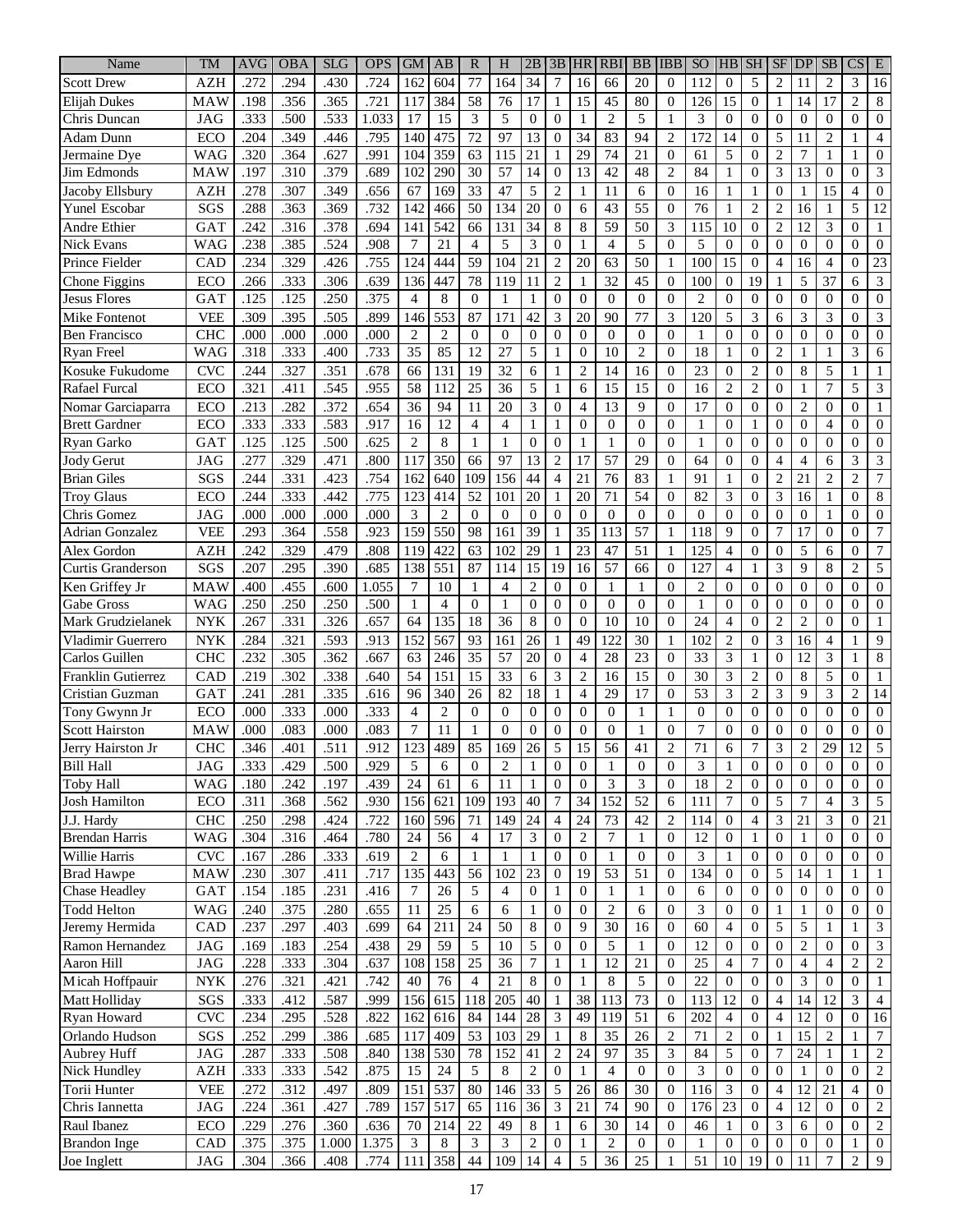| Name                           | <b>TM</b>                 | <b>AVG</b>   | <b>OBA</b>   | <b>SLG</b>   | <b>OPS</b>   | <b>GM</b>                | AB             | $\mathbf R$    | $H_{\rm}$      | 2B                          | 3B                             | HR                       | <b>RBI</b>     | <b>BB</b>        | <b>IBB</b>                       | <b>SO</b>      | HB                | <b>SH</b>           | <b>SF</b>           | DP               | <b>SB</b>                      | $\overline{\text{CS}}$ | E                                |
|--------------------------------|---------------------------|--------------|--------------|--------------|--------------|--------------------------|----------------|----------------|----------------|-----------------------------|--------------------------------|--------------------------|----------------|------------------|----------------------------------|----------------|-------------------|---------------------|---------------------|------------------|--------------------------------|------------------------|----------------------------------|
| Akinori Iwamura                | MAW                       | .249         | .307         | .352         | .659         | 125                      | 429            | 35             | 107            | 25                          | 5                              | 3                        | 36             | 33               | 1                                | 88             | 3                 | 5                   | 1                   | 5                | $\overline{4}$                 | 6                      | 7                                |
| <b>Maicer Izturis</b>          | GAT                       | .273         | .294         | .303         | .597         | 14                       | 33             | 1              | 9              | 1                           | $\mathbf{0}$                   | $\overline{0}$           | 4              | 1                | $\overline{0}$                   | 1              | $\boldsymbol{0}$  | $\boldsymbol{0}$    | $\theta$            | $\overline{c}$   | $\theta$                       | $\mathbf{0}$           | 1                                |
| Connor Jackson                 | <b>AZH</b>                | .276         | .344         | .379         | .723         | 10                       | 29             | $\overline{c}$ | 8              | 3                           | $\Omega$                       | $\Omega$                 | $\overline{4}$ | 3                | $\overline{0}$                   | 6              | $\overline{0}$    | $\mathbf{0}$        | $\theta$            | $\overline{0}$   | $\overline{0}$                 | $\mathbf{0}$           | $\mathbf{1}$                     |
| Derek Jeter                    | <b>WAG</b>                | .259         | .323         | .355         | .678         | 162                      | 614            | 76             | 159            | 22                          | $\overline{2}$                 | 11                       | 63             | 54               | 5                                | 93             | 7                 | 3                   | 7                   | 15               | 11                             | 3                      | 9                                |
| Kenji Johjima                  | <b>VEE</b>                | .000         | .000         | .000         | .000         | 5                        | $\theta$       | $\Omega$       | $\Omega$       | $\theta$                    | $\overline{0}$                 | $\overline{0}$           | $\overline{0}$ | $\theta$         | $\mathbf{0}$                     | $\overline{0}$ | $\overline{0}$    | $\overline{0}$      | $\theta$            | $\overline{0}$   | $\overline{0}$                 | $\overline{0}$         | $\overline{0}$                   |
| Kelly Johnson                  | <b>CHC</b>                | .239         | .302         | .361         | .662         | 111                      | 402            | 46             | 96             | 28                          | 3                              | 5                        | 41             | 35               | $\mathbf{1}$                     | 93             | $\overline{c}$    | 9                   | $\overline{2}$      | 11               | 5                              | 3                      | 9                                |
| Reed Johnson                   | <b>VEE</b>                | .333         | .333         | .524         | .857         | 20                       | 21             | 3              | $\overline{7}$ | 1                           | $\Omega$                       | 1                        | $\overline{4}$ | $\Omega$         | $\Omega$                         | 3              | $\theta$          | $\mathbf{0}$        | $\overline{0}$      | 1                | $\overline{0}$                 | $\overline{0}$         | $\boldsymbol{0}$                 |
| <b>Adam Jones</b>              | GAT                       | .059         | .158         | .059         | .217         | 10                       | 17             | 5              | $\mathbf{1}$   | $\theta$                    | $\Omega$                       | $\overline{0}$           | $\mathbf{0}$   | $\mathbf{1}$     | $\mathbf{0}$                     | 7              | 1                 | $\mathbf{0}$        | $\overline{0}$      | $\mathbf{0}$     | $\theta$                       | $\overline{0}$         | $\boldsymbol{0}$                 |
| Chipper Jones                  | MAW                       | .311         | .397         | .536         | .934         | 157                      | 595            | 96             | 185            | 27                          | $\mathbf{1}$                   | 35                       | 101            | 88               | $\overline{7}$                   | 103            | $\overline{0}$    | $\overline{0}$      | $\overline{4}$      | 25               | $\overline{c}$                 | $\mathbf{1}$           | 17                               |
| Matt Joyce                     | WAG                       | .262         | .374         | .489         | .863         | 90                       | 225            | 34             | 59             | 25                          | 1                              | 8                        | 28             | 36               | $\mathbf{0}$                     | 62             | 6                 | $\Omega$            | 3                   | 8                | $\theta$                       | $\mathbf{0}$           | $\overline{4}$                   |
| Gabe Kapler                    | MAW                       | .261         | .297         | .433         | .730         | 87                       | 157            | 19             | 41             | 9                           | $\mathbf{0}$                   | 6                        | 13             | 8                | $\overline{2}$                   | 28             | $\theta$          | $\overline{0}$      | $\overline{0}$      | 10               | $\overline{c}$                 | $\overline{0}$         | $\boldsymbol{0}$                 |
| Matt Kemp                      | SGS                       | .264         | .306         | .392         | .698         | 52                       | 148            | 22             | 39             | 10                          | $\mathbf{0}$                   | 3                        | 18             | 9                | $\mathbf{0}$                     | 50             | $\theta$          | $\overline{0}$      | $\overline{0}$      | 4                | 9                              | $\overline{2}$         | $\boldsymbol{0}$                 |
| Jason Kendall                  | <b>CVC</b>                | .176         | .210         | .227         | .437         | 69                       | 119            | 10             | 21             | 6                           | $\Omega$                       | $\overline{0}$           | 8              | $\overline{4}$   | $\mathbf{0}$                     | 15             | 1                 | 12                  | $\overline{0}$      | 1                | $\overline{c}$                 | $\overline{c}$         | $\boldsymbol{0}$                 |
| Howie Kendrick                 | GAT                       | .239         | .283         | .350         | .633         | 57                       | 180            | 15             | 43             | 14                          | $\Omega$                       | $\mathbf{2}$             | 15             | 6                | 5                                | 44             | 5                 | $\mathbf{0}$        | $\theta$            | 6                | 7                              | $\mathbf{0}$           | 1                                |
| Jeff Keppinger                 | <b>CVC</b>                | .330         | .351         | .426         | .776         | 41                       | 94             | 10             | 31             | 4                           | 1                              | 1                        | 12             | 3                | $\mathbf{0}$                     | 9              | $\theta$          | 1                   | $\overline{0}$      | $\mathbf{0}$     | 1                              | $\boldsymbol{0}$       | $\boldsymbol{0}$                 |
| Ian Kinsler                    | WAG                       | .267         | .332         | .439         | .771         | 146                      | 535            | 76             | 143            | 36                          | $\mathbf{1}$                   | 18                       | 76             | 50               | $\tau$                           | 76             | 3                 | 6                   | 3                   | 15               | 16                             | $\overline{2}$         | 1                                |
| Paul Konerko                   | MAW                       | .211         | .304         | .263         | .568         | 12                       | 19             | 1              | $\overline{4}$ | 1                           | $\mathbf{0}$                   | $\overline{0}$           | 3              | 3                | $\mathbf{0}$                     | $\overline{2}$ | $\overline{0}$    | $\mathbf{0}$        | 1                   | $\mathbf{0}$     | 1                              | $\mathbf{0}$           | $\theta$                         |
| Casey Kotchman                 | SGS                       | .222         | .255         | .533         | .789         | 44                       | 45             | 7              | 10             | $\overline{c}$              | $\theta$                       | $\overline{4}$           | 5              | $\mathbf{1}$     | $\Omega$                         | $\overline{4}$ | 1                 | $\overline{0}$      | $\theta$            | $\overline{2}$   | $\theta$                       | $\overline{0}$         | $\theta$                         |
| Jason Kubel                    | GAT                       | .270         | 336          | .517         | .853         | 99                       | 344            | 48             | 93             | 16                          | 3                              | 21                       | 60             | 36               | $\overline{0}$                   | 72             | $\theta$          | $\overline{0}$      | 4                   | 16               | $\theta$                       | $\mathbf{1}$           | 8                                |
| Gerald Laird                   | GAT                       | .341         | .383         | .439         | .822         | 18                       | 41             | $\overline{7}$ | 14             | $\overline{4}$              | $\theta$                       | $\Omega$                 | $\overline{4}$ | $\overline{2}$   | $\Omega$                         | 6              | $\overline{c}$    | $\mathbf{0}$        | $\overline{2}$      | 1                | $\overline{c}$                 | $\overline{0}$         | $\boldsymbol{0}$                 |
| Adam Laroche                   | <b>WAG</b>                | .000         | .000         | .000         | .000         | 3                        | $\overline{4}$ | $\Omega$       | $\overline{0}$ | $\theta$                    | $\Omega$                       | $\overline{0}$           | 1              | $\theta$         | $\mathbf{0}$                     | $\overline{2}$ | $\overline{0}$    | $\overline{0}$      | 1                   | $\mathbf{0}$     | $\theta$                       | $\mathbf{0}$           | $\boldsymbol{0}$                 |
| Carlos Lee                     | CAD                       | .286         | .331         | .533         | .863         | 137                      | 548            | 92             | 157            | 30                          | $\mathbf{0}$                   | 35                       | 114            | 37               | 5                                | 75             | $\overline{c}$    | $\overline{0}$      | 6                   | 14               | $\overline{4}$                 | $\mathbf{0}$           | $\boldsymbol{0}$                 |
| Derek Lee                      | ECO                       | .268         | .345         | .404         | .749         | 159                      | 530            | 59             | 142            | 33                          | 3                              | 11                       | 71             | 64               | 6                                | 109            | $\overline{0}$    | $\mathbf{0}$        | 3                   | 15               | 3                              | $\overline{2}$         | $\,$ 8 $\,$                      |
| Fred Lewis                     | GAT                       | .258         | .307         | .375         | .682         | 80                       | 256            | 30             | 66             | $\overline{7}$              | $\overline{4}$                 | 5                        | 23             | 19               | $\overline{0}$                   | 69             | $\overline{0}$    | $\mathbf{0}$        | $\overline{c}$      | 5                | 8                              | 1                      | 4                                |
| Adam Lind                      | SGS                       | .229         | .275         | .333         | .608         | 16                       | 48             | 6              | 11             | $\overline{2}$              | $\mathbf{0}$                   | 1                        | 7              | 3                | $\mathbf{0}$                     | 8              | $\overline{0}$    | $\overline{0}$      | $\overline{0}$      | 1                | 1                              | $\mathbf{0}$           | $\boldsymbol{0}$                 |
| James Loney                    | <b>AZH</b>                | .385         | .455         | .538         | .993         | 40                       | 39             | $\overline{2}$ | 15             | $\theta$                    | $\Omega$                       | $\overline{c}$           | 9              | 5                | $\mathbf{0}$                     | 8              | $\overline{0}$    | $\mathbf{0}$        | $\overline{0}$      | 1                | $\overline{0}$                 | $\boldsymbol{0}$       | $\mathbf 0$                      |
| Evan Longoria                  | <b>JAG</b>                | .238         | .314         | .481         | .795         | 146                      | 547            | 81             | 130            | 30                          | $\overline{2}$                 | 33                       | 83             | 47               | 1                                | 162            | 14                | $\mathbf{0}$        | $\theta$            | 17               | $\overline{0}$                 | 1                      | 12                               |
| Felipe Lopez                   | <b>NYK</b>                | .000         | .333         | .000         | .333         | 3                        | $\overline{2}$ | $\Omega$       | $\mathbf{0}$   | $\theta$                    | $\Omega$                       | $\mathbf{0}$             | $\mathbf{0}$   | 1                | $\mathbf{0}$                     | $\overline{2}$ | $\overline{0}$    | $\mathbf{0}$        | $\overline{0}$      | $\mathbf{0}$     | $\overline{0}$                 | $\boldsymbol{0}$       | $\boldsymbol{0}$                 |
| Jose Lopez                     | <b>JAG</b>                | .000         | .000         | .000         | .000         | 5                        | 3              | $\Omega$       | $\overline{0}$ | $\overline{0}$              | $\overline{0}$                 | $\overline{0}$           | $\mathbf{0}$   | $\theta$         | $\mathbf{0}$                     | 1              | $\overline{0}$    | 1                   | $\overline{0}$      | $\mathbf{0}$     | $\overline{0}$                 | $\boldsymbol{0}$       | $\boldsymbol{0}$                 |
| Mark Loretta                   | <b>CVC</b>                | .230         | .313         | .319         | .631         | 49                       | 113            | 9              | 26             | 10                          | $\overline{0}$                 | $\mathbf{0}$             | 8              | 14               | $\mathbf{1}$                     | 13             | $\overline{0}$    | $\mathbf{0}$        | 1                   | 3                | $\theta$                       | $\mathbf{0}$           | $\sqrt{2}$                       |
| Mike Lowell                    | <b>CVC</b>                | .294         | .336         | .543         | .878         | 124                      | 422            | 53             | 124            | 27                          | $\theta$                       | 26                       | 53             | 23               | $\Omega$                         | 43             | $\overline{4}$    | $\overline{0}$      | 1                   | $\overline{15}$  | $\theta$                       | $\overline{c}$         | 12                               |
| Ryan Ludwick                   | <b>WAG</b>                | .288         | .361         | .593         | .955         | 158                      | 605            | 101            | 174            | 47                          | 6                              | 42                       | 116            | 63               | 5                                | 174            | 8                 | $\mathbf{1}$        | $\overline{2}$      | 18               | 6                              | $\mathbf{1}$           | 6                                |
| Jed Lowrie                     | <b>CHC</b>                | .262         | .362         | .385         | .747         | 39                       | 122            | 18             | 32             | 11                          | $\overline{2}$                 | $\overline{0}$           | 14             | 17               | $\Omega$                         | 32             | $\overline{c}$    | $\mathbf{0}$        | $\theta$            | 3                | $\overline{0}$                 | $\mathbf{0}$           | $\sqrt{5}$                       |
| Nick Markakis                  | <b>JAG</b>                | .286         | .395         | .415         | .810         | 160                      | 622            | 114            | 178            | 47                          | $\theta$                       | 11                       | 83             | 110              | $\mathbf{0}$                     | 126            | 5                 | $\mathbf{0}$        | 5                   | 6                | 12                             | $\mathbf{1}$           | 3                                |
| <b>Russell Martin</b>          | GAT                       | .238         | .345         | .320         | .665         | 153                      | 575            | 80             | 137            | 17                          | $\overline{0}$                 | 10                       | 51             | 87               | 1                                | 91             | 9                 | $\overline{0}$      | $\overline{4}$      | 26               | 11                             | $\overline{c}$         | $\overline{\mathbf{c}}$          |
| Victor Martinez                | <b>CHC</b>                | .212         | .255         | .311         | .566         | 57                       | 132            | 16             | 28             | $\overline{7}$              | $\mathbf{0}$                   | $\overline{c}$           | 11             | 6                | 1                                | 16             | $\overline{c}$    | $\mathbf{0}$        |                     |                  | $\theta$                       | $\mathbf{0}$           | 3                                |
| Joe Mather                     | ECO                       | .258         | .303         | .645         | .948         | 14                       | 31             | $\overline{4}$ | 8              | $\boldsymbol{0}$            | $\overline{0}$                 | $\overline{\mathcal{L}}$ | 10             | $\overline{c}$   | $\mathbf{0}$                     | 3              | $\boldsymbol{0}$  | $\overline{0}$      | $\boldsymbol{0}$    | $\overline{0}$   | $\boldsymbol{0}$               | $\boldsymbol{0}$       | $\boldsymbol{0}$                 |
| Hideki Matsui                  | <b>VEE</b>                | 333          | 333          | 333          | .667         | $\overline{\mathcal{A}}$ | $\mathcal{R}$  | $\Omega$       |                | $\Omega$                    | $\Omega$                       | $\theta$                 |                | $\Omega$         | $\Omega$                         | $\Omega$       | $\Omega$          | $\Omega$            | $\Omega$            | $\Omega$         | $\Omega$                       | $\Omega$               | $\Omega$                         |
| Kazuo Matsui                   | <b>MAW</b>                | .229         | .283         | .331         | .615         | 61                       | 166            | 19             | 38             | 9                           | 1                              | $\overline{c}$           | 11             | 13               | $\overline{0}$                   | 32             | 0                 | 4                   | 1                   | 5                | 14                             | $\overline{4}$         | 6                                |
| Gary Matthews Jr               | <b>NYK</b>                | .242         | .319         | .290         | .609         | 26                       | 62             | 3              | 15             | 1                           | 1                              | $\mathbf{0}$             | 5              | 6                | 0                                | 16             | $\mathbf{1}$      | $\boldsymbol{0}$    | $\boldsymbol{0}$    | 3                | 1                              | $\boldsymbol{0}$       | 3                                |
| Joe Mauer                      | CAD                       | .309         | .408         | .436         | .844         | 151                      | 544            | 66             | 168            | 36                          | $\mathbf{0}$                   | 11                       | 69             | 93               | 6                                | 78             | $\mathbf{0}$      | 1                   | $\overline{c}$      | 14               | 5                              | $\overline{c}$         | 1                                |
| <b>Brian McCann</b>            | <b>NYK</b>                | .266         | .315         | .503         | .819         | 151                      | 594            | 74             | 158            | $42\,$                      | 3                              | 31                       | 108            | 40               | $\mathbf{0}$                     | 104            | $\sqrt{5}$        | $\mathbf{1}$        | 5                   | 31               | $\mathbf{1}$                   | $\boldsymbol{0}$       | 9                                |
| Nate McLouth                   | <b>VEE</b>                | .257         | .324         | .477         | .801         | 151                      | 522            | 80             | 134            | 48                          | $\overline{c}$                 | 21                       | 79             | 44               | 2                                | 93             | 10                | $\overline{4}$      | 5                   | 9                | 16                             | 3                      | $\overline{0}$                   |
| <b>Travis Metcalf</b>          | <b>CVC</b>                | .231         | .348         | .615         | .963         | 16                       | 39             | 6              | 9              | $\overline{0}$              | $\overline{0}$                 | 5                        | 6              | $\tau$           | $\mathbf{1}$                     | 9              | 0                 | $\overline{0}$      | $\overline{0}$      | 1                | $\mathbf{0}$                   | $\overline{0}$         | $\overline{0}$                   |
| Doug Mientkiewicz              | <b>CVC</b>                | .222         | .300         | .333         | .633         | 12                       | 9              | 3              | $\overline{2}$ | -1                          | $\theta$                       | $\mathbf{0}$             | $\theta$       | $\mathbf{1}$     | $\overline{0}$                   | $\theta$       | $\boldsymbol{0}$  | $\overline{0}$      | $\mathbf{0}$        | $\overline{0}$   | $\mathbf{0}$                   | $\mathbf{0}$           | $\overline{0}$                   |
| Bengie Molina                  | ECO                       | .273         | .312         | .429         | .741         | 78                       | 205            | 21             | 56             | 11                          | $\mathbf{0}$                   | $\tau$                   | 23             | 9                | $\overline{0}$                   | 14             | $\overline{4}$    | $\mathbf{1}$        | 3                   | 5                | $\mathbf{0}$                   | $\overline{0}$         | 3                                |
| Yadier Molina                  | <b>CHC</b>                | .266         | .298         | .309         | .606         | 157                      | 606            | 49             | 161            | 14                          | $\mathbf{0}$                   | $\overline{4}$           | 49             | 31               | 5                                | 55             | $\mathbf{0}$      | $\overline{0}$      | 8                   | $22\,$           | $\mathbf{0}$                   | $\overline{0}$         | 5                                |
| Craig Monroe                   | <b>CVC</b>                | .149         | .245         | .362         | .607         | 41                       | 47             | $\overline{7}$ | $\tau$         | $\overline{4}$              | $\overline{0}$                 | $\overline{c}$           | 5              | 6                | $\overline{0}$                   | 24             | $\mathbf{0}$      | $\overline{0}$      | $\theta$            | $\mathbf{1}$     | $\theta$                       | $\overline{0}$         | 1                                |
| Miguel Montero                 | <b>VEE</b>                | .309         | .364         | .519         | .882         | 37                       | 81             | 12             | 25             | $\boldsymbol{\mathfrak{Z}}$ | 1                              | $\overline{4}$           | 10             | 6                | $\mathbf{0}$                     | 36             | 1                 | $\mathbf{0}$        | $\mathbf{0}$        | $\mathbf{1}$     | $\theta$                       | $\overline{0}$         | $\overline{0}$                   |
| Melvin Mora                    | CAD                       | .283         | .354         | .466         | .819         | 152                      | 554            | 76             | 157            | 27                          | 1                              | 24                       | 92             | 40               | 3                                | 85             | 23                | $\overline{c}$      | 5                   | 16               | $\mathbf{2}$                   | 3                      | 14                               |
| <b>Kendry Morales</b>          | <b>CVC</b>                | .250         | .500         | .250         | .750         | 2                        | $\overline{4}$ | 3              | $\mathbf{1}$   | $\overline{0}$              | $\overline{0}$                 | $\overline{0}$           | 1              | 2                | $\overline{0}$                   | 1              | $\mathbf{0}$      | $\overline{0}$      | $\mathbf{0}$        | $\overline{0}$   | $\mathbf{0}$                   | $\overline{0}$         | $\overline{0}$                   |
| Nyjer Morgan                   | <b>CHC</b>                | .227         | .244         | .273         | .517         | 13                       | 44             | 8              | $10\,$         | 2                           | $\overline{0}$                 | $\mathbf{0}$             | 4              | $\mathbf{1}$     | $\mathbf{0}$                     | 11             | 0                 | 1                   | $\mathbf{0}$        | $\boldsymbol{0}$ | 7                              | $\overline{0}$         | $\boldsymbol{0}$                 |
| Justin Morneau                 | <b>AZH</b>                | .284         | .348         | .474         | .822         | 133                      | 536            | 76             | 152            | 29                          | 5                              | 21                       | 69             | 51               | $\overline{0}$                   | 96             | 4                 | $\mathbf{0}$        | 4                   | 16               | $\mathbf{0}$                   | $\boldsymbol{0}$       | 5                                |
| <b>Brandon Moss</b>            | <b>WAG</b>                | .000         | .000         | .000         | .000         | $\mathbf{1}$             | 1              | $\overline{0}$ | $\mathbf{0}$   | $\boldsymbol{0}$            | $\overline{0}$                 | $\mathbf{0}$             | $\overline{0}$ | $\mathbf{0}$     | $\overline{0}$                   | $\overline{0}$ | 0                 | $\mathbf{0}$        | $\boldsymbol{0}$    | $\boldsymbol{0}$ | $\mathbf{0}$                   | $\overline{0}$         | $\boldsymbol{0}$                 |
|                                | ECO                       | .275         | .341         |              | .741         | 16                       | 40             | 5              | 11             |                             |                                | $\mathbf{0}$             | 3              | $\overline{4}$   | $\overline{0}$                   | 9              | 0                 | $\mathbf{0}$        | $\overline{0}$      | 3                | $\mathbf{0}$                   | $\overline{0}$         |                                  |
| Daniel Murphy<br>David Murphy  | <b>WAG</b>                | .333         | .333         | .400<br>.333 | .667         | $\mathbf{1}$             | 3              | $\overline{0}$ | $\mathbf{1}$   | 3<br>$\mathbf{0}$           | 1<br>$\overline{0}$            | $\theta$                 | $\mathbf{0}$   | $\boldsymbol{0}$ | $\overline{0}$                   | $\overline{0}$ | 0                 | $\mathbf{0}$        | $\overline{0}$      | $\overline{0}$   | $\mathbf{1}$                   | $\overline{0}$         | $\overline{0}$                   |
| Xavier Nady                    | $\rm JAG$                 | .261         | .316         | .493         | .810         | 116                      | 375            | 46             | 98             | 30                          | $\overline{0}$                 | 19                       | 64             | 25               | 1                                | 83             | 7                 | $\mathbf{0}$        | $\overline{4}$      | 11               | $\mathbf{0}$                   | 1                      |                                  |
| Mike Napoli                    | ECO                       | .270         | .362         | .565         | .928         | 119                      | 382            | 68             | 103            | 20                          | $\overline{0}$                 | $\overline{31}$          | 68             | 46               | $\overline{2}$                   | 112            | 10                | $\theta$            | $\mathbf{1}$        | 11               | 5                              | $\overline{c}$         | $\overline{c}$<br>11             |
|                                | <b>VEE</b>                |              |              |              |              |                          |                |                |                |                             |                                |                          |                | 25               |                                  | $70\,$         |                   |                     |                     | 15               |                                | $\mathbf{0}$           |                                  |
| Dioner Navarro                 | MAW                       | .233<br>.249 | .274<br>.287 | .299<br>.402 | .573<br>.688 | 152<br>101               | 498<br>249     | 38<br>24       | 116<br>62      | 18<br>16                    | $\mathbf{0}$<br>$\overline{2}$ | 5<br>6                   | 50<br>29       | 12               | $\overline{c}$<br>$\overline{0}$ | 45             | 5<br>$\mathbf{2}$ | 1<br>$\overline{0}$ | 5<br>$\overline{2}$ | $\tau$           | $\mathbf{0}$<br>$\overline{0}$ | $\overline{0}$         | 4                                |
| Magglio Ordonez<br>David Ortiz | $\ensuremath{\text{NYK}}$ | .232         | .328         | .482         | .809         | 122                      | 409            | 59             | 95             | 16                          |                                | 28                       | 55             | 59               | 1                                | $70\,$         | $\boldsymbol{0}$  |                     |                     | 13               |                                |                        | $\mathbf{1}$<br>$\boldsymbol{0}$ |
|                                |                           |              |              |              |              |                          |                |                |                |                             | 1                              |                          |                |                  |                                  |                |                   | 1                   | $\overline{c}$      |                  | $\boldsymbol{0}$               | $\boldsymbol{0}$       |                                  |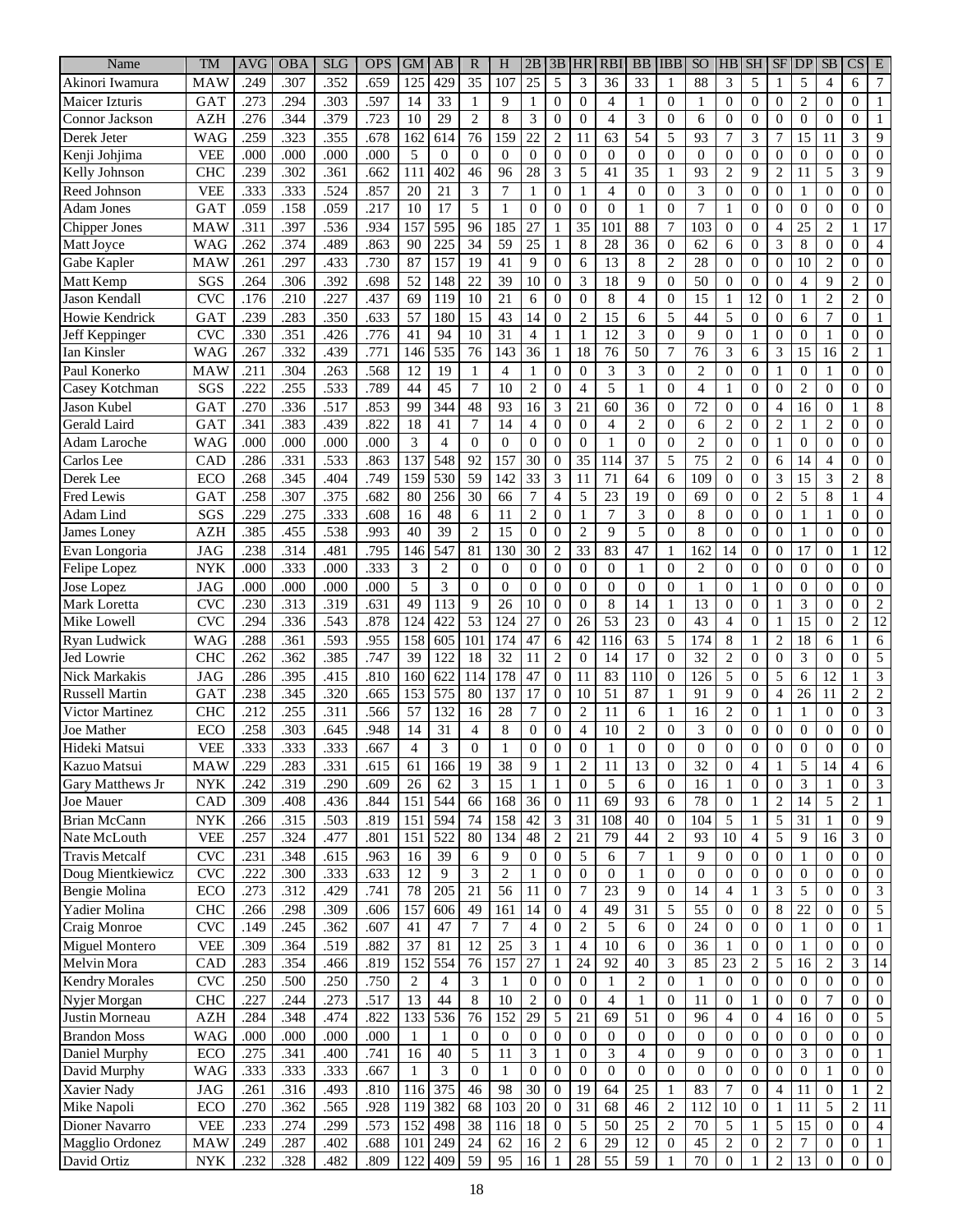| Name                         | <b>TM</b>  | <b>AVG</b>   | <b>OBA</b>        | <b>SLG</b> | <b>OPS</b>   | <b>GM</b>          | AB              | $\mathbb{R}$    | H                                   | 2B               | 3B                             | <b>HR</b>                | <b>RBI</b>             | <b>BB</b>       | <b>IBB</b>       | <b>SO</b>       | HB                                 | <b>SH</b>        | <b>SF</b>        | <b>DP</b>        | <b>SB</b>        | $\overline{\text{CS}}$ | E                          |
|------------------------------|------------|--------------|-------------------|------------|--------------|--------------------|-----------------|-----------------|-------------------------------------|------------------|--------------------------------|--------------------------|------------------------|-----------------|------------------|-----------------|------------------------------------|------------------|------------------|------------------|------------------|------------------------|----------------------------|
| Lyle Overbay                 | <b>NYK</b> | .284         | .367              | .474       | .841         | 136                | 464             | 56              | 132                                 | 30               | $\overline{c}$                 | 18                       | 70                     | 59              | $\mathbf{0}$     | 94              | $\overline{4}$                     | $\mathbf{1}$     | 5                | 17               | $\overline{0}$   | $\mathbf{0}$           | 1                          |
| Angel Pagan                  | <b>WAG</b> | .500         | .647              | .500       | 1.147        | 8                  | 12              | 1               | 6                                   | $\theta$         | $\overline{0}$                 | $\overline{0}$           | $\overline{2}$         | 5               | $\overline{0}$   | 3               | $\boldsymbol{0}$                   | $\theta$         | $\overline{0}$   | $\mathbf{0}$     | $\overline{0}$   | $\boldsymbol{0}$       | $\boldsymbol{0}$           |
| <b>Steven Pearce</b>         | MAW        | .224         | .264              | .429       | .693         | 26                 | 49              | 3               | 11                                  | $\overline{4}$   | $\overline{0}$                 | $\overline{c}$           | 10                     | $\mathbf{1}$    | $\mathbf{1}$     | 18              | $\overline{c}$                     | $\theta$         | 1                | $\Omega$         | 1                | $\mathbf{0}$           | 1                          |
| Dustin Pedroia               | CAD        | .290         | .329              | .418       | .746         | 162                | 718             | 106             | 208                                 | 44               | 3                              | 14                       | 62                     | 37              | $\overline{2}$   | 72              | 7                                  | 5                | 5                | 14               | 14               | 1                      | $\sqrt{5}$                 |
| Carlos Pena                  | <b>MAW</b> | .238         | .378              | .492       | .870         | 128                | 421             | 69              | 100                                 | 21               | $\mathbf{1}$                   | $\overline{28}$          | $\overline{67}$        | 81              | $\mathbf{0}$     | 151             | 16                                 | $\overline{0}$   | 3                | 5                | $\overline{0}$   | $\overline{0}$         | $\boldsymbol{0}$           |
| <b>Hunter Pence</b>          | CAD        | .194         | .235              | .338       | .573         | 108                | 355             | 42              | 69                                  | 17               | $\overline{2}$                 | 10                       | 35                     | 15              | $\mathbf{0}$     | 92              | $\overline{4}$                     | 1                | 1                | 13               | $\overline{4}$   | $\overline{c}$         | $\sqrt{2}$                 |
| Jhonny Peralta               | GAT        | .257         | .310              | .409       | .719         | 81                 | 276             | 28              | 71                                  | $\overline{21}$  | 3                              | 5                        | 31                     | 21              | $\Omega$         | 54              | $\theta$                           | $\overline{0}$   | $\theta$         | 15               | 1                | $\mathbf{0}$           | 3                          |
| Fernando Perez               | <b>VEE</b> | .167         | .429              | .333       | .762         | 27                 | 24              | 13              | $\overline{4}$                      | 1                | $\overline{0}$                 | 1                        | $\overline{2}$         | 11              | $\mathbf{0}$     | 6               | $\overline{0}$                     | $\theta$         | $\theta$         | $\mathbf{0}$     | $\,8\,$          | $\overline{c}$         | $\mathbf{0}$               |
| <b>Brandon Phillips</b>      | <b>VEE</b> | .342         | .361              | .722       | 1.083        | 71                 | 79              | 21              | 27                                  | $\overline{7}$   | $\mathbf{1}$                   | 7                        | 18                     | 3               | $\mathbf{0}$     | 10              | $\theta$                           | $\overline{0}$   | 1                | 1                | 8                | $\overline{c}$         | $\mathbf{0}$               |
| Felix Pie                    | <b>AZH</b> | .200         | .273              | .200       | .473         | $\,$ 8 $\,$        | 10              | $\overline{2}$  | $\overline{c}$                      | $\mathbf{0}$     | $\overline{0}$                 | $\overline{0}$           | 1                      | $\mathbf{1}$    | $\Omega$         | 6               | $\overline{0}$                     | $\overline{0}$   | $\theta$         | 1                | $\mathbf{1}$     | $\overline{0}$         | 1                          |
| Juan Pierre                  | MAW        | .222         | .236              | .278       | .514         | 36                 | 54              | 12              | 12                                  | 1                | $\mathbf{1}$                   | $\overline{0}$           | $\overline{2}$         | 1               | $\mathbf{0}$     | 7               | $\overline{0}$                     | $\mathbf{1}$     | $\theta$         | $\overline{0}$   | 16               | $\mathbf{1}$           | $\mathbf{1}$               |
| A.J. Pierzynski              | <b>MAW</b> | .340         | .380              | .468       | .848         | 16                 | 47              | 5               | 16                                  | 6                | $\overline{0}$                 | $\overline{0}$           | $\overline{c}$         | $\overline{c}$  | 1                | 5               | 1                                  | $\overline{0}$   | $\overline{0}$   | 1                | $\boldsymbol{0}$ | $\mathbf{0}$           | 1                          |
| Scott Podsednik              | <b>CVC</b> | .500         | .500              | .500       | 1.000        | 7                  | $\overline{c}$  | 3               | 1                                   | $\theta$         | $\overline{0}$                 | $\overline{0}$           | $\overline{0}$         | $\mathbf{0}$    | $\overline{0}$   | $\overline{0}$  | $\boldsymbol{0}$                   | $\overline{0}$   | $\overline{0}$   | $\mathbf{0}$     | 4                | $\boldsymbol{0}$       | $\boldsymbol{0}$           |
| Placido Polanco              | WAG        |              | .287              | .327       | .614         | 45                 | 156             | 17              | 40                                  | 11               | $\Omega$                       | $\overline{0}$           | 14                     | 6               | $\mathbf{0}$     | 14              |                                    | $\overline{c}$   |                  | 5                | 3                | $\mathbf{0}$           |                            |
|                              | <b>WAG</b> | .256<br>.212 | .297              | .394       | .691         | 10                 | $\overline{33}$ | 6               | 7                                   | 3                | $\mathbf{0}$                   | 1                        | 3                      | $\overline{4}$  | 1                | 13              | 1                                  | $\mathbf{0}$     | $\overline{0}$   | 1                | $\theta$         | $\mathbf{0}$           | $\sqrt{2}$<br>$\mathbf{0}$ |
| Jorge Posada<br>Martin Prado | <b>NYK</b> | .270         | .335              | .359       | .694         | 115                | 418             | 62              | 113                                 | 23               | $\overline{4}$                 | $\overline{c}$           | 36                     | 40              | 3                | 72              | $\boldsymbol{0}$<br>$\overline{c}$ | $\overline{0}$   | $\overline{c}$   | $\overline{4}$   | $\overline{c}$   | 1                      | 7                          |
|                              |            |              |                   |            |              |                    |                 |                 |                                     |                  |                                |                          |                        |                 |                  |                 |                                    |                  |                  |                  |                  |                        |                            |
| Albert Pujols                | <b>JAG</b> | .331         | .413              | .624       | 1.036        | 155                | 611             | 121             | 202                                 | 44               | $\mathbf{0}$<br>$\overline{Q}$ | 45                       | 146                    | 81              | 11               | 74              | 8                                  | $\overline{0}$   | 5                | 36               | 3                | $\mathbf{0}$           | 7                          |
| <b>Nick Punto</b>            | MAW        | .257         | .322              | .371       | .693         | 136                | 529             | 70              | 136                                 | $\overline{24}$  |                                | 6                        | $\overline{32}$        | 51              | $\overline{0}$   | 128             | $\boldsymbol{0}$                   | 17               | $\theta$         | 11               | $\overline{28}$  | $\overline{7}$         | $\overline{15}$            |
| Carlos Quentin               | SGS        | .247         | .345              | .448       | .793         | 148                | 542             | 75              | 134                                 | $\overline{23}$  | 1                              | 28                       | 81                     | 67              | 3                | 124             | 14                                 | $\boldsymbol{0}$ | 1                | 15               | 7                | 3                      | $\mathbf{0}$               |
| Alexei Ramirez               | GAT        | .239         | .259              | .379       | .638         | 115                | 377             | 39              | 90                                  | 15               | $\mathbf{1}$                   | 12                       | 42                     | $\,$ 8 $\,$     | $\Omega$         | 62              | 4                                  | $\overline{c}$   | 5                | 18               | 4                | $\overline{c}$         | 11                         |
| Aramis Ramirez               | GAT        | .291         | .375              | .510       | .885         | 140                | 506             | 76              | 147                                 | 36               | $\mathbf{0}$                   | $\overline{25}$          | 94                     | $\overline{55}$ | $\overline{4}$   | 102             | 15                                 | $\overline{0}$   | $\overline{c}$   | 24               | $\theta$         | $\mathbf{1}$           | 12                         |
| <b>Hanley Ramirez</b>        | CAD        | .290         | .373              | .525       | .898         | 162                | 648             | 123             | 188                                 | 29               | 3                              | 39                       | 99                     | 83              | 1                | 155             | 5                                  | $\mathbf{0}$     | $\overline{4}$   | $\,8\,$          | 37               | $\overline{7}$         | 23                         |
| <b>Manny Ramirez</b>         | <b>VEE</b> | .324         | .402              | .656       | 1.058        | 159                | 602             | 126             | 195                                 | 43               | $\overline{c}$                 | 51                       | 136                    | 74              | 6                | 153             | 8                                  | $\overline{0}$   | 5                | 10               | $\overline{4}$   | $\mathbf{0}$           | $\mathbf{0}$               |
| Cody Ransom                  | <b>CVC</b> | .311         | .407              | .578       | .985         | 25                 | 45              | 6               | 14                                  | $\mathbf{0}$     | $\overline{0}$                 | $\overline{4}$           | 10                     | 7               | $\overline{2}$   | 19              | 1                                  | $\overline{0}$   | 1                | 1                | $\theta$         | $\mathbf{0}$           | $\mathbf{1}$               |
| Edgar Renteria               | MAW        | .286         | .374              | .467       | .841         | 42                 | 105             | 16              | 30                                  | $\overline{2}$   | $\mathbf{1}$                   | 5                        | 16                     | 16              | $\mathbf{0}$     | 13              | 0                                  | $\boldsymbol{0}$ | $\overline{c}$   | 3                | 1                | $\mathbf{1}$           | $\overline{c}$             |
| <b>Jose Reyes</b>            | <b>NYK</b> | .291         | .332              | .425       | .758         | 152                | 597             | 105             | 174                                 | 25               | 8                              | 13                       | 67                     | 39              | 1                | 98              | $\theta$                           | 14               | 5                | 9                | 63               | 9                      | 14                         |
| Mark Reynolds                | <b>AZH</b> | .264         | .358              | .574       | .933         | 44                 | 148             | 29              | 39                                  | 7                | $\Omega$                       | 13                       | 31                     | 22              | $\overline{0}$   | 51              | 1                                  | $\overline{0}$   | $\overline{c}$   | 3                | $\theta$         | $\overline{0}$         | 6                          |
| <b>Alex Rios</b>             | <b>AZH</b> | .227         | .272              | .412       | .684         | 57                 | 97              | 13              | 22                                  | 4                | 1                              | $\overline{4}$           | 11                     | 6               | 1                | 23              | $\boldsymbol{0}$                   | $\mathbf{0}$     | $\theta$         | 3                | 5                | $\overline{c}$         | 5                          |
| Juan Rivera                  | <b>WAG</b> | .000         | .000              | .000       | .000         | 1                  | $\overline{0}$  | $\overline{0}$  | $\overline{0}$                      | $\theta$         | $\mathbf{0}$                   | $\overline{0}$           | $\overline{0}$         | $\overline{0}$  | $\overline{0}$   | $\theta$        | $\boldsymbol{0}$                   | $\mathbf{0}$     | $\theta$         | $\mathbf{0}$     | $\theta$         | $\boldsymbol{0}$       | $\boldsymbol{0}$           |
| <b>Brian Roberts</b>         | ECO        | .311         | .396              | .459       | .855         | 162                | 660             | 133             | 205                                 | 51               | 10                             | 9                        | 65                     | 90              | 9                | 105             | 6                                  | $\overline{4}$   | $\overline{4}$   | 11               | 40               | 12                     | 13                         |
| Alex Rodriguez               | SGS        | .290         | .364              | .599       | .963         | 157                | 611             | 104             | 177                                 | 36               | $\mathbf{0}$                   | $\overline{51}$          | 129                    | 60              | 5                | 164             | 15                                 | $\overline{0}$   | 6                | 21               | 13               | $\overline{c}$         | 14                         |
| Ivan Rodriguez               | <b>CVC</b> | .250         | .299              | .347       | .646         | 132                | 372             | 32              | 93                                  | 21               | $\theta$                       | 5                        | 28                     | 22              | $\mathbf{0}$     | 64              | 5                                  | 3                | $\overline{2}$   | 15               | $\overline{c}$   | $\overline{0}$         | 1                          |
| Sean Rodriguez               | <b>VEE</b> | .000         | .000              | .000       | .000         | $\mathbf{1}$       | $\overline{0}$  | $\Omega$        | $\Omega$                            | $\overline{0}$   | $\Omega$                       | $\overline{0}$           | $\theta$               | $\overline{0}$  | $\Omega$         | $\theta$        | $\theta$                           | $\mathbf{0}$     | $\theta$         | $\overline{0}$   | $\theta$         | $\mathbf{0}$           | $\boldsymbol{0}$           |
| Scott Rolen                  | <b>CVC</b> | .226         | .267              | .363       | .630         | 50                 | 124             | 8               | 28                                  | 11               | $\Omega$                       | $\mathbf{2}$             | 11                     | 6               | $\Omega$         | 37              | $\overline{2}$                     | $\overline{0}$   | 3                | $\overline{2}$   | $\theta$         | $\mathbf{0}$           | $\mathfrak 3$              |
| Jimmy Rollins                | <b>CVC</b> | .241         | .303              | .412       | .716         | 148                | 456             | 57              | 110                                 | 26               | 8                              | 12                       | $\overline{47}$        | 39              | 3                | 54              | 3                                  | $\overline{4}$   | 3                | 6                | 24               | 12                     | $\sqrt{5}$                 |
| <b>Cody Ross</b>             | <b>NYK</b> | .255         | .299              | .424       | .723         | 72                 | 184             | 20              | 47                                  | 11               | 1                              | 6                        | 16                     | 10              | $\mathbf{0}$     | 49              | $\overline{c}$                     | $\boldsymbol{0}$ | 1                | 3                | 1                | $\overline{2}$         | $\boldsymbol{0}$           |
| David Ross                   | <b>VEE</b> | .000         | .333              | .000       | .333         | 9                  | $\overline{4}$  | $\mathbf{1}$    | $\boldsymbol{0}$                    | $\mathbf{0}$     | $\overline{0}$                 | $\boldsymbol{0}$         | $\boldsymbol{0}$       | $\overline{c}$  | $\overline{0}$   |                 | $\boldsymbol{0}$                   | $\boldsymbol{0}$ | $\boldsymbol{0}$ | 0                | $\boldsymbol{0}$ | $\boldsymbol{0}$       | $\boldsymbol{0}$           |
| Aaron Rowand                 | <b>WAG</b> | 293          | $\overline{.}365$ | 431        | .796         | $\overline{48}$    | 123             | 16              | $\overline{36}$                     | $\overline{5}$   | $\Omega$                       | $\overline{\mathcal{L}}$ | 16                     | 11              |                  | 31              | 3                                  | $\theta$         | $\Omega$         | 4                | $\Omega$         |                        |                            |
| Carlos Ruiz                  | <b>CVC</b> | .167         | .286              | .167       | .452         | 4                  | 6               | $\theta$        | 1                                   | $\mathbf{0}$     | $\boldsymbol{0}$               | 0                        | $\overline{0}$         | $\mathbf{0}$    | $\overline{0}$   | 1               | 1                                  | 0                | $\boldsymbol{0}$ | 0                | $\boldsymbol{0}$ | $\boldsymbol{0}$       | $\mathbf{0}$               |
| <b>Brendan Ryan</b>          | <b>VEE</b> | .000         | .000              | .000       | .000         | 1                  | $\overline{0}$  | $\theta$        | $\mathbf{0}$                        | $\mathbf{0}$     | $\mathbf{0}$                   | $\mathbf{0}$             | $\mathbf{0}$           | $\mathbf{0}$    | 0                | 0               | $\boldsymbol{0}$                   | $\boldsymbol{0}$ | $\mathbf{0}$     | 0                | $\boldsymbol{0}$ | $\overline{0}$         | $\boldsymbol{0}$           |
| Freddy Sanchez               | <b>CVC</b> | .247         | .266              | .326       | .592         | 72                 | 178             | 19              | 44                                  | $\mathfrak{S}$   | $\mathbf{0}$                   | 3                        | 18                     | 3               | $\mathbf{0}$     | 16              | $\overline{c}$                     | 6                | 1                | 5                | $\mathbf{0}$     | $\overline{0}$         | $\mathfrak{Z}$             |
| Pablo Sandoval               | ECO        | .371         | .380              | .557       | .937         | 49                 | 97              | 12              | 36                                  | 6                | 3                              | $\boldsymbol{2}$         | 17                     | $\mathbf{0}$    | $\mathbf{0}$     | 11              | $\sqrt{2}$                         | $\mathbf{0}$     | 1                | 5                | $\mathbf{0}$     | $\boldsymbol{0}$       | $\boldsymbol{2}$           |
| Ramon Santiago               | GAT        | .255         | .376              | .429       | .805         | 61                 | 98              | 17              | 25                                  | 6                | $\mathbf{1}$                   | 3                        | $\,8\,$                | 14              | 1                | 23              | 5                                  | 3                | $\theta$         | 3                | $\mathbf{1}$     | 1                      | $\sqrt{5}$                 |
| <b>Brian Schneider</b>       | <b>NYK</b> | .269         | .296              | .288       | .585         | $20\,$             | 52              | $\overline{4}$  | 14                                  | -1               | $\mathbf{0}$                   | $\mathbf{0}$             | $\sqrt{5}$             | $\sqrt{2}$      | $\overline{0}$   | 9               | $\boldsymbol{0}$                   | $\mathbf{0}$     | $\mathbf{0}$     | $\mathbf{0}$     | $\mathbf{0}$     | $\overline{0}$         | $\mathbf{0}$               |
| Skip Schumaker               | <b>CVC</b> | .277         | .317              | .387       | .705         | 80                 | 235             | 28              | $\overline{65}$                     | 11               | 3                              | 3                        | $\overline{25}$        | 14              | $\theta$         | $\overline{33}$ | $\boldsymbol{0}$                   | $\overline{c}$   | $\mathbf{0}$     | $\tau$           | 3                | 1                      | $\overline{0}$             |
| Marco Scutaro                | <b>MAW</b> | .107         | .212              | .107       | .319         | 14                 | 28              | $\overline{2}$  | 3                                   | $\overline{0}$   | $\mathbf{0}$                   | $\boldsymbol{0}$         | $\overline{4}$         | $\mathfrak{Z}$  | $\overline{0}$   | 3               | $\mathbf{1}$                       | $\overline{4}$   | 1                | $\boldsymbol{0}$ | $\mathbf{0}$     | $\overline{0}$         | $\overline{c}$             |
| Richie Sexson                | <b>JAG</b> | .232         | .343              | .427       | .770         | 41                 | 82              | 11              | 19                                  | -1               | $\mathbf{0}$                   | 5                        | 12                     | 15              | $\mathbf{0}$     | 30              | $\mathbf{0}$                       | $\overline{0}$   | $\overline{c}$   | $\boldsymbol{2}$ | $\boldsymbol{0}$ | $\overline{0}$         | $\mathbf{0}$               |
| <b>Ryan Shealy</b>           | <b>NYK</b> | .365         | .434              | .689       | 1.123        | $\overline{27}$    | $\overline{74}$ | 13              | $\overline{27}$                     | $\mathfrak{Z}$   | $\mathbf{0}$                   | $\overline{7}$           | $\overline{12}$        | $\overline{9}$  | $\mathbf{1}$     | 21              | $\boldsymbol{0}$                   | $\boldsymbol{0}$ | $\boldsymbol{0}$ | $\boldsymbol{0}$ | $\mathbf{0}$     | $\overline{0}$         | $\overline{0}$             |
| Kelly Shoppach               | MAW        | .236         | .330              | .482       | .812         | 135                | 423             | 53              | 100                                 | 38               | $\mathbf{0}$                   | $\overline{22}$          | 59                     | 45              | $\overline{4}$   | 158             | 14                                 | 3                | $\boldsymbol{0}$ | 11               | $\mathbf{0}$     | $\overline{0}$         | 9                          |
| <b>Grady Sizemore</b>        | <b>CVC</b> | .236         | .321              | .467       | .787         | 145                | 508             | 84              | 120                                 | 27               | 3                              | 28                       | 85                     | 59              | $\mathbf{0}$     | 113             | 8                                  | 1                | $\,8\,$          | $\sqrt{6}$       | 28               | 5                      | $\sqrt{2}$                 |
| Seth Smith                   | <b>MAW</b> | .176         | .417              | .471       | .887         | 15                 | 17              | 3               | 3                                   | 2                | $\mathbf{0}$                   | $\mathbf{1}$             | 5                      | $\tau$          | $\overline{0}$   | 8               | $\overline{0}$                     | $\overline{0}$   | $\mathbf{0}$     | $\overline{0}$   | 1                | $\overline{0}$         | $\overline{0}$             |
|                              |            |              |                   |            |              |                    |                 |                 |                                     |                  |                                |                          |                        |                 |                  |                 |                                    |                  |                  |                  |                  |                        |                            |
| <b>Travis Snider</b>         | <b>CHC</b> | .000         | .000              | .000       | .000<br>.712 | $\mathbf{1}$<br>63 | $\mathbf{1}$    | $\overline{0}$  | $\boldsymbol{0}$<br>$\overline{25}$ | $\boldsymbol{0}$ | $\mathbf{0}$                   | $\boldsymbol{0}$         | $\boldsymbol{0}$<br>20 | $\mathbf{0}$    | $\boldsymbol{0}$ | 1               | $\boldsymbol{0}$                   | $\boldsymbol{0}$ | $\mathbf{0}$     | $\boldsymbol{0}$ | $\mathbf{0}$     | $\overline{0}$         | $\mathbf{0}$               |
| Chris Snyder                 | SGS        | .194         | .309              | .403       |              |                    | 129             | 16              |                                     | $\overline{4}$   | 1                              | $\tau$                   |                        | 21              | $\boldsymbol{0}$ | 40              | 1                                  | $\boldsymbol{2}$ | 1                | 5                | $\mathbf{0}$     | $\overline{0}$         | $\boldsymbol{0}$           |
| Alfonso Soriano              | <b>VEE</b> | .270         | .308              | .610       | .918         | 52                 | 100             | 20              | 27                                  | $\tau$           | $\overline{0}$                 | 9                        | 23                     | 6               | $\boldsymbol{0}$ | 24              | $\boldsymbol{0}$                   | $\boldsymbol{0}$ | 1                | 3                | 6                | $\overline{0}$         | $\boldsymbol{0}$           |
| Geovany Soto                 | <b>AZH</b> | .240         | .319              | .430       | .749         | 160                | 567             | 67              | 136                                 | 29               | $\overline{c}$                 | $\overline{25}$          | 82                     | 65              | $\overline{c}$   | 147             | $\sqrt{2}$                         | 1                | 3                | $\overline{24}$  | $\mathbf{0}$     | $\mathbf{0}$           | 10                         |
| Denard Span                  | <b>VEE</b> | .256         | .331              | .379       | .711         | 153                | 633             | 105             | 162                                 | 26               | 11                             | 10                       | $\overline{50}$        | 68              | $\overline{0}$   | 119             | $\overline{4}$                     | 3                | 1                | $\overline{7}$   | 50               | 17                     | 6                          |
| Ryan Spilborghs              | CAD        | .273         | .331              | .402       | .732         | $71\,$             | 249             | 36              | 68                                  | 11               | $\mathbf{0}$                   | 7                        | 24                     | $22\,$          | $\overline{c}$   | 48              | $\mathbf{0}$                       | $\mathbf{0}$     | 1                | 13               | 7                | 1                      | 3                          |
| Ian Stewart                  | CAD        | .190         | .284              | .397       | .680         | $\overline{23}$    | $\overline{58}$ | $7\phantom{.0}$ | 11                                  | 6                | $\Omega$                       | $\overline{c}$           | $\tau$                 | $\overline{4}$  | $\overline{0}$   | 23              | 4                                  | $\overline{0}$   | 1                | $\overline{5}$   | $\mathbf{1}$     | $\Omega$               | 5                          |
| Ichiro Suzuki                | <b>CVC</b> | .314         | .345              | .384       | .729         | 160                | 685             | 87              | 215                                 | $\overline{22}$  | $\overline{4}$                 | 6                        | 53                     | 32              | $\overline{2}$   | 72              | 3                                  | 8                | $\overline{4}$   | 6                | 50               | 17                     | 11                         |
| Kurt Suzuki                  | CAD        | .208         | .276              | .358       | .634         | 16                 | 53              | 5               | 11                                  | $\sqrt{2}$       | $\mathbf{0}$                   | $\mathbf{2}$             | $\,8\,$                | $\overline{4}$  | $\overline{0}$   | 12              | $\mathbf{1}$                       | $\mathbf{0}$     | $\mathbf{0}$     | $\overline{c}$   | $\mathbf{0}$     | $\boldsymbol{0}$       | $\overline{0}$             |
| <b>Ryan Sweeney</b>          | <b>NYK</b> | .260         | .326              | .373       | .699         | 130                | 362             | 46              | 94                                  | $20\,$           | $\mathfrak{Z}$                 | 5                        | 31                     | 34              | $\boldsymbol{2}$ | 74              | $\sqrt{2}$                         | 6                | 1                | $\boldsymbol{7}$ | $\sqrt{2}$       | $\mathbf{1}$           | $\boldsymbol{0}$           |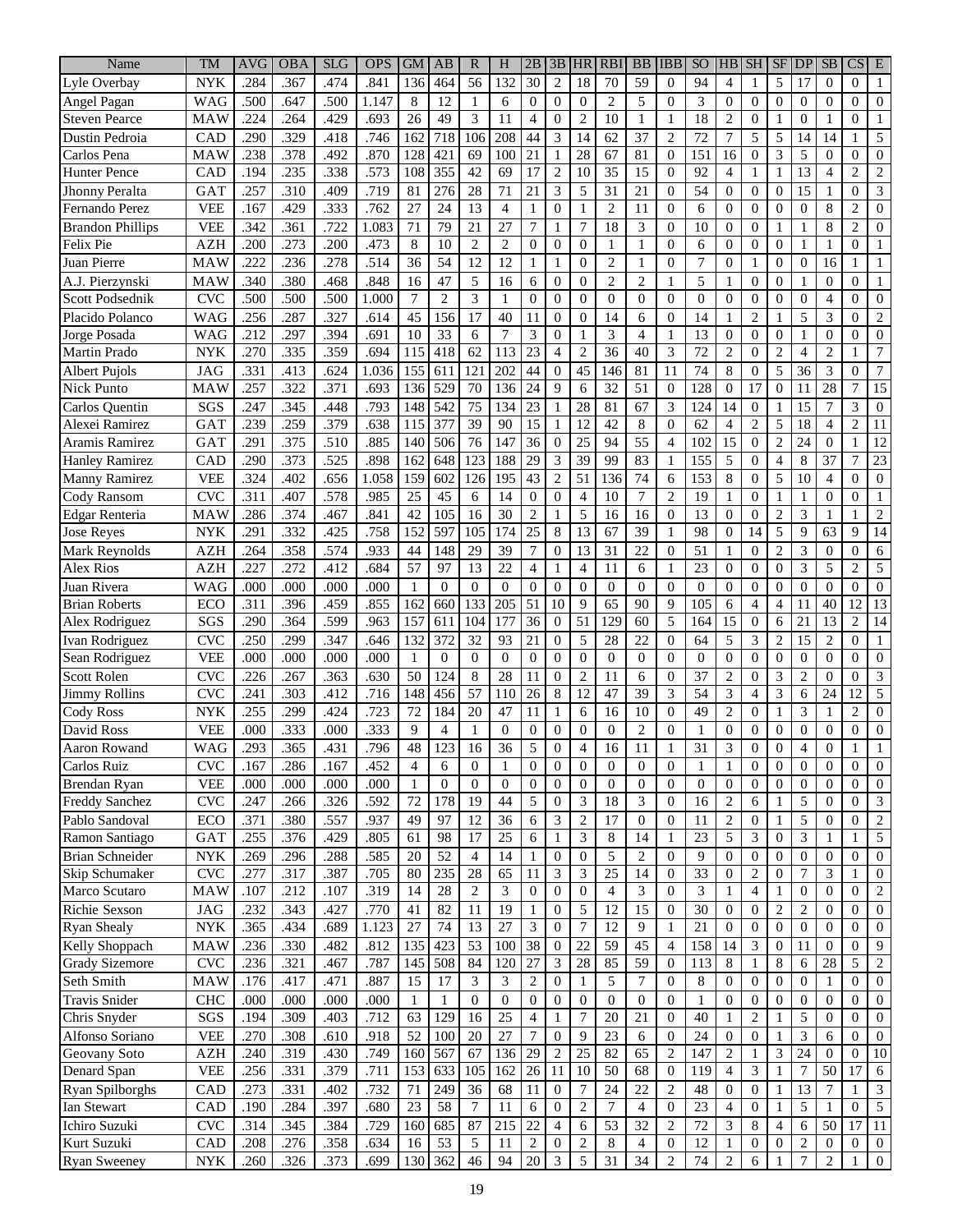| Name                 | TM         | <b>AVG</b> | <b>OBA</b> | <b>SLG</b> | <b>OPS</b> | <b>GM</b>        | AB              | R              | H              | 2B              | 3B             | <b>HR</b>       | R <sub>B</sub> | <b>BB</b>       | <b>IBB</b>     | SO <sub>1</sub> | HB             | <b>SH</b>      | $\rm{SF}$      | DP              | <b>SB</b>      | $\overline{\text{CS}}$ | E              |
|----------------------|------------|------------|------------|------------|------------|------------------|-----------------|----------------|----------------|-----------------|----------------|-----------------|----------------|-----------------|----------------|-----------------|----------------|----------------|----------------|-----------------|----------------|------------------------|----------------|
| Nick Swisher         | <b>VEE</b> | .375       | .375       | 1.125      | 1.500      | $\overline{4}$   | 8               | $\overline{2}$ | 3              | $\Omega$        | $\Omega$       | $\overline{2}$  | 5              | $\Omega$        | $\Omega$       | $\Omega$        | $\mathbf{0}$   | $\overline{0}$ | $\Omega$       | $\theta$        | $\theta$       | $\mathbf{0}$           | 1              |
| <b>Willy Taveras</b> | <b>MAW</b> | .000       | .000       | .000       | .000       | $\,$ 8 $\,$      | 3               | $\mathbf{1}$   | $\Omega$       | $\Omega$        | $\Omega$       | $\Omega$        | 1              | $\Omega$        | $\Omega$       | $\Omega$        | $\Omega$       | 1              | $\Omega$       | $\theta$        | $\mathbf{1}$   | $\Omega$               | $\mathbf{0}$   |
| Taylor Teagarden     | <b>CVC</b> | .286       | .362       | .571       | .933       | 22               | 42              | 7              | 12             | 3               | $\Omega$       | 3               | 8              | 5               | $\overline{0}$ | 19              | $\overline{0}$ | $\overline{0}$ | $\mathbf{0}$   | $\Omega$        | $\overline{0}$ | $\mathbf{0}$           | $\overline{2}$ |
| Mark Teahen          | <b>NYK</b> | .273       | .289       | .545       | .834       | 52               | 88              | 15             | 24             | $\overline{7}$  | 1              | 5               | 11             | $\overline{2}$  | $\Omega$       | 21              | $\mathbf{0}$   | $\Omega$       | $\Omega$       |                 | $\overline{0}$ | $\Omega$               | 3              |
| Mark Teixeira        | GAT        | .286       | .370       | .529       | .899       | $\overline{151}$ | 577             | 89             | 165            | $\overline{38}$ | $\Omega$       | $\overline{34}$ | 116            | 73              | $\Omega$       | 125             | $\overline{7}$ | $\Omega$       | 5              | 21              | $\overline{2}$ | $\theta$               | 5              |
| Miguel Tejada        | ECO        | .267       | .288       | .409       | .697       | 141              | 479             | 53             | 128            | 29              | 3              | 11              | 56             | 12              | $\overline{0}$ | 58              | 5              | $\overline{0}$ | 7              | 19              | 6              | $\overline{4}$         | 11             |
| <b>Ryan Theriot</b>  | <b>NYK</b> | .232       | .336       | .254       | .591       | 77               | 181             | 22             | 42             | $\overline{2}$  | $\mathbf{1}$   | $\theta$        | 14             | 28              | $\overline{0}$ | 29              | $\mathbf{1}$   | $\theta$       | 1              | 5               | 12             | 3                      | $\overline{0}$ |
| Clete Thomas         | <b>CVC</b> | .000       | 1.000      | .000       | 1.000      | $\overline{c}$   | $\Omega$        | $\Omega$       | $\Omega$       | $\theta$        | $\Omega$       | $\theta$        | $\theta$       | $\mathbf{1}$    | $\Omega$       | $\theta$        | $\theta$       | $\theta$       | $\Omega$       | $\theta$        | $\theta$       | $\theta$               | $\overline{0}$ |
| Jim Thome            | GAT        | .182       | .327       | .336       | .663       | 51               | 137             | 12             | 25             | 9               | $\Omega$       | 4               | 12             | 28              | $\Omega$       | 44              | $\overline{c}$ | $\mathbf{0}$   | 1              | $\overline{4}$  | $\overline{0}$ | $\mathbf{1}$           | $\overline{c}$ |
| Chad Tracy           | SGS        | .400       | .471       | .533       | 1.004      | 6                | 15              | $\overline{2}$ | 6              | $\overline{2}$  | $\Omega$       | $\Omega$        | 3              | $\overline{2}$  | $\Omega$       | $\overline{c}$  | $\mathbf{0}$   | $\theta$       | $\mathbf{0}$   | 1               | $\overline{0}$ | $\mathbf{0}$           | $\mathbf{1}$   |
| Troy Tulowitzki      | SGS        | .286       | .356       | .418       | .774       | $\overline{33}$  | 91              | 8              | 26             | $\overline{7}$  | 1              | 1               | 10             | 10              | $\overline{0}$ | 15              | $\Omega$       | $\Omega$       | $\Omega$       | $\overline{2}$  | $\theta$       | $\theta$               | 1              |
| Dan Uggla            | <b>NYK</b> | .249       | .355       | .512       | .867       | 144              | 461             | 79             | 115            | 24              | $\overline{2}$ | 31              | 79             | 75              |                | 179             | $\overline{4}$ | $\overline{2}$ | 6              | $\mathbf Q$     | $\overline{4}$ | 5                      | $\tau$         |
| B.J. Upton           | <b>CVC</b> | .238       | .346       | .340       | .686       | 118              | 365             | 66             | 87             | 24              | $\overline{2}$ | 3               | 37             | 60              | $\Omega$       | 107             | $\mathbf{1}$   | $\overline{7}$ | $\overline{2}$ | $\overline{12}$ | 29             | 5                      | 3              |
| Justin Upton         | <b>CHC</b> | .200       | .322       | .240       | .562       | 28               | $\overline{50}$ | $\overline{7}$ | 10             | $\theta$        | $\mathbf{1}$   | $\Omega$        | $\overline{c}$ | 9               | $\theta$       | 18              | $\Omega$       | $\theta$       | $\Omega$       | 1               | $\theta$       | $\theta$               | $\theta$       |
| Chase Utley          | <b>WAG</b> | .254       | .339       | .448       | .787       | 150              | 558             | 80             | 142            | 40              | 4              | 20              | 74             | 44              | 1              | 92              | 28             | $\overline{0}$ | $\overline{2}$ | $\overline{15}$ | $\overline{4}$ | $\overline{c}$         | 6              |
| Javier Valentin      | ECO        | .143       | .333       | .571       | .905       | 5                | $\overline{7}$  | $\overline{2}$ | 1              | $\Omega$        | $\Omega$       | 1               | 3              | $\overline{2}$  | $\overline{0}$ | $\mathbf{1}$    | $\Omega$       | $\theta$       | $\Omega$       | $\theta$        | $\theta$       | $\overline{0}$         | $\overline{0}$ |
| <b>Jason Varitek</b> | <b>MAW</b> | .158       | .253       | .237       | .490       | 61               | 76              | 6              | 12             | $\theta$        | $\Omega$       | $\overline{2}$  | $\mathbf Q$    | $\overline{Q}$  | $\overline{0}$ | 25              | 1              | $\theta$       |                | 5               | $\theta$       | $\theta$               | $\Omega$       |
| Ramon Vazquez        | <b>WAG</b> | .271       | .322       | .388       | .710       | 142              | 513             | 69             | 139            | 34              | $\overline{4}$ | 6               | 55             | 39              | $\overline{c}$ | 109             | $\mathbf{0}$   | $\overline{7}$ | 1              | 18              | 1              | $\mathbf{0}$           | 23             |
| Will Venable         | <b>MAW</b> | .000       | .667       | .000       | .667       | $\overline{4}$   | 1               | $\mathbf{1}$   | $\theta$       | $\theta$        | $\theta$       | $\theta$        | $\theta$       | $\overline{2}$  | $\Omega$       | $\mathbf{1}$    | $\Omega$       | $\Omega$       | $\mathbf{0}$   | $\theta$        | $\overline{0}$ | $\theta$               | $\mathbf{0}$   |
| Shane Victorino      | <b>WAG</b> | .269       | .326       | .394       | .720       | 143              | 520             | 73             | 140            | 19              | 8              | 10              | 53             | 34              | $\mathbf{1}$   | 74              | 10             | $\overline{4}$ | $\mathbf{1}$   | $\overline{13}$ | 37             | 10                     | 3              |
| <b>Joey Votto</b>    | <b>WAG</b> | .262       | .321       | .483       | .804       | 143              | 507             | 73             | 133            | 32              | 4              | 24              | 81             | 42              | 3              | 90              | 3              | $\mathbf{0}$   | 3              | 9               | 3              | 3                      | 7              |
| <b>Rickie Weeks</b>  | <b>CHC</b> | .250       | .400       | .250       | .650       | 5                | 8               | $\overline{2}$ | $\overline{c}$ | $\Omega$        | $\Omega$       | $\theta$        | $\Omega$       | $\overline{2}$  | $\Omega$       | $\mathbf{1}$    | $\Omega$       | $\Omega$       | $\Omega$       | $\theta$        | $\mathbf{1}$   | 1                      | $\theta$       |
| Vernon Wells         | CAD        | .262       | .298       | .434       | .732       | 143              | 512             | 65             | 134            | 19              | $\Omega$       | 23              | 68             | 25              | 3              | 82              | $\overline{4}$ | $\Omega$       | 6              | 24              | 5              | $\overline{0}$         | 3              |
| Jayson Werth         | <b>TOT</b> | .303       | .383       | .471       | .854       | 65               | 155             | 25             | 47             | 5               | $\overline{0}$ | 7               | 21             | 19              | $\theta$       | 47              | 1              | $\mathbf{0}$   | $\theta$       | $\overline{c}$  | $\overline{4}$ | 5                      | $\theta$       |
| Ty Wigginton         | GAT        | .262       | .347       | .446       | .794       | $\overline{53}$  | 168             | 20             | 44             | 10              | $\Omega$       | $\tau$          | 20             | 13              | $\theta$       | 34              | 9              | $\theta$       | $\theta$       | $\overline{c}$  | $\overline{0}$ | $\mathbf{1}$           | 3              |
| Josh Willingham      | <b>CHC</b> | .160       | .303       | .280       | .583       | 20               | 25              | $\mathbf{1}$   | $\overline{4}$ | $\mathbf{1}$    | $\mathbf{1}$   | $\theta$        | $\overline{4}$ | 5               | $\Omega$       | $\overline{7}$  | $\mathbf{1}$   | $\theta$       | $\overline{2}$ | $\mathbf{1}$    | $\theta$       | $\theta$               | $\theta$       |
| Jack Wilson          | <b>NYK</b> | .000       | .000       | .000       | .000       | 1                | $\Omega$        | 1              | $\Omega$       | $\Omega$        | $\Omega$       | $\Omega$        | $\theta$       | $\Omega$        | $\Omega$       | $\Omega$        | $\Omega$       | $\overline{0}$ | $\mathbf{0}$   | $\theta$        | $\overline{0}$ | $\mathbf{0}$           | $\mathbf{0}$   |
| Randy Winn           | <b>JAG</b> | .296       | .357       | .393       | .750       | 145              | 550             | 86             | 163            | 43              | $\overline{2}$ | $\overline{c}$  | 63             | 55              | $\overline{4}$ | 97              | $\mathbf{0}$   | $\mathbf{0}$   | 5              | 9               | 22             | 6                      | 3              |
| <b>Brandon Wood</b>  | <b>VEE</b> | .000       | .000       | .000       | .000       | $\overline{2}$   | $\mathbf{1}$    | $\Omega$       | $\Omega$       | $\theta$        | $\theta$       | $\theta$        | $\theta$       | $\Omega$        | $\overline{0}$ | $\overline{0}$  | $\theta$       | $\Omega$       | $\overline{0}$ | $\theta$        | $\overline{0}$ | $\theta$               | $\overline{0}$ |
| David Wright         | <b>VEE</b> | .261       | .357       | .454       | .810       | 162              | 624             | 104            | 163            | 40              | $\mathbf{1}$   | 26              | 100            | 89              | 3              | 155             | 7              | $\overline{0}$ | 6              | 22              | 11             | $\mathbf{1}$           | 21             |
| Kevin Youkilis       | <b>CHC</b> | .294       | .371       | .532       | .903       | 146              | 562             | 94             | 165            | 46              | $\overline{2}$ | 28              | 112            | 60              | 3              | 117             | 14             | $\overline{0}$ | 9              | 21              | 3              | 1                      | $\overline{2}$ |
| Chris Young          | <b>JAG</b> | .209       | .306       | .326       | .632       | 38               | 43              | 11             | 9              | 5               | $\Omega$       | $\theta$        | $\overline{4}$ | 6               | $\Omega$       | 9               | $\Omega$       | 5              | $\Omega$       | $\theta$        | $\overline{c}$ | $\theta$               | $\theta$       |
| Delmon Young         | GAT        | .250       | .250       | .250       | .500       | 1                | $\overline{4}$  | $\Omega$       | 1              | $\theta$        | $\Omega$       | $\Omega$        | $\Omega$       | $\Omega$        | $\overline{0}$ | $\Omega$        | $\mathbf{0}$   | $\mathbf{0}$   | $\mathbf{0}$   | $\Omega$        | $\overline{0}$ | $\mathbf{0}$           | $\theta$       |
| Delwyn Young         | <b>NYK</b> | .167       | .286       | .333       | .619       | 3                | 6               | $\overline{2}$ | 1              | 1               | $\Omega$       | $\mathbf{0}$    | $\theta$       | 1               | $\overline{0}$ | 3               | $\mathbf{0}$   | $\mathbf{0}$   | $\mathbf{0}$   | $\overline{0}$  | $\overline{0}$ | $\mathbf{0}$           | $\theta$       |
| Dmitri Young         | MAW        | .186       | .321       | .326       | .646       | 28               | 43              | 5              | 8              | $\theta$        | $\Omega$       | $\overline{2}$  | 5              | 9               | $\overline{0}$ | 5               | $\theta$       | $\theta$       |                | $\theta$        | $\theta$       | $\theta$               | $\overline{c}$ |
| Michael Young        | <b>VEE</b> | .290       | .338       | .380       | .718       | 98               | 221             | 30             | 64             | 11              | $\overline{0}$ | 3               | 20             | $\overline{15}$ | $\overline{0}$ | 40              | 1              | 1              | $\mathbf{0}$   | 5               | $\overline{2}$ | $\mathbf{0}$           | 6              |
| Ryan Zimmerman       | <b>AZH</b> | .310       | .319       | .462       | .781       | 64               | 158             | 26             | 49             | 6               | $\theta$       | 6               | 23             | 3               | $\overline{0}$ | 27              | $\mathbf{0}$   | $\overline{0}$ | $\overline{2}$ |                 | $\overline{c}$ | $\overline{0}$         | 1              |
| <b>Ben Zobrist</b>   | CHC        | .204       | .250       | .347       | .597       | $\overline{18}$  | 49              | $\overline{7}$ | 10             | $\overline{c}$  |                |                 | 5              | 3               | $\theta$       | 11              | $\theta$       | $\theta$       | $\theta$       | $\overline{c}$  |                | $\theta$               | 5              |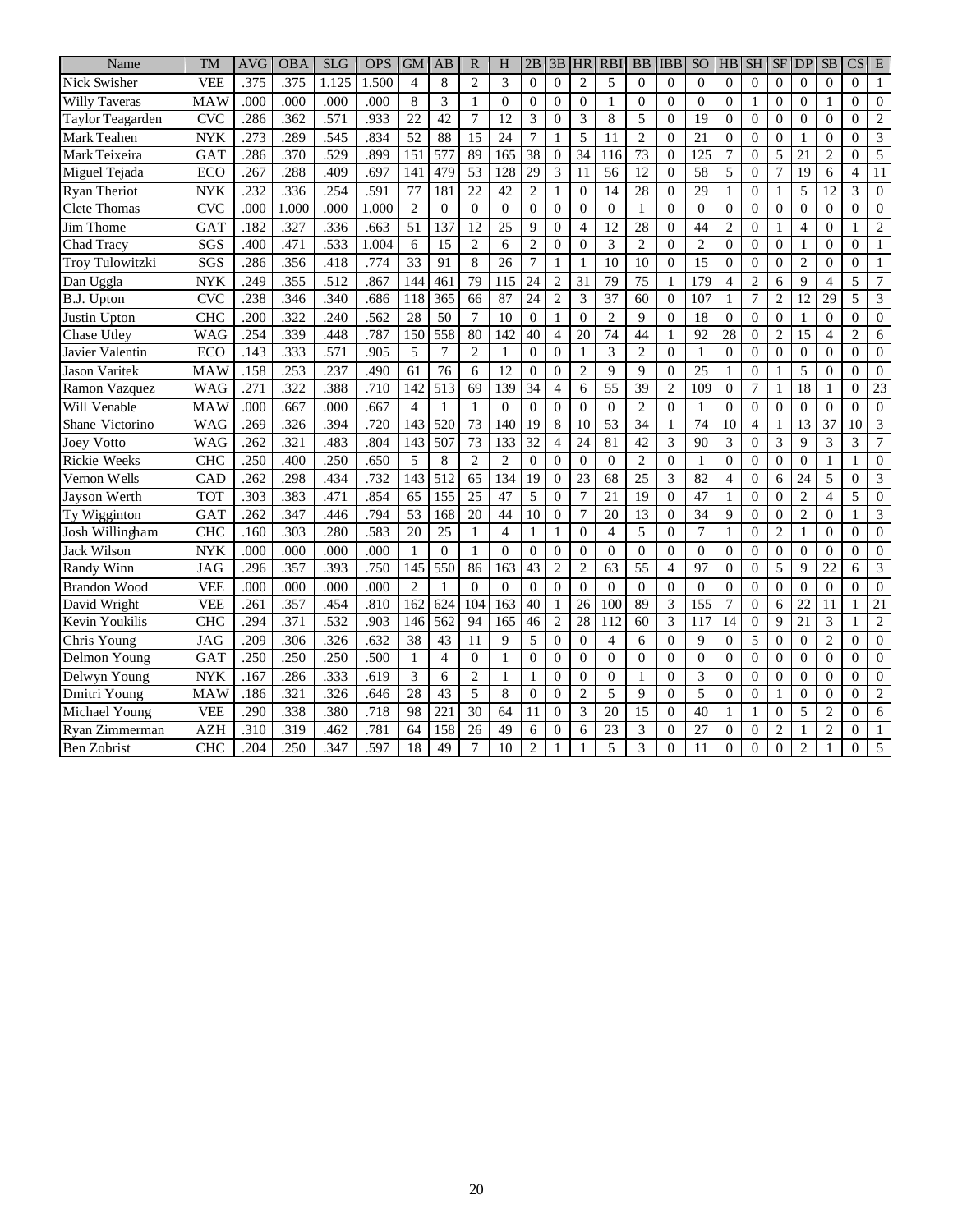# **INDIVIDUAL PITCHING STATISTICS (BY ALPHA)**

| 25<br>.259<br>4.02<br>$\overline{2}$<br>$\overline{2}$<br>.500<br>32<br>10<br>$\overline{0}$<br>$\overline{2}$<br>47.0<br>49<br>21<br>8<br>19<br>49<br>2.58<br>Mike Adams<br>GAT<br>$\overline{0}$<br>$\overline{0}$<br>1.53<br>48<br>15<br>.211<br>3.75<br>9<br>10<br>.474<br>80<br>$\overline{0}$<br>$\overline{0}$<br>18<br>148.7<br>113<br>73<br>62<br>64<br>128<br>0.91<br>Jose Arredondo<br>ECO<br>$\mathbf{0}$<br>2.00<br>7.58<br>.364<br>30<br>30<br>205<br>32<br><b>Scott Baker</b><br>GAT<br>.322<br>8<br>14<br>$\mathbf{0}$<br>$\mathbf{0}$<br>$\mathbf{0}$<br>150.7<br>131<br>127<br>73<br>112<br>1.53<br>1.91<br>1<br>55<br>37<br>.188<br>8<br>$\overline{2}$<br>.800<br>66<br>$\overline{0}$<br>76.0<br>50<br>23<br>23<br>7<br>37<br>87<br>0.83<br><b>Grant Balfour</b><br><b>JAG</b><br>2.72<br>$\mathbf{0}$<br>$\mathbf{0}$<br>2.35<br>13<br>.313<br>5.73<br>8<br>.381<br>30<br>30<br>9<br>$\Omega$<br>$\theta$<br>215.0<br>278<br>145<br>137<br>50<br>59<br>199<br>AZH<br>$\mathbf{0}$<br>3.37<br>2.09<br>Josh Beckett<br>$\overline{c}$<br>.333<br>.000<br>$\overline{2}$<br>$\Omega$<br>$\mathbf{0}$<br>3<br>$\overline{2}$<br>Heath Bell<br>MAW<br>3.91<br>$\Omega$<br>$\Omega$<br>$\Omega$<br>$\mathbf{0}$<br>2.3<br>$\mathbf{0}$<br>$\Omega$<br>0.00<br>0.00<br>1<br>1<br>$\Omega$<br>.000<br>.000<br>$\overline{0}$<br>$\mathbf{0}$<br>1.0<br>$\overline{0}$<br>$\Omega$<br>$\overline{0}$<br><b>CVC</b><br>0.00<br>$\theta$<br>$\theta$<br>$\mathbf{1}$<br>$\Omega$<br>1<br>$\mathbf{1}$<br>$\mathbf{0}$<br>$\mathbf{1}$<br>0.00<br>0.00<br>Rafael Betancourt<br>.563<br>287<br>38<br>135<br>238<br>SGS<br>5.37<br>18<br>14<br>40<br>40<br>6<br>$\overline{0}$<br>268.0<br>165<br>160<br>Chad Billingsley<br>.278<br>$\Omega$<br>1.76<br>1.28<br>1<br>$\overline{0}$<br>5<br>$\overline{2}$<br>$\overline{2}$<br>Nick Blackburn<br><b>CVC</b><br>.524<br>11.25<br>$\theta$<br>.000<br>$\mathbf{0}$<br>$\Omega$<br>$\mathbf{0}$<br>4.0<br>11<br>6<br>0.50<br>4.50<br>1<br>1<br>1<br>1<br>$\overline{7}$<br>.270<br>3.63<br>11<br>$\mathbf{0}$<br>17.1<br>20<br>$\mathbf{0}$<br>$\overline{2}$<br><b>CVC</b><br>$\overline{0}$<br>$\overline{0}$<br>.000<br>$\Omega$<br>$\Omega$<br>$\overline{4}$<br>$\mathbf{1}$<br>10<br>16<br>8.00<br>0.00<br>Jerry Blevins<br>3<br>3<br>35<br>$\overline{c}$<br>64.0<br>60<br>$\mathbf{2}$<br>.252<br>3.09<br>.500<br>$\overline{0}$<br>14<br>$\mathbf{0}$<br>22<br>22<br>27<br>51<br>1.89<br>0.28<br><b>WAG</b><br>$\mathbf{0}$<br>Craig Breslow<br>3<br>5<br>54<br>19<br>3<br>61<br>29<br>3<br>.223<br>2.88<br>.375<br>$\Omega$<br>$\mathbf{0}$<br>75.0<br>24<br>35<br>83<br>2.37<br>0.36<br>$\Omega$<br>Jonathan Broxton<br>ECO<br>7<br>3<br>75<br>$\overline{0}$<br>$\overline{4}$<br>17<br>.218<br>2.80<br>.700<br>$\overline{0}$<br>40<br>132.0<br>105<br>44<br>41<br>38<br><b>Taylor Buchholz</b><br>GAT<br>$\Omega$<br>117<br>3.08<br>1.16<br>5<br>29<br>182<br>A.J. Burnett<br>.296<br>5<br>14<br>.263<br>27<br>27<br>$\overline{0}$<br>$\mathbf{0}$<br>174.7<br>209<br>139<br>129<br>81<br>2.25<br>CAD<br>6.65<br>1<br>1.49<br>33<br>$\overline{c}$<br>217<br>42<br>David Bush<br>.276<br>5.30<br>13<br>.458<br>33<br>$\overline{4}$<br>$\overline{0}$<br>198.7<br>119<br>117<br>51<br>97<br>1.90<br><b>NYK</b><br>11<br>$\Omega$<br>1.90<br>.323<br>7.34<br>121<br>18<br>Matt Cain<br>5<br>7<br>.417<br>16<br>16<br>$\mathbf{0}$<br>$\mathbf{0}$<br>90.7<br>81<br>74<br>42<br>63<br>1.50<br>1.79<br>GAT<br>1<br>$\Omega$<br>$\overline{2}$<br>57<br>22<br>5<br>.833<br>42<br>19<br>52.7<br>22<br>9<br>5<br>37<br>VEE<br>.284<br>3.76<br>$\mathbf{0}$<br>$\mathbf{0}$<br>7.40<br>1.54<br><b>Matt Capps</b><br>0<br>49<br>77<br>12<br>.249<br>4.37<br>.200<br>$\overline{0}$<br>10<br>$\mathbf{0}$<br>$\overline{0}$<br>82.3<br>41<br>40<br>22<br>84<br>3.82<br>1.31<br><b>Jesse Carlson</b><br>GAT<br>$\overline{4}$<br>$\theta$<br>1<br>7<br>78<br>48<br>12<br>131<br>65<br>14<br>SGS<br>.253<br>9<br>.438<br>$\Omega$<br>$\theta$<br>143.0<br>66<br>76<br>158<br>Joba Chamberlain<br>4.09<br>$\Omega$<br>2.08<br>0.88<br>40<br>325<br>12<br>20<br>.375<br>40<br>$\overline{c}$<br>193<br>178<br>37<br>72<br>74<br><b>Aaron Cook</b><br><b>NYK</b><br>.345<br>7.24<br>$\overline{0}$<br>$\mathbf{0}$<br>$\mathbf{0}$<br>221.3<br>1.03<br>1.50<br>3<br>.571<br>69<br>22<br>3<br>37<br>5<br>.253<br>3.17<br>$\overline{4}$<br>$\overline{0}$<br>$\overline{0}$<br>105.0<br>101<br>42<br>50<br>54<br>1.08<br>Roy Corcoran<br><b>JAG</b><br>$\Omega$<br>0.43<br>5.0<br>5<br>5<br>5<br>.250<br>$\overline{0}$<br>$\overline{0}$<br>.000<br>$\overline{4}$<br>$\Omega$<br>$\Omega$<br>$\mathbf{0}$<br>$\overline{0}$<br>Francisco Cordero<br>MAW<br>9.00<br>$\Omega$<br>$\Omega$<br>6<br>6.00<br>0.00<br>1<br>39<br>13<br>3<br>27<br>5<br>50.7<br>44<br>28<br><b>AZH</b><br>.234<br>4.79<br>.556<br>$\Omega$<br>$\mathbf{0}$<br>$\mathbf{0}$<br>6<br>42<br>64<br>1.52<br>1.07<br>Juan Cruz<br>4<br>$\overline{4}$<br>.500<br>76.3<br>98<br>48<br>14<br>.309<br>5.07<br>$\overline{4}$<br>14<br>14<br>$\mathbf{1}$<br>$\Omega$<br>$\mathbf{0}$<br>$\theta$<br>43<br>21<br>68<br>3.24<br>John Danks<br><b>JAG</b><br>1.65<br>5<br>59<br>3<br>63<br>10<br>.209<br>3.51<br>$\overline{4}$<br>.444<br>$\Omega$<br>$\overline{0}$<br>26<br>$\mathbf{0}$<br>84.7<br>34<br>33<br>42<br>92<br>2.19<br>MAW<br>1.06<br>Manny Delcarmen<br>41<br>$\overline{4}$<br>$\overline{0}$<br>$\overline{0}$<br>277<br>38<br>253<br>.262<br>4.41<br>17<br>13<br>.567<br>41<br>$\Omega$<br>279.3<br>151<br>137<br>129<br><b>Ryan Dempster</b><br><b>JAG</b><br>1.96<br>1.22<br>9<br>$\overline{2}$<br>.818<br>68<br>$\Omega$<br>50<br>$\mathbf{0}$<br>20<br>90.7<br>60<br>18<br>18<br>$\overline{2}$<br>34<br>94<br>Joey Devine<br><b>MAW</b><br>.190<br>1.79<br>$\mathbf{0}$<br>2.76<br>0.20<br>5<br>33<br>$\overline{7}$<br><b>Scott Downs</b><br>.237<br>2.88<br>7<br>$\overline{2}$<br>.778<br>$\overline{0}$<br>26<br>$\boldsymbol{0}$<br>103.0<br>91<br>35<br>42<br>82<br>GAT<br>64<br>$\theta$<br>1.95<br>0.61<br>27<br>8<br>$\overline{2}$<br>35<br>.242<br>12<br>.455<br>28<br>$\overline{0}$<br>211.0<br>189<br>100<br>59<br>2.22<br>SGS<br>4.09<br>10<br>96<br>131<br>Justin Duchscherer<br>1<br>1.49<br>Pedro Feliciano<br><b>AZH</b><br>.000<br>$\Omega$<br>.000<br>$\boldsymbol{0}$<br>$\mathbf{0}$<br>0.7<br>$\Omega$<br>$\mathbf{0}$<br>0.00<br>$\theta$<br>0<br>$\mathbf{0}$<br>$\overline{0}$<br>$\Omega$<br>$\mathbf{0}$<br>1<br>$0.00\,$<br>0.00<br>1<br>.348<br>.251<br>5.66<br>8<br>15<br>25<br>25<br>8<br>173.3<br>170<br>124<br>109<br>41<br>81<br>117<br>2.13<br>CAD<br>$\mathbf{0}$<br>$\mathbf{0}$<br>$\mathbf{0}$<br>1.44<br>Gavin Floyd<br>3<br>50<br>33<br>2.85<br>$\overline{2}$<br>.600<br>$\mathbf{0}$<br>9<br>72.7<br>51<br>24<br>10<br>33<br>92<br><b>CHC</b><br>.201<br>$\Omega$<br>$\mathbf{0}$<br>23<br>2.79<br>1.24<br><b>Frank Francisco</b><br>3<br>$\Omega$<br>$\overline{2}$<br>.250<br>$\theta$<br>$\Omega$<br>$\theta$<br>$\mathbf{0}$<br>Ryan Franklin<br>JAG<br>0.00<br>$\theta$<br>.000<br>$\Omega$<br>$\mathbf{0}$<br>1.0<br>$\Omega$<br>$\mathbf{0}$<br>1<br>0.50<br>0.00<br>1<br>3<br>5<br>.556<br>74<br>30<br>$\overline{0}$<br>75.3<br>50<br>25<br>18<br>28<br>.185<br>2.15<br>$\overline{4}$<br>$\theta$<br>$\overline{0}$<br>14<br>86<br>3.07<br>0.36<br><b>Brian Fuentes</b><br><b>JAG</b><br>49<br>36<br>87<br>49<br>15<br>3.60<br>9<br>1.000<br>$\overline{0}$<br>$\mathbf{0}$<br>5<br>115.0<br>46<br>46<br>74<br>1.17<br>Armando Galarraga<br>CAD<br>.210<br>$\theta$<br>$\overline{0}$<br>1.61<br>15<br>31<br>3<br>.288<br>5.37<br>.286<br>31<br>$\overline{0}$<br>207<br>119<br>108<br>26<br>81<br>136<br>1.29<br>Matt Garza<br>GAT<br>6<br>$\Omega$<br>1<br>181.0<br>1.68<br>Geoff Geary<br>8<br>3<br>.727<br>69<br>$\boldsymbol{0}$<br>23<br>$\boldsymbol{0}$<br>$\overline{c}$<br>133.3<br>93<br>39<br>36<br>7<br>88<br>.195<br>2.43<br>$\boldsymbol{0}$<br>67<br>1.31<br>0.47<br>WAG<br>$\overline{2}$<br>25<br>$\overline{6}$<br>18<br>Dan Giese<br>.231<br>3.50<br>$\mathbf{1}$<br>.667<br>$\overline{52}$<br>$\boldsymbol{0}$<br>$\boldsymbol{0}$<br>144.0<br>122<br>60<br>56<br>$\overline{46}$<br>94<br>2.04<br>$\ensuremath{\text{NYK}}$<br>$\boldsymbol{0}$<br>1.13<br>$\mathbf{I}$<br>5<br>$\,8\,$<br>5<br>3<br>$\overline{7}$<br>$\overline{0}$<br>$\overline{0}$<br>3<br><b>NYK</b><br>.185<br>3.70<br>.000<br>$\mathbf{0}$<br>$\overline{0}$<br>$\mathbf{0}$<br>$\mathbf{0}$<br>7.3<br>1<br>10<br>0.70<br>1.23<br>John Grabow<br>5<br>Kevin Gregg<br>.281<br>5.52<br>$\overline{2}$<br>.333<br>14<br>$\overline{0}$<br>$\theta$<br>16.3<br>18<br>14<br>10<br>3<br>ECO<br>11<br>12<br>1.09<br>1<br>$\mathbf{0}$<br>1<br>1.66<br>47<br>Zack Greinke<br>.299<br>5.92<br>10<br>22<br>.313<br>41<br>9<br>$\mathbf{0}$<br>$\mathbf{0}$<br>261.7<br>319<br>185<br>172<br>95<br>232<br>2.44<br><b>MAW</b><br>41<br>$\mathbf{1}$<br>1.62<br>Jason Grilli<br>$\ensuremath{\text{CVC}}$<br>3.00<br>1.000<br>9.0<br>.212<br>2<br>$\mathbf{0}$<br>6<br>$\mathbf{0}$<br>$\overline{0}$<br>4<br>0<br>$\mathbf{1}$<br>7<br>3<br>3<br>$\mathbf{1}$<br>$\overline{4}$<br>3.25<br>1.00<br>13<br>Matt Guerrier<br>.000<br>$2.0\,$<br>2<br>CAD<br>.286<br>0.00<br>2<br>$\overline{0}$<br>$\overline{0}$<br>$\overline{0}$<br>3<br>3.00<br>0.00<br>$\theta$<br>$\mathbf{0}$<br>$\mathbf{0}$<br>0<br>0<br>0<br>1<br>1<br>32<br>32<br>$\overline{c}$<br>218.7<br>216<br>108<br>34<br>68<br>131<br>Jeremy Guthrie<br><b>VEE</b><br>.256<br>4.20<br>17<br>10<br>.630<br>7<br>$\mathbf{0}$<br>102<br>1.93<br>$\mathbf{0}$<br>1.40<br><b>AZH</b><br>24<br>.727<br>41<br>12<br>313.0<br>297<br>122<br>32<br>64<br>Roy Halladay<br>.249<br>3.13<br>9<br>41<br>$\overline{4}$<br>$\boldsymbol{0}$<br>109<br>247<br>3.86<br>0.92<br>$\theta$<br>.541<br>$\mathbf{2}$<br>304<br>62<br>107<br><b>Cole Hamels</b><br>.249<br>4.22<br>20<br>41<br>18<br>320.0<br>159<br>150<br>279<br>MAW<br>17<br>41<br>2.61<br>1.74<br>$\overline{0}$<br>$\mathbf{0}$<br>.545<br>28<br>108<br>Rich Harden<br>SGS<br>4.31<br>12<br>28<br>213.0<br>169<br>102<br>91<br>.216<br>10<br>11<br>36<br>234<br>2.57<br>1.52<br>$\mathbf{0}$<br>1<br>$\boldsymbol{0}$<br>40<br>12<br>323<br>43<br>Dan Haren<br><b>CHC</b><br>.276<br>5.09<br>17<br>.500<br>40<br>293.3<br>174<br>166<br>89<br>284<br>3.19<br>1.32<br>17<br>$\overline{0}$<br>$\mathbf{1}$<br>$\mathbf{0}$<br>36<br>LaTroy Hawkins<br>54<br>91.3<br>78<br>25<br><b>CVC</b><br>.231<br>2.46<br>3<br>2<br>.600<br>$\mathbf{0}$<br>8<br>27<br>6<br>33<br>73<br>2.21<br>0.59<br>$\mathbf{0}$<br>$\overline{0}$<br>15<br>Felix Hernandez<br>4.92<br>18<br>.545<br>40<br>10<br>272.3<br>284<br>164<br>149<br>43<br>224<br>SGS<br>.276<br>40<br>$\mathbf{0}$<br>$\theta$<br>116<br>1.93<br>1.42<br>$\mathbf{0}$<br>5.34<br><b>NYK</b><br>.295<br>$\tau$<br>8<br>.467<br>22<br>22<br>$\overline{0}$<br>111.3<br>129<br>75<br>16<br>47<br>1.29<br>Luke Hochevar<br>$\overline{0}$<br>$\mathbf{0}$<br>66<br>49<br>1.04<br>$\boldsymbol{0}$<br>9.3<br>ECO<br>.297<br>0.97<br>1.000<br>8<br>$\overline{0}$<br>$\mathbf{0}$<br>$\overline{0}$<br>11<br>$\mathbf{0}$<br>2<br>Trevor Hoffman<br>$\mathbf{1}$<br>$\mathbf{0}$<br>$\overline{0}$<br>1<br>12<br>6.00<br>0.00<br>-1<br>$\overline{2}$<br>32<br>12<br>J.P. Howell<br>SGS<br>5.25<br>$\overline{4}$<br>41<br>$\overline{0}$<br>48.0<br>49<br>$28\,$<br>28<br>6<br>28<br>42<br>.268<br>.667<br>$\boldsymbol{0}$<br>$\overline{0}$<br>1.50<br>1.13<br>12<br>12<br>Tim Hudson<br><b>CVC</b><br>5<br>3<br>12<br>3<br>$\mathbf{0}$<br>84.7<br>97<br>44<br>.286<br>4.68<br>.625<br>$\mathbf{0}$<br>$\overline{0}$<br>48<br>29<br>1.59<br>1.28<br>46<br>Tim Hudson<br><b>VEE</b><br>.286<br>5.65<br>.400<br>13<br>13<br>3<br>86.0<br>98<br>55<br>54<br>14<br>23<br>$\overline{4}$<br>6<br>$\mathbf{0}$<br>$\theta$<br>2.00<br>1.47<br>1<br>46<br>Tim Hudson<br>.500<br>25<br>25<br>195<br><b>TOT</b><br>.286<br>5.17<br>9<br>9<br>170.7<br>103<br>98<br>26<br>52<br>92<br>1.77<br>1.37<br>6<br>$\overline{0}$<br>1<br>$\theta$<br>Jason Isringhausen<br>ECO<br>.167<br>0.00<br>.000<br>2<br>1.7<br>2<br>0.00<br>0.00<br>$\boldsymbol{0}$<br>0<br>0<br>0<br>0<br>$\theta$<br>$\theta$<br>$\theta$<br>$\overline{0}$<br>$\theta$<br>4<br>1<br>25<br>$\ensuremath{\text{CVC}}$<br>5<br>.227<br>25<br>$\overline{2}$<br>$\overline{0}$<br>$\mathbf{0}$<br>118.3<br>183<br>120<br>31<br>71<br>Edwin Jackson<br>.360<br>8.44<br>17<br>$\boldsymbol{0}$<br>111<br>48<br>0.68<br>2.36 | Name | $\rm{Tm}$ | $\operatorname{AVG}$ | <b>ERA</b> | W | <b>PCT</b> | G | <b>GS</b> | CG | GF | Sh | Sv | IP | H | $\mathbb{R}$ | ER | <b>HR</b> | <b>BB</b> | K | K/BB | HR/9 |
|--------------------------------------------------------------------------------------------------------------------------------------------------------------------------------------------------------------------------------------------------------------------------------------------------------------------------------------------------------------------------------------------------------------------------------------------------------------------------------------------------------------------------------------------------------------------------------------------------------------------------------------------------------------------------------------------------------------------------------------------------------------------------------------------------------------------------------------------------------------------------------------------------------------------------------------------------------------------------------------------------------------------------------------------------------------------------------------------------------------------------------------------------------------------------------------------------------------------------------------------------------------------------------------------------------------------------------------------------------------------------------------------------------------------------------------------------------------------------------------------------------------------------------------------------------------------------------------------------------------------------------------------------------------------------------------------------------------------------------------------------------------------------------------------------------------------------------------------------------------------------------------------------------------------------------------------------------------------------------------------------------------------------------------------------------------------------------------------------------------------------------------------------------------------------------------------------------------------------------------------------------------------------------------------------------------------------------------------------------------------------------------------------------------------------------------------------------------------------------------------------------------------------------------------------------------------------------------------------------------------------------------------------------------------------------------------------------------------------------------------------------------------------------------------------------------------------------------------------------------------------------------------------------------------------------------------------------------------------------------------------------------------------------------------------------------------------------------------------------------------------------------------------------------------------------------------------------------------------------------------------------------------------------------------------------------------------------------------------------------------------------------------------------------------------------------------------------------------------------------------------------------------------------------------------------------------------------------------------------------------------------------------------------------------------------------------------------------------------------------------------------------------------------------------------------------------------------------------------------------------------------------------------------------------------------------------------------------------------------------------------------------------------------------------------------------------------------------------------------------------------------------------------------------------------------------------------------------------------------------------------------------------------------------------------------------------------------------------------------------------------------------------------------------------------------------------------------------------------------------------------------------------------------------------------------------------------------------------------------------------------------------------------------------------------------------------------------------------------------------------------------------------------------------------------------------------------------------------------------------------------------------------------------------------------------------------------------------------------------------------------------------------------------------------------------------------------------------------------------------------------------------------------------------------------------------------------------------------------------------------------------------------------------------------------------------------------------------------------------------------------------------------------------------------------------------------------------------------------------------------------------------------------------------------------------------------------------------------------------------------------------------------------------------------------------------------------------------------------------------------------------------------------------------------------------------------------------------------------------------------------------------------------------------------------------------------------------------------------------------------------------------------------------------------------------------------------------------------------------------------------------------------------------------------------------------------------------------------------------------------------------------------------------------------------------------------------------------------------------------------------------------------------------------------------------------------------------------------------------------------------------------------------------------------------------------------------------------------------------------------------------------------------------------------------------------------------------------------------------------------------------------------------------------------------------------------------------------------------------------------------------------------------------------------------------------------------------------------------------------------------------------------------------------------------------------------------------------------------------------------------------------------------------------------------------------------------------------------------------------------------------------------------------------------------------------------------------------------------------------------------------------------------------------------------------------------------------------------------------------------------------------------------------------------------------------------------------------------------------------------------------------------------------------------------------------------------------------------------------------------------------------------------------------------------------------------------------------------------------------------------------------------------------------------------------------------------------------------------------------------------------------------------------------------------------------------------------------------------------------------------------------------------------------------------------------------------------------------------------------------------------------------------------------------------------------------------------------------------------------------------------------------------------------------------------------------------------------------------------------------------------------------------------------------------------------------------------------------------------------------------------------------------------------------------------------------------------------------------------------------------------------------------------------------------------------------------------------------------------------------------------------------------------------------------------------------------------------------------------------------------------------------------------------------------------------------------------------------------------------------------------------------------------------------------------------------------------------------------------------------------------------------------------------------------------------------------------------------------------------------------------------------------------------------------------------------------------------------------------------------------------------------------------------------------------------------------------------------------------------------------------------------------------------------------------------------------------------------------------------------------------------------------------------------------------------------------------------------------------------------------------------------------------------------------------------------------------------------------------------------------------------------------------------------------------------------------------------------------------------------------------------------------------------------------------------------------------------------------------------------------------------------------------------------------------------------------------------------------------------------------------------------------------------------------------------------------------------------------------------------------------------------------------------------------------------------------------------------------------------------------------------------------------------------------------------------------------------------------------------------------------------------------------------------------------------------------------------------------------------------------------------------------------------------------------------------------------------------------------------------------------------------------------------------------------------------------------------------------------------------------------------------------------------------------------------------------------------------------------------------------------------------------------------------------------------------------------------------------------------------------------------------------------------------------------------------------------------------------------------------------------------------------------------------------------------------------------------------------------------------------------------------------------------------------------------------------------------------------------------------------------------------------------------------------------------------------------------------------------------------------------------------------------------------------------------------------------------------------------------------------------------------------------------------------------------------------------------------------------------------------------------------------------------------------------------------------------------------------------------------------------------------------------------------------------------------------------------------------------------------------------------------------------------------------------------------------------------------------------------------------------------------------------------------|------|-----------|----------------------|------------|---|------------|---|-----------|----|----|----|----|----|---|--------------|----|-----------|-----------|---|------|------|
|                                                                                                                                                                                                                                                                                                                                                                                                                                                                                                                                                                                                                                                                                                                                                                                                                                                                                                                                                                                                                                                                                                                                                                                                                                                                                                                                                                                                                                                                                                                                                                                                                                                                                                                                                                                                                                                                                                                                                                                                                                                                                                                                                                                                                                                                                                                                                                                                                                                                                                                                                                                                                                                                                                                                                                                                                                                                                                                                                                                                                                                                                                                                                                                                                                                                                                                                                                                                                                                                                                                                                                                                                                                                                                                                                                                                                                                                                                                                                                                                                                                                                                                                                                                                                                                                                                                                                                                                                                                                                                                                                                                                                                                                                                                                                                                                                                                                                                                                                                                                                                                                                                                                                                                                                                                                                                                                                                                                                                                                                                                                                                                                                                                                                                                                                                                                                                                                                                                                                                                                                                                                                                                                                                                                                                                                                                                                                                                                                                                                                                                                                                                                                                                                                                                                                                                                                                                                                                                                                                                                                                                                                                                                                                                                                                                                                                                                                                                                                                                                                                                                                                                                                                                                                                                                                                                                                                                                                                                                                                                                                                                                                                                                                                                                                                                                                                                                                                                                                                                                                                                                                                                                                                                                                                                                                                                                                                                                                                                                                                                                                                                                                                                                                                                                                                                                                                                                                                                                                                                                                                                                                                                                                                                                                                                                                                                                                                                                                                                                                                                                                                                                                                                                                                                                                                                                                                                                                                                                                                                                                                                                                                                                                                                                                                                                                                                                                                                                                                                                                                                                                                                                                                                                                                                                                                                                                                                                                                                                                                                                                                                                                                                                                                                                                                                                                                                                                                                                                                                                                                                                                                                                                                                                                                                                                                                                                                                                                                                                                                                                                                                                            |      |           |                      |            |   |            |   |           |    |    |    |    |    |   |              |    |           |           |   |      |      |
|                                                                                                                                                                                                                                                                                                                                                                                                                                                                                                                                                                                                                                                                                                                                                                                                                                                                                                                                                                                                                                                                                                                                                                                                                                                                                                                                                                                                                                                                                                                                                                                                                                                                                                                                                                                                                                                                                                                                                                                                                                                                                                                                                                                                                                                                                                                                                                                                                                                                                                                                                                                                                                                                                                                                                                                                                                                                                                                                                                                                                                                                                                                                                                                                                                                                                                                                                                                                                                                                                                                                                                                                                                                                                                                                                                                                                                                                                                                                                                                                                                                                                                                                                                                                                                                                                                                                                                                                                                                                                                                                                                                                                                                                                                                                                                                                                                                                                                                                                                                                                                                                                                                                                                                                                                                                                                                                                                                                                                                                                                                                                                                                                                                                                                                                                                                                                                                                                                                                                                                                                                                                                                                                                                                                                                                                                                                                                                                                                                                                                                                                                                                                                                                                                                                                                                                                                                                                                                                                                                                                                                                                                                                                                                                                                                                                                                                                                                                                                                                                                                                                                                                                                                                                                                                                                                                                                                                                                                                                                                                                                                                                                                                                                                                                                                                                                                                                                                                                                                                                                                                                                                                                                                                                                                                                                                                                                                                                                                                                                                                                                                                                                                                                                                                                                                                                                                                                                                                                                                                                                                                                                                                                                                                                                                                                                                                                                                                                                                                                                                                                                                                                                                                                                                                                                                                                                                                                                                                                                                                                                                                                                                                                                                                                                                                                                                                                                                                                                                                                                                                                                                                                                                                                                                                                                                                                                                                                                                                                                                                                                                                                                                                                                                                                                                                                                                                                                                                                                                                                                                                                                                                                                                                                                                                                                                                                                                                                                                                                                                                                                                                                            |      |           |                      |            |   |            |   |           |    |    |    |    |    |   |              |    |           |           |   |      |      |
|                                                                                                                                                                                                                                                                                                                                                                                                                                                                                                                                                                                                                                                                                                                                                                                                                                                                                                                                                                                                                                                                                                                                                                                                                                                                                                                                                                                                                                                                                                                                                                                                                                                                                                                                                                                                                                                                                                                                                                                                                                                                                                                                                                                                                                                                                                                                                                                                                                                                                                                                                                                                                                                                                                                                                                                                                                                                                                                                                                                                                                                                                                                                                                                                                                                                                                                                                                                                                                                                                                                                                                                                                                                                                                                                                                                                                                                                                                                                                                                                                                                                                                                                                                                                                                                                                                                                                                                                                                                                                                                                                                                                                                                                                                                                                                                                                                                                                                                                                                                                                                                                                                                                                                                                                                                                                                                                                                                                                                                                                                                                                                                                                                                                                                                                                                                                                                                                                                                                                                                                                                                                                                                                                                                                                                                                                                                                                                                                                                                                                                                                                                                                                                                                                                                                                                                                                                                                                                                                                                                                                                                                                                                                                                                                                                                                                                                                                                                                                                                                                                                                                                                                                                                                                                                                                                                                                                                                                                                                                                                                                                                                                                                                                                                                                                                                                                                                                                                                                                                                                                                                                                                                                                                                                                                                                                                                                                                                                                                                                                                                                                                                                                                                                                                                                                                                                                                                                                                                                                                                                                                                                                                                                                                                                                                                                                                                                                                                                                                                                                                                                                                                                                                                                                                                                                                                                                                                                                                                                                                                                                                                                                                                                                                                                                                                                                                                                                                                                                                                                                                                                                                                                                                                                                                                                                                                                                                                                                                                                                                                                                                                                                                                                                                                                                                                                                                                                                                                                                                                                                                                                                                                                                                                                                                                                                                                                                                                                                                                                                                                                                                                            |      |           |                      |            |   |            |   |           |    |    |    |    |    |   |              |    |           |           |   |      |      |
|                                                                                                                                                                                                                                                                                                                                                                                                                                                                                                                                                                                                                                                                                                                                                                                                                                                                                                                                                                                                                                                                                                                                                                                                                                                                                                                                                                                                                                                                                                                                                                                                                                                                                                                                                                                                                                                                                                                                                                                                                                                                                                                                                                                                                                                                                                                                                                                                                                                                                                                                                                                                                                                                                                                                                                                                                                                                                                                                                                                                                                                                                                                                                                                                                                                                                                                                                                                                                                                                                                                                                                                                                                                                                                                                                                                                                                                                                                                                                                                                                                                                                                                                                                                                                                                                                                                                                                                                                                                                                                                                                                                                                                                                                                                                                                                                                                                                                                                                                                                                                                                                                                                                                                                                                                                                                                                                                                                                                                                                                                                                                                                                                                                                                                                                                                                                                                                                                                                                                                                                                                                                                                                                                                                                                                                                                                                                                                                                                                                                                                                                                                                                                                                                                                                                                                                                                                                                                                                                                                                                                                                                                                                                                                                                                                                                                                                                                                                                                                                                                                                                                                                                                                                                                                                                                                                                                                                                                                                                                                                                                                                                                                                                                                                                                                                                                                                                                                                                                                                                                                                                                                                                                                                                                                                                                                                                                                                                                                                                                                                                                                                                                                                                                                                                                                                                                                                                                                                                                                                                                                                                                                                                                                                                                                                                                                                                                                                                                                                                                                                                                                                                                                                                                                                                                                                                                                                                                                                                                                                                                                                                                                                                                                                                                                                                                                                                                                                                                                                                                                                                                                                                                                                                                                                                                                                                                                                                                                                                                                                                                                                                                                                                                                                                                                                                                                                                                                                                                                                                                                                                                                                                                                                                                                                                                                                                                                                                                                                                                                                                                                                                            |      |           |                      |            |   |            |   |           |    |    |    |    |    |   |              |    |           |           |   |      |      |
|                                                                                                                                                                                                                                                                                                                                                                                                                                                                                                                                                                                                                                                                                                                                                                                                                                                                                                                                                                                                                                                                                                                                                                                                                                                                                                                                                                                                                                                                                                                                                                                                                                                                                                                                                                                                                                                                                                                                                                                                                                                                                                                                                                                                                                                                                                                                                                                                                                                                                                                                                                                                                                                                                                                                                                                                                                                                                                                                                                                                                                                                                                                                                                                                                                                                                                                                                                                                                                                                                                                                                                                                                                                                                                                                                                                                                                                                                                                                                                                                                                                                                                                                                                                                                                                                                                                                                                                                                                                                                                                                                                                                                                                                                                                                                                                                                                                                                                                                                                                                                                                                                                                                                                                                                                                                                                                                                                                                                                                                                                                                                                                                                                                                                                                                                                                                                                                                                                                                                                                                                                                                                                                                                                                                                                                                                                                                                                                                                                                                                                                                                                                                                                                                                                                                                                                                                                                                                                                                                                                                                                                                                                                                                                                                                                                                                                                                                                                                                                                                                                                                                                                                                                                                                                                                                                                                                                                                                                                                                                                                                                                                                                                                                                                                                                                                                                                                                                                                                                                                                                                                                                                                                                                                                                                                                                                                                                                                                                                                                                                                                                                                                                                                                                                                                                                                                                                                                                                                                                                                                                                                                                                                                                                                                                                                                                                                                                                                                                                                                                                                                                                                                                                                                                                                                                                                                                                                                                                                                                                                                                                                                                                                                                                                                                                                                                                                                                                                                                                                                                                                                                                                                                                                                                                                                                                                                                                                                                                                                                                                                                                                                                                                                                                                                                                                                                                                                                                                                                                                                                                                                                                                                                                                                                                                                                                                                                                                                                                                                                                                                                                                            |      |           |                      |            |   |            |   |           |    |    |    |    |    |   |              |    |           |           |   |      |      |
|                                                                                                                                                                                                                                                                                                                                                                                                                                                                                                                                                                                                                                                                                                                                                                                                                                                                                                                                                                                                                                                                                                                                                                                                                                                                                                                                                                                                                                                                                                                                                                                                                                                                                                                                                                                                                                                                                                                                                                                                                                                                                                                                                                                                                                                                                                                                                                                                                                                                                                                                                                                                                                                                                                                                                                                                                                                                                                                                                                                                                                                                                                                                                                                                                                                                                                                                                                                                                                                                                                                                                                                                                                                                                                                                                                                                                                                                                                                                                                                                                                                                                                                                                                                                                                                                                                                                                                                                                                                                                                                                                                                                                                                                                                                                                                                                                                                                                                                                                                                                                                                                                                                                                                                                                                                                                                                                                                                                                                                                                                                                                                                                                                                                                                                                                                                                                                                                                                                                                                                                                                                                                                                                                                                                                                                                                                                                                                                                                                                                                                                                                                                                                                                                                                                                                                                                                                                                                                                                                                                                                                                                                                                                                                                                                                                                                                                                                                                                                                                                                                                                                                                                                                                                                                                                                                                                                                                                                                                                                                                                                                                                                                                                                                                                                                                                                                                                                                                                                                                                                                                                                                                                                                                                                                                                                                                                                                                                                                                                                                                                                                                                                                                                                                                                                                                                                                                                                                                                                                                                                                                                                                                                                                                                                                                                                                                                                                                                                                                                                                                                                                                                                                                                                                                                                                                                                                                                                                                                                                                                                                                                                                                                                                                                                                                                                                                                                                                                                                                                                                                                                                                                                                                                                                                                                                                                                                                                                                                                                                                                                                                                                                                                                                                                                                                                                                                                                                                                                                                                                                                                                                                                                                                                                                                                                                                                                                                                                                                                                                                                                                                                            |      |           |                      |            |   |            |   |           |    |    |    |    |    |   |              |    |           |           |   |      |      |
|                                                                                                                                                                                                                                                                                                                                                                                                                                                                                                                                                                                                                                                                                                                                                                                                                                                                                                                                                                                                                                                                                                                                                                                                                                                                                                                                                                                                                                                                                                                                                                                                                                                                                                                                                                                                                                                                                                                                                                                                                                                                                                                                                                                                                                                                                                                                                                                                                                                                                                                                                                                                                                                                                                                                                                                                                                                                                                                                                                                                                                                                                                                                                                                                                                                                                                                                                                                                                                                                                                                                                                                                                                                                                                                                                                                                                                                                                                                                                                                                                                                                                                                                                                                                                                                                                                                                                                                                                                                                                                                                                                                                                                                                                                                                                                                                                                                                                                                                                                                                                                                                                                                                                                                                                                                                                                                                                                                                                                                                                                                                                                                                                                                                                                                                                                                                                                                                                                                                                                                                                                                                                                                                                                                                                                                                                                                                                                                                                                                                                                                                                                                                                                                                                                                                                                                                                                                                                                                                                                                                                                                                                                                                                                                                                                                                                                                                                                                                                                                                                                                                                                                                                                                                                                                                                                                                                                                                                                                                                                                                                                                                                                                                                                                                                                                                                                                                                                                                                                                                                                                                                                                                                                                                                                                                                                                                                                                                                                                                                                                                                                                                                                                                                                                                                                                                                                                                                                                                                                                                                                                                                                                                                                                                                                                                                                                                                                                                                                                                                                                                                                                                                                                                                                                                                                                                                                                                                                                                                                                                                                                                                                                                                                                                                                                                                                                                                                                                                                                                                                                                                                                                                                                                                                                                                                                                                                                                                                                                                                                                                                                                                                                                                                                                                                                                                                                                                                                                                                                                                                                                                                                                                                                                                                                                                                                                                                                                                                                                                                                                                                                                            |      |           |                      |            |   |            |   |           |    |    |    |    |    |   |              |    |           |           |   |      |      |
|                                                                                                                                                                                                                                                                                                                                                                                                                                                                                                                                                                                                                                                                                                                                                                                                                                                                                                                                                                                                                                                                                                                                                                                                                                                                                                                                                                                                                                                                                                                                                                                                                                                                                                                                                                                                                                                                                                                                                                                                                                                                                                                                                                                                                                                                                                                                                                                                                                                                                                                                                                                                                                                                                                                                                                                                                                                                                                                                                                                                                                                                                                                                                                                                                                                                                                                                                                                                                                                                                                                                                                                                                                                                                                                                                                                                                                                                                                                                                                                                                                                                                                                                                                                                                                                                                                                                                                                                                                                                                                                                                                                                                                                                                                                                                                                                                                                                                                                                                                                                                                                                                                                                                                                                                                                                                                                                                                                                                                                                                                                                                                                                                                                                                                                                                                                                                                                                                                                                                                                                                                                                                                                                                                                                                                                                                                                                                                                                                                                                                                                                                                                                                                                                                                                                                                                                                                                                                                                                                                                                                                                                                                                                                                                                                                                                                                                                                                                                                                                                                                                                                                                                                                                                                                                                                                                                                                                                                                                                                                                                                                                                                                                                                                                                                                                                                                                                                                                                                                                                                                                                                                                                                                                                                                                                                                                                                                                                                                                                                                                                                                                                                                                                                                                                                                                                                                                                                                                                                                                                                                                                                                                                                                                                                                                                                                                                                                                                                                                                                                                                                                                                                                                                                                                                                                                                                                                                                                                                                                                                                                                                                                                                                                                                                                                                                                                                                                                                                                                                                                                                                                                                                                                                                                                                                                                                                                                                                                                                                                                                                                                                                                                                                                                                                                                                                                                                                                                                                                                                                                                                                                                                                                                                                                                                                                                                                                                                                                                                                                                                                                                                            |      |           |                      |            |   |            |   |           |    |    |    |    |    |   |              |    |           |           |   |      |      |
|                                                                                                                                                                                                                                                                                                                                                                                                                                                                                                                                                                                                                                                                                                                                                                                                                                                                                                                                                                                                                                                                                                                                                                                                                                                                                                                                                                                                                                                                                                                                                                                                                                                                                                                                                                                                                                                                                                                                                                                                                                                                                                                                                                                                                                                                                                                                                                                                                                                                                                                                                                                                                                                                                                                                                                                                                                                                                                                                                                                                                                                                                                                                                                                                                                                                                                                                                                                                                                                                                                                                                                                                                                                                                                                                                                                                                                                                                                                                                                                                                                                                                                                                                                                                                                                                                                                                                                                                                                                                                                                                                                                                                                                                                                                                                                                                                                                                                                                                                                                                                                                                                                                                                                                                                                                                                                                                                                                                                                                                                                                                                                                                                                                                                                                                                                                                                                                                                                                                                                                                                                                                                                                                                                                                                                                                                                                                                                                                                                                                                                                                                                                                                                                                                                                                                                                                                                                                                                                                                                                                                                                                                                                                                                                                                                                                                                                                                                                                                                                                                                                                                                                                                                                                                                                                                                                                                                                                                                                                                                                                                                                                                                                                                                                                                                                                                                                                                                                                                                                                                                                                                                                                                                                                                                                                                                                                                                                                                                                                                                                                                                                                                                                                                                                                                                                                                                                                                                                                                                                                                                                                                                                                                                                                                                                                                                                                                                                                                                                                                                                                                                                                                                                                                                                                                                                                                                                                                                                                                                                                                                                                                                                                                                                                                                                                                                                                                                                                                                                                                                                                                                                                                                                                                                                                                                                                                                                                                                                                                                                                                                                                                                                                                                                                                                                                                                                                                                                                                                                                                                                                                                                                                                                                                                                                                                                                                                                                                                                                                                                                                                                                            |      |           |                      |            |   |            |   |           |    |    |    |    |    |   |              |    |           |           |   |      |      |
|                                                                                                                                                                                                                                                                                                                                                                                                                                                                                                                                                                                                                                                                                                                                                                                                                                                                                                                                                                                                                                                                                                                                                                                                                                                                                                                                                                                                                                                                                                                                                                                                                                                                                                                                                                                                                                                                                                                                                                                                                                                                                                                                                                                                                                                                                                                                                                                                                                                                                                                                                                                                                                                                                                                                                                                                                                                                                                                                                                                                                                                                                                                                                                                                                                                                                                                                                                                                                                                                                                                                                                                                                                                                                                                                                                                                                                                                                                                                                                                                                                                                                                                                                                                                                                                                                                                                                                                                                                                                                                                                                                                                                                                                                                                                                                                                                                                                                                                                                                                                                                                                                                                                                                                                                                                                                                                                                                                                                                                                                                                                                                                                                                                                                                                                                                                                                                                                                                                                                                                                                                                                                                                                                                                                                                                                                                                                                                                                                                                                                                                                                                                                                                                                                                                                                                                                                                                                                                                                                                                                                                                                                                                                                                                                                                                                                                                                                                                                                                                                                                                                                                                                                                                                                                                                                                                                                                                                                                                                                                                                                                                                                                                                                                                                                                                                                                                                                                                                                                                                                                                                                                                                                                                                                                                                                                                                                                                                                                                                                                                                                                                                                                                                                                                                                                                                                                                                                                                                                                                                                                                                                                                                                                                                                                                                                                                                                                                                                                                                                                                                                                                                                                                                                                                                                                                                                                                                                                                                                                                                                                                                                                                                                                                                                                                                                                                                                                                                                                                                                                                                                                                                                                                                                                                                                                                                                                                                                                                                                                                                                                                                                                                                                                                                                                                                                                                                                                                                                                                                                                                                                                                                                                                                                                                                                                                                                                                                                                                                                                                                                                                                            |      |           |                      |            |   |            |   |           |    |    |    |    |    |   |              |    |           |           |   |      |      |
|                                                                                                                                                                                                                                                                                                                                                                                                                                                                                                                                                                                                                                                                                                                                                                                                                                                                                                                                                                                                                                                                                                                                                                                                                                                                                                                                                                                                                                                                                                                                                                                                                                                                                                                                                                                                                                                                                                                                                                                                                                                                                                                                                                                                                                                                                                                                                                                                                                                                                                                                                                                                                                                                                                                                                                                                                                                                                                                                                                                                                                                                                                                                                                                                                                                                                                                                                                                                                                                                                                                                                                                                                                                                                                                                                                                                                                                                                                                                                                                                                                                                                                                                                                                                                                                                                                                                                                                                                                                                                                                                                                                                                                                                                                                                                                                                                                                                                                                                                                                                                                                                                                                                                                                                                                                                                                                                                                                                                                                                                                                                                                                                                                                                                                                                                                                                                                                                                                                                                                                                                                                                                                                                                                                                                                                                                                                                                                                                                                                                                                                                                                                                                                                                                                                                                                                                                                                                                                                                                                                                                                                                                                                                                                                                                                                                                                                                                                                                                                                                                                                                                                                                                                                                                                                                                                                                                                                                                                                                                                                                                                                                                                                                                                                                                                                                                                                                                                                                                                                                                                                                                                                                                                                                                                                                                                                                                                                                                                                                                                                                                                                                                                                                                                                                                                                                                                                                                                                                                                                                                                                                                                                                                                                                                                                                                                                                                                                                                                                                                                                                                                                                                                                                                                                                                                                                                                                                                                                                                                                                                                                                                                                                                                                                                                                                                                                                                                                                                                                                                                                                                                                                                                                                                                                                                                                                                                                                                                                                                                                                                                                                                                                                                                                                                                                                                                                                                                                                                                                                                                                                                                                                                                                                                                                                                                                                                                                                                                                                                                                                                                                                            |      |           |                      |            |   |            |   |           |    |    |    |    |    |   |              |    |           |           |   |      |      |
|                                                                                                                                                                                                                                                                                                                                                                                                                                                                                                                                                                                                                                                                                                                                                                                                                                                                                                                                                                                                                                                                                                                                                                                                                                                                                                                                                                                                                                                                                                                                                                                                                                                                                                                                                                                                                                                                                                                                                                                                                                                                                                                                                                                                                                                                                                                                                                                                                                                                                                                                                                                                                                                                                                                                                                                                                                                                                                                                                                                                                                                                                                                                                                                                                                                                                                                                                                                                                                                                                                                                                                                                                                                                                                                                                                                                                                                                                                                                                                                                                                                                                                                                                                                                                                                                                                                                                                                                                                                                                                                                                                                                                                                                                                                                                                                                                                                                                                                                                                                                                                                                                                                                                                                                                                                                                                                                                                                                                                                                                                                                                                                                                                                                                                                                                                                                                                                                                                                                                                                                                                                                                                                                                                                                                                                                                                                                                                                                                                                                                                                                                                                                                                                                                                                                                                                                                                                                                                                                                                                                                                                                                                                                                                                                                                                                                                                                                                                                                                                                                                                                                                                                                                                                                                                                                                                                                                                                                                                                                                                                                                                                                                                                                                                                                                                                                                                                                                                                                                                                                                                                                                                                                                                                                                                                                                                                                                                                                                                                                                                                                                                                                                                                                                                                                                                                                                                                                                                                                                                                                                                                                                                                                                                                                                                                                                                                                                                                                                                                                                                                                                                                                                                                                                                                                                                                                                                                                                                                                                                                                                                                                                                                                                                                                                                                                                                                                                                                                                                                                                                                                                                                                                                                                                                                                                                                                                                                                                                                                                                                                                                                                                                                                                                                                                                                                                                                                                                                                                                                                                                                                                                                                                                                                                                                                                                                                                                                                                                                                                                                                                                                            |      |           |                      |            |   |            |   |           |    |    |    |    |    |   |              |    |           |           |   |      |      |
|                                                                                                                                                                                                                                                                                                                                                                                                                                                                                                                                                                                                                                                                                                                                                                                                                                                                                                                                                                                                                                                                                                                                                                                                                                                                                                                                                                                                                                                                                                                                                                                                                                                                                                                                                                                                                                                                                                                                                                                                                                                                                                                                                                                                                                                                                                                                                                                                                                                                                                                                                                                                                                                                                                                                                                                                                                                                                                                                                                                                                                                                                                                                                                                                                                                                                                                                                                                                                                                                                                                                                                                                                                                                                                                                                                                                                                                                                                                                                                                                                                                                                                                                                                                                                                                                                                                                                                                                                                                                                                                                                                                                                                                                                                                                                                                                                                                                                                                                                                                                                                                                                                                                                                                                                                                                                                                                                                                                                                                                                                                                                                                                                                                                                                                                                                                                                                                                                                                                                                                                                                                                                                                                                                                                                                                                                                                                                                                                                                                                                                                                                                                                                                                                                                                                                                                                                                                                                                                                                                                                                                                                                                                                                                                                                                                                                                                                                                                                                                                                                                                                                                                                                                                                                                                                                                                                                                                                                                                                                                                                                                                                                                                                                                                                                                                                                                                                                                                                                                                                                                                                                                                                                                                                                                                                                                                                                                                                                                                                                                                                                                                                                                                                                                                                                                                                                                                                                                                                                                                                                                                                                                                                                                                                                                                                                                                                                                                                                                                                                                                                                                                                                                                                                                                                                                                                                                                                                                                                                                                                                                                                                                                                                                                                                                                                                                                                                                                                                                                                                                                                                                                                                                                                                                                                                                                                                                                                                                                                                                                                                                                                                                                                                                                                                                                                                                                                                                                                                                                                                                                                                                                                                                                                                                                                                                                                                                                                                                                                                                                                                                                                            |      |           |                      |            |   |            |   |           |    |    |    |    |    |   |              |    |           |           |   |      |      |
|                                                                                                                                                                                                                                                                                                                                                                                                                                                                                                                                                                                                                                                                                                                                                                                                                                                                                                                                                                                                                                                                                                                                                                                                                                                                                                                                                                                                                                                                                                                                                                                                                                                                                                                                                                                                                                                                                                                                                                                                                                                                                                                                                                                                                                                                                                                                                                                                                                                                                                                                                                                                                                                                                                                                                                                                                                                                                                                                                                                                                                                                                                                                                                                                                                                                                                                                                                                                                                                                                                                                                                                                                                                                                                                                                                                                                                                                                                                                                                                                                                                                                                                                                                                                                                                                                                                                                                                                                                                                                                                                                                                                                                                                                                                                                                                                                                                                                                                                                                                                                                                                                                                                                                                                                                                                                                                                                                                                                                                                                                                                                                                                                                                                                                                                                                                                                                                                                                                                                                                                                                                                                                                                                                                                                                                                                                                                                                                                                                                                                                                                                                                                                                                                                                                                                                                                                                                                                                                                                                                                                                                                                                                                                                                                                                                                                                                                                                                                                                                                                                                                                                                                                                                                                                                                                                                                                                                                                                                                                                                                                                                                                                                                                                                                                                                                                                                                                                                                                                                                                                                                                                                                                                                                                                                                                                                                                                                                                                                                                                                                                                                                                                                                                                                                                                                                                                                                                                                                                                                                                                                                                                                                                                                                                                                                                                                                                                                                                                                                                                                                                                                                                                                                                                                                                                                                                                                                                                                                                                                                                                                                                                                                                                                                                                                                                                                                                                                                                                                                                                                                                                                                                                                                                                                                                                                                                                                                                                                                                                                                                                                                                                                                                                                                                                                                                                                                                                                                                                                                                                                                                                                                                                                                                                                                                                                                                                                                                                                                                                                                                                                                            |      |           |                      |            |   |            |   |           |    |    |    |    |    |   |              |    |           |           |   |      |      |
|                                                                                                                                                                                                                                                                                                                                                                                                                                                                                                                                                                                                                                                                                                                                                                                                                                                                                                                                                                                                                                                                                                                                                                                                                                                                                                                                                                                                                                                                                                                                                                                                                                                                                                                                                                                                                                                                                                                                                                                                                                                                                                                                                                                                                                                                                                                                                                                                                                                                                                                                                                                                                                                                                                                                                                                                                                                                                                                                                                                                                                                                                                                                                                                                                                                                                                                                                                                                                                                                                                                                                                                                                                                                                                                                                                                                                                                                                                                                                                                                                                                                                                                                                                                                                                                                                                                                                                                                                                                                                                                                                                                                                                                                                                                                                                                                                                                                                                                                                                                                                                                                                                                                                                                                                                                                                                                                                                                                                                                                                                                                                                                                                                                                                                                                                                                                                                                                                                                                                                                                                                                                                                                                                                                                                                                                                                                                                                                                                                                                                                                                                                                                                                                                                                                                                                                                                                                                                                                                                                                                                                                                                                                                                                                                                                                                                                                                                                                                                                                                                                                                                                                                                                                                                                                                                                                                                                                                                                                                                                                                                                                                                                                                                                                                                                                                                                                                                                                                                                                                                                                                                                                                                                                                                                                                                                                                                                                                                                                                                                                                                                                                                                                                                                                                                                                                                                                                                                                                                                                                                                                                                                                                                                                                                                                                                                                                                                                                                                                                                                                                                                                                                                                                                                                                                                                                                                                                                                                                                                                                                                                                                                                                                                                                                                                                                                                                                                                                                                                                                                                                                                                                                                                                                                                                                                                                                                                                                                                                                                                                                                                                                                                                                                                                                                                                                                                                                                                                                                                                                                                                                                                                                                                                                                                                                                                                                                                                                                                                                                                                                                                                            |      |           |                      |            |   |            |   |           |    |    |    |    |    |   |              |    |           |           |   |      |      |
|                                                                                                                                                                                                                                                                                                                                                                                                                                                                                                                                                                                                                                                                                                                                                                                                                                                                                                                                                                                                                                                                                                                                                                                                                                                                                                                                                                                                                                                                                                                                                                                                                                                                                                                                                                                                                                                                                                                                                                                                                                                                                                                                                                                                                                                                                                                                                                                                                                                                                                                                                                                                                                                                                                                                                                                                                                                                                                                                                                                                                                                                                                                                                                                                                                                                                                                                                                                                                                                                                                                                                                                                                                                                                                                                                                                                                                                                                                                                                                                                                                                                                                                                                                                                                                                                                                                                                                                                                                                                                                                                                                                                                                                                                                                                                                                                                                                                                                                                                                                                                                                                                                                                                                                                                                                                                                                                                                                                                                                                                                                                                                                                                                                                                                                                                                                                                                                                                                                                                                                                                                                                                                                                                                                                                                                                                                                                                                                                                                                                                                                                                                                                                                                                                                                                                                                                                                                                                                                                                                                                                                                                                                                                                                                                                                                                                                                                                                                                                                                                                                                                                                                                                                                                                                                                                                                                                                                                                                                                                                                                                                                                                                                                                                                                                                                                                                                                                                                                                                                                                                                                                                                                                                                                                                                                                                                                                                                                                                                                                                                                                                                                                                                                                                                                                                                                                                                                                                                                                                                                                                                                                                                                                                                                                                                                                                                                                                                                                                                                                                                                                                                                                                                                                                                                                                                                                                                                                                                                                                                                                                                                                                                                                                                                                                                                                                                                                                                                                                                                                                                                                                                                                                                                                                                                                                                                                                                                                                                                                                                                                                                                                                                                                                                                                                                                                                                                                                                                                                                                                                                                                                                                                                                                                                                                                                                                                                                                                                                                                                                                                                                                            |      |           |                      |            |   |            |   |           |    |    |    |    |    |   |              |    |           |           |   |      |      |
|                                                                                                                                                                                                                                                                                                                                                                                                                                                                                                                                                                                                                                                                                                                                                                                                                                                                                                                                                                                                                                                                                                                                                                                                                                                                                                                                                                                                                                                                                                                                                                                                                                                                                                                                                                                                                                                                                                                                                                                                                                                                                                                                                                                                                                                                                                                                                                                                                                                                                                                                                                                                                                                                                                                                                                                                                                                                                                                                                                                                                                                                                                                                                                                                                                                                                                                                                                                                                                                                                                                                                                                                                                                                                                                                                                                                                                                                                                                                                                                                                                                                                                                                                                                                                                                                                                                                                                                                                                                                                                                                                                                                                                                                                                                                                                                                                                                                                                                                                                                                                                                                                                                                                                                                                                                                                                                                                                                                                                                                                                                                                                                                                                                                                                                                                                                                                                                                                                                                                                                                                                                                                                                                                                                                                                                                                                                                                                                                                                                                                                                                                                                                                                                                                                                                                                                                                                                                                                                                                                                                                                                                                                                                                                                                                                                                                                                                                                                                                                                                                                                                                                                                                                                                                                                                                                                                                                                                                                                                                                                                                                                                                                                                                                                                                                                                                                                                                                                                                                                                                                                                                                                                                                                                                                                                                                                                                                                                                                                                                                                                                                                                                                                                                                                                                                                                                                                                                                                                                                                                                                                                                                                                                                                                                                                                                                                                                                                                                                                                                                                                                                                                                                                                                                                                                                                                                                                                                                                                                                                                                                                                                                                                                                                                                                                                                                                                                                                                                                                                                                                                                                                                                                                                                                                                                                                                                                                                                                                                                                                                                                                                                                                                                                                                                                                                                                                                                                                                                                                                                                                                                                                                                                                                                                                                                                                                                                                                                                                                                                                                                                                                            |      |           |                      |            |   |            |   |           |    |    |    |    |    |   |              |    |           |           |   |      |      |
|                                                                                                                                                                                                                                                                                                                                                                                                                                                                                                                                                                                                                                                                                                                                                                                                                                                                                                                                                                                                                                                                                                                                                                                                                                                                                                                                                                                                                                                                                                                                                                                                                                                                                                                                                                                                                                                                                                                                                                                                                                                                                                                                                                                                                                                                                                                                                                                                                                                                                                                                                                                                                                                                                                                                                                                                                                                                                                                                                                                                                                                                                                                                                                                                                                                                                                                                                                                                                                                                                                                                                                                                                                                                                                                                                                                                                                                                                                                                                                                                                                                                                                                                                                                                                                                                                                                                                                                                                                                                                                                                                                                                                                                                                                                                                                                                                                                                                                                                                                                                                                                                                                                                                                                                                                                                                                                                                                                                                                                                                                                                                                                                                                                                                                                                                                                                                                                                                                                                                                                                                                                                                                                                                                                                                                                                                                                                                                                                                                                                                                                                                                                                                                                                                                                                                                                                                                                                                                                                                                                                                                                                                                                                                                                                                                                                                                                                                                                                                                                                                                                                                                                                                                                                                                                                                                                                                                                                                                                                                                                                                                                                                                                                                                                                                                                                                                                                                                                                                                                                                                                                                                                                                                                                                                                                                                                                                                                                                                                                                                                                                                                                                                                                                                                                                                                                                                                                                                                                                                                                                                                                                                                                                                                                                                                                                                                                                                                                                                                                                                                                                                                                                                                                                                                                                                                                                                                                                                                                                                                                                                                                                                                                                                                                                                                                                                                                                                                                                                                                                                                                                                                                                                                                                                                                                                                                                                                                                                                                                                                                                                                                                                                                                                                                                                                                                                                                                                                                                                                                                                                                                                                                                                                                                                                                                                                                                                                                                                                                                                                                                                                                            |      |           |                      |            |   |            |   |           |    |    |    |    |    |   |              |    |           |           |   |      |      |
|                                                                                                                                                                                                                                                                                                                                                                                                                                                                                                                                                                                                                                                                                                                                                                                                                                                                                                                                                                                                                                                                                                                                                                                                                                                                                                                                                                                                                                                                                                                                                                                                                                                                                                                                                                                                                                                                                                                                                                                                                                                                                                                                                                                                                                                                                                                                                                                                                                                                                                                                                                                                                                                                                                                                                                                                                                                                                                                                                                                                                                                                                                                                                                                                                                                                                                                                                                                                                                                                                                                                                                                                                                                                                                                                                                                                                                                                                                                                                                                                                                                                                                                                                                                                                                                                                                                                                                                                                                                                                                                                                                                                                                                                                                                                                                                                                                                                                                                                                                                                                                                                                                                                                                                                                                                                                                                                                                                                                                                                                                                                                                                                                                                                                                                                                                                                                                                                                                                                                                                                                                                                                                                                                                                                                                                                                                                                                                                                                                                                                                                                                                                                                                                                                                                                                                                                                                                                                                                                                                                                                                                                                                                                                                                                                                                                                                                                                                                                                                                                                                                                                                                                                                                                                                                                                                                                                                                                                                                                                                                                                                                                                                                                                                                                                                                                                                                                                                                                                                                                                                                                                                                                                                                                                                                                                                                                                                                                                                                                                                                                                                                                                                                                                                                                                                                                                                                                                                                                                                                                                                                                                                                                                                                                                                                                                                                                                                                                                                                                                                                                                                                                                                                                                                                                                                                                                                                                                                                                                                                                                                                                                                                                                                                                                                                                                                                                                                                                                                                                                                                                                                                                                                                                                                                                                                                                                                                                                                                                                                                                                                                                                                                                                                                                                                                                                                                                                                                                                                                                                                                                                                                                                                                                                                                                                                                                                                                                                                                                                                                                                                                                            |      |           |                      |            |   |            |   |           |    |    |    |    |    |   |              |    |           |           |   |      |      |
|                                                                                                                                                                                                                                                                                                                                                                                                                                                                                                                                                                                                                                                                                                                                                                                                                                                                                                                                                                                                                                                                                                                                                                                                                                                                                                                                                                                                                                                                                                                                                                                                                                                                                                                                                                                                                                                                                                                                                                                                                                                                                                                                                                                                                                                                                                                                                                                                                                                                                                                                                                                                                                                                                                                                                                                                                                                                                                                                                                                                                                                                                                                                                                                                                                                                                                                                                                                                                                                                                                                                                                                                                                                                                                                                                                                                                                                                                                                                                                                                                                                                                                                                                                                                                                                                                                                                                                                                                                                                                                                                                                                                                                                                                                                                                                                                                                                                                                                                                                                                                                                                                                                                                                                                                                                                                                                                                                                                                                                                                                                                                                                                                                                                                                                                                                                                                                                                                                                                                                                                                                                                                                                                                                                                                                                                                                                                                                                                                                                                                                                                                                                                                                                                                                                                                                                                                                                                                                                                                                                                                                                                                                                                                                                                                                                                                                                                                                                                                                                                                                                                                                                                                                                                                                                                                                                                                                                                                                                                                                                                                                                                                                                                                                                                                                                                                                                                                                                                                                                                                                                                                                                                                                                                                                                                                                                                                                                                                                                                                                                                                                                                                                                                                                                                                                                                                                                                                                                                                                                                                                                                                                                                                                                                                                                                                                                                                                                                                                                                                                                                                                                                                                                                                                                                                                                                                                                                                                                                                                                                                                                                                                                                                                                                                                                                                                                                                                                                                                                                                                                                                                                                                                                                                                                                                                                                                                                                                                                                                                                                                                                                                                                                                                                                                                                                                                                                                                                                                                                                                                                                                                                                                                                                                                                                                                                                                                                                                                                                                                                                                                                                            |      |           |                      |            |   |            |   |           |    |    |    |    |    |   |              |    |           |           |   |      |      |
|                                                                                                                                                                                                                                                                                                                                                                                                                                                                                                                                                                                                                                                                                                                                                                                                                                                                                                                                                                                                                                                                                                                                                                                                                                                                                                                                                                                                                                                                                                                                                                                                                                                                                                                                                                                                                                                                                                                                                                                                                                                                                                                                                                                                                                                                                                                                                                                                                                                                                                                                                                                                                                                                                                                                                                                                                                                                                                                                                                                                                                                                                                                                                                                                                                                                                                                                                                                                                                                                                                                                                                                                                                                                                                                                                                                                                                                                                                                                                                                                                                                                                                                                                                                                                                                                                                                                                                                                                                                                                                                                                                                                                                                                                                                                                                                                                                                                                                                                                                                                                                                                                                                                                                                                                                                                                                                                                                                                                                                                                                                                                                                                                                                                                                                                                                                                                                                                                                                                                                                                                                                                                                                                                                                                                                                                                                                                                                                                                                                                                                                                                                                                                                                                                                                                                                                                                                                                                                                                                                                                                                                                                                                                                                                                                                                                                                                                                                                                                                                                                                                                                                                                                                                                                                                                                                                                                                                                                                                                                                                                                                                                                                                                                                                                                                                                                                                                                                                                                                                                                                                                                                                                                                                                                                                                                                                                                                                                                                                                                                                                                                                                                                                                                                                                                                                                                                                                                                                                                                                                                                                                                                                                                                                                                                                                                                                                                                                                                                                                                                                                                                                                                                                                                                                                                                                                                                                                                                                                                                                                                                                                                                                                                                                                                                                                                                                                                                                                                                                                                                                                                                                                                                                                                                                                                                                                                                                                                                                                                                                                                                                                                                                                                                                                                                                                                                                                                                                                                                                                                                                                                                                                                                                                                                                                                                                                                                                                                                                                                                                                                                                                            |      |           |                      |            |   |            |   |           |    |    |    |    |    |   |              |    |           |           |   |      |      |
|                                                                                                                                                                                                                                                                                                                                                                                                                                                                                                                                                                                                                                                                                                                                                                                                                                                                                                                                                                                                                                                                                                                                                                                                                                                                                                                                                                                                                                                                                                                                                                                                                                                                                                                                                                                                                                                                                                                                                                                                                                                                                                                                                                                                                                                                                                                                                                                                                                                                                                                                                                                                                                                                                                                                                                                                                                                                                                                                                                                                                                                                                                                                                                                                                                                                                                                                                                                                                                                                                                                                                                                                                                                                                                                                                                                                                                                                                                                                                                                                                                                                                                                                                                                                                                                                                                                                                                                                                                                                                                                                                                                                                                                                                                                                                                                                                                                                                                                                                                                                                                                                                                                                                                                                                                                                                                                                                                                                                                                                                                                                                                                                                                                                                                                                                                                                                                                                                                                                                                                                                                                                                                                                                                                                                                                                                                                                                                                                                                                                                                                                                                                                                                                                                                                                                                                                                                                                                                                                                                                                                                                                                                                                                                                                                                                                                                                                                                                                                                                                                                                                                                                                                                                                                                                                                                                                                                                                                                                                                                                                                                                                                                                                                                                                                                                                                                                                                                                                                                                                                                                                                                                                                                                                                                                                                                                                                                                                                                                                                                                                                                                                                                                                                                                                                                                                                                                                                                                                                                                                                                                                                                                                                                                                                                                                                                                                                                                                                                                                                                                                                                                                                                                                                                                                                                                                                                                                                                                                                                                                                                                                                                                                                                                                                                                                                                                                                                                                                                                                                                                                                                                                                                                                                                                                                                                                                                                                                                                                                                                                                                                                                                                                                                                                                                                                                                                                                                                                                                                                                                                                                                                                                                                                                                                                                                                                                                                                                                                                                                                                                                                                            |      |           |                      |            |   |            |   |           |    |    |    |    |    |   |              |    |           |           |   |      |      |
|                                                                                                                                                                                                                                                                                                                                                                                                                                                                                                                                                                                                                                                                                                                                                                                                                                                                                                                                                                                                                                                                                                                                                                                                                                                                                                                                                                                                                                                                                                                                                                                                                                                                                                                                                                                                                                                                                                                                                                                                                                                                                                                                                                                                                                                                                                                                                                                                                                                                                                                                                                                                                                                                                                                                                                                                                                                                                                                                                                                                                                                                                                                                                                                                                                                                                                                                                                                                                                                                                                                                                                                                                                                                                                                                                                                                                                                                                                                                                                                                                                                                                                                                                                                                                                                                                                                                                                                                                                                                                                                                                                                                                                                                                                                                                                                                                                                                                                                                                                                                                                                                                                                                                                                                                                                                                                                                                                                                                                                                                                                                                                                                                                                                                                                                                                                                                                                                                                                                                                                                                                                                                                                                                                                                                                                                                                                                                                                                                                                                                                                                                                                                                                                                                                                                                                                                                                                                                                                                                                                                                                                                                                                                                                                                                                                                                                                                                                                                                                                                                                                                                                                                                                                                                                                                                                                                                                                                                                                                                                                                                                                                                                                                                                                                                                                                                                                                                                                                                                                                                                                                                                                                                                                                                                                                                                                                                                                                                                                                                                                                                                                                                                                                                                                                                                                                                                                                                                                                                                                                                                                                                                                                                                                                                                                                                                                                                                                                                                                                                                                                                                                                                                                                                                                                                                                                                                                                                                                                                                                                                                                                                                                                                                                                                                                                                                                                                                                                                                                                                                                                                                                                                                                                                                                                                                                                                                                                                                                                                                                                                                                                                                                                                                                                                                                                                                                                                                                                                                                                                                                                                                                                                                                                                                                                                                                                                                                                                                                                                                                                                                                                            |      |           |                      |            |   |            |   |           |    |    |    |    |    |   |              |    |           |           |   |      |      |
|                                                                                                                                                                                                                                                                                                                                                                                                                                                                                                                                                                                                                                                                                                                                                                                                                                                                                                                                                                                                                                                                                                                                                                                                                                                                                                                                                                                                                                                                                                                                                                                                                                                                                                                                                                                                                                                                                                                                                                                                                                                                                                                                                                                                                                                                                                                                                                                                                                                                                                                                                                                                                                                                                                                                                                                                                                                                                                                                                                                                                                                                                                                                                                                                                                                                                                                                                                                                                                                                                                                                                                                                                                                                                                                                                                                                                                                                                                                                                                                                                                                                                                                                                                                                                                                                                                                                                                                                                                                                                                                                                                                                                                                                                                                                                                                                                                                                                                                                                                                                                                                                                                                                                                                                                                                                                                                                                                                                                                                                                                                                                                                                                                                                                                                                                                                                                                                                                                                                                                                                                                                                                                                                                                                                                                                                                                                                                                                                                                                                                                                                                                                                                                                                                                                                                                                                                                                                                                                                                                                                                                                                                                                                                                                                                                                                                                                                                                                                                                                                                                                                                                                                                                                                                                                                                                                                                                                                                                                                                                                                                                                                                                                                                                                                                                                                                                                                                                                                                                                                                                                                                                                                                                                                                                                                                                                                                                                                                                                                                                                                                                                                                                                                                                                                                                                                                                                                                                                                                                                                                                                                                                                                                                                                                                                                                                                                                                                                                                                                                                                                                                                                                                                                                                                                                                                                                                                                                                                                                                                                                                                                                                                                                                                                                                                                                                                                                                                                                                                                                                                                                                                                                                                                                                                                                                                                                                                                                                                                                                                                                                                                                                                                                                                                                                                                                                                                                                                                                                                                                                                                                                                                                                                                                                                                                                                                                                                                                                                                                                                                                                                                            |      |           |                      |            |   |            |   |           |    |    |    |    |    |   |              |    |           |           |   |      |      |
|                                                                                                                                                                                                                                                                                                                                                                                                                                                                                                                                                                                                                                                                                                                                                                                                                                                                                                                                                                                                                                                                                                                                                                                                                                                                                                                                                                                                                                                                                                                                                                                                                                                                                                                                                                                                                                                                                                                                                                                                                                                                                                                                                                                                                                                                                                                                                                                                                                                                                                                                                                                                                                                                                                                                                                                                                                                                                                                                                                                                                                                                                                                                                                                                                                                                                                                                                                                                                                                                                                                                                                                                                                                                                                                                                                                                                                                                                                                                                                                                                                                                                                                                                                                                                                                                                                                                                                                                                                                                                                                                                                                                                                                                                                                                                                                                                                                                                                                                                                                                                                                                                                                                                                                                                                                                                                                                                                                                                                                                                                                                                                                                                                                                                                                                                                                                                                                                                                                                                                                                                                                                                                                                                                                                                                                                                                                                                                                                                                                                                                                                                                                                                                                                                                                                                                                                                                                                                                                                                                                                                                                                                                                                                                                                                                                                                                                                                                                                                                                                                                                                                                                                                                                                                                                                                                                                                                                                                                                                                                                                                                                                                                                                                                                                                                                                                                                                                                                                                                                                                                                                                                                                                                                                                                                                                                                                                                                                                                                                                                                                                                                                                                                                                                                                                                                                                                                                                                                                                                                                                                                                                                                                                                                                                                                                                                                                                                                                                                                                                                                                                                                                                                                                                                                                                                                                                                                                                                                                                                                                                                                                                                                                                                                                                                                                                                                                                                                                                                                                                                                                                                                                                                                                                                                                                                                                                                                                                                                                                                                                                                                                                                                                                                                                                                                                                                                                                                                                                                                                                                                                                                                                                                                                                                                                                                                                                                                                                                                                                                                                                                                                            |      |           |                      |            |   |            |   |           |    |    |    |    |    |   |              |    |           |           |   |      |      |
|                                                                                                                                                                                                                                                                                                                                                                                                                                                                                                                                                                                                                                                                                                                                                                                                                                                                                                                                                                                                                                                                                                                                                                                                                                                                                                                                                                                                                                                                                                                                                                                                                                                                                                                                                                                                                                                                                                                                                                                                                                                                                                                                                                                                                                                                                                                                                                                                                                                                                                                                                                                                                                                                                                                                                                                                                                                                                                                                                                                                                                                                                                                                                                                                                                                                                                                                                                                                                                                                                                                                                                                                                                                                                                                                                                                                                                                                                                                                                                                                                                                                                                                                                                                                                                                                                                                                                                                                                                                                                                                                                                                                                                                                                                                                                                                                                                                                                                                                                                                                                                                                                                                                                                                                                                                                                                                                                                                                                                                                                                                                                                                                                                                                                                                                                                                                                                                                                                                                                                                                                                                                                                                                                                                                                                                                                                                                                                                                                                                                                                                                                                                                                                                                                                                                                                                                                                                                                                                                                                                                                                                                                                                                                                                                                                                                                                                                                                                                                                                                                                                                                                                                                                                                                                                                                                                                                                                                                                                                                                                                                                                                                                                                                                                                                                                                                                                                                                                                                                                                                                                                                                                                                                                                                                                                                                                                                                                                                                                                                                                                                                                                                                                                                                                                                                                                                                                                                                                                                                                                                                                                                                                                                                                                                                                                                                                                                                                                                                                                                                                                                                                                                                                                                                                                                                                                                                                                                                                                                                                                                                                                                                                                                                                                                                                                                                                                                                                                                                                                                                                                                                                                                                                                                                                                                                                                                                                                                                                                                                                                                                                                                                                                                                                                                                                                                                                                                                                                                                                                                                                                                                                                                                                                                                                                                                                                                                                                                                                                                                                                                                                                            |      |           |                      |            |   |            |   |           |    |    |    |    |    |   |              |    |           |           |   |      |      |
|                                                                                                                                                                                                                                                                                                                                                                                                                                                                                                                                                                                                                                                                                                                                                                                                                                                                                                                                                                                                                                                                                                                                                                                                                                                                                                                                                                                                                                                                                                                                                                                                                                                                                                                                                                                                                                                                                                                                                                                                                                                                                                                                                                                                                                                                                                                                                                                                                                                                                                                                                                                                                                                                                                                                                                                                                                                                                                                                                                                                                                                                                                                                                                                                                                                                                                                                                                                                                                                                                                                                                                                                                                                                                                                                                                                                                                                                                                                                                                                                                                                                                                                                                                                                                                                                                                                                                                                                                                                                                                                                                                                                                                                                                                                                                                                                                                                                                                                                                                                                                                                                                                                                                                                                                                                                                                                                                                                                                                                                                                                                                                                                                                                                                                                                                                                                                                                                                                                                                                                                                                                                                                                                                                                                                                                                                                                                                                                                                                                                                                                                                                                                                                                                                                                                                                                                                                                                                                                                                                                                                                                                                                                                                                                                                                                                                                                                                                                                                                                                                                                                                                                                                                                                                                                                                                                                                                                                                                                                                                                                                                                                                                                                                                                                                                                                                                                                                                                                                                                                                                                                                                                                                                                                                                                                                                                                                                                                                                                                                                                                                                                                                                                                                                                                                                                                                                                                                                                                                                                                                                                                                                                                                                                                                                                                                                                                                                                                                                                                                                                                                                                                                                                                                                                                                                                                                                                                                                                                                                                                                                                                                                                                                                                                                                                                                                                                                                                                                                                                                                                                                                                                                                                                                                                                                                                                                                                                                                                                                                                                                                                                                                                                                                                                                                                                                                                                                                                                                                                                                                                                                                                                                                                                                                                                                                                                                                                                                                                                                                                                                                                                            |      |           |                      |            |   |            |   |           |    |    |    |    |    |   |              |    |           |           |   |      |      |
|                                                                                                                                                                                                                                                                                                                                                                                                                                                                                                                                                                                                                                                                                                                                                                                                                                                                                                                                                                                                                                                                                                                                                                                                                                                                                                                                                                                                                                                                                                                                                                                                                                                                                                                                                                                                                                                                                                                                                                                                                                                                                                                                                                                                                                                                                                                                                                                                                                                                                                                                                                                                                                                                                                                                                                                                                                                                                                                                                                                                                                                                                                                                                                                                                                                                                                                                                                                                                                                                                                                                                                                                                                                                                                                                                                                                                                                                                                                                                                                                                                                                                                                                                                                                                                                                                                                                                                                                                                                                                                                                                                                                                                                                                                                                                                                                                                                                                                                                                                                                                                                                                                                                                                                                                                                                                                                                                                                                                                                                                                                                                                                                                                                                                                                                                                                                                                                                                                                                                                                                                                                                                                                                                                                                                                                                                                                                                                                                                                                                                                                                                                                                                                                                                                                                                                                                                                                                                                                                                                                                                                                                                                                                                                                                                                                                                                                                                                                                                                                                                                                                                                                                                                                                                                                                                                                                                                                                                                                                                                                                                                                                                                                                                                                                                                                                                                                                                                                                                                                                                                                                                                                                                                                                                                                                                                                                                                                                                                                                                                                                                                                                                                                                                                                                                                                                                                                                                                                                                                                                                                                                                                                                                                                                                                                                                                                                                                                                                                                                                                                                                                                                                                                                                                                                                                                                                                                                                                                                                                                                                                                                                                                                                                                                                                                                                                                                                                                                                                                                                                                                                                                                                                                                                                                                                                                                                                                                                                                                                                                                                                                                                                                                                                                                                                                                                                                                                                                                                                                                                                                                                                                                                                                                                                                                                                                                                                                                                                                                                                                                                                                                            |      |           |                      |            |   |            |   |           |    |    |    |    |    |   |              |    |           |           |   |      |      |
|                                                                                                                                                                                                                                                                                                                                                                                                                                                                                                                                                                                                                                                                                                                                                                                                                                                                                                                                                                                                                                                                                                                                                                                                                                                                                                                                                                                                                                                                                                                                                                                                                                                                                                                                                                                                                                                                                                                                                                                                                                                                                                                                                                                                                                                                                                                                                                                                                                                                                                                                                                                                                                                                                                                                                                                                                                                                                                                                                                                                                                                                                                                                                                                                                                                                                                                                                                                                                                                                                                                                                                                                                                                                                                                                                                                                                                                                                                                                                                                                                                                                                                                                                                                                                                                                                                                                                                                                                                                                                                                                                                                                                                                                                                                                                                                                                                                                                                                                                                                                                                                                                                                                                                                                                                                                                                                                                                                                                                                                                                                                                                                                                                                                                                                                                                                                                                                                                                                                                                                                                                                                                                                                                                                                                                                                                                                                                                                                                                                                                                                                                                                                                                                                                                                                                                                                                                                                                                                                                                                                                                                                                                                                                                                                                                                                                                                                                                                                                                                                                                                                                                                                                                                                                                                                                                                                                                                                                                                                                                                                                                                                                                                                                                                                                                                                                                                                                                                                                                                                                                                                                                                                                                                                                                                                                                                                                                                                                                                                                                                                                                                                                                                                                                                                                                                                                                                                                                                                                                                                                                                                                                                                                                                                                                                                                                                                                                                                                                                                                                                                                                                                                                                                                                                                                                                                                                                                                                                                                                                                                                                                                                                                                                                                                                                                                                                                                                                                                                                                                                                                                                                                                                                                                                                                                                                                                                                                                                                                                                                                                                                                                                                                                                                                                                                                                                                                                                                                                                                                                                                                                                                                                                                                                                                                                                                                                                                                                                                                                                                                                                                                            |      |           |                      |            |   |            |   |           |    |    |    |    |    |   |              |    |           |           |   |      |      |
|                                                                                                                                                                                                                                                                                                                                                                                                                                                                                                                                                                                                                                                                                                                                                                                                                                                                                                                                                                                                                                                                                                                                                                                                                                                                                                                                                                                                                                                                                                                                                                                                                                                                                                                                                                                                                                                                                                                                                                                                                                                                                                                                                                                                                                                                                                                                                                                                                                                                                                                                                                                                                                                                                                                                                                                                                                                                                                                                                                                                                                                                                                                                                                                                                                                                                                                                                                                                                                                                                                                                                                                                                                                                                                                                                                                                                                                                                                                                                                                                                                                                                                                                                                                                                                                                                                                                                                                                                                                                                                                                                                                                                                                                                                                                                                                                                                                                                                                                                                                                                                                                                                                                                                                                                                                                                                                                                                                                                                                                                                                                                                                                                                                                                                                                                                                                                                                                                                                                                                                                                                                                                                                                                                                                                                                                                                                                                                                                                                                                                                                                                                                                                                                                                                                                                                                                                                                                                                                                                                                                                                                                                                                                                                                                                                                                                                                                                                                                                                                                                                                                                                                                                                                                                                                                                                                                                                                                                                                                                                                                                                                                                                                                                                                                                                                                                                                                                                                                                                                                                                                                                                                                                                                                                                                                                                                                                                                                                                                                                                                                                                                                                                                                                                                                                                                                                                                                                                                                                                                                                                                                                                                                                                                                                                                                                                                                                                                                                                                                                                                                                                                                                                                                                                                                                                                                                                                                                                                                                                                                                                                                                                                                                                                                                                                                                                                                                                                                                                                                                                                                                                                                                                                                                                                                                                                                                                                                                                                                                                                                                                                                                                                                                                                                                                                                                                                                                                                                                                                                                                                                                                                                                                                                                                                                                                                                                                                                                                                                                                                                                                                                            |      |           |                      |            |   |            |   |           |    |    |    |    |    |   |              |    |           |           |   |      |      |
|                                                                                                                                                                                                                                                                                                                                                                                                                                                                                                                                                                                                                                                                                                                                                                                                                                                                                                                                                                                                                                                                                                                                                                                                                                                                                                                                                                                                                                                                                                                                                                                                                                                                                                                                                                                                                                                                                                                                                                                                                                                                                                                                                                                                                                                                                                                                                                                                                                                                                                                                                                                                                                                                                                                                                                                                                                                                                                                                                                                                                                                                                                                                                                                                                                                                                                                                                                                                                                                                                                                                                                                                                                                                                                                                                                                                                                                                                                                                                                                                                                                                                                                                                                                                                                                                                                                                                                                                                                                                                                                                                                                                                                                                                                                                                                                                                                                                                                                                                                                                                                                                                                                                                                                                                                                                                                                                                                                                                                                                                                                                                                                                                                                                                                                                                                                                                                                                                                                                                                                                                                                                                                                                                                                                                                                                                                                                                                                                                                                                                                                                                                                                                                                                                                                                                                                                                                                                                                                                                                                                                                                                                                                                                                                                                                                                                                                                                                                                                                                                                                                                                                                                                                                                                                                                                                                                                                                                                                                                                                                                                                                                                                                                                                                                                                                                                                                                                                                                                                                                                                                                                                                                                                                                                                                                                                                                                                                                                                                                                                                                                                                                                                                                                                                                                                                                                                                                                                                                                                                                                                                                                                                                                                                                                                                                                                                                                                                                                                                                                                                                                                                                                                                                                                                                                                                                                                                                                                                                                                                                                                                                                                                                                                                                                                                                                                                                                                                                                                                                                                                                                                                                                                                                                                                                                                                                                                                                                                                                                                                                                                                                                                                                                                                                                                                                                                                                                                                                                                                                                                                                                                                                                                                                                                                                                                                                                                                                                                                                                                                                                                                                            |      |           |                      |            |   |            |   |           |    |    |    |    |    |   |              |    |           |           |   |      |      |
|                                                                                                                                                                                                                                                                                                                                                                                                                                                                                                                                                                                                                                                                                                                                                                                                                                                                                                                                                                                                                                                                                                                                                                                                                                                                                                                                                                                                                                                                                                                                                                                                                                                                                                                                                                                                                                                                                                                                                                                                                                                                                                                                                                                                                                                                                                                                                                                                                                                                                                                                                                                                                                                                                                                                                                                                                                                                                                                                                                                                                                                                                                                                                                                                                                                                                                                                                                                                                                                                                                                                                                                                                                                                                                                                                                                                                                                                                                                                                                                                                                                                                                                                                                                                                                                                                                                                                                                                                                                                                                                                                                                                                                                                                                                                                                                                                                                                                                                                                                                                                                                                                                                                                                                                                                                                                                                                                                                                                                                                                                                                                                                                                                                                                                                                                                                                                                                                                                                                                                                                                                                                                                                                                                                                                                                                                                                                                                                                                                                                                                                                                                                                                                                                                                                                                                                                                                                                                                                                                                                                                                                                                                                                                                                                                                                                                                                                                                                                                                                                                                                                                                                                                                                                                                                                                                                                                                                                                                                                                                                                                                                                                                                                                                                                                                                                                                                                                                                                                                                                                                                                                                                                                                                                                                                                                                                                                                                                                                                                                                                                                                                                                                                                                                                                                                                                                                                                                                                                                                                                                                                                                                                                                                                                                                                                                                                                                                                                                                                                                                                                                                                                                                                                                                                                                                                                                                                                                                                                                                                                                                                                                                                                                                                                                                                                                                                                                                                                                                                                                                                                                                                                                                                                                                                                                                                                                                                                                                                                                                                                                                                                                                                                                                                                                                                                                                                                                                                                                                                                                                                                                                                                                                                                                                                                                                                                                                                                                                                                                                                                                                                                            |      |           |                      |            |   |            |   |           |    |    |    |    |    |   |              |    |           |           |   |      |      |
|                                                                                                                                                                                                                                                                                                                                                                                                                                                                                                                                                                                                                                                                                                                                                                                                                                                                                                                                                                                                                                                                                                                                                                                                                                                                                                                                                                                                                                                                                                                                                                                                                                                                                                                                                                                                                                                                                                                                                                                                                                                                                                                                                                                                                                                                                                                                                                                                                                                                                                                                                                                                                                                                                                                                                                                                                                                                                                                                                                                                                                                                                                                                                                                                                                                                                                                                                                                                                                                                                                                                                                                                                                                                                                                                                                                                                                                                                                                                                                                                                                                                                                                                                                                                                                                                                                                                                                                                                                                                                                                                                                                                                                                                                                                                                                                                                                                                                                                                                                                                                                                                                                                                                                                                                                                                                                                                                                                                                                                                                                                                                                                                                                                                                                                                                                                                                                                                                                                                                                                                                                                                                                                                                                                                                                                                                                                                                                                                                                                                                                                                                                                                                                                                                                                                                                                                                                                                                                                                                                                                                                                                                                                                                                                                                                                                                                                                                                                                                                                                                                                                                                                                                                                                                                                                                                                                                                                                                                                                                                                                                                                                                                                                                                                                                                                                                                                                                                                                                                                                                                                                                                                                                                                                                                                                                                                                                                                                                                                                                                                                                                                                                                                                                                                                                                                                                                                                                                                                                                                                                                                                                                                                                                                                                                                                                                                                                                                                                                                                                                                                                                                                                                                                                                                                                                                                                                                                                                                                                                                                                                                                                                                                                                                                                                                                                                                                                                                                                                                                                                                                                                                                                                                                                                                                                                                                                                                                                                                                                                                                                                                                                                                                                                                                                                                                                                                                                                                                                                                                                                                                                                                                                                                                                                                                                                                                                                                                                                                                                                                                                                                                            |      |           |                      |            |   |            |   |           |    |    |    |    |    |   |              |    |           |           |   |      |      |
|                                                                                                                                                                                                                                                                                                                                                                                                                                                                                                                                                                                                                                                                                                                                                                                                                                                                                                                                                                                                                                                                                                                                                                                                                                                                                                                                                                                                                                                                                                                                                                                                                                                                                                                                                                                                                                                                                                                                                                                                                                                                                                                                                                                                                                                                                                                                                                                                                                                                                                                                                                                                                                                                                                                                                                                                                                                                                                                                                                                                                                                                                                                                                                                                                                                                                                                                                                                                                                                                                                                                                                                                                                                                                                                                                                                                                                                                                                                                                                                                                                                                                                                                                                                                                                                                                                                                                                                                                                                                                                                                                                                                                                                                                                                                                                                                                                                                                                                                                                                                                                                                                                                                                                                                                                                                                                                                                                                                                                                                                                                                                                                                                                                                                                                                                                                                                                                                                                                                                                                                                                                                                                                                                                                                                                                                                                                                                                                                                                                                                                                                                                                                                                                                                                                                                                                                                                                                                                                                                                                                                                                                                                                                                                                                                                                                                                                                                                                                                                                                                                                                                                                                                                                                                                                                                                                                                                                                                                                                                                                                                                                                                                                                                                                                                                                                                                                                                                                                                                                                                                                                                                                                                                                                                                                                                                                                                                                                                                                                                                                                                                                                                                                                                                                                                                                                                                                                                                                                                                                                                                                                                                                                                                                                                                                                                                                                                                                                                                                                                                                                                                                                                                                                                                                                                                                                                                                                                                                                                                                                                                                                                                                                                                                                                                                                                                                                                                                                                                                                                                                                                                                                                                                                                                                                                                                                                                                                                                                                                                                                                                                                                                                                                                                                                                                                                                                                                                                                                                                                                                                                                                                                                                                                                                                                                                                                                                                                                                                                                                                                                                                                            |      |           |                      |            |   |            |   |           |    |    |    |    |    |   |              |    |           |           |   |      |      |
|                                                                                                                                                                                                                                                                                                                                                                                                                                                                                                                                                                                                                                                                                                                                                                                                                                                                                                                                                                                                                                                                                                                                                                                                                                                                                                                                                                                                                                                                                                                                                                                                                                                                                                                                                                                                                                                                                                                                                                                                                                                                                                                                                                                                                                                                                                                                                                                                                                                                                                                                                                                                                                                                                                                                                                                                                                                                                                                                                                                                                                                                                                                                                                                                                                                                                                                                                                                                                                                                                                                                                                                                                                                                                                                                                                                                                                                                                                                                                                                                                                                                                                                                                                                                                                                                                                                                                                                                                                                                                                                                                                                                                                                                                                                                                                                                                                                                                                                                                                                                                                                                                                                                                                                                                                                                                                                                                                                                                                                                                                                                                                                                                                                                                                                                                                                                                                                                                                                                                                                                                                                                                                                                                                                                                                                                                                                                                                                                                                                                                                                                                                                                                                                                                                                                                                                                                                                                                                                                                                                                                                                                                                                                                                                                                                                                                                                                                                                                                                                                                                                                                                                                                                                                                                                                                                                                                                                                                                                                                                                                                                                                                                                                                                                                                                                                                                                                                                                                                                                                                                                                                                                                                                                                                                                                                                                                                                                                                                                                                                                                                                                                                                                                                                                                                                                                                                                                                                                                                                                                                                                                                                                                                                                                                                                                                                                                                                                                                                                                                                                                                                                                                                                                                                                                                                                                                                                                                                                                                                                                                                                                                                                                                                                                                                                                                                                                                                                                                                                                                                                                                                                                                                                                                                                                                                                                                                                                                                                                                                                                                                                                                                                                                                                                                                                                                                                                                                                                                                                                                                                                                                                                                                                                                                                                                                                                                                                                                                                                                                                                                                                                            |      |           |                      |            |   |            |   |           |    |    |    |    |    |   |              |    |           |           |   |      |      |
|                                                                                                                                                                                                                                                                                                                                                                                                                                                                                                                                                                                                                                                                                                                                                                                                                                                                                                                                                                                                                                                                                                                                                                                                                                                                                                                                                                                                                                                                                                                                                                                                                                                                                                                                                                                                                                                                                                                                                                                                                                                                                                                                                                                                                                                                                                                                                                                                                                                                                                                                                                                                                                                                                                                                                                                                                                                                                                                                                                                                                                                                                                                                                                                                                                                                                                                                                                                                                                                                                                                                                                                                                                                                                                                                                                                                                                                                                                                                                                                                                                                                                                                                                                                                                                                                                                                                                                                                                                                                                                                                                                                                                                                                                                                                                                                                                                                                                                                                                                                                                                                                                                                                                                                                                                                                                                                                                                                                                                                                                                                                                                                                                                                                                                                                                                                                                                                                                                                                                                                                                                                                                                                                                                                                                                                                                                                                                                                                                                                                                                                                                                                                                                                                                                                                                                                                                                                                                                                                                                                                                                                                                                                                                                                                                                                                                                                                                                                                                                                                                                                                                                                                                                                                                                                                                                                                                                                                                                                                                                                                                                                                                                                                                                                                                                                                                                                                                                                                                                                                                                                                                                                                                                                                                                                                                                                                                                                                                                                                                                                                                                                                                                                                                                                                                                                                                                                                                                                                                                                                                                                                                                                                                                                                                                                                                                                                                                                                                                                                                                                                                                                                                                                                                                                                                                                                                                                                                                                                                                                                                                                                                                                                                                                                                                                                                                                                                                                                                                                                                                                                                                                                                                                                                                                                                                                                                                                                                                                                                                                                                                                                                                                                                                                                                                                                                                                                                                                                                                                                                                                                                                                                                                                                                                                                                                                                                                                                                                                                                                                                                                                                            |      |           |                      |            |   |            |   |           |    |    |    |    |    |   |              |    |           |           |   |      |      |
|                                                                                                                                                                                                                                                                                                                                                                                                                                                                                                                                                                                                                                                                                                                                                                                                                                                                                                                                                                                                                                                                                                                                                                                                                                                                                                                                                                                                                                                                                                                                                                                                                                                                                                                                                                                                                                                                                                                                                                                                                                                                                                                                                                                                                                                                                                                                                                                                                                                                                                                                                                                                                                                                                                                                                                                                                                                                                                                                                                                                                                                                                                                                                                                                                                                                                                                                                                                                                                                                                                                                                                                                                                                                                                                                                                                                                                                                                                                                                                                                                                                                                                                                                                                                                                                                                                                                                                                                                                                                                                                                                                                                                                                                                                                                                                                                                                                                                                                                                                                                                                                                                                                                                                                                                                                                                                                                                                                                                                                                                                                                                                                                                                                                                                                                                                                                                                                                                                                                                                                                                                                                                                                                                                                                                                                                                                                                                                                                                                                                                                                                                                                                                                                                                                                                                                                                                                                                                                                                                                                                                                                                                                                                                                                                                                                                                                                                                                                                                                                                                                                                                                                                                                                                                                                                                                                                                                                                                                                                                                                                                                                                                                                                                                                                                                                                                                                                                                                                                                                                                                                                                                                                                                                                                                                                                                                                                                                                                                                                                                                                                                                                                                                                                                                                                                                                                                                                                                                                                                                                                                                                                                                                                                                                                                                                                                                                                                                                                                                                                                                                                                                                                                                                                                                                                                                                                                                                                                                                                                                                                                                                                                                                                                                                                                                                                                                                                                                                                                                                                                                                                                                                                                                                                                                                                                                                                                                                                                                                                                                                                                                                                                                                                                                                                                                                                                                                                                                                                                                                                                                                                                                                                                                                                                                                                                                                                                                                                                                                                                                                                                                                            |      |           |                      |            |   |            |   |           |    |    |    |    |    |   |              |    |           |           |   |      |      |
|                                                                                                                                                                                                                                                                                                                                                                                                                                                                                                                                                                                                                                                                                                                                                                                                                                                                                                                                                                                                                                                                                                                                                                                                                                                                                                                                                                                                                                                                                                                                                                                                                                                                                                                                                                                                                                                                                                                                                                                                                                                                                                                                                                                                                                                                                                                                                                                                                                                                                                                                                                                                                                                                                                                                                                                                                                                                                                                                                                                                                                                                                                                                                                                                                                                                                                                                                                                                                                                                                                                                                                                                                                                                                                                                                                                                                                                                                                                                                                                                                                                                                                                                                                                                                                                                                                                                                                                                                                                                                                                                                                                                                                                                                                                                                                                                                                                                                                                                                                                                                                                                                                                                                                                                                                                                                                                                                                                                                                                                                                                                                                                                                                                                                                                                                                                                                                                                                                                                                                                                                                                                                                                                                                                                                                                                                                                                                                                                                                                                                                                                                                                                                                                                                                                                                                                                                                                                                                                                                                                                                                                                                                                                                                                                                                                                                                                                                                                                                                                                                                                                                                                                                                                                                                                                                                                                                                                                                                                                                                                                                                                                                                                                                                                                                                                                                                                                                                                                                                                                                                                                                                                                                                                                                                                                                                                                                                                                                                                                                                                                                                                                                                                                                                                                                                                                                                                                                                                                                                                                                                                                                                                                                                                                                                                                                                                                                                                                                                                                                                                                                                                                                                                                                                                                                                                                                                                                                                                                                                                                                                                                                                                                                                                                                                                                                                                                                                                                                                                                                                                                                                                                                                                                                                                                                                                                                                                                                                                                                                                                                                                                                                                                                                                                                                                                                                                                                                                                                                                                                                                                                                                                                                                                                                                                                                                                                                                                                                                                                                                                                                                                            |      |           |                      |            |   |            |   |           |    |    |    |    |    |   |              |    |           |           |   |      |      |
|                                                                                                                                                                                                                                                                                                                                                                                                                                                                                                                                                                                                                                                                                                                                                                                                                                                                                                                                                                                                                                                                                                                                                                                                                                                                                                                                                                                                                                                                                                                                                                                                                                                                                                                                                                                                                                                                                                                                                                                                                                                                                                                                                                                                                                                                                                                                                                                                                                                                                                                                                                                                                                                                                                                                                                                                                                                                                                                                                                                                                                                                                                                                                                                                                                                                                                                                                                                                                                                                                                                                                                                                                                                                                                                                                                                                                                                                                                                                                                                                                                                                                                                                                                                                                                                                                                                                                                                                                                                                                                                                                                                                                                                                                                                                                                                                                                                                                                                                                                                                                                                                                                                                                                                                                                                                                                                                                                                                                                                                                                                                                                                                                                                                                                                                                                                                                                                                                                                                                                                                                                                                                                                                                                                                                                                                                                                                                                                                                                                                                                                                                                                                                                                                                                                                                                                                                                                                                                                                                                                                                                                                                                                                                                                                                                                                                                                                                                                                                                                                                                                                                                                                                                                                                                                                                                                                                                                                                                                                                                                                                                                                                                                                                                                                                                                                                                                                                                                                                                                                                                                                                                                                                                                                                                                                                                                                                                                                                                                                                                                                                                                                                                                                                                                                                                                                                                                                                                                                                                                                                                                                                                                                                                                                                                                                                                                                                                                                                                                                                                                                                                                                                                                                                                                                                                                                                                                                                                                                                                                                                                                                                                                                                                                                                                                                                                                                                                                                                                                                                                                                                                                                                                                                                                                                                                                                                                                                                                                                                                                                                                                                                                                                                                                                                                                                                                                                                                                                                                                                                                                                                                                                                                                                                                                                                                                                                                                                                                                                                                                                                                                                            |      |           |                      |            |   |            |   |           |    |    |    |    |    |   |              |    |           |           |   |      |      |
|                                                                                                                                                                                                                                                                                                                                                                                                                                                                                                                                                                                                                                                                                                                                                                                                                                                                                                                                                                                                                                                                                                                                                                                                                                                                                                                                                                                                                                                                                                                                                                                                                                                                                                                                                                                                                                                                                                                                                                                                                                                                                                                                                                                                                                                                                                                                                                                                                                                                                                                                                                                                                                                                                                                                                                                                                                                                                                                                                                                                                                                                                                                                                                                                                                                                                                                                                                                                                                                                                                                                                                                                                                                                                                                                                                                                                                                                                                                                                                                                                                                                                                                                                                                                                                                                                                                                                                                                                                                                                                                                                                                                                                                                                                                                                                                                                                                                                                                                                                                                                                                                                                                                                                                                                                                                                                                                                                                                                                                                                                                                                                                                                                                                                                                                                                                                                                                                                                                                                                                                                                                                                                                                                                                                                                                                                                                                                                                                                                                                                                                                                                                                                                                                                                                                                                                                                                                                                                                                                                                                                                                                                                                                                                                                                                                                                                                                                                                                                                                                                                                                                                                                                                                                                                                                                                                                                                                                                                                                                                                                                                                                                                                                                                                                                                                                                                                                                                                                                                                                                                                                                                                                                                                                                                                                                                                                                                                                                                                                                                                                                                                                                                                                                                                                                                                                                                                                                                                                                                                                                                                                                                                                                                                                                                                                                                                                                                                                                                                                                                                                                                                                                                                                                                                                                                                                                                                                                                                                                                                                                                                                                                                                                                                                                                                                                                                                                                                                                                                                                                                                                                                                                                                                                                                                                                                                                                                                                                                                                                                                                                                                                                                                                                                                                                                                                                                                                                                                                                                                                                                                                                                                                                                                                                                                                                                                                                                                                                                                                                                                                                                                            |      |           |                      |            |   |            |   |           |    |    |    |    |    |   |              |    |           |           |   |      |      |
|                                                                                                                                                                                                                                                                                                                                                                                                                                                                                                                                                                                                                                                                                                                                                                                                                                                                                                                                                                                                                                                                                                                                                                                                                                                                                                                                                                                                                                                                                                                                                                                                                                                                                                                                                                                                                                                                                                                                                                                                                                                                                                                                                                                                                                                                                                                                                                                                                                                                                                                                                                                                                                                                                                                                                                                                                                                                                                                                                                                                                                                                                                                                                                                                                                                                                                                                                                                                                                                                                                                                                                                                                                                                                                                                                                                                                                                                                                                                                                                                                                                                                                                                                                                                                                                                                                                                                                                                                                                                                                                                                                                                                                                                                                                                                                                                                                                                                                                                                                                                                                                                                                                                                                                                                                                                                                                                                                                                                                                                                                                                                                                                                                                                                                                                                                                                                                                                                                                                                                                                                                                                                                                                                                                                                                                                                                                                                                                                                                                                                                                                                                                                                                                                                                                                                                                                                                                                                                                                                                                                                                                                                                                                                                                                                                                                                                                                                                                                                                                                                                                                                                                                                                                                                                                                                                                                                                                                                                                                                                                                                                                                                                                                                                                                                                                                                                                                                                                                                                                                                                                                                                                                                                                                                                                                                                                                                                                                                                                                                                                                                                                                                                                                                                                                                                                                                                                                                                                                                                                                                                                                                                                                                                                                                                                                                                                                                                                                                                                                                                                                                                                                                                                                                                                                                                                                                                                                                                                                                                                                                                                                                                                                                                                                                                                                                                                                                                                                                                                                                                                                                                                                                                                                                                                                                                                                                                                                                                                                                                                                                                                                                                                                                                                                                                                                                                                                                                                                                                                                                                                                                                                                                                                                                                                                                                                                                                                                                                                                                                                                                                                                            |      |           |                      |            |   |            |   |           |    |    |    |    |    |   |              |    |           |           |   |      |      |
|                                                                                                                                                                                                                                                                                                                                                                                                                                                                                                                                                                                                                                                                                                                                                                                                                                                                                                                                                                                                                                                                                                                                                                                                                                                                                                                                                                                                                                                                                                                                                                                                                                                                                                                                                                                                                                                                                                                                                                                                                                                                                                                                                                                                                                                                                                                                                                                                                                                                                                                                                                                                                                                                                                                                                                                                                                                                                                                                                                                                                                                                                                                                                                                                                                                                                                                                                                                                                                                                                                                                                                                                                                                                                                                                                                                                                                                                                                                                                                                                                                                                                                                                                                                                                                                                                                                                                                                                                                                                                                                                                                                                                                                                                                                                                                                                                                                                                                                                                                                                                                                                                                                                                                                                                                                                                                                                                                                                                                                                                                                                                                                                                                                                                                                                                                                                                                                                                                                                                                                                                                                                                                                                                                                                                                                                                                                                                                                                                                                                                                                                                                                                                                                                                                                                                                                                                                                                                                                                                                                                                                                                                                                                                                                                                                                                                                                                                                                                                                                                                                                                                                                                                                                                                                                                                                                                                                                                                                                                                                                                                                                                                                                                                                                                                                                                                                                                                                                                                                                                                                                                                                                                                                                                                                                                                                                                                                                                                                                                                                                                                                                                                                                                                                                                                                                                                                                                                                                                                                                                                                                                                                                                                                                                                                                                                                                                                                                                                                                                                                                                                                                                                                                                                                                                                                                                                                                                                                                                                                                                                                                                                                                                                                                                                                                                                                                                                                                                                                                                                                                                                                                                                                                                                                                                                                                                                                                                                                                                                                                                                                                                                                                                                                                                                                                                                                                                                                                                                                                                                                                                                                                                                                                                                                                                                                                                                                                                                                                                                                                                                                                                            |      |           |                      |            |   |            |   |           |    |    |    |    |    |   |              |    |           |           |   |      |      |
|                                                                                                                                                                                                                                                                                                                                                                                                                                                                                                                                                                                                                                                                                                                                                                                                                                                                                                                                                                                                                                                                                                                                                                                                                                                                                                                                                                                                                                                                                                                                                                                                                                                                                                                                                                                                                                                                                                                                                                                                                                                                                                                                                                                                                                                                                                                                                                                                                                                                                                                                                                                                                                                                                                                                                                                                                                                                                                                                                                                                                                                                                                                                                                                                                                                                                                                                                                                                                                                                                                                                                                                                                                                                                                                                                                                                                                                                                                                                                                                                                                                                                                                                                                                                                                                                                                                                                                                                                                                                                                                                                                                                                                                                                                                                                                                                                                                                                                                                                                                                                                                                                                                                                                                                                                                                                                                                                                                                                                                                                                                                                                                                                                                                                                                                                                                                                                                                                                                                                                                                                                                                                                                                                                                                                                                                                                                                                                                                                                                                                                                                                                                                                                                                                                                                                                                                                                                                                                                                                                                                                                                                                                                                                                                                                                                                                                                                                                                                                                                                                                                                                                                                                                                                                                                                                                                                                                                                                                                                                                                                                                                                                                                                                                                                                                                                                                                                                                                                                                                                                                                                                                                                                                                                                                                                                                                                                                                                                                                                                                                                                                                                                                                                                                                                                                                                                                                                                                                                                                                                                                                                                                                                                                                                                                                                                                                                                                                                                                                                                                                                                                                                                                                                                                                                                                                                                                                                                                                                                                                                                                                                                                                                                                                                                                                                                                                                                                                                                                                                                                                                                                                                                                                                                                                                                                                                                                                                                                                                                                                                                                                                                                                                                                                                                                                                                                                                                                                                                                                                                                                                                                                                                                                                                                                                                                                                                                                                                                                                                                                                                                                                            |      |           |                      |            |   |            |   |           |    |    |    |    |    |   |              |    |           |           |   |      |      |
|                                                                                                                                                                                                                                                                                                                                                                                                                                                                                                                                                                                                                                                                                                                                                                                                                                                                                                                                                                                                                                                                                                                                                                                                                                                                                                                                                                                                                                                                                                                                                                                                                                                                                                                                                                                                                                                                                                                                                                                                                                                                                                                                                                                                                                                                                                                                                                                                                                                                                                                                                                                                                                                                                                                                                                                                                                                                                                                                                                                                                                                                                                                                                                                                                                                                                                                                                                                                                                                                                                                                                                                                                                                                                                                                                                                                                                                                                                                                                                                                                                                                                                                                                                                                                                                                                                                                                                                                                                                                                                                                                                                                                                                                                                                                                                                                                                                                                                                                                                                                                                                                                                                                                                                                                                                                                                                                                                                                                                                                                                                                                                                                                                                                                                                                                                                                                                                                                                                                                                                                                                                                                                                                                                                                                                                                                                                                                                                                                                                                                                                                                                                                                                                                                                                                                                                                                                                                                                                                                                                                                                                                                                                                                                                                                                                                                                                                                                                                                                                                                                                                                                                                                                                                                                                                                                                                                                                                                                                                                                                                                                                                                                                                                                                                                                                                                                                                                                                                                                                                                                                                                                                                                                                                                                                                                                                                                                                                                                                                                                                                                                                                                                                                                                                                                                                                                                                                                                                                                                                                                                                                                                                                                                                                                                                                                                                                                                                                                                                                                                                                                                                                                                                                                                                                                                                                                                                                                                                                                                                                                                                                                                                                                                                                                                                                                                                                                                                                                                                                                                                                                                                                                                                                                                                                                                                                                                                                                                                                                                                                                                                                                                                                                                                                                                                                                                                                                                                                                                                                                                                                                                                                                                                                                                                                                                                                                                                                                                                                                                                                                                                                            |      |           |                      |            |   |            |   |           |    |    |    |    |    |   |              |    |           |           |   |      |      |
|                                                                                                                                                                                                                                                                                                                                                                                                                                                                                                                                                                                                                                                                                                                                                                                                                                                                                                                                                                                                                                                                                                                                                                                                                                                                                                                                                                                                                                                                                                                                                                                                                                                                                                                                                                                                                                                                                                                                                                                                                                                                                                                                                                                                                                                                                                                                                                                                                                                                                                                                                                                                                                                                                                                                                                                                                                                                                                                                                                                                                                                                                                                                                                                                                                                                                                                                                                                                                                                                                                                                                                                                                                                                                                                                                                                                                                                                                                                                                                                                                                                                                                                                                                                                                                                                                                                                                                                                                                                                                                                                                                                                                                                                                                                                                                                                                                                                                                                                                                                                                                                                                                                                                                                                                                                                                                                                                                                                                                                                                                                                                                                                                                                                                                                                                                                                                                                                                                                                                                                                                                                                                                                                                                                                                                                                                                                                                                                                                                                                                                                                                                                                                                                                                                                                                                                                                                                                                                                                                                                                                                                                                                                                                                                                                                                                                                                                                                                                                                                                                                                                                                                                                                                                                                                                                                                                                                                                                                                                                                                                                                                                                                                                                                                                                                                                                                                                                                                                                                                                                                                                                                                                                                                                                                                                                                                                                                                                                                                                                                                                                                                                                                                                                                                                                                                                                                                                                                                                                                                                                                                                                                                                                                                                                                                                                                                                                                                                                                                                                                                                                                                                                                                                                                                                                                                                                                                                                                                                                                                                                                                                                                                                                                                                                                                                                                                                                                                                                                                                                                                                                                                                                                                                                                                                                                                                                                                                                                                                                                                                                                                                                                                                                                                                                                                                                                                                                                                                                                                                                                                                                                                                                                                                                                                                                                                                                                                                                                                                                                                                                                                                            |      |           |                      |            |   |            |   |           |    |    |    |    |    |   |              |    |           |           |   |      |      |
|                                                                                                                                                                                                                                                                                                                                                                                                                                                                                                                                                                                                                                                                                                                                                                                                                                                                                                                                                                                                                                                                                                                                                                                                                                                                                                                                                                                                                                                                                                                                                                                                                                                                                                                                                                                                                                                                                                                                                                                                                                                                                                                                                                                                                                                                                                                                                                                                                                                                                                                                                                                                                                                                                                                                                                                                                                                                                                                                                                                                                                                                                                                                                                                                                                                                                                                                                                                                                                                                                                                                                                                                                                                                                                                                                                                                                                                                                                                                                                                                                                                                                                                                                                                                                                                                                                                                                                                                                                                                                                                                                                                                                                                                                                                                                                                                                                                                                                                                                                                                                                                                                                                                                                                                                                                                                                                                                                                                                                                                                                                                                                                                                                                                                                                                                                                                                                                                                                                                                                                                                                                                                                                                                                                                                                                                                                                                                                                                                                                                                                                                                                                                                                                                                                                                                                                                                                                                                                                                                                                                                                                                                                                                                                                                                                                                                                                                                                                                                                                                                                                                                                                                                                                                                                                                                                                                                                                                                                                                                                                                                                                                                                                                                                                                                                                                                                                                                                                                                                                                                                                                                                                                                                                                                                                                                                                                                                                                                                                                                                                                                                                                                                                                                                                                                                                                                                                                                                                                                                                                                                                                                                                                                                                                                                                                                                                                                                                                                                                                                                                                                                                                                                                                                                                                                                                                                                                                                                                                                                                                                                                                                                                                                                                                                                                                                                                                                                                                                                                                                                                                                                                                                                                                                                                                                                                                                                                                                                                                                                                                                                                                                                                                                                                                                                                                                                                                                                                                                                                                                                                                                                                                                                                                                                                                                                                                                                                                                                                                                                                                                                                                            |      |           |                      |            |   |            |   |           |    |    |    |    |    |   |              |    |           |           |   |      |      |
|                                                                                                                                                                                                                                                                                                                                                                                                                                                                                                                                                                                                                                                                                                                                                                                                                                                                                                                                                                                                                                                                                                                                                                                                                                                                                                                                                                                                                                                                                                                                                                                                                                                                                                                                                                                                                                                                                                                                                                                                                                                                                                                                                                                                                                                                                                                                                                                                                                                                                                                                                                                                                                                                                                                                                                                                                                                                                                                                                                                                                                                                                                                                                                                                                                                                                                                                                                                                                                                                                                                                                                                                                                                                                                                                                                                                                                                                                                                                                                                                                                                                                                                                                                                                                                                                                                                                                                                                                                                                                                                                                                                                                                                                                                                                                                                                                                                                                                                                                                                                                                                                                                                                                                                                                                                                                                                                                                                                                                                                                                                                                                                                                                                                                                                                                                                                                                                                                                                                                                                                                                                                                                                                                                                                                                                                                                                                                                                                                                                                                                                                                                                                                                                                                                                                                                                                                                                                                                                                                                                                                                                                                                                                                                                                                                                                                                                                                                                                                                                                                                                                                                                                                                                                                                                                                                                                                                                                                                                                                                                                                                                                                                                                                                                                                                                                                                                                                                                                                                                                                                                                                                                                                                                                                                                                                                                                                                                                                                                                                                                                                                                                                                                                                                                                                                                                                                                                                                                                                                                                                                                                                                                                                                                                                                                                                                                                                                                                                                                                                                                                                                                                                                                                                                                                                                                                                                                                                                                                                                                                                                                                                                                                                                                                                                                                                                                                                                                                                                                                                                                                                                                                                                                                                                                                                                                                                                                                                                                                                                                                                                                                                                                                                                                                                                                                                                                                                                                                                                                                                                                                                                                                                                                                                                                                                                                                                                                                                                                                                                                                                                                                            |      |           |                      |            |   |            |   |           |    |    |    |    |    |   |              |    |           |           |   |      |      |
|                                                                                                                                                                                                                                                                                                                                                                                                                                                                                                                                                                                                                                                                                                                                                                                                                                                                                                                                                                                                                                                                                                                                                                                                                                                                                                                                                                                                                                                                                                                                                                                                                                                                                                                                                                                                                                                                                                                                                                                                                                                                                                                                                                                                                                                                                                                                                                                                                                                                                                                                                                                                                                                                                                                                                                                                                                                                                                                                                                                                                                                                                                                                                                                                                                                                                                                                                                                                                                                                                                                                                                                                                                                                                                                                                                                                                                                                                                                                                                                                                                                                                                                                                                                                                                                                                                                                                                                                                                                                                                                                                                                                                                                                                                                                                                                                                                                                                                                                                                                                                                                                                                                                                                                                                                                                                                                                                                                                                                                                                                                                                                                                                                                                                                                                                                                                                                                                                                                                                                                                                                                                                                                                                                                                                                                                                                                                                                                                                                                                                                                                                                                                                                                                                                                                                                                                                                                                                                                                                                                                                                                                                                                                                                                                                                                                                                                                                                                                                                                                                                                                                                                                                                                                                                                                                                                                                                                                                                                                                                                                                                                                                                                                                                                                                                                                                                                                                                                                                                                                                                                                                                                                                                                                                                                                                                                                                                                                                                                                                                                                                                                                                                                                                                                                                                                                                                                                                                                                                                                                                                                                                                                                                                                                                                                                                                                                                                                                                                                                                                                                                                                                                                                                                                                                                                                                                                                                                                                                                                                                                                                                                                                                                                                                                                                                                                                                                                                                                                                                                                                                                                                                                                                                                                                                                                                                                                                                                                                                                                                                                                                                                                                                                                                                                                                                                                                                                                                                                                                                                                                                                                                                                                                                                                                                                                                                                                                                                                                                                                                                                                                                            |      |           |                      |            |   |            |   |           |    |    |    |    |    |   |              |    |           |           |   |      |      |
|                                                                                                                                                                                                                                                                                                                                                                                                                                                                                                                                                                                                                                                                                                                                                                                                                                                                                                                                                                                                                                                                                                                                                                                                                                                                                                                                                                                                                                                                                                                                                                                                                                                                                                                                                                                                                                                                                                                                                                                                                                                                                                                                                                                                                                                                                                                                                                                                                                                                                                                                                                                                                                                                                                                                                                                                                                                                                                                                                                                                                                                                                                                                                                                                                                                                                                                                                                                                                                                                                                                                                                                                                                                                                                                                                                                                                                                                                                                                                                                                                                                                                                                                                                                                                                                                                                                                                                                                                                                                                                                                                                                                                                                                                                                                                                                                                                                                                                                                                                                                                                                                                                                                                                                                                                                                                                                                                                                                                                                                                                                                                                                                                                                                                                                                                                                                                                                                                                                                                                                                                                                                                                                                                                                                                                                                                                                                                                                                                                                                                                                                                                                                                                                                                                                                                                                                                                                                                                                                                                                                                                                                                                                                                                                                                                                                                                                                                                                                                                                                                                                                                                                                                                                                                                                                                                                                                                                                                                                                                                                                                                                                                                                                                                                                                                                                                                                                                                                                                                                                                                                                                                                                                                                                                                                                                                                                                                                                                                                                                                                                                                                                                                                                                                                                                                                                                                                                                                                                                                                                                                                                                                                                                                                                                                                                                                                                                                                                                                                                                                                                                                                                                                                                                                                                                                                                                                                                                                                                                                                                                                                                                                                                                                                                                                                                                                                                                                                                                                                                                                                                                                                                                                                                                                                                                                                                                                                                                                                                                                                                                                                                                                                                                                                                                                                                                                                                                                                                                                                                                                                                                                                                                                                                                                                                                                                                                                                                                                                                                                                                                                                                            |      |           |                      |            |   |            |   |           |    |    |    |    |    |   |              |    |           |           |   |      |      |
|                                                                                                                                                                                                                                                                                                                                                                                                                                                                                                                                                                                                                                                                                                                                                                                                                                                                                                                                                                                                                                                                                                                                                                                                                                                                                                                                                                                                                                                                                                                                                                                                                                                                                                                                                                                                                                                                                                                                                                                                                                                                                                                                                                                                                                                                                                                                                                                                                                                                                                                                                                                                                                                                                                                                                                                                                                                                                                                                                                                                                                                                                                                                                                                                                                                                                                                                                                                                                                                                                                                                                                                                                                                                                                                                                                                                                                                                                                                                                                                                                                                                                                                                                                                                                                                                                                                                                                                                                                                                                                                                                                                                                                                                                                                                                                                                                                                                                                                                                                                                                                                                                                                                                                                                                                                                                                                                                                                                                                                                                                                                                                                                                                                                                                                                                                                                                                                                                                                                                                                                                                                                                                                                                                                                                                                                                                                                                                                                                                                                                                                                                                                                                                                                                                                                                                                                                                                                                                                                                                                                                                                                                                                                                                                                                                                                                                                                                                                                                                                                                                                                                                                                                                                                                                                                                                                                                                                                                                                                                                                                                                                                                                                                                                                                                                                                                                                                                                                                                                                                                                                                                                                                                                                                                                                                                                                                                                                                                                                                                                                                                                                                                                                                                                                                                                                                                                                                                                                                                                                                                                                                                                                                                                                                                                                                                                                                                                                                                                                                                                                                                                                                                                                                                                                                                                                                                                                                                                                                                                                                                                                                                                                                                                                                                                                                                                                                                                                                                                                                                                                                                                                                                                                                                                                                                                                                                                                                                                                                                                                                                                                                                                                                                                                                                                                                                                                                                                                                                                                                                                                                                                                                                                                                                                                                                                                                                                                                                                                                                                                                                                                                            |      |           |                      |            |   |            |   |           |    |    |    |    |    |   |              |    |           |           |   |      |      |
|                                                                                                                                                                                                                                                                                                                                                                                                                                                                                                                                                                                                                                                                                                                                                                                                                                                                                                                                                                                                                                                                                                                                                                                                                                                                                                                                                                                                                                                                                                                                                                                                                                                                                                                                                                                                                                                                                                                                                                                                                                                                                                                                                                                                                                                                                                                                                                                                                                                                                                                                                                                                                                                                                                                                                                                                                                                                                                                                                                                                                                                                                                                                                                                                                                                                                                                                                                                                                                                                                                                                                                                                                                                                                                                                                                                                                                                                                                                                                                                                                                                                                                                                                                                                                                                                                                                                                                                                                                                                                                                                                                                                                                                                                                                                                                                                                                                                                                                                                                                                                                                                                                                                                                                                                                                                                                                                                                                                                                                                                                                                                                                                                                                                                                                                                                                                                                                                                                                                                                                                                                                                                                                                                                                                                                                                                                                                                                                                                                                                                                                                                                                                                                                                                                                                                                                                                                                                                                                                                                                                                                                                                                                                                                                                                                                                                                                                                                                                                                                                                                                                                                                                                                                                                                                                                                                                                                                                                                                                                                                                                                                                                                                                                                                                                                                                                                                                                                                                                                                                                                                                                                                                                                                                                                                                                                                                                                                                                                                                                                                                                                                                                                                                                                                                                                                                                                                                                                                                                                                                                                                                                                                                                                                                                                                                                                                                                                                                                                                                                                                                                                                                                                                                                                                                                                                                                                                                                                                                                                                                                                                                                                                                                                                                                                                                                                                                                                                                                                                                                                                                                                                                                                                                                                                                                                                                                                                                                                                                                                                                                                                                                                                                                                                                                                                                                                                                                                                                                                                                                                                                                                                                                                                                                                                                                                                                                                                                                                                                                                                                                                                                            |      |           |                      |            |   |            |   |           |    |    |    |    |    |   |              |    |           |           |   |      |      |
|                                                                                                                                                                                                                                                                                                                                                                                                                                                                                                                                                                                                                                                                                                                                                                                                                                                                                                                                                                                                                                                                                                                                                                                                                                                                                                                                                                                                                                                                                                                                                                                                                                                                                                                                                                                                                                                                                                                                                                                                                                                                                                                                                                                                                                                                                                                                                                                                                                                                                                                                                                                                                                                                                                                                                                                                                                                                                                                                                                                                                                                                                                                                                                                                                                                                                                                                                                                                                                                                                                                                                                                                                                                                                                                                                                                                                                                                                                                                                                                                                                                                                                                                                                                                                                                                                                                                                                                                                                                                                                                                                                                                                                                                                                                                                                                                                                                                                                                                                                                                                                                                                                                                                                                                                                                                                                                                                                                                                                                                                                                                                                                                                                                                                                                                                                                                                                                                                                                                                                                                                                                                                                                                                                                                                                                                                                                                                                                                                                                                                                                                                                                                                                                                                                                                                                                                                                                                                                                                                                                                                                                                                                                                                                                                                                                                                                                                                                                                                                                                                                                                                                                                                                                                                                                                                                                                                                                                                                                                                                                                                                                                                                                                                                                                                                                                                                                                                                                                                                                                                                                                                                                                                                                                                                                                                                                                                                                                                                                                                                                                                                                                                                                                                                                                                                                                                                                                                                                                                                                                                                                                                                                                                                                                                                                                                                                                                                                                                                                                                                                                                                                                                                                                                                                                                                                                                                                                                                                                                                                                                                                                                                                                                                                                                                                                                                                                                                                                                                                                                                                                                                                                                                                                                                                                                                                                                                                                                                                                                                                                                                                                                                                                                                                                                                                                                                                                                                                                                                                                                                                                                                                                                                                                                                                                                                                                                                                                                                                                                                                                                                                                            |      |           |                      |            |   |            |   |           |    |    |    |    |    |   |              |    |           |           |   |      |      |
|                                                                                                                                                                                                                                                                                                                                                                                                                                                                                                                                                                                                                                                                                                                                                                                                                                                                                                                                                                                                                                                                                                                                                                                                                                                                                                                                                                                                                                                                                                                                                                                                                                                                                                                                                                                                                                                                                                                                                                                                                                                                                                                                                                                                                                                                                                                                                                                                                                                                                                                                                                                                                                                                                                                                                                                                                                                                                                                                                                                                                                                                                                                                                                                                                                                                                                                                                                                                                                                                                                                                                                                                                                                                                                                                                                                                                                                                                                                                                                                                                                                                                                                                                                                                                                                                                                                                                                                                                                                                                                                                                                                                                                                                                                                                                                                                                                                                                                                                                                                                                                                                                                                                                                                                                                                                                                                                                                                                                                                                                                                                                                                                                                                                                                                                                                                                                                                                                                                                                                                                                                                                                                                                                                                                                                                                                                                                                                                                                                                                                                                                                                                                                                                                                                                                                                                                                                                                                                                                                                                                                                                                                                                                                                                                                                                                                                                                                                                                                                                                                                                                                                                                                                                                                                                                                                                                                                                                                                                                                                                                                                                                                                                                                                                                                                                                                                                                                                                                                                                                                                                                                                                                                                                                                                                                                                                                                                                                                                                                                                                                                                                                                                                                                                                                                                                                                                                                                                                                                                                                                                                                                                                                                                                                                                                                                                                                                                                                                                                                                                                                                                                                                                                                                                                                                                                                                                                                                                                                                                                                                                                                                                                                                                                                                                                                                                                                                                                                                                                                                                                                                                                                                                                                                                                                                                                                                                                                                                                                                                                                                                                                                                                                                                                                                                                                                                                                                                                                                                                                                                                                                                                                                                                                                                                                                                                                                                                                                                                                                                                                                                                                            |      |           |                      |            |   |            |   |           |    |    |    |    |    |   |              |    |           |           |   |      |      |
|                                                                                                                                                                                                                                                                                                                                                                                                                                                                                                                                                                                                                                                                                                                                                                                                                                                                                                                                                                                                                                                                                                                                                                                                                                                                                                                                                                                                                                                                                                                                                                                                                                                                                                                                                                                                                                                                                                                                                                                                                                                                                                                                                                                                                                                                                                                                                                                                                                                                                                                                                                                                                                                                                                                                                                                                                                                                                                                                                                                                                                                                                                                                                                                                                                                                                                                                                                                                                                                                                                                                                                                                                                                                                                                                                                                                                                                                                                                                                                                                                                                                                                                                                                                                                                                                                                                                                                                                                                                                                                                                                                                                                                                                                                                                                                                                                                                                                                                                                                                                                                                                                                                                                                                                                                                                                                                                                                                                                                                                                                                                                                                                                                                                                                                                                                                                                                                                                                                                                                                                                                                                                                                                                                                                                                                                                                                                                                                                                                                                                                                                                                                                                                                                                                                                                                                                                                                                                                                                                                                                                                                                                                                                                                                                                                                                                                                                                                                                                                                                                                                                                                                                                                                                                                                                                                                                                                                                                                                                                                                                                                                                                                                                                                                                                                                                                                                                                                                                                                                                                                                                                                                                                                                                                                                                                                                                                                                                                                                                                                                                                                                                                                                                                                                                                                                                                                                                                                                                                                                                                                                                                                                                                                                                                                                                                                                                                                                                                                                                                                                                                                                                                                                                                                                                                                                                                                                                                                                                                                                                                                                                                                                                                                                                                                                                                                                                                                                                                                                                                                                                                                                                                                                                                                                                                                                                                                                                                                                                                                                                                                                                                                                                                                                                                                                                                                                                                                                                                                                                                                                                                                                                                                                                                                                                                                                                                                                                                                                                                                                                                                                                            |      |           |                      |            |   |            |   |           |    |    |    |    |    |   |              |    |           |           |   |      |      |
|                                                                                                                                                                                                                                                                                                                                                                                                                                                                                                                                                                                                                                                                                                                                                                                                                                                                                                                                                                                                                                                                                                                                                                                                                                                                                                                                                                                                                                                                                                                                                                                                                                                                                                                                                                                                                                                                                                                                                                                                                                                                                                                                                                                                                                                                                                                                                                                                                                                                                                                                                                                                                                                                                                                                                                                                                                                                                                                                                                                                                                                                                                                                                                                                                                                                                                                                                                                                                                                                                                                                                                                                                                                                                                                                                                                                                                                                                                                                                                                                                                                                                                                                                                                                                                                                                                                                                                                                                                                                                                                                                                                                                                                                                                                                                                                                                                                                                                                                                                                                                                                                                                                                                                                                                                                                                                                                                                                                                                                                                                                                                                                                                                                                                                                                                                                                                                                                                                                                                                                                                                                                                                                                                                                                                                                                                                                                                                                                                                                                                                                                                                                                                                                                                                                                                                                                                                                                                                                                                                                                                                                                                                                                                                                                                                                                                                                                                                                                                                                                                                                                                                                                                                                                                                                                                                                                                                                                                                                                                                                                                                                                                                                                                                                                                                                                                                                                                                                                                                                                                                                                                                                                                                                                                                                                                                                                                                                                                                                                                                                                                                                                                                                                                                                                                                                                                                                                                                                                                                                                                                                                                                                                                                                                                                                                                                                                                                                                                                                                                                                                                                                                                                                                                                                                                                                                                                                                                                                                                                                                                                                                                                                                                                                                                                                                                                                                                                                                                                                                                                                                                                                                                                                                                                                                                                                                                                                                                                                                                                                                                                                                                                                                                                                                                                                                                                                                                                                                                                                                                                                                                                                                                                                                                                                                                                                                                                                                                                                                                                                                                                                                            |      |           |                      |            |   |            |   |           |    |    |    |    |    |   |              |    |           |           |   |      |      |
|                                                                                                                                                                                                                                                                                                                                                                                                                                                                                                                                                                                                                                                                                                                                                                                                                                                                                                                                                                                                                                                                                                                                                                                                                                                                                                                                                                                                                                                                                                                                                                                                                                                                                                                                                                                                                                                                                                                                                                                                                                                                                                                                                                                                                                                                                                                                                                                                                                                                                                                                                                                                                                                                                                                                                                                                                                                                                                                                                                                                                                                                                                                                                                                                                                                                                                                                                                                                                                                                                                                                                                                                                                                                                                                                                                                                                                                                                                                                                                                                                                                                                                                                                                                                                                                                                                                                                                                                                                                                                                                                                                                                                                                                                                                                                                                                                                                                                                                                                                                                                                                                                                                                                                                                                                                                                                                                                                                                                                                                                                                                                                                                                                                                                                                                                                                                                                                                                                                                                                                                                                                                                                                                                                                                                                                                                                                                                                                                                                                                                                                                                                                                                                                                                                                                                                                                                                                                                                                                                                                                                                                                                                                                                                                                                                                                                                                                                                                                                                                                                                                                                                                                                                                                                                                                                                                                                                                                                                                                                                                                                                                                                                                                                                                                                                                                                                                                                                                                                                                                                                                                                                                                                                                                                                                                                                                                                                                                                                                                                                                                                                                                                                                                                                                                                                                                                                                                                                                                                                                                                                                                                                                                                                                                                                                                                                                                                                                                                                                                                                                                                                                                                                                                                                                                                                                                                                                                                                                                                                                                                                                                                                                                                                                                                                                                                                                                                                                                                                                                                                                                                                                                                                                                                                                                                                                                                                                                                                                                                                                                                                                                                                                                                                                                                                                                                                                                                                                                                                                                                                                                                                                                                                                                                                                                                                                                                                                                                                                                                                                                                                                                            |      |           |                      |            |   |            |   |           |    |    |    |    |    |   |              |    |           |           |   |      |      |
|                                                                                                                                                                                                                                                                                                                                                                                                                                                                                                                                                                                                                                                                                                                                                                                                                                                                                                                                                                                                                                                                                                                                                                                                                                                                                                                                                                                                                                                                                                                                                                                                                                                                                                                                                                                                                                                                                                                                                                                                                                                                                                                                                                                                                                                                                                                                                                                                                                                                                                                                                                                                                                                                                                                                                                                                                                                                                                                                                                                                                                                                                                                                                                                                                                                                                                                                                                                                                                                                                                                                                                                                                                                                                                                                                                                                                                                                                                                                                                                                                                                                                                                                                                                                                                                                                                                                                                                                                                                                                                                                                                                                                                                                                                                                                                                                                                                                                                                                                                                                                                                                                                                                                                                                                                                                                                                                                                                                                                                                                                                                                                                                                                                                                                                                                                                                                                                                                                                                                                                                                                                                                                                                                                                                                                                                                                                                                                                                                                                                                                                                                                                                                                                                                                                                                                                                                                                                                                                                                                                                                                                                                                                                                                                                                                                                                                                                                                                                                                                                                                                                                                                                                                                                                                                                                                                                                                                                                                                                                                                                                                                                                                                                                                                                                                                                                                                                                                                                                                                                                                                                                                                                                                                                                                                                                                                                                                                                                                                                                                                                                                                                                                                                                                                                                                                                                                                                                                                                                                                                                                                                                                                                                                                                                                                                                                                                                                                                                                                                                                                                                                                                                                                                                                                                                                                                                                                                                                                                                                                                                                                                                                                                                                                                                                                                                                                                                                                                                                                                                                                                                                                                                                                                                                                                                                                                                                                                                                                                                                                                                                                                                                                                                                                                                                                                                                                                                                                                                                                                                                                                                                                                                                                                                                                                                                                                                                                                                                                                                                                                                                                                            |      |           |                      |            |   |            |   |           |    |    |    |    |    |   |              |    |           |           |   |      |      |
|                                                                                                                                                                                                                                                                                                                                                                                                                                                                                                                                                                                                                                                                                                                                                                                                                                                                                                                                                                                                                                                                                                                                                                                                                                                                                                                                                                                                                                                                                                                                                                                                                                                                                                                                                                                                                                                                                                                                                                                                                                                                                                                                                                                                                                                                                                                                                                                                                                                                                                                                                                                                                                                                                                                                                                                                                                                                                                                                                                                                                                                                                                                                                                                                                                                                                                                                                                                                                                                                                                                                                                                                                                                                                                                                                                                                                                                                                                                                                                                                                                                                                                                                                                                                                                                                                                                                                                                                                                                                                                                                                                                                                                                                                                                                                                                                                                                                                                                                                                                                                                                                                                                                                                                                                                                                                                                                                                                                                                                                                                                                                                                                                                                                                                                                                                                                                                                                                                                                                                                                                                                                                                                                                                                                                                                                                                                                                                                                                                                                                                                                                                                                                                                                                                                                                                                                                                                                                                                                                                                                                                                                                                                                                                                                                                                                                                                                                                                                                                                                                                                                                                                                                                                                                                                                                                                                                                                                                                                                                                                                                                                                                                                                                                                                                                                                                                                                                                                                                                                                                                                                                                                                                                                                                                                                                                                                                                                                                                                                                                                                                                                                                                                                                                                                                                                                                                                                                                                                                                                                                                                                                                                                                                                                                                                                                                                                                                                                                                                                                                                                                                                                                                                                                                                                                                                                                                                                                                                                                                                                                                                                                                                                                                                                                                                                                                                                                                                                                                                                                                                                                                                                                                                                                                                                                                                                                                                                                                                                                                                                                                                                                                                                                                                                                                                                                                                                                                                                                                                                                                                                                                                                                                                                                                                                                                                                                                                                                                                                                                                                                                                                            |      |           |                      |            |   |            |   |           |    |    |    |    |    |   |              |    |           |           |   |      |      |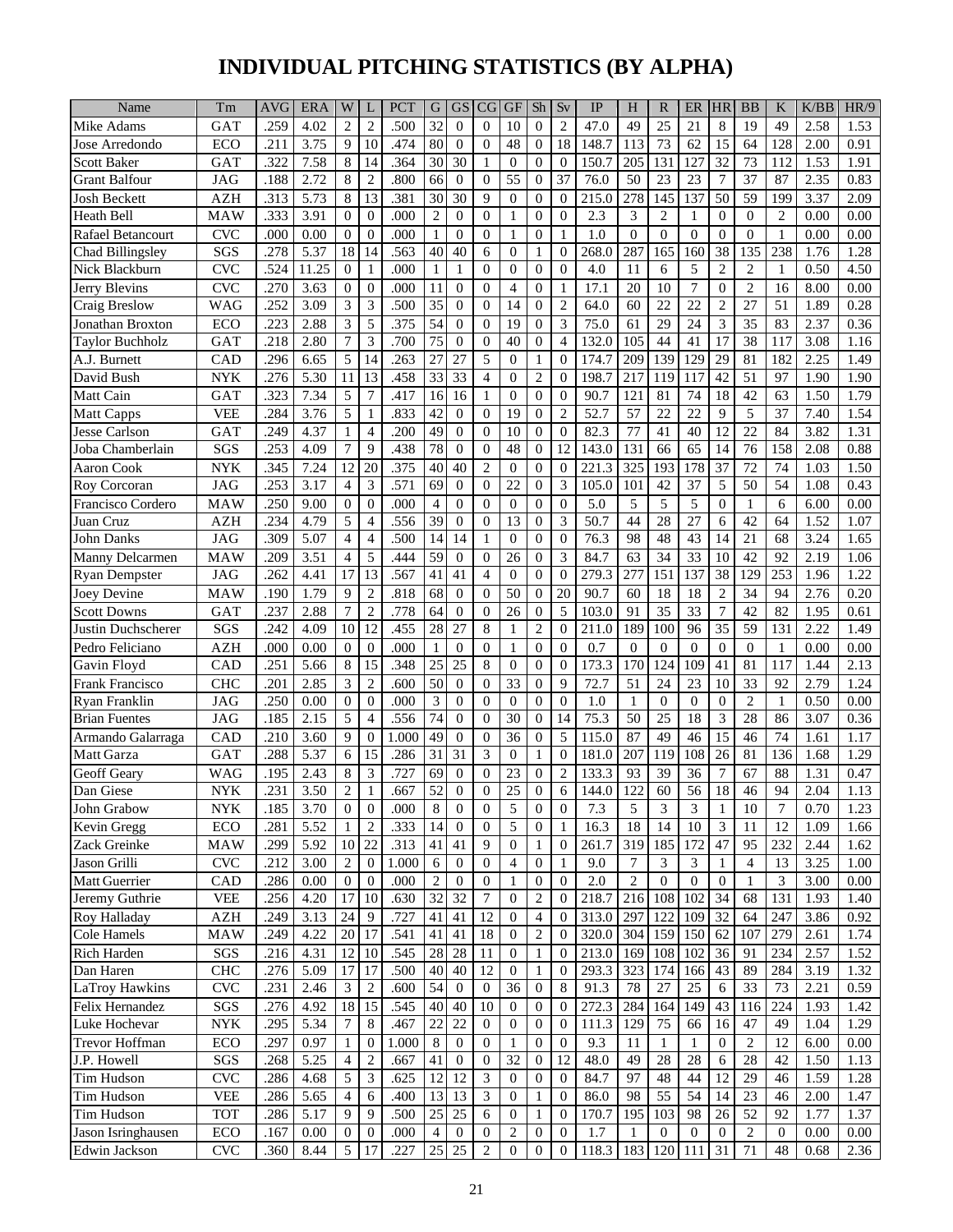| Name                               | Tm                        | <b>AVG</b>        | <b>ERA</b>   | W                    | L              | PCT          | G               | <b>GS</b>        | CG                               | <b>GF</b>                        | Sh                           | Sv               | IP            | H              | $\mathbb{R}$    | ER             | <b>HR</b>                   | <b>BB</b>       | K              | K/BB         | HR/9         |
|------------------------------------|---------------------------|-------------------|--------------|----------------------|----------------|--------------|-----------------|------------------|----------------------------------|----------------------------------|------------------------------|------------------|---------------|----------------|-----------------|----------------|-----------------------------|-----------------|----------------|--------------|--------------|
| <b>Bobby Jenks</b>                 | MAW                       | .214              | 3.11         | $\overline{c}$       | 1              | .667         | 67              | $\mathbf{0}$     | $\overline{0}$                   | 28                               | $\overline{0}$               | 3                | 81.0          | 61             | 28              | 28             | 9                           | 37              | 44             | 1.19         | 1.00         |
| Ubaldo Jimenez                     | MAW                       | .270              | 5.10         | 8                    | 17             | .320         | 33              | 33               | 4                                | $\mathbf{0}$                     | $\overline{0}$               | $\boldsymbol{0}$ | 204.7         | 213            | 134             | 116            | 26                          | 108             | 144            | 1.33         | 1.14         |
| Jim Johnson                        | SGS                       | .236              | 2.55         | $\overline{2}$       | 5              | .286         | 40              | $\overline{0}$   | $\mathbf{0}$                     | 28                               | $\mathbf{0}$                 | 8                | 67.0          | 56             | 20              | 19             | 6                           | 35              | 41             | 1.17         | 0.81         |
| Josh Johnson                       | <b>CHC</b>                | .336              | 6.00         | $\overline{2}$       | 12             | .143         | 16              | 16               | $\overline{4}$                   | $\Omega$                         | $\mathbf{0}$                 | $\overline{0}$   | 114.0         | 160            | 84              | 76             | 17                          | $\overline{37}$ | 94             | 2.54         | 1.34         |
| Randy Johnson                      | <b>AZH</b>                | .273              | 4.27         | 15                   | 9              | .625         | 30              | 30               | 6                                | $\overline{0}$                   | $\mathbf{0}$                 | $\overline{0}$   | 219.3         | 231            | 110             | 104            | $\overline{32}$             | 81              | 195            | 2.41         | 1.31         |
| Jair Jurrjens                      | <b>AZH</b>                | .320              | 6.54         | 5                    | 13             | .278         | 30              | 30               | $\overline{c}$                   | $\overline{0}$                   | $\overline{0}$               | $\overline{0}$   | 185.7         | 241            | 148             | 135            | 23                          | 100             | 141            | 1.41         | 1.11         |
| Scott Kazmir                       | GAT                       | .258              | 6.20         | 6                    | 13             | .316         | 31              | 31               | $\mathbf{1}$                     | $\Omega$                         | $\mathbf{0}$                 | $\overline{0}$   | 161.0         | 160            | 120             | 111            | 31                          | 86              | 172            | 2.00         | 1.73         |
| Clayton Kershaw                    | <b>CHC</b>                | .290              | 5.47         | $\overline{2}$       | $\overline{4}$ | .333         | 9               | 9                | $\Omega$                         | $\Omega$                         | $\mathbf{0}$                 | $\overline{0}$   | 54.3          | 61             | 34              | 33             | 8                           | $\overline{33}$ | 35             | 1.06         | 1.33         |
| Hong-chih Kuo                      | GAT                       | .256              | 3.38         | $\overline{7}$       | 8              | .467         | 55              | 3                | $\mathbf{1}$                     | 35                               | $\mathbf{0}$                 | $\overline{7}$   | 117.3         | 114            | 46              | 44             | 8                           | 40              | 125            | 3.13         | 0.61         |
| Hiroki Kuroda                      | <b>WAG</b>                | .277              | 3.63         | 10                   | 13             | .435         | 33              | 33               | 10                               | $\overline{0}$                   | 1                            | $\mathbf{0}$     | 233.3         | 254            | 110             | 94             | 29                          | 53              | 136            | 2.57         | 1.12         |
| John Lackey                        | <b>CVC</b>                | .295              | 5.65         | 6                    | 15             | .286         | 27              | 27               | 8                                | $\Omega$                         | $\boldsymbol{0}$             | $\overline{0}$   | 178.3         | 212            | 123             | 112            | 39                          | 63              | 139            | 2.21         | 1.97         |
|                                    |                           |                   |              |                      | 10             |              | 40              | 40               |                                  |                                  | $\overline{4}$               | $\overline{0}$   |               |                |                 |                |                             |                 |                |              |              |
| Cliff Lee<br><b>Jon Lester</b>     | WAG<br>GAT                | .279<br>.307      | 4.00<br>6.14 | 18<br>$\overline{2}$ | 8              | .643<br>.200 | 16              | 16               | 11<br>1                          | $\mathbf{0}$<br>$\Omega$         |                              | $\overline{0}$   | 276.7<br>95.3 | 303<br>118     | 134<br>67       | 123<br>65      | 28<br>$\,8\,$               | 64<br>37        | 210<br>66      | 3.28<br>1.78 | 0.91<br>0.76 |
|                                    |                           |                   |              |                      |                |              |                 |                  |                                  |                                  | $\boldsymbol{0}$             |                  |               |                |                 |                |                             |                 |                |              |              |
| <b>Brad Lidge</b>                  | <b>CVC</b>                | .184              | 1.99         | $\overline{2}$       |                | .667         | 26              | $\Omega$         | $\mathbf{0}$                     | 18                               | $\mathbf{0}$                 | 9                | 31.7          | 21             | 7               | $\overline{7}$ | 1                           | 8               | 44             | 5.50         | 0.28         |
| Tim Lincecum                       | ECO                       | .244              | 3.49         | 14                   | 11             | .560         | 34              | 34               | 13                               | $\overline{0}$                   | $\sqrt{2}$                   | $\mathbf{0}$     | 253.0         | 228            | 110             | 98             | 14                          | 129             | 296            | 2.29         | 0.50         |
| Matt Lindstrom                     | <b>VEE</b>                | .389              | 2.25         | $\mathbf{0}$         | $\overline{0}$ | .000         | 6               | $\Omega$         | $\overline{0}$                   | $\overline{2}$                   | $\overline{0}$               | $\overline{0}$   | 4.0           | 7              | $\mathbf{1}$    | $\mathbf{1}$   | $\overline{0}$              | 3               | $\overline{2}$ | 0.67         | 0.00         |
| <b>Scott Linebrink</b>             | <b>CVC</b>                | .259              | 3.64         | 3                    | $\overline{4}$ | .429         | 19              | $\mathbf{0}$     | $\overline{0}$                   | $\overline{7}$                   | $\mathbf{0}$                 | $\mathbf{1}$     | 29.7          | 29             | 14              | 12             | 5                           | 5               | 24             | 4.80         | 1.52         |
| Jesse Litsch                       | CAD                       | .248              | 4.00         | 17                   | 11             | .607         | $\overline{32}$ | 32               | 14                               | $\Omega$                         | $\overline{2}$               | $\overline{0}$   | 238.3         | 227            | 117             | 106            | 29                          | 70              | 132            | 1.89         | 1.10         |
| Kyle Lohse                         | MAW                       | .308              | 5.42         | 6                    | 7              | .462         | 16              | 16               | 5                                | $\Omega$                         | $\overline{c}$               | $\overline{0}$   | 98.0          | 123            | 65              | 59             | 12                          | 28              | 56             | 2.00         | 1.10         |
| <b>Braden Looper</b>               | MAW                       | .115              | 1.13         | $\theta$             | 1              | .000         | $\mathbf{1}$    | 1                | $\mathbf{1}$                     | $\Omega$                         | $\overline{0}$               | $\overline{0}$   | 8.0           | 3              | $\mathbf{1}$    | 1              | $\overline{0}$              | 1               | 6              | 6.00         | 0.00         |
| Derek Lowe                         | <b>VEE</b>                | .267              | 4.26         | 19                   | 13             | .594         | 41              | 41               | $\overline{14}$                  | $\Omega$                         | 3                            | $\overline{0}$   | 304.3         | 312            | 153             | 144            | 41                          | $\overline{77}$ | 192            | 2.49         | 1.21         |
| <b>Greg Maddux</b>                 | <b>NYK</b>                | $.26\overline{3}$ | 4.46         | 13                   | 11             | .542         | 33              | 33               | 5                                | $\overline{0}$                   | $\mathbf{0}$                 | $\mathbf{0}$     | 213.7         | 219            | 108             | 106            | 34                          | 42              | 116            | 2.76         | 1.43         |
| John Maine                         | <b>NYK</b>                | .284              | 6.89         | $\overline{7}$       | 15             | .318         | 33              | 33               | 3                                | $\overline{0}$                   | $\overline{0}$               | $\mathbf{0}$     | 175.0         | 199            | 142             | 134            | 39                          | 114             | 172            | 1.51         | 2.01         |
| Sean Marcum                        | <b>AZH</b>                | .260              | 4.26         | 10                   | 14             | .417         | 31              | 31               | 11                               | $\overline{0}$                   | 2                            | $\mathbf{0}$     | 238.7         | 241            | 123             | 113            | 37                          | 95              | 197            | 2.07         | 1.40         |
| Carlos Marmol                      | GAT                       | .189              | 2.32         | $\overline{4}$       | $\overline{2}$ | .667         | 43              | $\theta$         | $\boldsymbol{0}$                 | 27                               | $\boldsymbol{0}$             | 11               | 66.0          | 43             | 18              | 17             | 7                           | 26              | 90             | 3.46         | 0.95         |
| Jason Marquis                      | <b>VEE</b>                | .579              | 21.82        | $\overline{0}$       | $\overline{0}$ | .000         | 1               | 1                | $\overline{0}$                   | $\overline{0}$                   | $\mathbf{0}$                 | $\overline{0}$   | 3.3           | 11             | 8               | 8              | 3                           | 3               | $\Omega$       | 0.00         | 8.18         |
| Damaso Marte                       | CAD                       | .230              | 4.07         | 3                    | 3              | .500         | 46              | $\theta$         | $\boldsymbol{0}$                 | 20                               | $\boldsymbol{0}$             | 9                | 66.3          | 56             | 30              | 30             | $\,8\,$                     | 25              | 73             | 2.92         | 1.09         |
| <b>Nick Masset</b>                 | <b>NYK</b>                | .346              | 2.69         | $\overline{2}$       | $\theta$       | 1.000        | 3               | $\Omega$         | $\overline{0}$                   | $\Omega$                         | $\mathbf{0}$                 | $\mathbf{0}$     | 6.7           | 9              | $\overline{2}$  | $\overline{c}$ | $\mathbf{0}$                | 3               | 3              | 1.00         | 0.00         |
| Justin Masterson                   | <b>AZH</b>                | .185              | 4.20         | 8                    | 12             | .400         | 71              | $\Omega$         | $\overline{0}$                   | 46                               | $\boldsymbol{0}$             | 7                | 120.0         | 76             | 63              | 56             | 19                          | 72              | 90             | 1.25         | 1.43         |
| Daisuke Matsuzaka                  | CAD                       | .247              | 4.97         | 9                    | 7              | .563         | 28              | 28               | $\overline{c}$                   | $\mathbf{0}$                     | $\mathbf{1}$                 | $\overline{0}$   | 172.0         | 160            | 99              | 95             | 23                          | 106             | 157            | 1.48         | 1.20         |
| Gil Meche                          | <b>CVC</b>                | .245              | 3.55         | 11                   | 5              | .688         | 26              | 26               | 5                                | $\Omega$                         | $\overline{0}$               | $\overline{0}$   | 185.0         | 172            | $\overline{82}$ | 73             | 21                          | 80              | 148            | 1.85         | 1.02         |
| <b>Brandon Morrow</b>              | <b>JAG</b>                | .103              | 1.08         | $\mathbf{0}$         | $\overline{0}$ | .000         | 5               | $\theta$         | $\overline{0}$                   | $\overline{2}$                   | $\boldsymbol{0}$             | $\mathbf{0}$     | 8.3           | 3              | $\mathbf{1}$    | $\mathbf{1}$   | $\mathbf{1}$                | 5               | 7              | 1.40         | 1.08         |
| Mike Mussina                       | $\overline{\text{C}}$ VC  | .305              | 5.06         | 13                   | 12             | .520         | 31              | 31               | 6                                | $\theta$                         | $\overline{2}$               | $\mathbf{0}$     | 193.7         | 242            | 116             | 109            | 26                          | 41              | 132            | 3.22         | 1.21         |
| <b>Brett Myers</b>                 | <b>CVC</b>                | .324              | 6.62         | 10                   | 15             | .400         | 27              | 27               | 3                                | $\overline{0}$                   | $\mathbf{0}$                 | $\mathbf{0}$     | 172.7         | 237            | 138             | 127            | 37                          | 64              | 119            | 1.86         | 1.93         |
| Joe Nathan                         | <b>WAG</b>                | .204              | 3.07         | 5                    | 8              | .385         | 75              | $\mathbf{0}$     | $\overline{0}$                   | 33                               | $\mathbf{0}$                 | $\,$ 8 $\,$      | 99.7          | 73             | 38              | 34             | 18                          | 30              | 110            | 3.67         | 1.62         |
| Jeff Nelson                        | MAW                       | .282              | 5.52         | 5                    | $\overline{4}$ | .556         | 63              | $\Omega$         | $\boldsymbol{0}$                 | 13                               | $\mathbf{0}$                 | $\mathbf{0}$     | 88.0          | 99             | 58              | 54             | 16                          | 37              | 84             | 2.27         | 1.64         |
| <b>Ricky Nolasco</b>               | <b>CHC</b>                | .250              | 3.86         | 15                   | 16             | .484         | 40              | 40               | 17                               | $\mathbf{0}$                     | $\overline{c}$               | $\boldsymbol{0}$ | 312.3         | 297            | 141             | 134            | 48                          | 86              | 252            | 2.93         | 1.38         |
| Leo Nunez                          | <b>JAG</b>                | .224              | 2.51         | 5                    | 3              | 625          | $\overline{68}$ | $\Omega$         | $\Omega$                         | $\overline{15}$                  | $\Omega$                     | 3                | 86.0          | 70             | $\overline{25}$ | 24             | 3                           | 33              | 42             | 1.27         | 0.31         |
| Hideki Okajima                     | <b>VEE</b>                | .194              | 2.76         | $\mathbf{0}$         |                | .000         | 35              | $\boldsymbol{0}$ | $\mathbf{0}$                     | 15                               | $\boldsymbol{0}$             | $\sqrt{2}$       | 45.7          | 32             | 14              | 14             | 6                           | 23              | 40             | 1.74         | 1.18         |
| Roy Oswalt                         | <b>WAG</b>                | .297              | 5.15         | 17                   | 12             | .586         | 41              | 41               | 9                                | $\mathbf{0}$                     | 1                            | $\mathbf{0}$     | 269.0         | 321            | 162             | 154            | 56                          | 67              | 221            | 3.30         | 1.87         |
| Jonathan Papelbon                  | <b>VEE</b>                | .223              | 2.83         | $\mathfrak{Z}$       | 7              | .300         | 59              | $\mathbf{0}$     | $\mathbf{0}$                     | 43                               | $\mathbf{0}$                 | 25               | 92.3          | 76             | 29              | 29             | 10                          | 13              | 101            | 7.77         | 0.98         |
| <b>Jake Peavy</b>                  | <b>CHC</b>                | .278              | 4.88         | 12                   | 14             | .462         | 32              | 32               | 8                                | $\mathbf{0}$                     | $\mathbf{0}$                 | $\mathbf{0}$     | 230.7         | 252            | 132             | 125            | 44                          | 77              | 208            | 2.70         | 1.72         |
| Mike Pelfrey                       | CAD                       | .354              | 5.21         | $\mathbf{0}$         | $\overline{2}$ | .000         | 3               | 3                | $\boldsymbol{0}$                 | $\overline{0}$                   | $\mathbf{0}$                 | $\theta$         | 19.0          | $28\,$         | 13              | 11             | $\mathbf{0}$                | 9               | 12             | 1.33         | 0.00         |
| <b>Troy Percival</b>               | ECO                       | .228              | 5.23         | 5                    | $\overline{4}$ | .556         | 61              | $\mathbf{0}$     | $\mathbf{0}$                     | 27                               | $\mathbf{0}$                 | 6                | 72.3          | 59             | 44              | 42             | 15                          | 57              | 60             | 1.05         | 1.87         |
| Rafael Perez                       | <b>CHC</b>                | .223              | 3.21         | $\overline{4}$       | 8              | .333         | 58              | $\boldsymbol{0}$ | $\theta$                         | 39                               | $\boldsymbol{0}$             | 5                | 95.3          | 78             | $\overline{37}$ | 34             | 16                          | 31              | 99             | 3.19         | 1.51         |
| Chad Qualls                        | AZH                       | .253              | 2.88         | 1                    | $\overline{c}$ | .333         | 40              | $\mathbf{0}$     | $\mathbf{0}$                     | 23                               | $\mathbf{0}$                 | $\overline{2}$   | 56.3          | 55             | 19              | 18             | $\mathfrak{Z}$              | 20              | 50             | 2.50         | 0.48         |
| Ramon Ramirez                      | <b>NYK</b>                | .270              | 3.12         | $\overline{2}$       | $\overline{4}$ | .333         | 47              | $\boldsymbol{0}$ | $\theta$                         | $24\,$                           | $\mathbf{0}$                 | $\mathbf{1}$     | 66.3          | 69             | 25              | 23             | $\overline{\mathcal{A}}$    | 23              | 57             | 2.48         | 0.54         |
| Jon Rauch                          | CHC                       | .313              | 9.52         | $\mathbf{1}$         | $\overline{4}$ | .200         | 46              | $\overline{0}$   | $\theta$                         | 18                               | $\mathbf{0}$                 | $\overline{2}$   | 52.0          | 68             | 57              | 55             | 18                          | 18              | 48             | 2.67         | 3.12         |
| Mariano Rivera                     | <b>WAG</b>                | .193              | 3.27         | 9                    | $\overline{7}$ | .563         | 69              | $\mathbf{0}$     | $\theta$                         | 55                               | $\mathbf{0}$                 | 26               | 93.7          | 65             | 35              | 34             | 16                          | 10              | 113            | 11.30        | 1.54         |
| Francisco Rodriguez                | CAD                       | .278              | 5.91         | 5                    | 8              | .385         | 42              | $\boldsymbol{0}$ | $\overline{0}$                   | 22                               | $\overline{0}$               | 9                | 48.7          | 54             | 40              | 32             | $\,8\,$                     | 28              | 51             | 1.82         | 1.48         |
| <b>Wandy Rodriguez</b>             | CAD                       | .303              | 5.91         | $\mathbf{1}$         | 3              | .250         | 6               | 6                | 1                                | $\mathbf{0}$                     | $\mathbf{1}$                 | $\mathbf{0}$     | 35.0          | 43             | 24              | 23             | $\ensuremath{\mathfrak{Z}}$ | 9               | 43             | 4.78         | 0.77         |
| B.J. Ryan                          | <b>MAW</b>                | .167              | 5.40         | $\theta$             | $\mathbf{0}$   | .000         | 5               | $\boldsymbol{0}$ | $\mathbf{0}$                     | 3                                | $\boldsymbol{0}$             | $\mathbf{0}$     | 3.1           | $\overline{c}$ | $\mathbf{2}$    | $\mathbf{2}$   | $\sqrt{2}$                  | $\mathbf{0}$    | $\theta$       | .000         | 5.81         |
| C.C. Sabathia                      | <b>VEE</b>                | .246              | 3.56         | 23                   | 9              | .719         | 41              | 41               | 19                               | $\mathbf{0}$                     | 5                            | $\boldsymbol{0}$ | 338.3         | 314            | 146             | 134            | 34                          | 111             | 293            | 2.64         | 0.90         |
| Takashi Saito                      | <b>CHC</b>                | .269              | 3.61         | 4                    | 3              | .571         | 44              | 0                | $\mathbf{0}$                     | $20\,$                           | $\mathbf{0}$                 | $\boldsymbol{0}$ | 57.3          | 60             | 25              | 23             | 3                           | 21              | 60             | 2.86         | 0.47         |
| Jeff Samardzija                    | <b>MAW</b>                | .207              | 6.51         | $\mathbf{0}$         |                | .000         | 5               | $\boldsymbol{0}$ | $\mathbf{0}$                     | 1                                | $\mathbf{0}$                 | $\boldsymbol{0}$ | 8.3           | 6              | 6               | 6              | $\mathbf{0}$                | 5               | 6              | 1.20         | 0.00         |
| Chris Sampson                      | $\ensuremath{\text{CVC}}$ | .274              | 4.43         | 5                    | 9              | .357         | 40              | 13               | $\overline{4}$                   | $10\,$                           | $\overline{c}$               | $\overline{c}$   | 166.7         | 181            | 87              | 82             | 28                          | 46              | 72             | 1.57         | 1.51         |
|                                    |                           |                   |              |                      |                | .375         |                 | 9                |                                  |                                  |                              |                  |               |                | 42              | 41             |                             | 12              |                |              |              |
| Anibal Sanchez<br>Jonathan Sanchez | <b>VEE</b>                | .298<br>.264      | 6.55<br>6.15 | 3<br>10              | 5<br>15        | .400         | 9<br>33         | 33               | $\overline{c}$<br>$\overline{4}$ | $\overline{0}$<br>$\overline{0}$ | $\mathbf{0}$<br>$\mathbf{0}$ | $\theta$         | 56.3<br>180.0 | 68<br>185      | 132             | 123            | 9<br>31                     | 97              | 25<br>168      | 2.08<br>1.73 | 1.44<br>1.55 |
|                                    | ECO                       |                   |              |                      |                |              |                 |                  |                                  |                                  |                              | $\mathbf{0}$     |               |                |                 |                |                             |                 |                |              |              |
| Ervin Santana                      | JAG                       | .278              | 4.70         | 20                   | 7              | .741         | 38              | 38               | $\tau$                           | $\mathbf{0}$                     | $\mathbf{1}$                 | $\boldsymbol{0}$ | 241.3         | 264            | 133             | 126            | 37                          | 71              | 228            | 3.21         | 1.38         |
| Johan Santana                      | JAG                       | .271              | 4.69         | 16                   | 12             | .571         | 37              | 37               | 6                                | $\mathbf{0}$                     | $\mathbf{0}$                 | $\boldsymbol{0}$ | 237.7         | 243            | 131             | 124            | 33                          | 65              | 187            | 2.88         | 1.25         |
| Joe Saunders                       | SGS                       | .276              | 4.90         | 12                   | $\,8\,$        | .600         | 27              | $27\,$           | $\tau$                           | $\mathbf{0}$                     | $\mathbf{1}$                 | $\boldsymbol{0}$ | 189.3         | 206            | 114             | 103            | 36                          | 61              | 87             | 1.43         | 1.71         |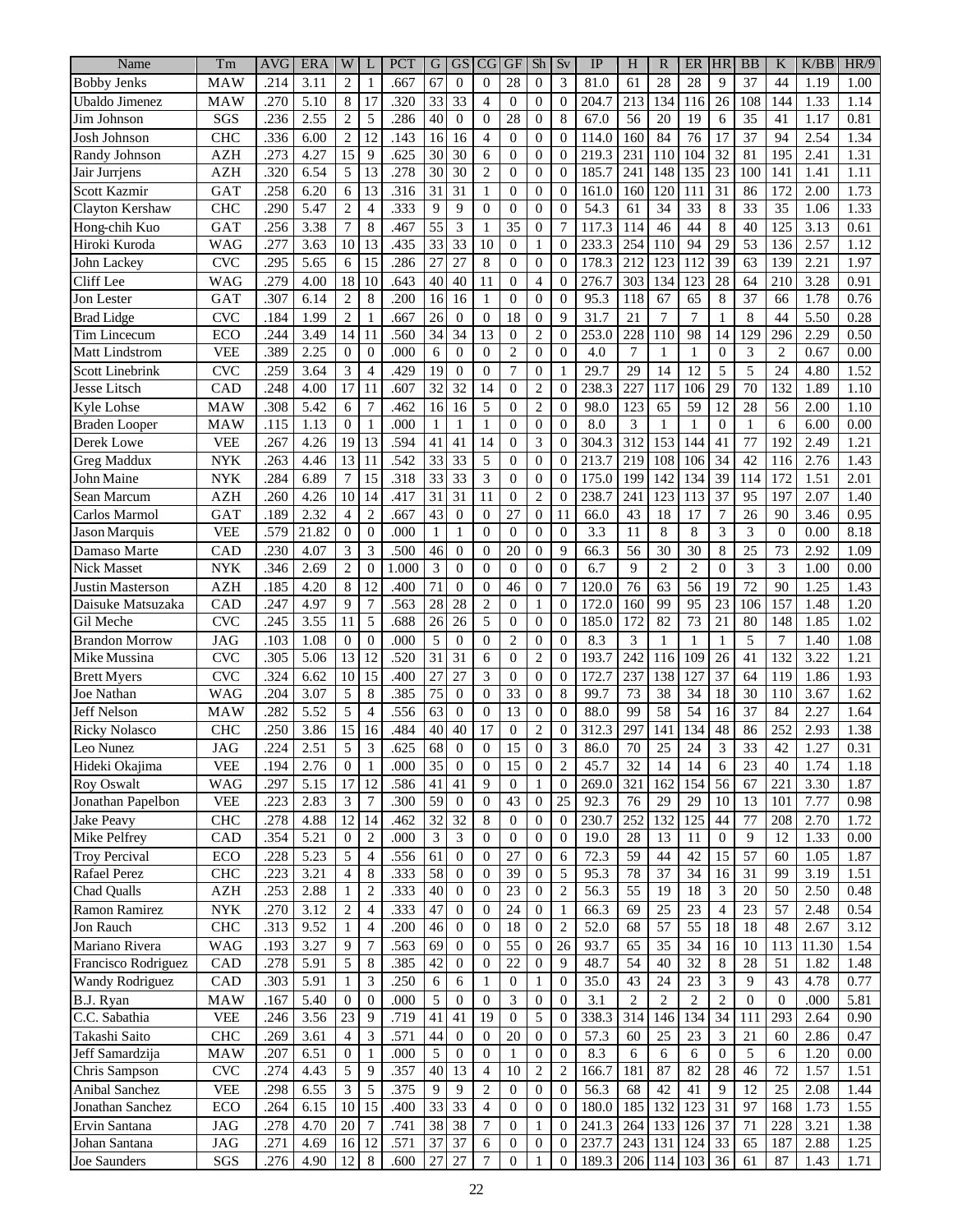| Name                  | Tm         | <b>AVG</b> | <b>ERA</b> | W              |                             | <b>PCT</b> | G              | <b>GS</b>      | CG             | $\overline{\text{GF}}$ | Sh             | Sv             | IP    | H               | $\mathbb{R}$   | <b>ER</b>      | HR             | <b>BB</b>      | K            | K/BB | HR/9  |
|-----------------------|------------|------------|------------|----------------|-----------------------------|------------|----------------|----------------|----------------|------------------------|----------------|----------------|-------|-----------------|----------------|----------------|----------------|----------------|--------------|------|-------|
| Max Scherzer          | SGS        | .000       | 0.00       | $\theta$       | $\Omega$                    | .000       |                | $\theta$       | $\overline{0}$ |                        | $\mathbf{0}$   | $\mathbf{0}$   | 1.0   | $\Omega$        | $\Omega$       | $\overline{0}$ | $\overline{0}$ | $\mathbf{1}$   | $\mathbf{0}$ | 0.00 | 0.00  |
| <b>Ben Sheets</b>     | <b>CHC</b> | .272       | 4.88       | 12             | 10                          | .545       | 25             | 25             | 11             | $\Omega$               | $\mathbf{0}$   | $\mathbf{0}$   | 177.0 | 189             | 101            | 96             | 24             | 62             | 144          | 2.32 | 1.22  |
| <b>Steven Shell</b>   | <b>CAD</b> | .207       | 3.23       | 3              | 3                           | .500       | 36             | $\Omega$       | $\Omega$       | 21                     | $\Omega$       | 3              | 69.7  | 51              | 30             | 25             | 7              | 32             | 44           | 1.38 | 0.90  |
| <b>James Shields</b>  | GAT        | .320       | 5.00       | 7              | 23                          | .233       | 36             | 36             | 7              | $\Omega$               | $\mathbf{0}$   | $\Omega$       | 223.0 | 268             | 134            | 124            | 33             | 58             | 166          | 2.86 | 1.33  |
| <b>Scot Shields</b>   | <b>SGS</b> | .280       | 6.35       | $\mathbf{1}$   | 3                           | .250       | 28             | $\Omega$       | $\Omega$       | 8                      | $\theta$       | $\Omega$       | 39.7  | 44              | 31             | 28             | 11             | 24             | 47           | 1.96 | 2.49  |
| Kevin Slowey          | <b>JAG</b> | .381       | 9.57       | $\theta$       | $\Omega$                    | .000       |                |                | $\theta$       | $\Omega$               | $\mathbf{0}$   | $\mathbf{0}$   | 4.7   | 8               | 5              | 5              | 3              | $\theta$       | 1            | 0.00 | 5.74  |
| Andy Sonnanstine      | <b>VEE</b> | .333       | 4.83       | 10             | 5                           | .667       | 20             | 20             | 3              | $\Omega$               | 1              | $\mathbf{0}$   | 128.7 | 177             | 72             | 69             | 13             | 31             | 86           | 2.77 | 0.91  |
| Joakim Soria          | <b>NYK</b> | .174       | 3.28       | 8              | 8                           | .500       | 61             | $\Omega$       | $\Omega$       | 49                     | $\overline{0}$ | 30             | 74.0  | 45              | 29             | 27             | 14             | 23             | 88           | 3.83 | 1.70  |
| <b>Russ Springer</b>  | <b>CVC</b> | .304       | 5.23       | 3              | $\boldsymbol{\vartriangle}$ | .429       | 32             | 0              | $\Omega$       | 13                     | $\mathbf{0}$   | 1              | 44.7  | 56              | 27             | 26             | 9              | 19             | 44           | 2.32 | 1.81  |
| <b>Huston Street</b>  | <b>VEE</b> | .174       | 2.57       | $\theta$       |                             | .000       | 5              | $\theta$       | $\theta$       |                        | $\overline{0}$ | $\mathbf{0}$   | 7.0   | $\overline{4}$  | $\overline{2}$ | $\overline{2}$ | $\Omega$       | $\overline{4}$ | 5            | 1.25 | 0.00  |
| Robinson Tejeda       | ECO        | .232       | 4.56       | 3              |                             | .750       | 45             | $\Omega$       | $\Omega$       | 19                     | $\overline{0}$ | 3              | 79.0  | 69              | 48             | 40             | 11             | 52             | 82           | 1.58 | 1.25  |
| <b>Matt Thornton</b>  | <b>JAG</b> | .187       | 3.08       | 11             |                             | .917       | 79             | $\theta$       | $\Omega$       | 19                     | $\mathbf{0}$   | 5              | 108.0 | 71              | 38             | 37             | 17             | 36             | 120          | 3.33 | 1.42  |
| <b>Jose Valverde</b>  | SGS        | .750       | 51.43      | $\Omega$       | $\Omega$                    | .000       | 3              | $\Omega$       | $\Omega$       |                        | $\theta$       | $\Omega$       | 0.7   | 6               | $\overline{4}$ | $\overline{4}$ | $\overline{2}$ | 1              | $\Omega$     | 0.00 | 25.71 |
| Carlos Villanueva     | CAD        | .290       | 5.92       | $\overline{2}$ | 3                           | .400       | 29             | $\Omega$       | $\Omega$       | 18                     | $\Omega$       | $\overline{c}$ | 51.7  | 58              | 35             | 34             | 13             | 20             | 48           | 2.40 | 2.26  |
| <b>Edison Volquez</b> | <b>JAG</b> | .254       | 4.83       | 12             | 11                          | .522       | 31             | 31             | $\theta$       | $\Omega$               | $\overline{0}$ | $\overline{0}$ | 179.0 | 173             | 102            | 96             | 21             | 102            | 185          | 1.81 | 1.06  |
| Chris Volstad         | CAD        | .253       | 3.16       | 6              | $\theta$                    | 1.000      | 9              | 9              | 3              | $\Omega$               | $\theta$       | $\Omega$       | 62.7  | 59              | 23             | 22             | 9              | 24             | 30           | 1.25 | 1.29  |
| Cory Wade             | <b>NYK</b> | .194       | 2.98       | 9              | 8                           | .529       | 95             | $\overline{0}$ | $\mathbf{0}$   | 43                     | $\overline{0}$ | 11             | 199.3 | 137             | 67             | 66             | 27             | 39             | 136          | 3.49 | 1.22  |
| <b>Billy Wagner</b>   | <b>AZH</b> | .282       | 3.74       | $\overline{7}$ | 3                           | .700       | 47             | $\Omega$       | $\Omega$       | 39                     | $\Omega$       | 20             | 53.0  | 55              | 24             | 22             | 11             | 19             | 43           | 2.26 | 1.87  |
| Adam Wainwright       | <b>CAD</b> | .268       | 4.44       | 13             | 12                          | .520       | 32             | 32             | 11             | $\Omega$               | 1              | $\Omega$       | 231.0 | 238             | 121            | 114            | 28             | 85             | 162          | 1.91 | 1.09  |
| Tim Wakefield         | <b>ECO</b> | .275       | 5.14       | 10             | 8                           | .556       | 29             | 29             | 5              | $\Omega$               | $\mathbf{0}$   | $\mathbf{0}$   | 166.3 | 178             | 104            | 95             | 29             | 67             | 107          | 1.60 | 1.57  |
| Chien-ming Wang       | ECO        | .324       | 5.88       | 13             | 10                          | .565       | 33             | 33             | 6              | $\Omega$               | $\overline{0}$ | $\mathbf{0}$   | 208.0 | 272             | 140            | 136            | 19             | 98             | 103          | 1.05 | 0.82  |
| Jarrod Washburn       | <b>NYK</b> | .350       | 9.00       | $\Omega$       | $\Omega$                    | .000       | $\overline{2}$ | $\theta$       | $\Omega$       |                        | $\mathbf{0}$   | $\Omega$       | 4.0   | 7               | 4              | $\overline{4}$ | $\overline{c}$ | 3              | 3            | 1.00 | 4.50  |
| Jered Weaver          | <b>WAG</b> | .291       | 5.68       | 5              | $\overline{4}$              | .556       | 14             | 14             | $\overline{2}$ | $\Omega$               | $\theta$       | $\theta$       | 84.0  | $\overline{95}$ | 59             | 53             | 12             | 29             | 71           | 2.45 | 1.29  |
| <b>Brandon Webb</b>   | ECO        | .301       | 4.92       | 16             | 11                          | .593       | 33             | 33             | 10             | $\Omega$               | 1              | $\Omega$       | 237.7 | 284             | 142            | 130            | 24             | 87             | 164          | 1.89 | 0.91  |
| Dan Wheeler           | ECO        | .200       | 4.26       | $\Omega$       | $\Omega$                    | .000       | $\overline{4}$ | $\Omega$       | $\Omega$       | 3                      | $\mathbf{0}$   | $\Omega$       | 6.1   | 5               | 3              | 3              |                |                | 6            | 6.00 | 1.48  |
| Todd Wellemeyer       | <b>VEE</b> | .253       | 5.10       | 6              | 3                           | .667       | 14             | 14             | 1              | $\theta$               | $\overline{0}$ | $\overline{0}$ | 84.2  | 81              | 49             | 48             | 17             | 39             | 54           | 1.38 | 1.82  |
| Kerry Wood            | <b>VEE</b> | .232       | 2.98       | 11             | 8                           | .579       | 71             | $\Omega$       | $\Omega$       | 35                     | $\mathbf{0}$   | 5              | 108.7 | 92              | 38             | 36             | 11             | 32             | 115          | 3.59 | 0.91  |
| Chris Young           | <b>WAG</b> | .239       | 4.95       | 14             | 12                          | .538       | 33             | 33             | $\overline{4}$ | $\Omega$               | $\theta$       | $\Omega$       | 196.3 | 176             | 110            | 108            | 29             | 99             | 165          | 1.67 | 1.33  |
| Carlos Zambrano       | <b>MAW</b> | .280       | 5.30       | $\overline{7}$ | 15                          | .318       | 31             | 31             | 4              | $\Omega$               | $\overline{0}$ | $\Omega$       | 212.3 | 233             | 136            | 125            | 39             | 102            | 133          | 1.30 | 1.65  |
| <b>Brad Ziegler</b>   | <b>CVC</b> | .270       | 3.64       | 3              | 3                           | .500       | 59             | $\Omega$       | 0              | 38                     | $\Omega$       | 8              | 101.3 | 106             | 46             | 41             | 6              | 38             | 47           | 1.24 | 0.53  |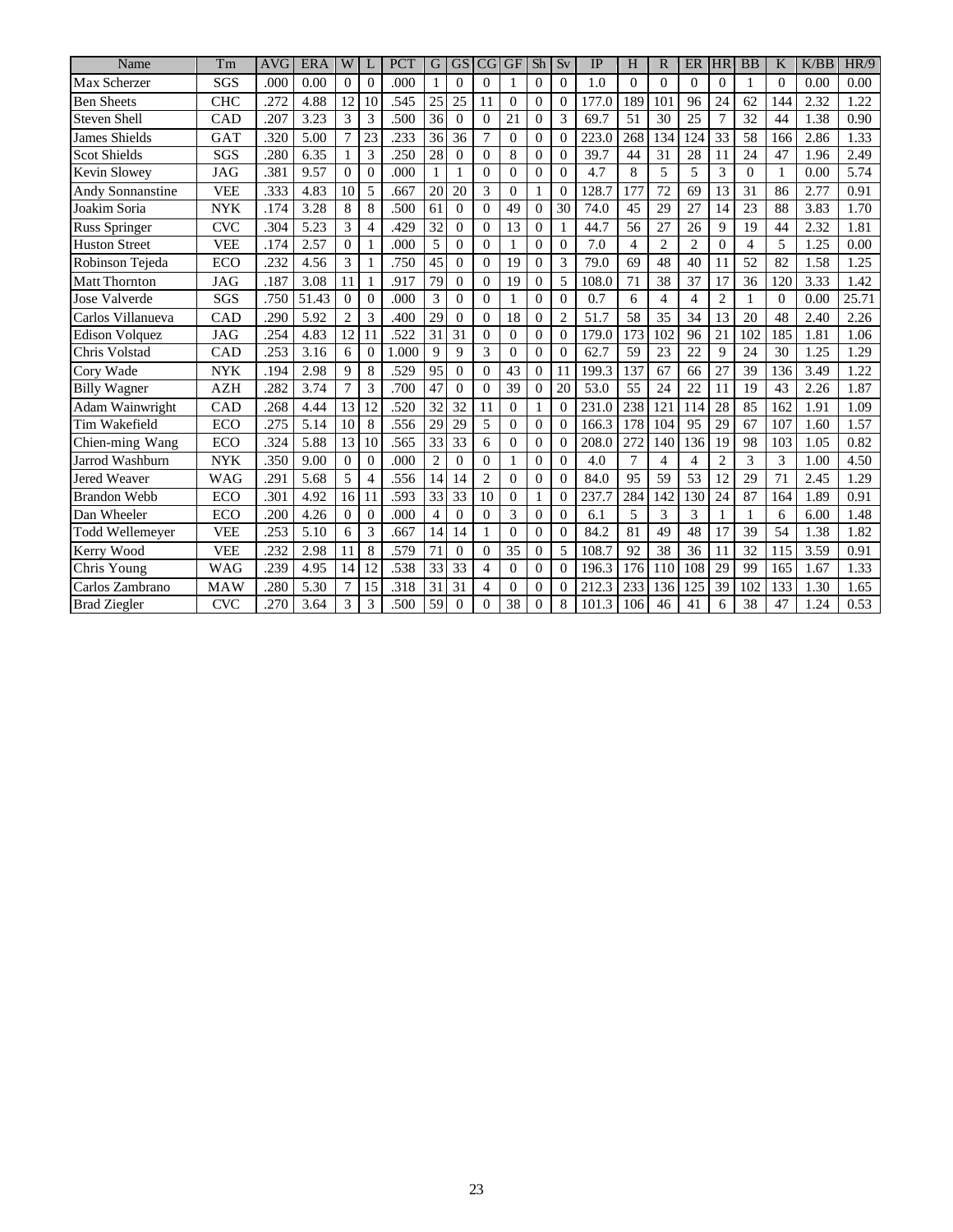### **2009 ARIZONA HEAT**

| <b>NAME</b>       | TM         | <b>AVG</b> | <b>OBA</b> | <b>SLG</b> | <b>OPS</b> | <b>GM</b> | AB  | R   | н              | 2B | 3B | <b>HR</b> | <b>RBI</b> | <b>BB</b> | <b>IBB</b> | <b>SO</b> | HB       | <b>SH</b> | <b>SF</b>      | <b>DP</b> | SB CS          |                | E        |
|-------------------|------------|------------|------------|------------|------------|-----------|-----|-----|----------------|----|----|-----------|------------|-----------|------------|-----------|----------|-----------|----------------|-----------|----------------|----------------|----------|
| Daric Barton      | AZH        | .000       | .167       | .000       | .167       | 4         | 5   |     | $\Omega$       | 0  |    | $\theta$  | $\Omega$   |           | 0          |           |          | $\theta$  |                |           |                | $\Omega$       |          |
| Carlos Beltran    | AZH        | .276       | .342       | .484       | .826       | 162       | 688 | 120 | 190            | 35 | 12 | 28        | 78         | 69        |            | 0 1 3 0   | 0        | 5         |                | 14        | 14             | 6              |          |
| Lance Berkman     | AZH        | .291       | .388       | .512       | .899       | 153       | 557 | 82  | 162            | 55 |    | 22        | 97         | 77        |            | 6 1 3 7   | 13       | $\theta$  | 3              | 14        | 10             | 0              |          |
| Jay Bruce         | AZH        | .221       | .268       | .422       | .690       | 132       | 526 | 68  | 116            | 16 |    | 30        | 77         | 33        |            | 0 1 5 8   | 3        | $\Omega$  | 5              | 16        | 2              | 4              |          |
| John Buck         | AZH        | .250       | .250       | .250       | .500       | 2         | 4   |     |                | 0  |    | $\Omega$  | $\Omega$   | $\Omega$  | $\Omega$   |           | 0        | $\Omega$  | $\theta$       | $\Omega$  | $\Omega$       | 0              | $\Omega$ |
| Pat Burrell       | AZH        | .219       | .361       | .438       | .798       | 46        | 128 | 18  | 28             | 17 |    |           | 22.        | 29        | 0          | 39        | 0        | $\Omega$  |                | 5         |                | 0              |          |
| Shin-shoo Choo    | AZH        | .291       | .365       | .527       | .892       | 13        | 429 | 56  | 125            | 31 |    | 20        | 71         | 48        |            | 5 1 1 3   | 3        | $\theta$  | $\overline{c}$ | 14        | 4              | 3              |          |
| Mark Derosa       | AZH        | .263       | .348       | .402       | .750       | 145       | 517 | 63  | 136            | 25 | 4  | 13        | 65         | 60        |            | 1 131     | 10       | $\Omega$  | 5              | 11        |                | 0              | 17       |
| <b>Scott Drew</b> | AZH        | .272       | .294       | .430       | .724       | 162       | 604 | 77  | 164            | 34 |    | 16        | 66         | 20        |            | 0 1 1 2   | $\Omega$ | 5         | 2              | 11        |                | 3              | 16       |
| Jacoby Ellsbury   | AZH        | .278       | .307       | .349       | .656       | 67        | 169 | 33  | 47             | 5  |    |           | 11         | 6         | $\Omega$   | 16        |          |           |                |           | 15             | 4              | $\Omega$ |
| Alex Gordon       | <b>AZH</b> | .242       | .329       | .479       | .808       | -19       | 422 | 63  | 102            | 29 |    | 23        | 47         | 51        |            | 1 1 2 5   | 4        | $\theta$  | 0              | 5         | 6              | 0              |          |
| Nick Hundley      | AZH        | .333       | .333       | .542       | .875       | 15        | 24  | 5   | 8              | 2  |    |           | 4          | $\Omega$  | $\Omega$   | 3         | 0        | $\Omega$  | 0              |           | $\Omega$       | 0              |          |
| Connor Jackson    | AZH        | .276       | .344       | .379       | .723       | 10        | 29  | 2   | 8              | 3  |    | $\Omega$  | 4          | 3         | $\theta$   | 6         | $\Omega$ | $\theta$  | $\Omega$       | $\Omega$  |                | $\Omega$       |          |
| James Loney       | <b>AZH</b> | .385       | .455       | .538       | .993       | 40        | 39  | 2.  | 15             | 0  |    | 2         | 9          | 5         | 0          | 8         | 0        | $\Omega$  |                |           |                | $\Omega$       |          |
| Justin Morneau    | AZH        | .284       | .348       | .474       | .822       | 133       | 536 | 76  | 152            | 29 | 5  | 21        | 69         | 51        | $\Omega$   | 96        | 4        | $\Omega$  | 4              | 16        |                | 0              |          |
| Felix Pie         | AZH        | .200       | .273       | .200       | .473       | 8         | 10  | 2   | $\mathfrak{D}$ | 0  |    | $\theta$  |            |           | $\Omega$   | 6         | 0        | $\theta$  |                |           |                | 0              |          |
| Mark Revnolds     | <b>AZH</b> | .264       | .358       | .574       | .933       | 44        | 148 | 29  | 39             | 7  | 0  | 13        | 31         | 22        | $\Omega$   | 51        |          | $\theta$  | 2              | 3         | $\Omega$       | $\Omega$       | 6        |
| Alex Rios         | AZH        | .227       | .272       | .412       | .684       | 57        | 97  | 13  | 22             | 4  |    | 4         | 11         | 6         |            | 23        | 0        | $\Omega$  |                |           | 5              | $\overline{c}$ |          |
| Geovany Soto      | AZH        | .240       | .319       | .430       | .749       | 160       | 567 | 67  | 136            | 29 | 2  | 25        | 82         | 65        |            | 2 1 4 7   | 2        |           | 3              | 24        | $\Omega$       | 0              | 10       |
| Ryan Zimmerman    | AZH        | .310       | .319       | .462       | .781       | 64        | 158 | 26  | 49             | 6  |    | 6         | 23         | 3         | $\Omega$   | 27        |          | $\Omega$  | $\mathfrak{D}$ |           | $\mathfrak{D}$ | $\Omega$       |          |

| <b>NAME</b>         | TM  | <b>AVG</b> | ERA  | w        |    | <b>PCT</b> | G  | <b>GS</b> | CG.      | GF | <b>SH</b> | .SV | IP    | н   | R        | ER   | HR | BB  | <b>SO</b> | <b>K/BB</b> | HR/9  |
|---------------------|-----|------------|------|----------|----|------------|----|-----------|----------|----|-----------|-----|-------|-----|----------|------|----|-----|-----------|-------------|-------|
| Josh Beckett        | AZH | .313       |      | 8        | 3  | .38.       | 30 | 30        | 9        |    |           |     | 215.0 | 278 | 145      | l 37 | 50 | 59  | 199       | 3.37        | 2.09  |
| Juan Cruz           | AZH | 234        | 4.79 |          |    | .556       | 39 | O         |          | 13 |           |     | 50.7  | 44  | 28       |      | h. | 42  | 64        | .52         | 1.07  |
| Pedro Feliciano     | AZH | .000       | 0.00 | $\theta$ |    | .000       |    |           |          |    |           |     | 0.7   | 0   | $\theta$ | 0    |    |     |           | $0.00\,$    | 0.00  |
| Roy Halladay        | AZH | .249       | 3.1  | 24       |    | $72^\circ$ | 41 | 4         |          |    |           |     | 313.0 | 297 | 122      | 109  | 32 | 64  | 247       | 3.86        | 0.92  |
| Randy Johnson       | AZH |            | 4.27 | 5        |    | .625       | 30 | 30        | 6        |    | 0         |     | 219.3 | 231 | 110      | 104  | 32 | 81  | 195       | 2.41        | 1.31  |
| Jair Jurriens       | AZH | .320       | 6.54 |          | 3  | 278        | 30 | 30        |          |    |           |     | 185.7 | 241 | 148      | 135  | 23 | 100 | 141       | .41         | l.11I |
| Sean Marcum         | AZH | .260       | 4.26 | 10       | 14 | 41         | 31 | 31        |          |    |           |     | 238.7 | 241 | 123      | 13   | 37 | 95  | 197       | 2.07        | 1.40  |
| Justin Masterson    | AZH | 185        | 4.20 | 8        | 12 | .400       |    |           |          | 46 |           |     | 120.0 | 76  | 63       | 56   | 19 | 72  | -90       | .25         | 1.43  |
| Chad Oualls         | AZH | .253       | 2.88 |          |    | 333        | 40 |           |          | 23 |           |     | 56.3  | 55  | 19       | 18   |    | 20  | 50        | 2.50        | 0.48  |
| <b>Billy Wagner</b> | AZH | 282        | 3.74 |          |    | 700        | 47 |           | $\theta$ | 39 | 0         | 20  | 53.0  | 55  | 24       | 22   |    | 19  | 43        | 2.26        | 1.87  |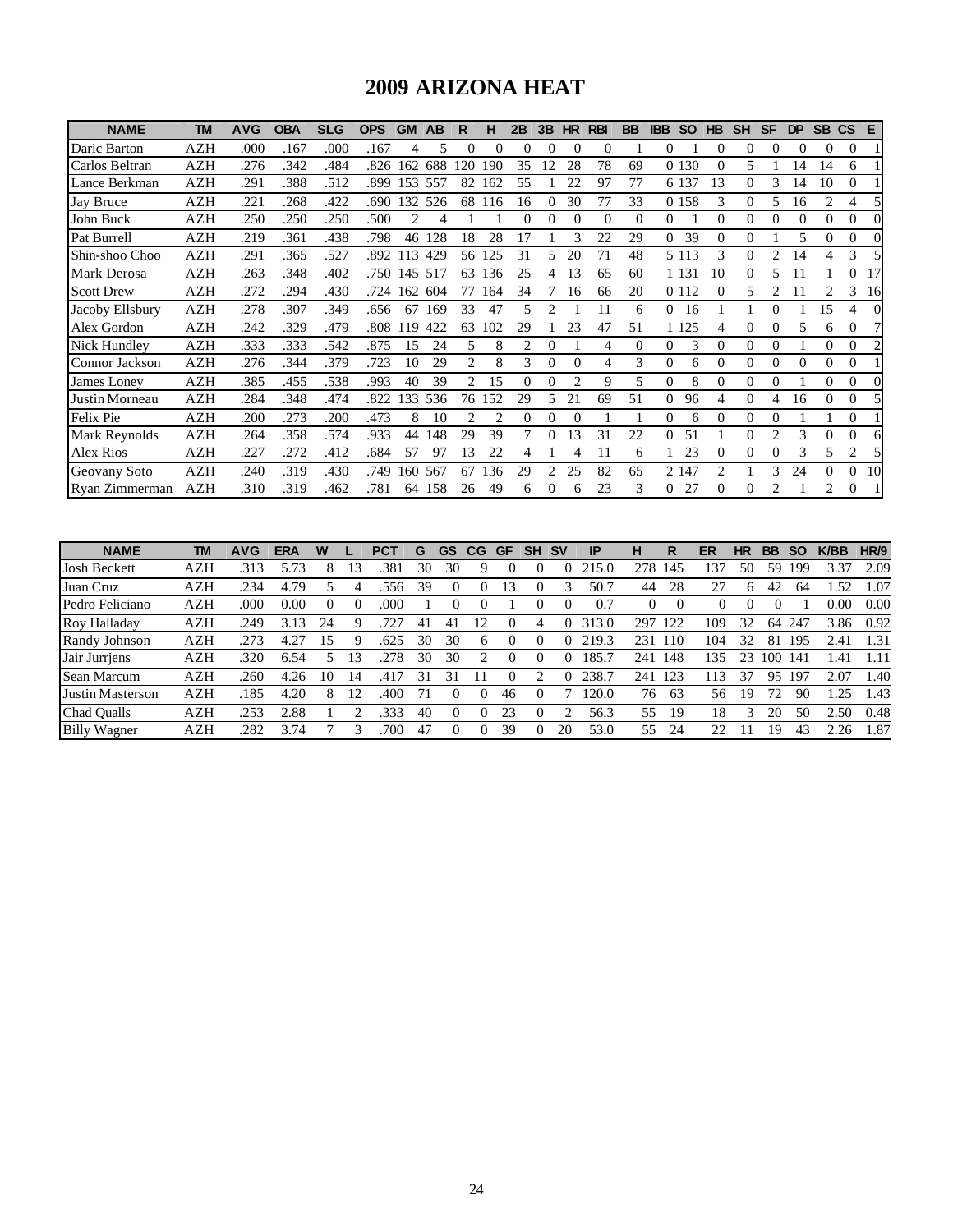### **2009 CALIFORNIA DRAGONS**

| <b>NAME</b>               | <b>TM</b>  | <b>AVG</b> | <b>OBA</b> | <b>SLG</b> | <b>OPS</b> | <b>GM</b> | AB  | R   | н   | 2B           | 3B | <b>HR</b> | <b>RBI</b> | <b>BB</b> | <b>IBB</b> | <b>SO</b>      | HB       | <b>SH</b> | <b>SF</b>      | DP | <b>SB</b> | CS.      | E.                          |
|---------------------------|------------|------------|------------|------------|------------|-----------|-----|-----|-----|--------------|----|-----------|------------|-----------|------------|----------------|----------|-----------|----------------|----|-----------|----------|-----------------------------|
| Ronnie Belliard           | CAD        | .204       | .309       | .329       | .638       | 64        | 152 | 19  | 31  | 10           |    |           | 14         | 20        |            | 38             |          |           |                |    | $\Omega$  |          |                             |
| <b>Billy Butler</b>       | CAD        | .438       | .455       | .563       | .017       | 8         | 32  | 3   | 14  |              |    |           | 5          |           |            | 0              |          | 0         |                |    | 0         |          |                             |
| J.D. Drew                 | CAD        | .258       | .365       | .476       | .841       | 15        | 418 | 68  | 08  | 22           |    | 23        | 58         | 68        |            | 93             |          |           | 3              | 24 | 3         | $\Omega$ |                             |
| Prince Fielder            | CAD        | .234       | .329       | .426       | 755        | 124       | 444 | 59  | 104 | 21           | 2  | 20        | 63         | 50        |            | 1 100          | 15       | 0         | 4              | 16 | 4         | 0        | 23                          |
| <b>Franklin Gutierrez</b> | CAD        | .219       | .302       | .338       | .640       | 54        | 151 | 15  | 33  | <sub>6</sub> | 3  |           | 16         | 15        | 0          | 30             | 3        | 2         | 0              | 8  | 5.        | $\Omega$ |                             |
| Jeremy Hermida            | CAD        | .237       | .297       | .403       | .699       | 64        | 211 | 24  | 50  | 8            |    | 9         | 30         | 16        | 0          | 60             | 4        |           | 5              |    |           |          | 3                           |
| Brandon Inge              | CAD        | .375       | .375       | .000       | .375       | 3         | 8   | 3   | 3   |              | 0  |           | 2          | $\Omega$  | $\theta$   |                | $\Omega$ | 0         | 0              |    |           |          |                             |
| Carlos Lee                | CAD        | .286       | .331       | .533       | .863       | 137       | 548 | 92  | 157 | 30           | 0  | 35        | 114        | 37        | 5.         | 75             |          | $\theta$  | 6              | 14 |           | 0        |                             |
| Joe Mauer                 | CAD        | .309       | .408       | .436       | .844       | 151       | 544 | 66  | 168 | 36           |    |           | 69         | 93        | 6          | 78             | $\Omega$ |           | $\mathfrak{D}$ | 14 | 5         | 2        |                             |
| Melvin Mora               | CAD        | .283       | .354       | .466       | .819       | 152       | 554 | 76  | 157 | 27           |    | 24        | 92         | 40        | 3          | 85             | 23       |           | 5              | 16 |           | 3        | 14                          |
| Dustin Pedroia            | CAD        | .290       | .329       | .418       | .746       | 162       | 718 | 106 | 208 | 44           | 3  | 14        | 62         | 37        | 2          | 72             |          | 5         | 5              | 14 | 14        |          | 5                           |
| <b>Hunter Pence</b>       | CAD        | .194       | .235       | .338       | .573       | 108       | 355 | 42  | 69  | 17           | 2  | 10        | 35         | 15        | 0          | 92             | 4        |           |                | 13 | 4         | 2        | $\mathcal{D}_{\mathcal{L}}$ |
| <b>Hanley Ramirez</b>     | CAD        | .290       | .373       | .525       | .898       | 162       | 648 | 123 | 188 | 29           | 3  | 39        | 99         | 83        |            | 1 155          | 5        | 0         | 4              | 8  | 37        |          | 23                          |
| <b>Ryan Spilborghs</b>    | CAD        | .273       | .331       | .402       | .732       | 71        | 249 | 36  | 68  | 11           |    |           | 24         | 22        | 2          | 48             | $\Omega$ |           |                | 3  |           |          | 3                           |
| Ian Stewart               | CAD        | .190       | .284       | .397       | .680       | 23        | 58  |     |     | h            |    |           |            |           |            | 23             | 4        |           |                |    |           | $\Omega$ | 51                          |
| Kurt Suzuki               | CAD        | .208       | .276       | .358       | .634       | 16        | 53  | 5   |     | 2            |    | 2         | 8          | 4         |            | $\overline{c}$ |          |           |                | ി  | 0         | 0        |                             |
| Vernon Wells              | <b>CAD</b> | .262       | .298       | .434       | 732        | 143       | 512 | 65  | 134 | 19           |    | 23        | 68         | 25        | 3          | 82             |          |           | 6              | 24 | 5         | $\Omega$ | $\overline{3}$              |

| <b>NAME</b>            | TM         | <b>AVG</b> | ERA  | w             |                | <b>PCT</b> | G                             | GS       | CG | <b>GF</b> | <b>SH</b> | <b>SV</b> | IP    | н   | R  | ER  | HR | BB | <b>SO</b> | <b>K/BB</b> | HR/9 |
|------------------------|------------|------------|------|---------------|----------------|------------|-------------------------------|----------|----|-----------|-----------|-----------|-------|-----|----|-----|----|----|-----------|-------------|------|
| A.J. Burnett           | CAD        | .296       | 6.65 |               | 14             | .263       |                               | 27       |    |           |           |           | 74.7  | 209 | 39 | 29  | 29 | 81 | 182       | 2.25        | 1.49 |
| Gavin Floyd            | CAD        | .251       | 5.66 |               | 15             | .348       | 25                            | 25       | 8  |           |           |           | 73.3  | 70  | 24 | 109 | 41 | 81 |           | .44         | 2.13 |
| Armando Galarraga      | <b>CAD</b> | .210       | 3.60 |               | 0              | .000       | 49                            | 0        | 0  | 36        |           |           | 15.0  | 87  | 49 | 46  | 15 | 46 | 74        | .61         | l.17 |
| <b>Matt Guerrier</b>   | CAD        | .286       | 0.00 |               |                | .000       | $\mathfrak{D}_{\mathfrak{p}}$ | 0        | 0  |           |           |           | 2.0   | 2   |    |     |    |    |           | 3.00        | 0.00 |
| Jesse Litsch           | <b>CAD</b> | .248       | 4.00 |               | 11             | .607       | 32                            | 32       | 14 |           |           |           | 238.3 | 227 |    | 106 | 29 | 70 | 132       | .89         | 1.10 |
| Damaso Marte           | CAD        | .230       | 4.07 | 3             | 3              | .500       | 46                            |          | 0  | 20        |           |           | 66.3  | 56  | 30 | 30  | 8  | 25 | 73        | 2.92        | 1.09 |
| Daisuke Matsuzaka      | <b>CAD</b> | .247       | 4.97 | 9             |                | .563       | 28                            | 28       | 2. |           |           |           | .72.0 | 160 | 99 | 95  | 23 | 06 | 157       | .48         | 1.20 |
| Mike Pelfrey           | CAD        | .354       | 5.21 |               | $\overline{c}$ | .000       | 3                             | 3        | 0  | $\Omega$  | 0         | 0         | 19.0  | 28  | 13 |     |    | 9  | 12        | .33         | 0.00 |
| Francisco Rodriguez    | CAD        | 278        | 5.91 |               | 8              | 385        | 42                            | 0        | 0  | 22        |           | 9         | 48.7  | 54  | 40 | 32  | 8  | 28 | 51        | .82         | 1.48 |
| <b>Wandy Rodriguez</b> | CAD        | .303       | 5.91 |               | 3              | .250       | 6                             | 6        |    |           |           |           | 35.0  | 43  | 24 | 23  | 3  | Q  | 43        | 4.78        | 0.77 |
| <b>Steven Shell</b>    | CAD        | .207       | 3.23 | $\rightarrow$ | 3              | .500       | 36                            | 0        | 0  | 21        |           | 3         | 69.7  | 51  | 30 | 25  |    | 32 | 44        | 1.38        | 0.90 |
| Carlos Villanueva      | <b>CAD</b> | .290       | 5.92 |               | 3              | .400       | 29                            | $\Omega$ | 0  | 18        |           |           | 51.7  | 58  | 35 | 34  | 13 | 20 | 48        | 2.40        | 2.26 |
| Chris Volstad          | CAD        | 253        | 3.16 | <sub>n</sub>  |                | .000       | 9                             | 9        | 3  | 0         |           |           | 62.7  | 59  | 23 | 22  | 9  | 24 | 30        | 1.25        | 1.29 |
| Adam Wainwright        | <b>CAD</b> | .268       | 4.44 | 13            | 12             | .520       | 32                            | 32       |    | 0         |           |           | 231   | 238 | 21 | 14  | 28 | 85 | 162       | 1.91        | 1.09 |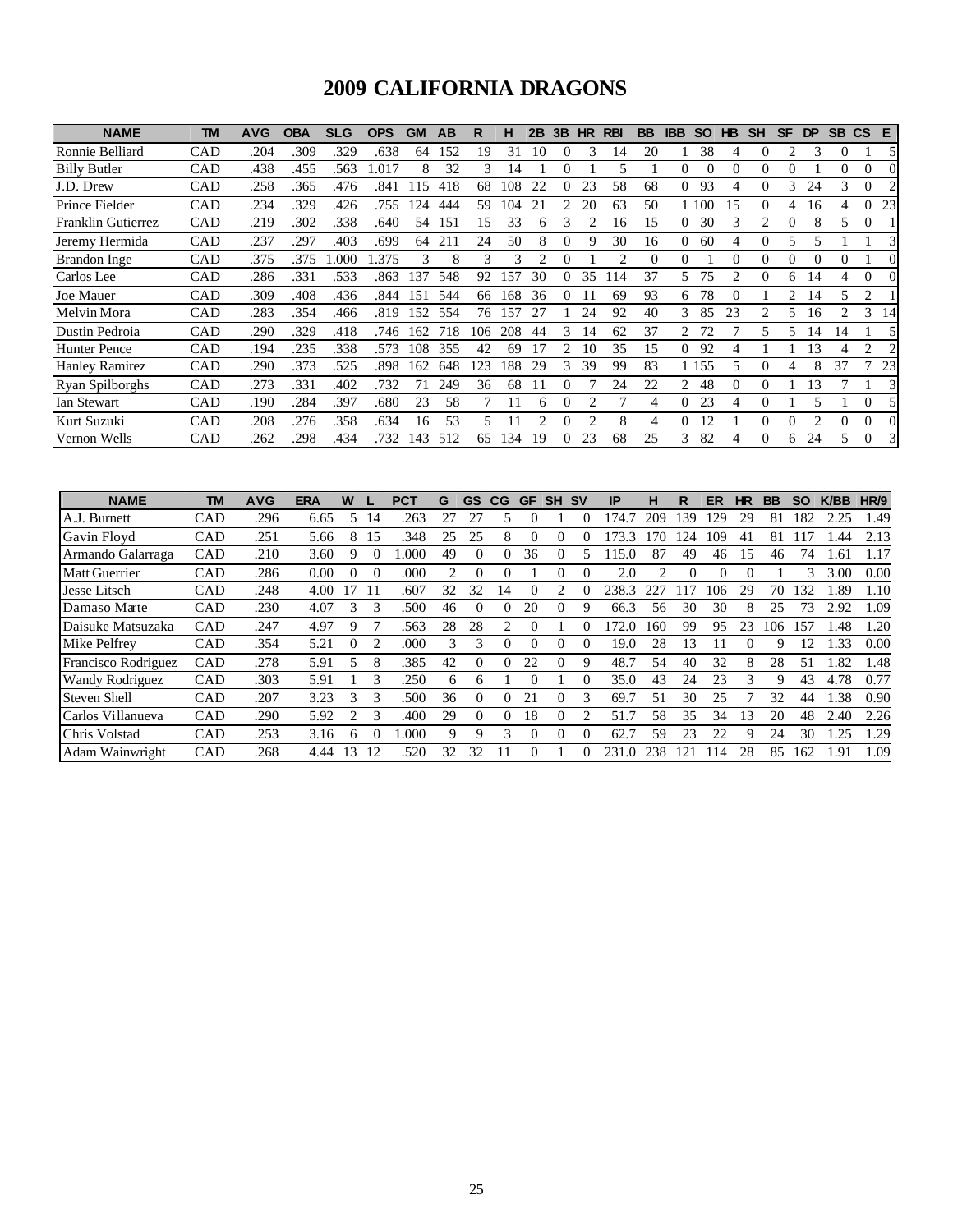### **2009 CHESAPEAKE CRABS**

| <b>NAME</b>            | <b>TM</b>  | <b>AVG</b> | <b>OBA</b> | <b>SLG</b> | <b>OPS</b> | <b>GM</b>     | AB                          | $\mathsf{R}$   | н        | 2B             | 3B             | HR                          | <b>RBI</b>     | <b>BB</b>      | <b>IBB</b> | <b>SO</b> | <b>HB</b>      | <b>SH</b> | <b>SF</b>      | <b>DP</b>      | <b>SB</b>                   | <b>CS</b>        | E                        |
|------------------------|------------|------------|------------|------------|------------|---------------|-----------------------------|----------------|----------|----------------|----------------|-----------------------------|----------------|----------------|------------|-----------|----------------|-----------|----------------|----------------|-----------------------------|------------------|--------------------------|
| <b>Bobby Abreu</b>     | <b>CHC</b> | .254       | .327       | .398       | .725       | 70            | 244                         | 35             | 62       | 18             |                | 5                           | 34             | 27             | 2          | 45        | $\overline{0}$ | $\Omega$  |                | 6              | 12                          |                  |                          |
| Jason Bay              | <b>CHC</b> | .315       | .392       | .559       | .951       | 140           | 515                         | 78             | 162      | 21             | 3              | 33                          | 92             | 62             |            | 1 1 2 1   | 6              | $\Omega$  | 4              | 9              |                             | $\overline{c}$   | 6                        |
| Miguel Cabrera         | <b>CHC</b> | .270       | .324       | .474       | .797       | 153           | 608                         | 87             | 164      | 26             |                | 32                          | 100            | 47             |            | 4 1 2 3   | 3              | $\Omega$  | 3              | 15             | 2                           |                  | $\Omega$                 |
| Alberto Callaspo       | <b>CHC</b> | .206       | .249       | .229       | .478       | 49            | 170                         | 14             | 35       | 4              | $\theta$       | $\Omega$                    |                | 10             | $\Omega$   | 14        | $\Omega$       | $\Omega$  |                | 5              |                             |                  |                          |
| Craig Counsell         | <b>CHC</b> | .212       | .352       | .296       | .648       | 63            | 189                         | 23             | 40       | 13             | $\overline{0}$ |                             | 16             | 39             | 0          | 44        | 3              | $\Omega$  | $\overline{2}$ | 8              | 2                           | $\boldsymbol{0}$ | $\mathcal{D}$            |
| Carl Crawford          | <b>CHC</b> | .308       | .400       | .385       | .785       | 11            | 13                          | 4              | 4        |                | $\theta$       | $\Omega$                    |                | $\overline{c}$ | $\Omega$   |           | $\Omega$       | $\Omega$  | $\Omega$       |                | $\mathcal{D}_{\mathcal{L}}$ | $\Omega$         | $\Omega$                 |
| Coco Crisp             | <b>CHC</b> | .247       | .313       | .312       | .625       | 149           | 490                         | 70             | 121      | 11             | 3              | 5                           | 52             | 45             |            | 97        | 5              | 6         | 6              | 14             | 32                          | 12               | $\mathcal{E}$            |
| Michael Cuddyer        | <b>CHC</b> | .000       | .000       | .000       | .000       |               | 3                           | $\Omega$       | $\Omega$ | $\Omega$       | $\Omega$       | $\Omega$                    | $\Omega$       | $\Omega$       | 0          | $\Omega$  | $\Omega$       | 0         | 0              | $\Omega$       | 0                           | 0                | $\Omega$                 |
| <b>Ben Francisco</b>   | <b>CHC</b> | .000       | .000       | .000       | .000       | $\mathcal{L}$ | $\mathcal{D}_{\mathcal{L}}$ | $\Omega$       | $\Omega$ | $\Omega$       | $\theta$       | $\Omega$                    | $\Omega$       | $\Omega$       | $\Omega$   |           | $\Omega$       | $\Omega$  | $\Omega$       | $\Omega$       | $\Omega$                    | $\Omega$         | $\Omega$                 |
| Carlos Guillen         | <b>CHC</b> | .232       | .305       | .362       | .667       | 63            | 246                         | 35             | 57       | 20             | 0              | $\boldsymbol{\vartriangle}$ | 28             | 23             | $\Omega$   | 33        | 3              |           | $\Omega$       | 12             | 3                           |                  |                          |
| Jerry Hairston Jr      | <b>CHC</b> | .346       | .401       | .511       | .912       | 123           | 489                         | 85             | 169      | 26             | 5              | 15                          | 56             | 41             | 2          | 71        | 6              | 7         | 3              | $\mathfrak{D}$ | 29                          | 12               | $\overline{\phantom{0}}$ |
| J.J. Hardy             | <b>CHC</b> | .250       | .298       | .424       | .722       | 160           | 596                         | 71             | 149      | 24             | 4              | 24                          | 73             | 42             |            | 2 1 1 4   | $\Omega$       | 4         | 3              | 21             | 3                           | 0                | 21                       |
| Kelly Johnson          | <b>CHC</b> | .239       | .302       | .361       | .662       | 111           | 402                         | 46             | 96       | 28             | 3              | 5                           | 41             | 35             |            | 93        | $\overline{2}$ | 9         | $\overline{c}$ | 11             | 5                           | 3                | $\mathbf Q$              |
| Jed Lowrie             | <b>CHC</b> | .262       | .362       | .385       | .747       | 39            | 122                         | 18             | 32       | 11             | $\overline{2}$ |                             | 14             | 17             | 0          | 32        | 2              | $\Omega$  | 0              | 3              | 0                           | 0                |                          |
| <b>Victor Martinez</b> | <b>CHC</b> | .212       | .255       | .311       | .566       | 57            | 132                         | 16             | 28       | 7              | $\Omega$       | $\overline{2}$              | 11             | 6              |            | 16        | $\overline{2}$ | $\Omega$  |                |                | 0                           | $\Omega$         | $\overline{\mathcal{E}}$ |
| Yadier Molina          | <b>CHC</b> | .266       | .298       | .309       | .606       | 157           | 606                         | 49             | 161      | 14             | $\Omega$       | 4                           | 49             | 31             | 5          | 55        | $\overline{0}$ | $\Omega$  | 8              | 22             | 0                           | 0                |                          |
| Nyjer Morgan           | <b>CHC</b> | .227       | .244       | .273       | .517       | 13            | 44                          | 8              | 10       | $\overline{2}$ | $\theta$       | $\Omega$                    | $\overline{4}$ |                | 0          | 11        | $\Omega$       |           | $\Omega$       | $\Omega$       | 7                           | $\Omega$         | $\Omega$                 |
| Travis Snider          | <b>CHC</b> | .000       | .000       | .000       | .000       |               |                             | $\overline{0}$ | $\Omega$ | $\Omega$       | $\Omega$       | $\Omega$                    | $\Omega$       | $\Omega$       | 0          |           | $\Omega$       | $\Omega$  | $\Omega$       | $\Omega$       | 0                           | 0                |                          |
| Justin Upton           | <b>CHC</b> | .200       | .322       | .240       | .562       | 28            | 50                          | 7              | 10       | $\Omega$       |                | $\Omega$                    | $\overline{2}$ | 9              | 0          | 18        | $\Omega$       | $\Omega$  | $\Omega$       |                | $\Omega$                    | 0                | $\Omega$                 |
| Rickie Weeks           | <b>CHC</b> | .250       | .400       | .250       | .650       | 5             | 8                           | $\overline{c}$ | 2        | $\Omega$       | $\Omega$       | $\Omega$                    | $\Omega$       | 2              | 0          |           | $\Omega$       | $\Omega$  | $\Omega$       | $\Omega$       |                             |                  |                          |
| Jayson Werth           | <b>CHC</b> | .263       | .333       | .404       | .737       | 24            | 57                          | 9              | 15       | $\overline{c}$ | $\theta$       | $\overline{2}$              | 12             | 6              | 0          | 16        | $\Omega$       | $\Omega$  | $\Omega$       | $\Omega$       | 0                           | $\overline{2}$   | $\Omega$                 |
| Josh Willingham        | <b>CHC</b> | .160       | .303       | .280       | .583       | 20            | 25                          |                | 4        |                |                | $\Omega$                    | $\overline{4}$ | 5              |            |           |                | $\Omega$  | $\overline{c}$ |                | 0                           | 0                | $\Omega$                 |
| Kevin Youkilis         | <b>CHC</b> | 294        | .371       | .532       | .903       | 146           | 562                         | 94             | 165      | 46             | $\overline{c}$ | 28                          | 112            | 60             |            | 3 1 1 7   | 14             | $\Omega$  | 9              | 21             | 3                           |                  | $\overline{c}$           |
| <b>Ben Zobrist</b>     | <b>CHC</b> | .204       | .250       | .347       | .597       | 18            | 49                          |                | 10       | $\overline{c}$ |                |                             | 5              | 3              | 0          | -11       | $\Omega$       | 0         | $\Omega$       | $\mathfrak{D}$ |                             | $\Omega$         |                          |

| <b>NAME</b>            | <b>TM</b>  | <b>AVG</b> | <b>ERA</b> | w  |    | <b>PCT</b> | G  | <b>GS</b> | CG.          | <b>GF</b> | SH SV      | <b>IP</b> | н   | R   | ER  | <b>HR</b> | <b>BB</b> | <b>SO</b> | <b>K/BB</b> | HR/9 |
|------------------------|------------|------------|------------|----|----|------------|----|-----------|--------------|-----------|------------|-----------|-----|-----|-----|-----------|-----------|-----------|-------------|------|
| <b>Frank Francisco</b> | <b>CHC</b> | .201       | 2.85       |    |    | .600       | 50 |           |              | 33        |            | 72.7      | 51  | 24  | 23  |           | 33        | 92        | 2.79        | .24  |
| Dan Haren              | <b>CHC</b> | .276       | 5.09       |    |    | .500       | 40 | 40        | $^{\prime}2$ |           |            | 293.3     | 323 | 74  | 166 | 43        | 89        | 284       | 3.19        | .32  |
| Josh Johnson           | <b>CHC</b> | .336       | 6.00       |    | 12 | 143        | 16 | 16        |              |           |            | 14.0      | 160 | 84  | 76  |           | 37        | 94        | 2.54        | .34  |
| Clayton Kershaw        | <b>CHC</b> | .290       | 5.47       |    | 4  | .333       |    | 9         |              |           |            | 54.3      | 61  | 34  | 33  | 8         | 33        | 35        | .06         | .33  |
| <b>Ricky Nolasco</b>   | <b>CHC</b> | .250       | 3.86       | 15 | 16 | .484       | 40 | 40        |              |           |            | 312.3     | 297 | 141 | 34  | 48        | 86        | 252       | 2.93        | .38  |
| <b>Jake Peavy</b>      | <b>CHC</b> | .278       | 4.88       | 12 | 14 | .462       | 32 | 32        | 8            |           | 0          | 230.      | 252 | 32  | 125 | 44        |           | 208       | 2.70        | 1.72 |
| <b>Rafael Perez</b>    | <b>CHC</b> | .223       | 3.21       | 4  | 8  | .333       | 58 | $\theta$  |              | 39        | 0          | 95.3      | 78  | 37  | 34  | 16        | 31        | 99        | 3.19        | 1.51 |
| Jon Rauch              | <b>CHC</b> | .313       | 9.52       |    | 4  | .200       | 46 |           |              | 18        | $^{\circ}$ | 52.0      | 68  | 57  | 55  | 18        | 18        | 48        | 2.67        | 3.12 |
| Takashi Saito          | <b>CHC</b> | .269       | 3.61       | 4  |    | 571        | 44 |           |              | 20        | 0          | 57.3      | 60  | 25  | 23  |           | 21        | 60        | 2.86        | 0.47 |
| <b>Ben Sheets</b>      | <b>CHC</b> | 272        | 4.88       | 12 | 10 | 545        | 25 | つう        |              |           | $^{\circ}$ |           | 189 | 101 | 96  | 24        | 62        | 144       | 2.32        | 1.22 |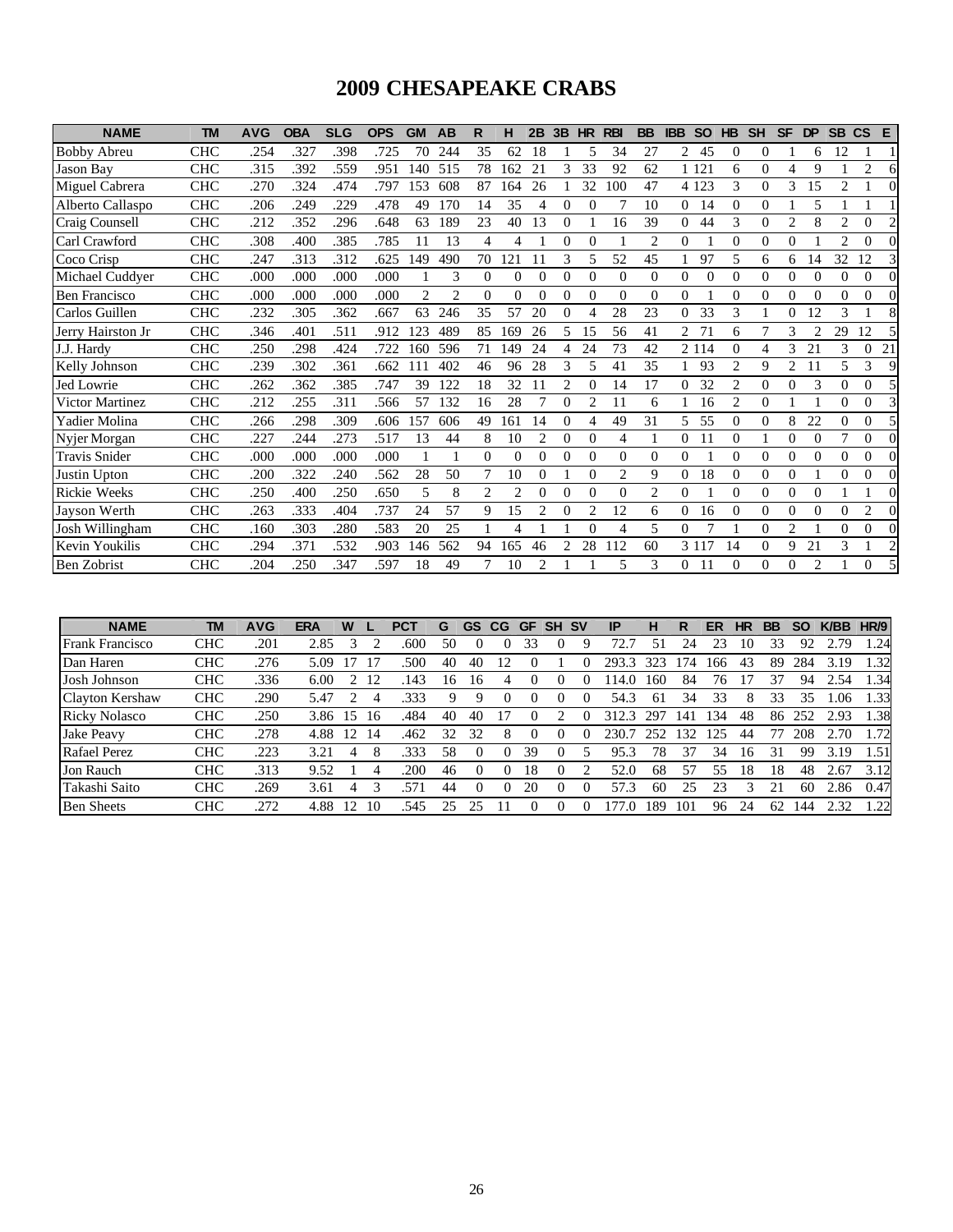### **2009 CENTRAL VALLEY CONDORS**

| <b>NAME</b>            | <b>TM</b>  | <b>AVG</b> | <b>OBA</b> | <b>SLG</b> | <b>OPS</b> | <b>GM</b>      | <b>AB</b>      | R        | н        | 2B             | 3B                                                                                                                                                                                                                                                                                                                                                                                                          | HR             | <b>RBI</b>     | <b>BB</b>      | <b>IBB</b> | <b>SO</b> | <b>HB</b>      | <b>SH</b>      | <b>SF</b>      | <b>DP</b>      | SB <sub>CS</sub> |                | E              |
|------------------------|------------|------------|------------|------------|------------|----------------|----------------|----------|----------|----------------|-------------------------------------------------------------------------------------------------------------------------------------------------------------------------------------------------------------------------------------------------------------------------------------------------------------------------------------------------------------------------------------------------------------|----------------|----------------|----------------|------------|-----------|----------------|----------------|----------------|----------------|------------------|----------------|----------------|
| Henry Blanco           | <b>CVC</b> | .286       | .333       | .357       | .690       | 5              | 14             | $\Omega$ | 4        |                | 0                                                                                                                                                                                                                                                                                                                                                                                                           | $\Omega$       | $\Omega$       |                | $\theta$   | 3         | $\Omega$       |                | $\Omega$       | $\Omega$       | 0                | 0              | $\Omega$       |
| Ryan Braun             | <b>CVC</b> | .277       | .334       | .551       | .885       | 135            | 499            | 72       | 138      | 26             | 6                                                                                                                                                                                                                                                                                                                                                                                                           | 33             | 103            | 37             |            | 1 1 3 3   | 7              | $\Omega$       | $\overline{c}$ | 7              | 7                | $\theta$       | $\Omega$       |
| Robinson Cano          | <b>CVC</b> | .244       | .273       | .387       | .661       | 120            | 390            | 42       | 95       | 22             | 2                                                                                                                                                                                                                                                                                                                                                                                                           | 10             | 28             | 13             | 2          | 43        | 3              | $\overline{0}$ | $\Omega$       | 7              | $\overline{2}$   |                | 17             |
| Kosuke Fukudome        | <b>CVC</b> | .244       | .327       | .351       | .678       | 66             | 131            | 19       | 32       | 6              |                                                                                                                                                                                                                                                                                                                                                                                                             | $\overline{c}$ | 14             | 16             | $\Omega$   | 23        | $\Omega$       | 2              | $\Omega$       | 8              | 5                |                |                |
| Willie Harris          | <b>CVC</b> | .167       | .286       | .333       | .619       | $\overline{2}$ | 6              | 1        |          |                | $\theta$                                                                                                                                                                                                                                                                                                                                                                                                    | $\Omega$       | 1              | $\Omega$       | $\Omega$   | 3         | 1              | $\theta$       | $\theta$       | $\theta$       | $\Omega$         | $\Omega$       | $\Omega$       |
| Ryan Howard            | <b>CVC</b> | .234       | .295       | .528       | .822       | 162            | 616            | 84       | 144      | 28             | 3                                                                                                                                                                                                                                                                                                                                                                                                           | 49             | 119            | 51             |            | 6 202     | 4              | $\Omega$       | 4              | 12             | $\Omega$         | $\Omega$       | -16            |
| <b>Jason Kendall</b>   | <b>CVC</b> | .176       | .210       | .227       | .437       | 69             | 119            | 10       | 21       | 6              | $\overline{0}$                                                                                                                                                                                                                                                                                                                                                                                              | $\Omega$       | 8              | 4              | 0          | 15        |                | 12             | $\mathbf{0}$   |                | $\overline{2}$   | $\overline{c}$ | $\Omega$       |
| Jeff Keppinger         | <b>CVC</b> | .330       | .351       | .426       | .776       | 41             | 94             | 10       | 31       | $\overline{4}$ |                                                                                                                                                                                                                                                                                                                                                                                                             |                | 12             | 3              | $\Omega$   | 9         | $\Omega$       | $\mathbf{1}$   | $\theta$       | $\Omega$       |                  | $\Omega$       | $\Omega$       |
| Mark Loretta           | <b>CVC</b> | .230       | .313       | .319       | .631       | 49             | 113            | 9        | 26       | 10             | $\theta$                                                                                                                                                                                                                                                                                                                                                                                                    | $\theta$       | 8              | 14             |            | 13        | $\Omega$       | $\Omega$       |                | 3              | $\Omega$         | $\Omega$       | $\overline{c}$ |
| Mike Lowell            | <b>CVC</b> | .294       | .336       | .543       | .878       | 124            | 422            | 53       | 124      | 27             | $\Omega$                                                                                                                                                                                                                                                                                                                                                                                                    | 26             | 53             | 23             | 0          | 43        | 4              | $\Omega$       | 1              | 15             | $\Omega$         | $\overline{2}$ | 12             |
| <b>Travis Metcalf</b>  | <b>CVC</b> | .231       | .348       | .615       | .963       | 16             | 39             | 6        | 9        | $\Omega$       | $\theta$                                                                                                                                                                                                                                                                                                                                                                                                    | $\overline{5}$ | 6              | 7              |            | 9         | $\Omega$       | $\theta$       | $\Omega$       |                | $\Omega$         | $\Omega$       | $\Omega$       |
| Doug Mientkiewicz      | <b>CVC</b> | .222       | .300       | .333       | .633       | 12             | 9              | 3        | 2        |                | 0                                                                                                                                                                                                                                                                                                                                                                                                           | $\overline{0}$ | $\overline{0}$ |                | $\Omega$   | $\theta$  | $\Omega$       | $\Omega$       | $\mathbf{0}$   | $\overline{0}$ | $\Omega$         | $\Omega$       | 0              |
| Craig Monroe           | <b>CVC</b> | .149       | .245       | .362       | .607       | 41             | 47             | 7        | 7        | $\overline{4}$ | $\theta$                                                                                                                                                                                                                                                                                                                                                                                                    | $\overline{2}$ | 5              | 6              | $\Omega$   | 24        | $\Omega$       | $\Omega$       | $\Omega$       |                | 0                | $\Omega$       |                |
| <b>Kendry Morales</b>  | <b>CVC</b> | .250       | .500       | .250       | .750       | $\overline{2}$ | $\overline{4}$ | 3        | 1        | $\Omega$       | $\Omega$                                                                                                                                                                                                                                                                                                                                                                                                    | $\Omega$       |                | $\overline{2}$ | $\Omega$   |           | $\Omega$       | $\Omega$       | $\Omega$       | $\Omega$       | $\Omega$         | $\Omega$       | $\Omega$       |
| <b>Scott Podsednik</b> | <b>CVC</b> | .500       | .500       | .500       | 1.000      | 7              | $\overline{2}$ | 3        |          | $\overline{0}$ | $\Omega$                                                                                                                                                                                                                                                                                                                                                                                                    | $\Omega$       | $\Omega$       | $\theta$       | $\Omega$   | $\theta$  | $\Omega$       | $\Omega$       | $\Omega$       | $\theta$       | 4                | $\Omega$       |                |
| Cody Ransom            | <b>CVC</b> | .311       | .407       | .578       | .985       | 25             | 45             | 6        | 14       | $\Omega$       | $\Omega$                                                                                                                                                                                                                                                                                                                                                                                                    | $\Delta$       | 10             | 7              | 2          | 19        |                | $\Omega$       | 1              |                | 0                | $\Omega$       |                |
| Ivan Rodriguez         | <b>CVC</b> | .250       | .299       | .347       | .646       | 132            | 372            | 32       | 93       | 21             | $\theta$                                                                                                                                                                                                                                                                                                                                                                                                    | 5              | 28             | 22             | $\Omega$   | 64        | 5              | 3              | $\overline{c}$ | 15             | $\overline{2}$   | $\Omega$       |                |
| <b>Scott Rolen</b>     | <b>CVC</b> | .226       | .267       | .363       | .630       | 50             | 124            | 8        | 28       | 11             | $\theta$                                                                                                                                                                                                                                                                                                                                                                                                    | $\mathfrak{D}$ | 11             | 6              | 0          | 37        | $\overline{2}$ | $\Omega$       | 3              | $\overline{2}$ | 0                | $\Omega$       |                |
| <b>Jimmy Rollins</b>   | <b>CVC</b> | .241       | .303       | .412       | .716       | 148            | 456            | 57       | 110      | 26             | 8                                                                                                                                                                                                                                                                                                                                                                                                           | 12             | 47             | 39             | 3          | 54        | 3              | 4              | 3              | 6              | 24               | 12             |                |
| Carlos Ruiz            | <b>CVC</b> | .167       | .286       | .167       | .452       | 4              | 6              | $\theta$ |          | $\Omega$       | $\Omega$                                                                                                                                                                                                                                                                                                                                                                                                    | $\Omega$       | $\Omega$       | $\Omega$       | $\Omega$   |           | 1              | $\Omega$       | $\Omega$       | $\theta$       | $\Omega$         | $\Omega$       | $\Omega$       |
| <b>Freddy Sanchez</b>  | <b>CVC</b> | .247       | .266       | .326       | .592       | 72             | 178            | 19       | 44       | 5              | $\Omega$                                                                                                                                                                                                                                                                                                                                                                                                    | 3              | 18             | 3              | 0          | 16        | 2              | 6              |                | 5              | $\Omega$         | $\Omega$       |                |
| Skip Schumaker         | <b>CVC</b> | .277       | .317       | .387       | .705       | 80             | 235            | 28       | 65       | 11             | 3                                                                                                                                                                                                                                                                                                                                                                                                           | 3              | 25             | 14             | $\Omega$   | 33        | $\Omega$       | $\overline{2}$ | $\overline{0}$ | 7              | 3                |                | 0              |
| <b>Grady Sizemore</b>  | <b>CVC</b> | .236       | .321       | .467       | .787       | 145            | 508            | 84       | 120      | 27             | 3                                                                                                                                                                                                                                                                                                                                                                                                           | 28             | 85             | 59             |            | 0 1 1 3   | 8              |                | 8              | 6              | 28               | 5              | $\mathfrak{D}$ |
| Ichiro Suzuki          | <b>CVC</b> | 314        | .345       | .384       | .729       | 160            | 685            | 87       | 215      | 22             | 4                                                                                                                                                                                                                                                                                                                                                                                                           | 6              | 53             | 32             | 2          | 72        | 3              | 8              | 4              | 6              | 50               | 17             | 11             |
| Taylor Teagarden       | <b>CVC</b> | .286       | .362       | .571       | .933       | 22             | 42             | 7        | 12       | 3              | $\theta$                                                                                                                                                                                                                                                                                                                                                                                                    | 3              | 8              | 5              | 0          | 19        | $\theta$       | $\theta$       | $\theta$       | $\theta$       | 0                | $\theta$       | $\overline{2}$ |
| <b>Clete Thomas</b>    | <b>CVC</b> | .000       | .000       | .000       | .000       | $\overline{c}$ | $\Omega$       | $\Omega$ | $\Omega$ | $\Omega$       | $\Omega$                                                                                                                                                                                                                                                                                                                                                                                                    | $\Omega$       | $\Omega$       | 1              | $\Omega$   | $\theta$  | $\Omega$       | $\Omega$       | $\Omega$       | $\theta$       | $\Omega$         | $\Omega$       | $\Omega$       |
| B.J. Upton             | <b>CVC</b> | .238       | .346       | .340       | .686       | 118            | 365            | 66       | 87       | 24             | $\mathfrak{D}_{1}^{(1)} = \mathfrak{D}_{2}^{(1)} = \mathfrak{D}_{2}^{(1)} = \mathfrak{D}_{2}^{(1)} = \mathfrak{D}_{2}^{(1)} = \mathfrak{D}_{2}^{(1)} = \mathfrak{D}_{2}^{(1)} = \mathfrak{D}_{2}^{(1)} = \mathfrak{D}_{2}^{(1)} = \mathfrak{D}_{2}^{(1)} = \mathfrak{D}_{2}^{(1)} = \mathfrak{D}_{2}^{(1)} = \mathfrak{D}_{2}^{(1)} = \mathfrak{D}_{2}^{(1)} = \mathfrak{D}_{2}^{(1)} = \mathfrak{D}_{2}^{$ | 3              | 37             | 60             |            | 0 107     |                |                | 2              | 12             | 29               | 5              |                |

| <b>NAME</b>            | TM         | <b>AVG</b> | <b>ERA</b> | W     |                | <b>PCT</b> | G  | <b>GS</b> | CG                            | <b>GF</b> | <b>SH</b>      | <b>SV</b> | IP    | н        | R   | <b>ER</b> | <b>HR</b> | <b>BB</b>                     | <b>SO</b> | <b>K/BB</b> | HR/9 |
|------------------------|------------|------------|------------|-------|----------------|------------|----|-----------|-------------------------------|-----------|----------------|-----------|-------|----------|-----|-----------|-----------|-------------------------------|-----------|-------------|------|
| Rafael Betancourt      | <b>CVC</b> | .000       | 0.00       | 0     | $\Omega$       | .000       |    |           |                               |           |                |           | 1.0   | $\Omega$ | 0   | 0         |           | $\Omega$                      |           | 0.00        | 0.00 |
| Nick Blackburn         | <b>CVC</b> | .524       | 11.25      | 0     |                | .000       |    |           |                               | $\theta$  | 0              | $\Omega$  | 4.0   | 11       | 6   | 5         |           | $\mathfrak{D}_{\mathfrak{p}}$ |           | 0.50        | 4.50 |
| Jerry Blevins          | <b>CVC</b> | .270       | 3.63       | 0     | $\Omega$       | .000       | 11 |           |                               |           | 0              |           | 17.1  | 20       | 10  |           | $\Omega$  | $\overline{c}$                | 16        | 8.00        | 0.00 |
| Jason Grilli           | <b>CVC</b> | .212       | 3.00       | 2     | $\Omega$       | .000       | 6  | $\Omega$  | $\Omega$                      | 4         | $\Omega$       |           | 9.0   |          | 3   | 3         |           | 4                             | 13        | 3.25        | 1.00 |
| LaTroy Hawkins         | CVC        | .231       | 2.46       | 3     | $\mathfrak{D}$ | .600       | 54 | 0         | 0                             | 36        | 0              | 8         | 91.3  | 78       | 27  | 25        | 6         | 33                            | 73        | 2.21        | 0.59 |
| Tim Hudson             | <b>CVC</b> | .286       | 4.68       | 5     | 3              | .625       | 12 | 12        | 3                             | $\Omega$  | 0              | 0         | 84.7  | 97       | 48  | 44        | 12        | 29                            | 46        | .59         | 1.28 |
| Edwin Jackson          | <b>CVC</b> | .360       | 8.44       | 5     | 17             | .227       | 25 | 25        | $\mathfrak{D}_{\mathfrak{p}}$ | $\Omega$  | $\Omega$       | 0         | 18.3  | 183      | 120 |           | 31        | 71                            | 48        | 0.68        | 2.36 |
| John Lackey            | <b>CVC</b> | .295       | 5.65       | 6     | 15             | .286       | 27 | 27        | 8                             | $\Omega$  | 0              | 0         | 78.3  | 212      | 123 | 112       | 39        | 63                            | 139       | 2.21        | 1.97 |
| <b>Brad Lidge</b>      | <b>CVC</b> | .184       | 1.99       | 2     |                | .667       | 26 | $\Omega$  | $\Omega$                      | 18        | 0              | 9         | 31.7  | 21       |     |           |           | 8                             | 44        | 5.50        | 0.28 |
| <b>Scott Linebrink</b> | <b>CVC</b> | .259       | 3.64       | 3     | 4              | .429       | 19 | $\Omega$  | $\Omega$                      |           | 0              |           | 29.7  | 29       | 14  | 12        | 5         | 5                             | 24        | 4.80        | 1.52 |
| Gil Meche              | <b>CVC</b> | .245       | 3.55       |       | 5              | .688       | 26 | 26        | 5                             | $\Omega$  | 0              | 0         | 185.0 | 172      | 82  | 73        | 21        | 80                            | 148       | 1.85        | 1.02 |
| Mike Mussina           | <b>CVC</b> | .305       | 5.06       | 13    | 12             | .520       | 31 | 31        | 6                             | $\Omega$  | $\mathfrak{D}$ | $\Omega$  | 193.7 | 242      | 16  | 109       | 26        | 41                            | 132       | 3.22        | 1.21 |
| <b>Brett Myers</b>     | <b>CVC</b> | .324       | 6.62       | 10 15 |                | .400       | 27 | 27        | 3                             | $\Omega$  | 0              | 0         | 72.7  | 237      | 138 | 127       | 37        | 64                            | 119       | 1.86        | 1.93 |
| Chris Sampson          | <b>CVC</b> | .274       | 4.43       | 5     | 9              | .357       | 40 | 13        | 4                             | 10        | 2.             | っ         | .66.7 | 181      | 87  | 82        | 28        | 46                            | 72        | .57         | 1.51 |
| <b>Russ Springer</b>   | <b>CVC</b> | .304       | 5.23       | 3     | 4              | .429       | 32 | $\Omega$  | $\Omega$                      | 13        | 0              |           | 44.7  | 56       | 27  | 26        | 9         | 19                            | 44        | 2.32        | 1.81 |
| <b>Brad Ziegler</b>    | <b>CVC</b> | .270       | 3.64       | 3     | 3              | .500       | 59 | 0         | $\Omega$                      | 38        | 0              | 8         | 101.3 | 106      | 46  | 41        | 6         | 38                            | 47        | l.24        | 0.53 |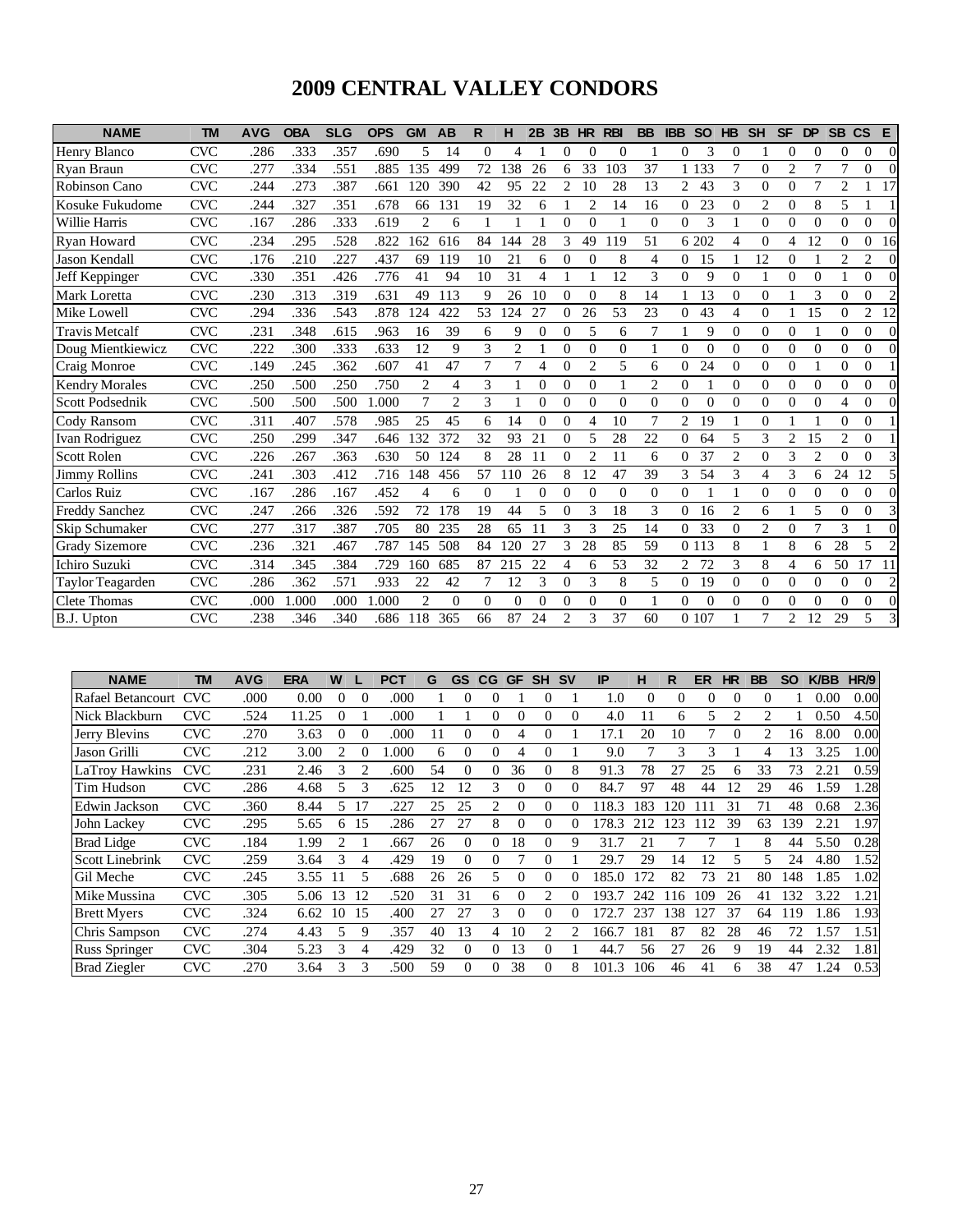### **2009 EMERALD CITY OSPREY**

| <b>NAME</b>           | <b>TM</b>  | <b>AVG</b> | <b>OBA</b> | <b>SLG</b> | <b>OPS</b> | <b>GM</b> | AB             | R        | н        | 2B       | 3B                          | <b>HR</b>      | <b>RBI</b> | <b>BB</b>      | <b>IBB</b> | <b>SO</b> | <b>HB</b>      | <b>SH</b> | <b>SF</b>      | <b>DP</b>      | <b>SB</b> | <b>CS</b>      | E                           |
|-----------------------|------------|------------|------------|------------|------------|-----------|----------------|----------|----------|----------|-----------------------------|----------------|------------|----------------|------------|-----------|----------------|-----------|----------------|----------------|-----------|----------------|-----------------------------|
| <b>Brian Anderson</b> | ECO        | .220       | 242        | .480       | .723       | 73        | 127            | 21       | 28       | 6        | $\Omega$                    | 9              | 29         | 4              | $\Omega$   | 40        | $\mathbf{0}$   | $\Omega$  |                | 6              | 3         | $\Omega$       | 2                           |
| <b>Josh Anderson</b>  | ECO        | .143       | .143       | .143       | .286       | 8         | 7              | $\Omega$ |          | $\Omega$ | $\Omega$                    | $\Omega$       | $\Omega$   | $\Omega$       | $\Omega$   | 3         | $\mathbf{0}$   | $\Omega$  | $\theta$       | $\Omega$       | 0         | 0              | $\Omega$                    |
| <b>Garrett Atkins</b> | ECO        | .223       | .261       | .417       | .679       | 41        | 103            | 10       | 23       | 5        | $\Omega$                    | 5              | 15         | 6              | $\Omega$   | 18        | $\mathbf{0}$   | $\Omega$  | $\overline{2}$ | 10             | 0         | 0              | $\Omega$                    |
| Casey Blake           | ECO        | .000       | .000       | .000       | .000       | 5         | 6              | $\Omega$ | $\theta$ | $\Omega$ | $\Omega$                    | $\Omega$       | $\Omega$   | $\Omega$       | $\Omega$   |           | $\Omega$       | $\Omega$  | $\Omega$       | $\Omega$       |           | 0              | $\Omega$                    |
| Johnny Damon          | ECO        | .266       | .344       | .388       | .733       | 135       | 451            | 67       | 120      | 24       | $\mathcal{D}_{\mathcal{L}}$ | 9              | 46         | 55             |            | 68        | $\mathbf{0}$   |           | $\overline{2}$ | 8              | 25        | 8              | $\Omega$                    |
| Adam Dunn             | <b>ECO</b> | .204       | .349       | .446       | .795       | 140       | 475            | 72       | 97       | 13       | $\Omega$                    | 34             | 83         | 94             |            | 2 1 7 2   | 14             | $\Omega$  | 5              | 11             | 2         |                |                             |
| Chone Figgins         | ECO        | .266       | .333       | .306       | .639       | 136       | 447            | 78       | 119      | 11       | $\mathfrak{D}$              |                | 32         | 45             |            | 0.100     | $\Omega$       | 19        |                | 5              | 37        | 6              | $\mathcal{E}$               |
| <b>Rafael Furcal</b>  | <b>ECO</b> | .321       | .411       | .545       | .955       | 58        | 112            | 25       | 36       | 5        |                             | 6              | 15         | 15             | $\Omega$   | 16        | 2              | 2         | $\Omega$       |                |           | 5              | $\mathcal{R}$               |
| Nomar Garciaparra     | ECO        | .213       | .282       | .372       | .654       | 36        | 94             | 11       | 20       | 3        | $\Omega$                    | 4              | 13         | 9              | $\Omega$   | 17        | $\overline{0}$ | $\Omega$  | $\Omega$       | $\overline{c}$ | 0         | $\Omega$       |                             |
| <b>Brett Gardner</b>  | <b>ECO</b> | .333       | .333       | .583       | .917       | 16        | 12             | 4        | 4        |          |                             | 0              | $\Omega$   | $\Omega$       | $\Omega$   |           | $\Omega$       |           | $\Omega$       | 0              |           | 0              | $\Omega$                    |
| <b>Troy Glaus</b>     | ECO        | .244       | 333        | .442       | .775       | 123       | 414            | 52       | 101      | 20       |                             | 20             | 71         | 54             | $\Omega$   | 82        | 3              | $\Omega$  | 3              | 16             |           | $\Omega$       | 8                           |
| Tony Gwynn Jr         | ECO        | .000       | .333       | .000       | .333       | 4         | $\overline{c}$ | $\Omega$ | 0        | $\Omega$ | 0                           | 0              | $\Omega$   |                |            | $\Omega$  | $\Omega$       | $\Omega$  | $\Omega$       | $\Omega$       |           | 0              | $\Omega$                    |
| <b>Josh Hamilton</b>  | ECO        | .311       | .368       | .562       | .930       | 156       | 621            | 109      | 193      | 40       |                             | 34             | 152        | 52             |            | 6 1 1 1   | 7              | $\Omega$  | 5              | 7              | 4         | 3              | $\overline{\phantom{0}}$    |
| Raul Ibanez           | ECO        | .229       | .276       | .360       | .636       | 70        | 214            | 22       | 49       | 8        |                             | 6              | 30         | 14             | 0          | 46        |                | $\Omega$  | 3              | 6              |           | 0              | $\mathcal{D}_{\mathcal{L}}$ |
| Derek Lee             | ECO        | .268       | .345       | .404       | .749       | 159       | 530            | 59       | 142      | 33       | 3                           | 11             | 71         | 64             |            | 6 109     | $\Omega$       | $\Omega$  | 3              | 15             | 3         | $\overline{c}$ | 8                           |
| Joe Mather            | <b>ECO</b> | .258       | .303       | .645       | .948       | 14        | 31             | 4        | 8        | $\Omega$ | 0                           | 4              | 10         | 2              | 0          | 3         | $\Omega$       | $\Omega$  | 0              | $\Omega$       | 0         | 0              | $\Omega$                    |
| Bengie Molina         | ECO        | .273       | .312       | .429       | .741       | 78        | 205            | 21       | 56       | 11       | $\Omega$                    |                | 23         | 9              | $\Omega$   | 14        | 4              |           | 3              | 5              | 0         | 0              | $\mathcal{F}$               |
| Daniel Murphy         | <b>ECO</b> | .275       | .341       | .400       | .741       | 16        | 40             | 5        |          | 3        |                             | 0              | 3          | 4              | $\Omega$   | 9         | $\Omega$       | $\Omega$  | $\Omega$       | 3              | 0         | 0              |                             |
| Mike Napoli           | ECO        | .270       | .362       | .565       | .928       | 119       | 382            | 68       | 103      | 20       | 0                           | 31             | 68         | 46             |            | 2 1 1 2   | 10             | $\Omega$  |                | 11             | 5         | $\overline{c}$ | 11                          |
| <b>Brian Roberts</b>  | <b>ECO</b> | .311       | .396       | .459       | .855       | 162       | 660            | 133      | 205      | 51       | 10                          | 9              | 65         | 90             |            | 9 1 0 5   | 6              | 4         | 4              | 11             | 40        | 12             | 13                          |
| Pablo Sandoval        | ECO        | .371       | 380        | .557       | .937       | 49        | 97             | 12       | 36       | 6        | 3                           | $\overline{c}$ | 17         | $\Omega$       | $\Omega$   | 11        | 2              | $\Omega$  |                | 5              | 0         | 0              | $\overline{c}$              |
| Miguel Tejada         | ECO        | .267       | .288       | .409       | .697       | 141       | 479            | 53       | 128      | 29       | 3                           | 11             | 56         | 12             | $\Omega$   | 58        | 5              | $\Omega$  | 7              | 19             | 6         | 4              | 11                          |
| Javier Valentin       | ECO        | .143       | .333       | .571       | .905       | 5         | 7              | 2        |          | $\Omega$ | $\Omega$                    |                | 3          | $\overline{c}$ | $\Omega$   |           | 0              | $\Omega$  | $\Omega$       | $\Omega$       | 0         | 0              | $\Omega$                    |
| Jayson Werth          | ECO        | .327       | .414       | .510       | .925       | 41        | 98             | 16       | 32       | 3        | 0                           | 5              | 9          | 13             | $\Omega$   | 31        |                | 0         | 0              | $\overline{c}$ |           | 3              | $\Omega$                    |

| <b>NAME</b>           | TM  | <b>AVG</b> | <b>ERA</b> | W        |          | PCT  | G  | GS       | <b>CG</b>    | <b>GF</b> | <b>SH</b> | <b>SV</b> | IP    | н   | R            | ER  | HR | BB                          | <b>SO</b> | <b>K/BB</b> | HR/9 |
|-----------------------|-----|------------|------------|----------|----------|------|----|----------|--------------|-----------|-----------|-----------|-------|-----|--------------|-----|----|-----------------------------|-----------|-------------|------|
| Jose Arredondo        | ECO | .211       | 3.75       | Q        | 10       | .474 | 80 | $\Omega$ | 0            | 48        |           | 18        | 148.7 | 113 | 73           | 62  | 15 | 64                          | 128       | 2.00        | 0.91 |
| Jonathan Broxton      | ECO | .223       | 2.88       |          |          | 375  | 54 | $\Omega$ | 0            | 19        |           | 3         | 75.0  | 61  | 29           | 24  |    | 35                          | 83        | 2.37        | 0.36 |
| Kevin Gregg           | ECO | .281       | 5.52       |          |          | 333  | 14 |          |              |           |           |           | 16.3  | 18  | 14           |     |    |                             |           | .09         | 1.66 |
| <b>Trevor Hoffman</b> | ECO | .297       | 0.97       |          |          | .000 | 8  | $\Omega$ | $\mathbf{0}$ |           |           | $\Omega$  | 9.3   |     |              |     | 0  | $\mathcal{D}_{\mathcal{A}}$ | 12        | 6.00        | 0.00 |
| Jason Isringhausen    | ECO | .167       | 0.00       |          | $\theta$ | .000 | 4  | $\Omega$ |              |           |           | 0         |       |     | 0            |     |    | っ                           |           | 0.00        | 0.00 |
| Tim Lincecum          | ECO | .244       | 3.49       | 14       |          | .560 | 34 | 34       |              |           |           |           | 253.  | 228 | 110          | 98  | 14 | 29                          | 296       | 2.29        | 0.50 |
| <b>Troy Percival</b>  | ECO | .228       | 5.23       |          | 4        | .556 | 61 | $\Omega$ |              | 27        |           | 6         | 72.3  | 59  | 44           | 42  | 15 | 57                          | 60        | .05         | 1.87 |
| Jonathan Sanchez      | ECO | .264       | 6.15       | 10       | 15       | .400 | 33 | 33       |              |           |           | 0         | 180.0 | 185 | 32           | 123 | 31 | 97                          | 168       | .73         | 1.55 |
| Robinson Tejeda       | ECO | .232       | 4.56       |          |          | .750 | 45 |          |              | 19        |           | 3         | 79.0  | 69  | 48           | 40  |    | 52                          | 82        | l.58        | 1.25 |
| Tim Wakefield         | ECO | .275       | 5.14       | 10       | 8        | .556 | 29 | 29       | $\sim$       | $\Omega$  |           | $\Omega$  | 166.3 | 78  | 104          | 95  | 29 | 67                          | 107       | .60         | 1.57 |
| Chien-ming Wang       | ECO | .324       | 5.88       | 13       | 10       | .565 | 33 | 33       | 6            |           |           | 0         | 208.0 | 272 | 140          | 136 | 19 | 98                          | 103       | .05         | 0.82 |
| <b>Brandon Webb</b>   | ECO | .301       | 4.92       | 16       | 11       | .593 | 33 | 33       | 10           |           |           | 0         | 237   | 284 | 142          | 130 | 24 | 87                          | 164       | .89         | 0.91 |
| Dan Wheeler           | ECO | .200       | 4.26       | $\Omega$ | $\Omega$ | .000 | 4  | $\Omega$ | 0            | 3         | $\Omega$  | $\Omega$  | 6.1   |     | $\mathbf{R}$ |     |    |                             | 6         | 6.00        | 1.48 |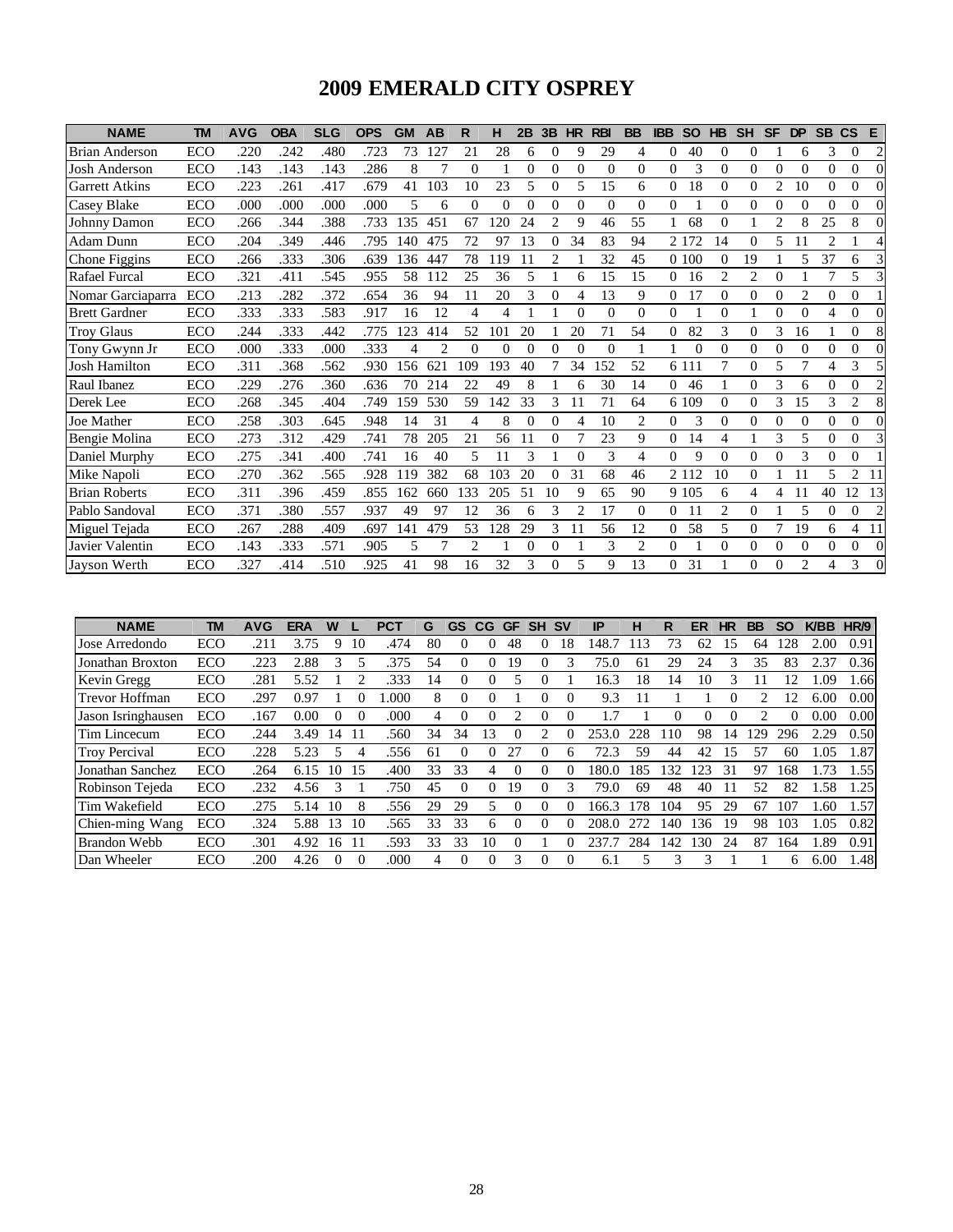### **2009 GALAPAGOS TORTOISES**

| <b>NAME</b>           | <b>TM</b> | <b>AVG</b> | <b>OBA</b> | <b>SLG</b> | <b>OPS</b> | <b>GM</b>      | AB  | R        | н   | 2B       | 3B       | <b>HR</b>      | <b>RBI</b> | <b>BB</b> | <b>IBB</b>     | <b>SO</b> | <b>HB</b> | <b>SH</b>      | <b>SF</b> | <b>DP</b>      | <b>SB</b> | <b>CS</b>      | E              |
|-----------------------|-----------|------------|------------|------------|------------|----------------|-----|----------|-----|----------|----------|----------------|------------|-----------|----------------|-----------|-----------|----------------|-----------|----------------|-----------|----------------|----------------|
| <b>Milton Bradley</b> | GAT       | .249       | .358       | .404       | .762       | 149            | 510 | 57       | 127 | 43       | $\Omega$ | 12             | 55         | 78        |                | 0 1 7 9   | 10        |                | 3         | 9              | 5         |                | 5              |
| Marlon Byrd           | GAT       | 252        | .330       | .372       | .702       | 147            | 591 | 83       | 149 | 38       | 9        | 5              | 42         | 53        |                | 0 1 2 0   | 16        |                |           | 18             | 12        | 3              | 4              |
| Andre Ethier          | GAT       | .242       | .316       | .378       | .694       | 141            | 542 | 66       | 131 | 34       | 8        | 8              | 59         | 50        |                | 3 1 1 5   | 10        | 0              | 2         | 12             | 3         | 0              |                |
| <b>Jesus Flores</b>   | GAT       | .125       | 125        | .250       | .375       | 4              | 8   | $\Omega$ |     |          | $\Omega$ | $\Omega$       | $\Omega$   | $\theta$  | $\overline{0}$ | 2         | $\theta$  | $\Omega$       | 0         | $\Omega$       | $\Omega$  | $\theta$       | $\Omega$       |
| Ryan Garko            | GAT       | .125       | .125       | .500       | .625       | $\overline{c}$ | 8   |          |     | $\theta$ |          |                |            | $\theta$  | $\Omega$       |           | $\theta$  | $\theta$       | 0         | $\theta$       | $\Omega$  | 0              |                |
| Cristian Guzman       | GAT       | .241       | .281       | .335       | .616       | 96             | 340 | 26       | 82  | 18       |          | 4              | 29         | 17        | $\overline{0}$ | 53        | 3         | $\mathfrak{D}$ | 3         | 9              | 3         | 2              | 14             |
| <b>Chase Headley</b>  | GAT       | .154       | .185       | .231       | .416       |                | 26  | 5        | 4   | $\Omega$ |          | $\Omega$       |            |           | $\theta$       | 6         | $\Omega$  | $\Omega$       | 0         | $\Omega$       | $\Omega$  | $\Omega$       | $\Omega$       |
| Maicer Izturis        | GAT       | .273       | .294       | .303       | .597       | 14             | 33  |          | 9   |          | 0        | 0              | 4          |           | $\Omega$       |           | 0         | 0              | 0         | $\overline{c}$ | 0         | 0              |                |
| <b>Adam Jones</b>     | GAT       | .059       | .158       | .059       | .217       | 10             | 17  | 5        |     | 0        | $\Omega$ | $\Omega$       | $\Omega$   |           | $\Omega$       | 7         |           | $\Omega$       | 0         | $\Omega$       | 0         | 0              | $\Omega$       |
| Howie Kendrick        | GAT       | .239       | .283       | .350       | .633       | 57             | 180 | 15       | 43  | 14       | $\Omega$ | $\mathfrak{D}$ | 15         | 6         | 5              | 44        | 5         | $\Omega$       | 0         | 6              |           | $\mathbf{0}$   |                |
| Jason Kubel           | GAT       | .270       | .336       | .517       | .853       | 99             | 344 | 48       | 93  | 16       | 3        | 21             | 60         | 36        | $\theta$       | 72        | $\Omega$  | 0              | 4         | 16             | 0         |                | 8              |
| Gerald Laird          | GAT       | .341       | .383       | .439       | .822       | 18             | 41  |          | 14  | 4        | 0        | $\Omega$       | 4          | 2         | $\overline{0}$ | 6         | 2         | 0              | 2         |                | 2         | $\Omega$       | $\Omega$       |
| Fred Lewis            | GAT       | .258       | .307       | .375       | .682       | 80             | 256 | 30       | 66  |          | 4        | 5              | 23         | 19        | $\Omega$       | 69        | $\Omega$  | $\Omega$       | 2         | 5              |           |                | 4              |
| <b>Russell Martin</b> | GAT       | .238       | .345       | 320        | .665       | 153            | 575 | 80       | 137 | 17       | 0        | 10             | 51         | 87        |                | 91        | 9         | $\Omega$       | 4         | 26             |           | $\overline{2}$ | $\mathfrak{D}$ |
| <b>Jhonny Peralta</b> | GAT       | .257       | .310       | .409       | .719       | 81             | 276 | 28       | 71  | 21       |          | 5              | 31         | 21        | $\Omega$       | 54        | $\theta$  | $\Omega$       | 0         | 15             |           | $\Omega$       |                |
| Alexei Ramirez        | GAT       | .239       | .259       | .379       | .638       | 115            | 377 | 39       | 90  | 15       |          | 12             | 42         | 8         | $\Omega$       | 62        | 4         | 2              | 5.        | 18             | 4         | 2              | 11             |
| Aramis Ramirez        | GAT       | .291       | .375       | .510       | .885       | 140            | 506 | 76       | 147 | 36       | 0        | 25             | 94         | 55        |                | 4 1 0 2   | 15        | $\Omega$       | 2         | 24             | 0         |                | 12             |
| Ramon Santiago        | GAT       | 255        | .376       | .429       | .805       | 61             | 98  | 17       | 25  | 6        |          | 3              | 8          | 14        |                | 23        | 5         | 3              | 0         | 3              |           |                |                |
| Mark Teixeira         | GAT       | .286       | .370       | .529       | .899       | 151            | 577 | 89       | 165 | 38       | 0        | 34             | 116        | 73        |                | 0 1 2 5   | 7         | $\Omega$       | 5         | 21             | 2         | $\Omega$       |                |
| Jim Thome             | GAT       | .182       | .327       | .336       | .663       | 51             | 137 | 12       | 25  | 9        | $\Omega$ | 4              | 12         | 28        | $\Omega$       | 44        | 2         | $\Omega$       |           | 4              | $\Omega$  |                | $\mathcal{L}$  |
| Ty Wigginton          | GAT       | .262       | .347       | .446       | .794       | 53             | 168 | 20       | 44  | 10       | 0        |                | 20         | 13        | $\Omega$       | 34        | 9         | $\Omega$       | $\Omega$  | $\overline{c}$ | 0         |                | 3              |
| Delmon Young          | GAT       | .250       | .250       | .250       | .500       |                | 4   | $\Omega$ |     | $\Omega$ | $\Omega$ | $\Omega$       | $\Omega$   | $\Omega$  | $\Omega$       | $\Omega$  | $\Omega$  | 0              | 0         | $\Omega$       | 0         | 0              | $\Omega$       |

| <b>NAME</b>            | TM         | <b>AVG</b> | <b>ERA</b> | W |    | <b>PCT</b> | G  | <b>GS</b> | <b>CG</b> | GF       | <b>SH</b> | <b>SV</b> | IP            | н   | R                | ER  | HR | BB | <b>SO</b> | <b>K/BB</b> | HR/9 |
|------------------------|------------|------------|------------|---|----|------------|----|-----------|-----------|----------|-----------|-----------|---------------|-----|------------------|-----|----|----|-----------|-------------|------|
| Mike Adams             | GAT        | .259       | 4.02       |   |    | .500       | 32 |           |           | 10       |           |           | 47.0          | 49  | 25               | 21  |    | 19 | 49        | 2.58        | 1.53 |
| <b>Scott Baker</b>     | GAT        | .322       | 7.58       | 8 | 14 | .364       | 30 | 30        |           |          |           |           | -50           | 205 | $\left 3\right $ | 27  | 32 | 73 |           | .53         | .91  |
| <b>Taylor Buchholz</b> | <b>GAT</b> | .218       | 2.80       |   | 3  | .700       | 75 | $\theta$  | $\Omega$  | 40       | $\Omega$  | 4         | 132.0         | 105 | 44               | 41  | 17 | 38 | 17        | 3.08        | l.16 |
| Matt Cain              | GAT        | 323        | 7.34       |   |    | .417       | 16 | 16        |           | $\theta$ | $\theta$  | $\theta$  | 90.7          | 121 | 81               | 74  | 18 | 42 | 63        | .50         | .79  |
| Jesse Carlson          | <b>GAT</b> | .249       | 4.37       |   | 4  | .200       | 49 | 0         | 0         | 10       | 0         | 0         | 82.3          |     | 41               | 40  | 12 | 22 | 84        | 3.82        | 1.31 |
| <b>Scott Downs</b>     | <b>GAT</b> | .237       | 2.88       |   | 2  | 778        | 64 | 0         | 0         | 26       |           |           | 103.0         | 91  | 35               | 33  |    | 42 | 82        | l.95        | 0.61 |
| Matt Garza             | <b>GAT</b> | .288       | 5.37       | 6 | 15 | .286       | 31 | 31        | 3         |          |           |           | 181<br>$\cup$ | 207 | 19               | 108 | 26 | 81 | 136       | .68         | l.29 |
| Scott Kazmir           | <b>GAT</b> | .258       | 6.20       | 6 | 13 | 316        | 31 | 31        |           |          |           |           | 161<br>. 0.   | 160 | 20               | 11  | 31 | 86 |           | 2.00        | 1.73 |
| Hong-chih Kuo          | <b>GAT</b> | .256       | 3.38       |   | 8  | .467       | 55 |           |           | 35       | 0         |           | .3            | 114 | 46               | 44  | 8  | 40 | 125       | 3.13        | 0.61 |
| Jon Lester             | GAT        | .307       | 6.14       | 2 | 8  | .200       | 16 | 16        |           | 0        | $\Omega$  | 0         | 95.3          | 118 | 67               | 65  | 8  | 37 | 66        | .78         | 0.76 |
| Carlos Marmol          | <b>GAT</b> | .189       | 2.32       | 4 |    | .667       | 43 | $\Omega$  | 0         | 27       | 0         |           | 66.0          | 43  | 18               |     |    | 26 | 90        | 3.46        | 0.95 |
| <b>James Shields</b>   | <b>GAT</b> | .320       | 5.00       |   | 23 | 233        | 36 | 36        |           | $\theta$ | 0         |           | 223.0         | 268 | 134              | 124 | 33 | 58 | 166       | 2.86        | 1.33 |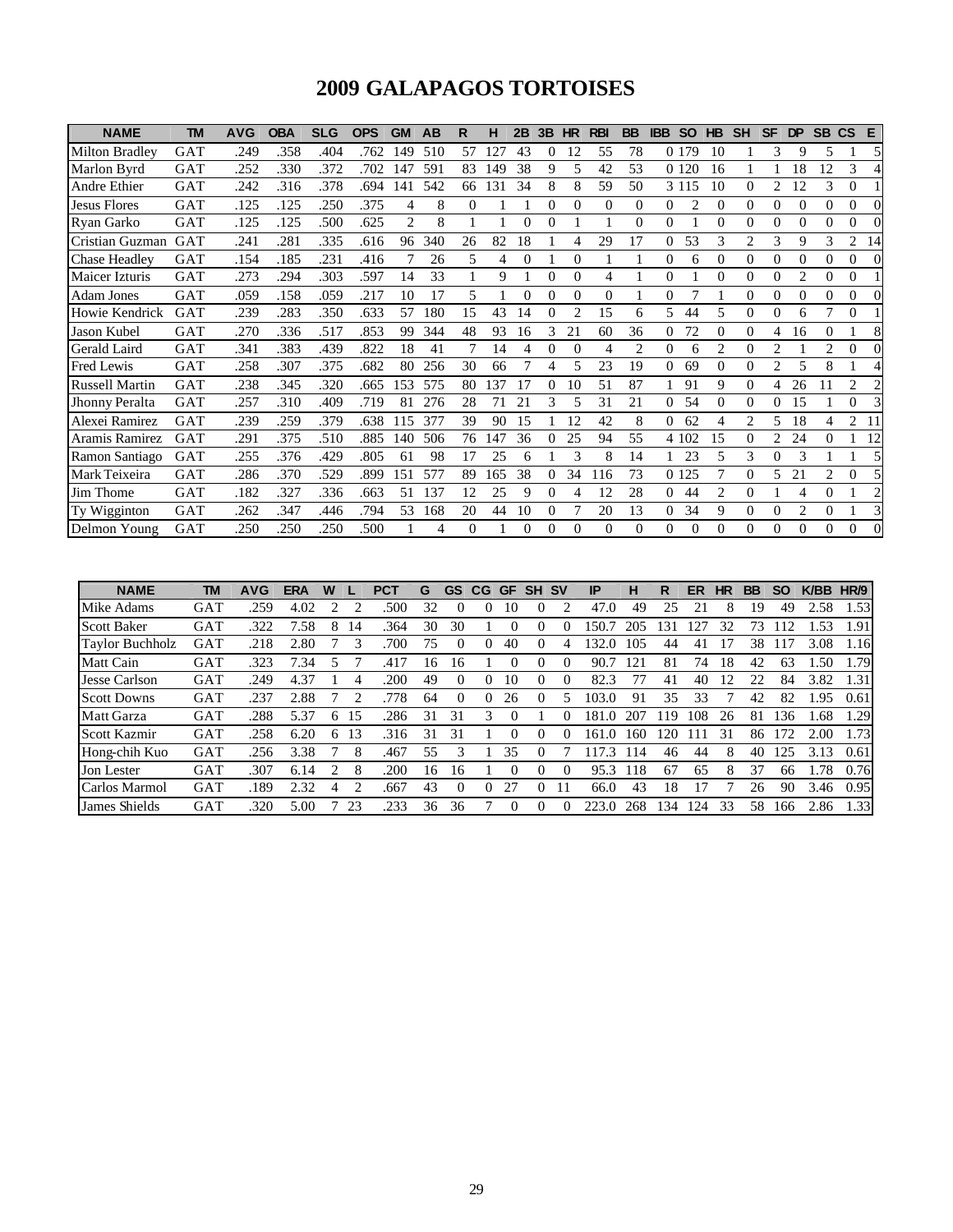### **2009 JACKSON HOLE GUIDES**

| <b>NAME</b>           | <b>TM</b> | <b>AVG</b> | <b>OBA</b> | <b>SLG</b> | <b>OPS</b> | <b>GM</b> | AB         | R        | н              | 2B             | 3B | <b>HR</b>      | <b>RBI</b>     | <b>BB</b> | <b>IBB</b>     | <b>SO</b> | <b>HB</b> | <b>SH</b> | <b>SF</b>      | <b>DP</b>      | <b>SB</b>      | <b>CS</b>      | E                           |
|-----------------------|-----------|------------|------------|------------|------------|-----------|------------|----------|----------------|----------------|----|----------------|----------------|-----------|----------------|-----------|-----------|-----------|----------------|----------------|----------------|----------------|-----------------------------|
| Erick Aybar           | JAG       | .246       | .300       | .338       | .638       | 54        | 65         | 10       | 16             | 4              |    | $\Omega$       | 4              | 5         | 0              | 13        | $\theta$  | 3         | $\Omega$       |                | $\Omega$       |                | 3                           |
| <b>Clint Barmes</b>   | JAG       | .139       | .162       | .167       | .329       | 22        | 36         | 5        | 5              |                | 0  | $\Omega$       |                |           | $\Omega$       | 4         | $\Omega$  | 2         | $\Omega$       | 0              |                | $\Omega$       | $\mathcal{D}_{\mathcal{A}}$ |
| <b>Jason Bartlett</b> | JAG       | .273       | .310       | .323       | .633       | 156       | 495        | 63       | 135            | 19             | 3  | $\Omega$       | 36             | 17        | $\Omega$       | 90        | 10        | 25        |                | 10             | 29             | 6              | 20                          |
| Mike Cameron          | JAG       | .180       | .279       | .495       | .775       | 102       | 111        | 16       | 20             | $\mathfrak{D}$ | 0  | 11             | 24             | 15        | $\theta$       | 36        |           |           | $\mathfrak{D}$ | 3              | $\overline{c}$ | $\overline{2}$ | $\Omega$                    |
| <b>Nelson Cruz</b>    | JAG       | .255       | .352       | .500       | .852       | 58        | 106        | 10       | 27             | 6              |    | 6              | 31             | 16        | $\overline{2}$ | 38        | $\theta$  |           |                |                | $\overline{c}$ |                |                             |
| Chris Duncan          | JAG       | .333       | .500       | .533       | .033       | 17        | 15         | 3        | 5              | $\Omega$       | 0  |                | $\overline{c}$ | 5         |                | 3         | $\Omega$  | 0         | $\Omega$       | $\Omega$       | 0              | $\Omega$       |                             |
| Jody Gerut            | JAG       | .277       | .329       | .471       | .800       | 117       | 350        | 66       | 97             | 13             | 2  | 17             | 57             | 29        | $\Omega$       | 64        | $\Omega$  | $\Omega$  | 4              | 4              | 6              | 3              | 3                           |
| Carlos Gomez          | JAG       | .000       | .000       | .000       | .000       | 3         | 2          | $\Omega$ | $\Omega$       |                | 0  | $\Omega$       | 0              | $\Omega$  | $\Omega$       |           | $\Omega$  |           | $\Omega$       | $\Omega$       |                | 0              |                             |
| <b>Bill Hall</b>      | JAG       | .333       | .429       | .500       | .929       | 5         | 6          | $\Omega$ | $\overline{2}$ |                | 0  | $\Omega$       |                | $\Omega$  | $\theta$       | 3         |           | 0         | $\theta$       | $\theta$       | 0              | $\Omega$       |                             |
| Ramon Hernandez       | JAG       | .169       | .183       | .254       | .438       | 29        | 59         | 5        | 10             | 5              | 0  | $\Omega$       | 5              |           | $\theta$       | 12        | $\Omega$  |           | $\Omega$       | $\overline{c}$ | $\Omega$       | $\Omega$       |                             |
| Aaron Hill            | JAG       | .228       | .333       | .304       | .637       | 108       | 158        | 25       | 36             |                |    |                | 12             | 21        | $\Omega$       | 25        | 4         |           | $\Omega$       | 4              | 4              | $\overline{c}$ | っ                           |
| Aubrey Huff           | JAG       | .287       | .333       | .508       | .840       | 138       | 530        | 78       | 152            | 41             | 2  | 24             | 97             | 35        | 3              | 84        | 5         | 0         | 7              | 24             |                |                | $\mathfrak{D}$              |
| Chris Iannetta        | JAG       | .224       | .361       | .427       | .789       | 157       | 517        | 65       | 116            | 36             | 3  | 21             | 74             | 90        |                | 0 1 7 6   | 23        |           | 4              | 12             |                | $\Omega$       | っ                           |
| Joe Inglett           | JAG       | .304       | .366       | .408       | .774       |           | 358        | 44       | 109            | 14             | 4  | 5              | 36             | 25        |                | 51        | 10        | 19        | $\Omega$       | 11             | 7              | $\mathfrak{D}$ | $\mathbf Q$                 |
| Evan Longoria         | JAG       | .238       | .314       | .481       | .795       | 146       | 547        | 81       | 130            | 30             | 2  | 33             | 83             | 47        |                | 1 1 6 2   | 14        |           | 0              | 17             | 0              |                | 12                          |
| Jose Lopez            | JAG       | .000       | .000       | .000       | .000       | 5         | 3          | $\Omega$ | $\Omega$       | $\Omega$       | 0  | $\Omega$       | 0              | $\Omega$  | 0              |           | $\Omega$  |           | $\Omega$       | $\Omega$       | 0              | 0              | $\Omega$                    |
| Nick Markakis         | JAG       | .286       | .395       | .415       | .810       | 160       | 622        | 114      | 178            | 47             | 0  | 11             | 83             | 110       |                | 0 1 2 6   | 5         |           | 5              | 6              | 12             |                | 3                           |
| Xavier Nady           | JAG       | .261       | .316       | .493       | .810       | 116       | 375        | 46       | 98             | 30             | 0  | 19             | 64             | 25        |                | 83        |           |           | 4              |                |                |                | っ                           |
| <b>Albert Pujols</b>  | JAG       | .331       | .413       | .624       | .036       | 155       | $61^\circ$ | 21       | 202            | 44             | 0  | 45             | 146            | 81        | 11             | 74        | 8         | 0         | 5              | 36             | 3              | $\Omega$       |                             |
| Richie Sexson         | JAG       | .232       | .343       | .427       | .770       | 41        | 82         | 11       | 19             |                | 0  | 5              | 12             | 15        | $\theta$       | 30        | $\Omega$  |           | $\overline{c}$ | $\mathfrak{D}$ | 0              | 0              |                             |
| <b>Randy Winn</b>     | JAG       | .296       | .357       | .393       | .750       | 145       | 550        | 86       | 163            | 43             | 2  | $\overline{c}$ | 63             | 55        | 4              | 97        | $\Omega$  | 0         | 5              | 9              | 22             | 6              | 3                           |
| Chris Young           | JAG       | .209       | .306       | .326       | .632       | 38        | 43         | 11       | 9              | 5              | 0  | $\Omega$       | 4              | 6         | $\Omega$       | 9         | $\Omega$  | 5         | $\Omega$       | 0              | $\overline{c}$ | 0              | $\Omega$                    |

| <b>NAME</b>           | TM         | <b>AVG</b> | <b>ERA</b> | W        |                         | PCT  | G  | GS       | <b>CG</b> | <b>GF</b> | SΗ       | <b>SV</b> | IP    | н   | R   | ER  | HR | BB  | <b>SO</b> | <b>K/BB</b> | HR/9 |
|-----------------------|------------|------------|------------|----------|-------------------------|------|----|----------|-----------|-----------|----------|-----------|-------|-----|-----|-----|----|-----|-----------|-------------|------|
| <b>Grant Balfour</b>  | JAG        | .188       | 2.72       | 8        | $\mathcal{D}_{1}^{(1)}$ | .800 | 66 | 0        | $\Omega$  | 55        | $\theta$ | 37        | 76.0  | 50  | 23  | 23  |    | 37  | 87        | 2.35        | 0.83 |
| Roy Corcoran          | JAG        | .253       | 3.17       | 4        | 3                       | 571  | 69 |          | $\Omega$  | 22        | 0        |           | 105.0 | 101 | 42  | 37  |    | 50  | 54        | .08         | 0.43 |
| <b>John Danks</b>     | JAG        | .309       | 5.07       | 4        | $\overline{4}$          | .500 | 14 | 14       |           | $\theta$  | $\Omega$ | 0         | 76.3  | 98  | 48  | 43  | 14 | 21  | 68        | 3.24        | 1.65 |
| <b>Ryan Dempster</b>  | <b>JAG</b> | .262       | 4.41       | 17       | 13                      | .567 | 41 | 41       | 4         | $\theta$  | $\theta$ | 0         | 279.3 |     | 151 | 137 | 38 | 29  | 253       | 1.96        | 1.22 |
| Ryan Franklin         | JAG        | .250       | 0.00       | $\theta$ | $\Omega$                | .000 | 3  |          |           |           | 0        | $\left($  | 1.0   |     |     |     |    |     |           | 0.50        | 0.00 |
| <b>Brian Fuentes</b>  | JAG        | .185       | 2.15       | 5        | 4                       | 556  | 74 | 0        | $\Omega$  | 30        | 0        | 14        | 75.3  | 50  | 25  | 18  | 3  | 28  | 86        | 3.07        | 0.36 |
| <b>Brandon Morrow</b> | JAG        | .103       | 1.08       | 0        | $\Omega$                | .000 | 5  | $\Omega$ | $\Omega$  |           | $\theta$ | $\Omega$  | 8.3   | 3   |     |     |    |     |           | .40         | 1.08 |
| Leo Nunez             | <b>JAG</b> | .224       | 2.51       |          | 3                       | .625 | 68 | 0        | $\Omega$  | 15        | 0        | 3         | 86.0  | 70  | 25  | 24  |    | 33  | 42        | .27         | 0.31 |
| Ervin Santana         | JAG        | .278       | 4.70       | 20       |                         | 741  | 38 | 38       |           | $\theta$  |          | 0         | 241.3 | 264 | 33  | 126 | 37 | 71  | 228       | 3.21        | 1.38 |
| Johan Santana         | JAG        | .271       | 4.69       | 16       | -12                     | .571 | 37 | 37       | 6         | 0         | 0        | 0         | 237.7 | 243 | '31 | 124 | 33 | 65  | 187       | 2.88        | 1.25 |
| <b>Kevin Slowey</b>   | <b>JAG</b> | .381       | 9.57       | $\Omega$ | $\Omega$                | .000 |    |          |           |           | 0        |           | 4.7   | 8   |     |     |    |     |           | 0.00        | 5.74 |
| <b>Matt Thornton</b>  | <b>JAG</b> | .187       | 3.08       |          |                         | 917  | 79 | 0        | $\Omega$  | 19        | 0        |           | 08.0  |     | 38  | 37  |    | 36  | 20        | 3.33        | 1.42 |
| Edison Volquez        | JAG        | .254       | 4.83       | 12       |                         | 522  | 31 | 31       | $\Omega$  | $\theta$  | 0        | 0         | .79.0 | 73  | 102 | 96  | 21 | 102 | 185       | 1.81        | 1.06 |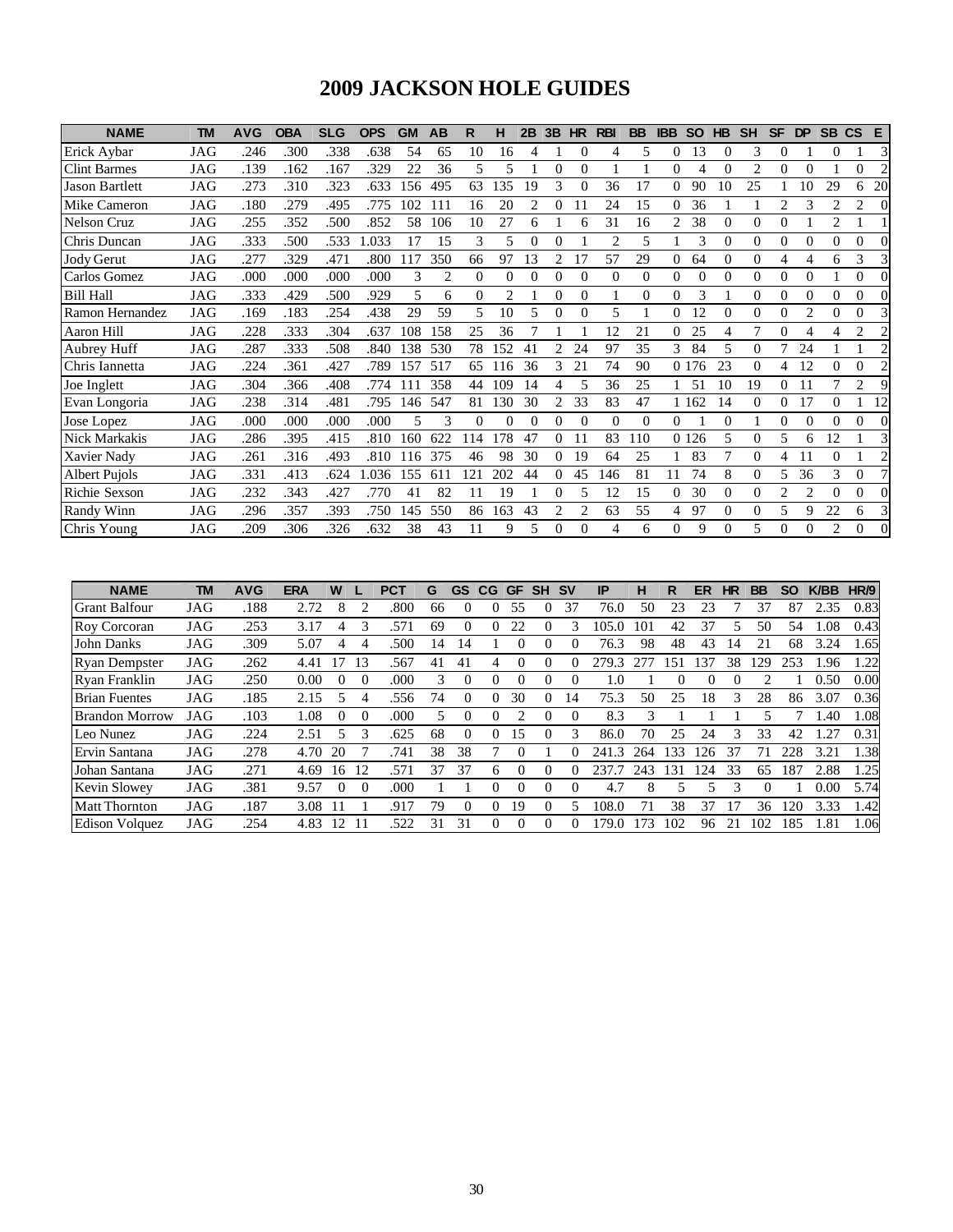### **2009 MALIBU WAVE**

| <b>NAME</b>             | <b>TM</b>  | <b>AVG</b> | <b>OBA</b> | <b>SLG</b> | <b>OPS</b> | <b>GM</b> | AB  | R                        | н              | 2B                       | 3B             | HR             | <b>RBI</b>     | <b>BB</b>      | <b>IBB</b>     | <b>SO</b>      | H <sub>B</sub> | <b>SH</b>        | <b>SF</b>      | <b>DP</b>      |                | SB CS          | E              |
|-------------------------|------------|------------|------------|------------|------------|-----------|-----|--------------------------|----------------|--------------------------|----------------|----------------|----------------|----------------|----------------|----------------|----------------|------------------|----------------|----------------|----------------|----------------|----------------|
| <b>Rick Ankiel</b>      | <b>MAW</b> | .259       | .331       | .526       | .857       | 147       | 513 | 78                       | 133            | 32                       | 0              | 35             | 87             | 48             | $\Omega$       | 136            | 9              | $\Omega$         | 4              | 15             |                | $\Omega$       | 11             |
| Jeff Baker              | <b>MAW</b> | .265       | .282       | .397       | .679       | 26        | 68  | 8                        | 18             | 7                        |                | $\mathbf{0}$   | 5              | 2              | 0              | 28             | $\overline{0}$ | $\Omega$         | 1              |                |                |                |                |
| Adrian Beltre           | <b>MAW</b> | .217       | .263       | .425       | .688       | 63        | 106 | 11                       | 23             | 10                       | $\Omega$       | 4              | 14             | 7              | $\overline{0}$ | 29             | $\Omega$       | $\Omega$         | 1              | $\overline{4}$ | 2              |                | $\theta$       |
| Russ Branyan            | <b>MAW</b> | .263       | .333       | .625       | .958       | 28        | 80  | 15                       | 21             | 5                        | $\Omega$       | 8              | 19             | 10             | $\theta$       | 23             | $\Omega$       | $\theta$         | 3              | $\overline{2}$ | $\Omega$       | $\Omega$       | $\overline{2}$ |
| <b>Emmanuel Burriss</b> | <b>MAW</b> | .206       | .257       | .237       | .494       | 31        | 97  | 8                        | 20             | $\overline{\mathcal{E}}$ | $\Omega$       | $\theta$       | 9              | 3              | $\Omega$       | 13             | 4              | $\Omega$         | 1              | $\Omega$       | 7              | 3              | 3              |
| Chris Dickerson         | <b>MAW</b> | .333       | .438       | .706       | .144       | 31        | 102 | 26                       | 34             | 14                       | 3              | 6              | 20             | 17             | $\Omega$       | 26             | $\mathfrak{D}$ | $\Omega$         | $\Omega$       |                | $\overline{5}$ | $\Omega$       |                |
| Elijah Dukes            | <b>MAW</b> | .198       | .356       | .365       | .721       | 117       | 384 | 58                       | 76             | 17                       |                | 15             | 45             | 80             | 0              | 126            | 15             | $\Omega$         | 1              | 14             | 17             | $\overline{c}$ | 8              |
| Jim Edmonds             | <b>MAW</b> | .197       | .310       | .379       | .689       | 102       | 290 | 30                       | 57             | 14                       | $\Omega$       | 13             | 42             | 48             | 2              | 84             | 1              | $\boldsymbol{0}$ | 3              | 13             | $\Omega$       | $\overline{0}$ | 3              |
| Ken Griffey Jr          | <b>MAW</b> | .400       | .455       | .600       | .055       | 7         | 10  | $\mathbf{1}$             | $\overline{4}$ | $\overline{2}$           | $\Omega$       | $\Omega$       |                |                | $\Omega$       | $\overline{c}$ | $\theta$       | $\Omega$         | $\theta$       | $\Omega$       | $\Omega$       | $\theta$       | $\Omega$       |
| <b>Scott Hairston</b>   | <b>MAW</b> | .000       | .083       | .000       | .083       | 7         | 11  |                          | $\theta$       | $\Omega$                 | $\Omega$       | $\Omega$       | $\Omega$       |                | $\Omega$       | 7              | $\Omega$       | $\Omega$         | $\Omega$       | $\Omega$       | $\Omega$       | 0              | $\Omega$       |
| <b>Brad Hawpe</b>       | <b>MAW</b> | .230       | .307       | .411       | .717       | 135       | 443 | 56                       | 102            | 23                       | $\Omega$       | 19             | 53             | 51             |                | 0 1 3 4        | $\Omega$       | $\Omega$         | 5              | 14             |                |                |                |
| Akinori Iwamura         | MAW        | .249       | .307       | .352       | .659       | 125       | 429 | 35                       | 107            | 25                       | 5              | 3              | 36             | 33             |                | 88             | 3              | 5                | 1              | 5              | 4              | 6              | 7              |
| Chipper Jones           | <b>MAW</b> | .311       | .397       | .536       | .934       | 157       | 595 | 96                       | 185            | 27                       |                | 35             | 101            | 88             |                | 7 1 0 3        | $\overline{0}$ | $\boldsymbol{0}$ | 4              | 25             | $\overline{2}$ |                | 17             |
| Gabe Kapler             | <b>MAW</b> | .261       | .297       | .433       | .730       | 87        | 157 | 19                       | 41             | 9                        | $\Omega$       | 6              | 13             | 8              | 2              | 28             | $\Omega$       | $\Omega$         | $\Omega$       | 10             | $\overline{c}$ | $\Omega$       | $\theta$       |
| Paul Konerko            | <b>MAW</b> | .211       | .304       | .263       | .568       | 12        | 19  |                          | 4              |                          | $\Omega$       | $\theta$       | 3              | 3              | $\theta$       | $\overline{c}$ | $\Omega$       | $\Omega$         |                | $\theta$       |                | $\Omega$       | 0              |
| Kazuo Matsui            | <b>MAW</b> | .229       | .283       | .331       | .615       | 61        | 166 | 19                       | 38             | 9                        |                | $\overline{2}$ | 11             | 13             | $\theta$       | 32             | $\Omega$       | 4                | 1              | 5              | 14             | 4              | 6              |
| Magglio Ordonez         | MAW        | .249       | .287       | .402       | .688       | 101       | 249 | 24                       | 62             | 16                       | $\overline{2}$ | 6              | 29             | 12             | $\theta$       | 45             | $\overline{c}$ | $\overline{0}$   | $\overline{c}$ | $\overline{7}$ | $\Omega$       | $\theta$       |                |
| <b>Steven Pearce</b>    | <b>MAW</b> | .224       | .264       | .429       | .693       | 26        | 49  | 3                        | 11             | $\overline{4}$           | $\overline{0}$ | $\overline{2}$ | 10             | 1              |                | 18             | $\overline{2}$ | $\boldsymbol{0}$ | 1              | $\overline{0}$ |                | $\overline{0}$ |                |
| Carlos Pena             | <b>MAW</b> | .238       | .378       | .492       | .870       | 128       | 421 | 69                       | 100            | 21                       |                | 28             | 67             | 81             | 0              | 151            | 16             | $\Omega$         | 3              | 5              | $\Omega$       | $\Omega$       | $\Omega$       |
| Juan Pierre             | <b>MAW</b> | .222       | .236       | .278       | .514       | 36        | 54  | 12                       | 12             |                          |                | $\Omega$       | $\overline{2}$ |                | $\Omega$       |                | $\Omega$       |                  | $\Omega$       | $\theta$       | 16             |                |                |
| A.J. Pierzynski         | <b>MAW</b> | .340       | .380       | .468       | .848       | 16        | 47  | $\overline{\phantom{0}}$ | 16             | 6                        | $\Omega$       | $\theta$       | $\overline{c}$ | $\overline{2}$ |                | $\overline{5}$ |                | $\Omega$         | $\Omega$       |                | $\Omega$       | $\Omega$       |                |
| Nick Punto              | MAW        | .257       | .322       | .371       | .693       | 136       | 529 | 70                       | 136            | 24                       | 9              | 6              | 32             | 51             | 0              | 128            | $\overline{0}$ | 17               | $\overline{0}$ | 11             | 28             | 7              | 15             |
| Edgar Renteria          | <b>MAW</b> | .286       | .374       | .467       | .841       | 42        | 105 | 16                       | 30             | $\overline{c}$           |                | 5              | 16             | 16             | $\overline{0}$ | 13             | $\overline{0}$ | $\Omega$         | $\overline{2}$ | 3              |                |                | $\overline{2}$ |
| Marco Scutaro           | <b>MAW</b> | .107       | .212       | .107       | .319       | 14        | 28  | $\overline{2}$           | 3              | $\Omega$                 | $\Omega$       | $\Omega$       | 4              | 3              | $\Omega$       | 3              | 1              | 4                | 1              | $\theta$       | $\Omega$       | $\Omega$       | $\overline{2}$ |
| Kelly Shoppach          | <b>MAW</b> | .236       | .330       | .482       | .812       | 135       | 423 | 53                       | 100            | 38                       | $\Omega$       | 22             | 59             | 45             |                | 4 1 5 8        | 14             | 3                | $\Omega$       | 11             | $\Omega$       | $\Omega$       | 9              |
| Seth Smith              | <b>MAW</b> | .176       | .417       | .471       | .887       | 15        | 17  | 3                        | 3              | $\overline{c}$           | $\Omega$       | 1              | 5              | 7              | $\Omega$       | 8              | $\theta$       | $\Omega$         | $\theta$       | $\Omega$       |                | $\Omega$       | 0              |
| <b>Willy Taveras</b>    | <b>MAW</b> | .000       | .000       | .000       | .000       | 8         | 3   | $\mathbf{1}$             | $\theta$       | $\Omega$                 | $\Omega$       | $\Omega$       | $\mathbf{1}$   | $\theta$       | $\theta$       | $\theta$       | $\theta$       |                  | $\theta$       | $\theta$       |                | $\theta$       | $\Omega$       |
| Jason Varitek           | <b>MAW</b> | .158       | .253       | .237       | .490       | 61        | 76  | 6                        | 12             | $\Omega$                 | $\mathbf{0}$   | $\overline{2}$ | 9              | 9              | $\mathbf{0}$   | 25             | 1              | $\Omega$         | 1              | 5              | $\overline{0}$ | $\mathbf{0}$   | $\theta$       |
| Will Venable            | <b>MAW</b> | .000       | .667       | .000       | .667       | 4         |     | 1                        | $\theta$       | $\Omega$                 | $\Omega$       | $\Omega$       | $\overline{0}$ | $\overline{c}$ | $\overline{0}$ |                | $\Omega$       | $\Omega$         | $\theta$       | $\Omega$       | $\Omega$       | $\Omega$       | $\Omega$       |
| Dmitri Young            | <b>MAW</b> | .186       | 321        | 326        | .646       | 28        | 43  | 5                        | 8              | $\Omega$                 | $\Omega$       | $\overline{c}$ | 5              | 9              | $\theta$       | $\overline{5}$ | $\Omega$       | 0                |                | $\Omega$       | $\Omega$       | $\Omega$       | $\overline{c}$ |

| <b>NAME</b>            | TM         | <b>AVG</b> | <b>ERA</b> | W        |          | <b>PCT</b> | G              | GS       | CG       | <b>GF</b> | <b>SH</b> | .SV      | IP    | н                             | R   | <b>ER</b>     | HR           | <b>BB</b> | <b>SO</b> | <b>K/BB</b> | HR/9 |
|------------------------|------------|------------|------------|----------|----------|------------|----------------|----------|----------|-----------|-----------|----------|-------|-------------------------------|-----|---------------|--------------|-----------|-----------|-------------|------|
| Heath Bell             | <b>MAW</b> | .333       | 3.91       | 0        | $\Omega$ | .000       | $\mathfrak{D}$ | 0        | $_{0}$   |           | $\theta$  | $\theta$ | 2.3   | $\mathcal{F}$                 | 2   |               | $\mathbf{0}$ | $\theta$  |           | 0.00        | 0.00 |
| Francisco Cordero      | <b>MAW</b> | .250       | 9.00       |          |          | .000       | 4              | 0        |          | 0         | 0         |          | 5.0   |                               |     |               |              |           | 6         | 6.00        | 0.00 |
| <b>Manny Delcarmen</b> | <b>MAW</b> | .209       | 3.51       | 4        |          | 444.       | 59             | $\theta$ | $\theta$ | 26        |           | 3        | 84.7  | 63                            | 34  | 33            | 10           | 42        | 92        | 2.19        | 1.06 |
| Joey Devine            | <b>MAW</b> | 190        | 1.79       | Q        |          | .818       | 68             | 0        | 0        | 50        |           | 20       | 90.7  | 60                            | 18  | 18            |              | 34        | 94        | 2.76        | 0.20 |
| <b>Zack Greinke</b>    | <b>MAW</b> | .299       | 5.92       | 10       | 22       | .313       | 41             | 41       | 9        |           |           |          | 261.7 | 319                           | 185 | 72            | 47           | 95        | 232       | 2.44        | 0.62 |
| Cole Hamels            | <b>MAW</b> | .249       | 4.22       | 20       | 17       | .541       | 41             | 41       | 18       |           |           |          | 320.0 | 304                           | -59 | -50           | 62           | 107       | 279       | 2.61        | l.74 |
| <b>Bobby Jenks</b>     | <b>MAW</b> | .214       | 3.11       |          |          | .667       | 67             | 0        | $_{0}$   | 28        | 0         | 3        | 81.0  | 61                            | 28  | 28            | 9            | 37        | 44        | 1.19        | 00.1 |
| Ubaldo Jimenez         | <b>MAW</b> | .270       | 5.10       | 8        | 17       | .320       | 33             | 33       | 4        | 0         | $\Omega$  |          | 204.  | 213                           | 34  | 16            | 26           | 108       | 44        | 1.33        | 1.14 |
| Kyle Lohse             | <b>MAW</b> | .308       | 5.42       | 6        |          | .462       | 16             | 16       |          |           |           |          | 98.0  | 123                           | 65  | 59            | 12           | 28        | 56        | 2.00        | 1.10 |
| <b>Braden Looper</b>   | <b>MAW</b> | .115       | 1.13       | $\Omega$ |          | .000       |                |          |          | 0         | 0         |          | 8.0   | 3                             |     |               | $\Omega$     |           | 6         | 6.00        | 0.00 |
| <b>Jeff Nelson</b>     | <b>MAW</b> | .282       | 5.52       |          |          | .556       | 63             | 0        | $\theta$ | 13        |           |          | 88.0  | 99                            | 58  | 54            | 16           | 37        | 84        | 2.27        | 1.64 |
| B.J. Ryan              | <b>MAW</b> | .167       | 5.40       | $\Omega$ | $\Omega$ | .000       | 5              | $\Omega$ | 0        | 3         | $\Omega$  |          | 3.1   | $\mathfrak{D}_{\mathfrak{p}}$ | っ   | $\mathcal{D}$ | っ            | $\Omega$  | $\Omega$  | .000        | 5.81 |
| Jeff Samardzija        | <b>MAW</b> | .207       | 6.51       | 0        |          | .000       |                | 0        | 0        |           | 0         |          | 8.3   | 6                             | 6   | 6             |              |           | 6         | .20         | 0.00 |
| Carlos Zambrano        | <b>MAW</b> | .280       | 5.30       |          | 15       | .318       | 31             | 31       | 4        | 0         | 0         |          | 212.3 | 233                           | 136 | 125           | 39           | 102       | 133       | 1.30        | 1.65 |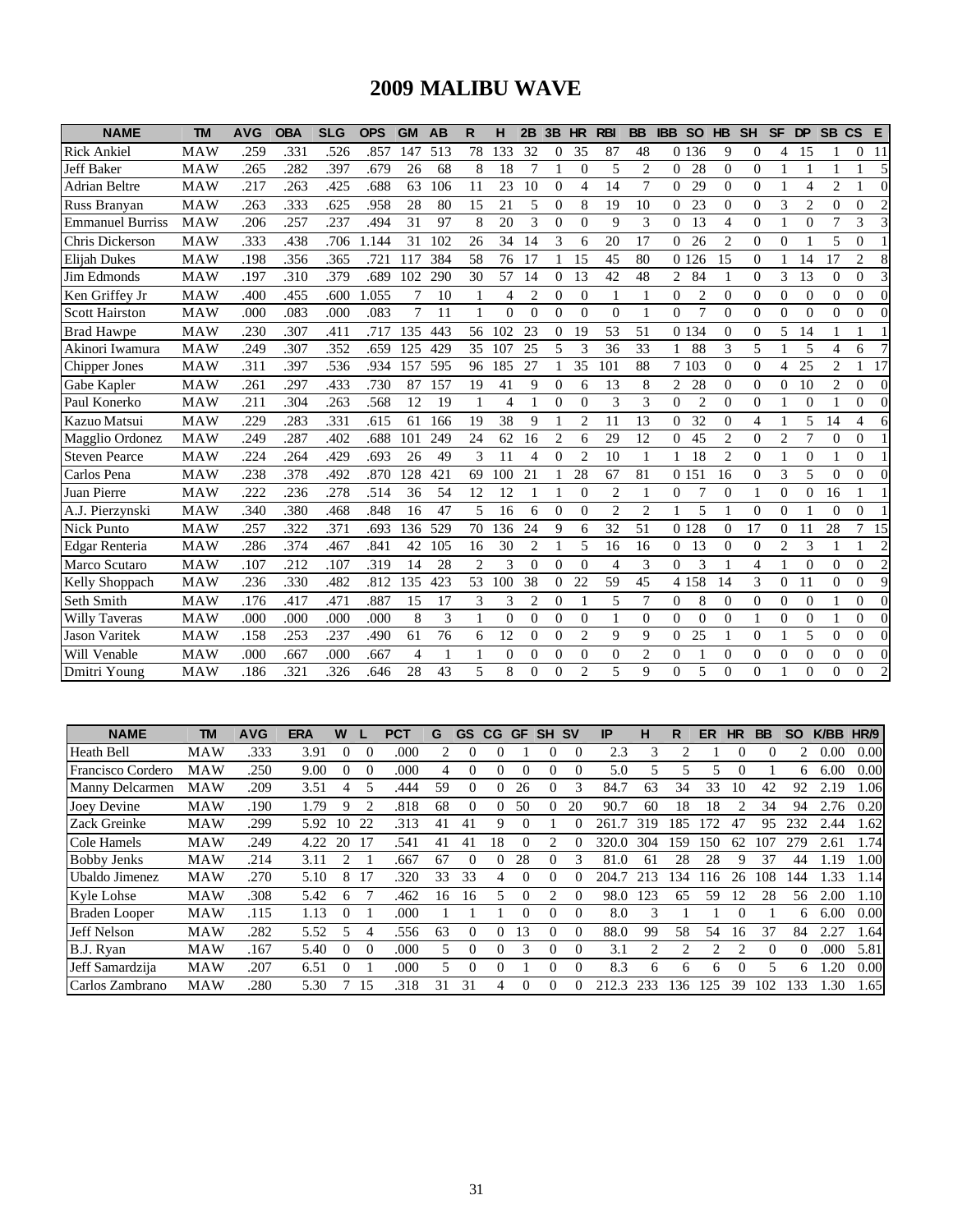### **2009 NEW YORK KNIGHTS**

| <b>NAME</b>         | <b>TM</b>  | <b>AVG</b> | <b>OBA</b> | <b>SLG</b> | <b>OPS</b> | <b>GM</b> | AB             | R                           | н                | 2B             | 3B             | <b>HR</b>      | <b>RBI</b>   | <b>BB</b>      | <b>IBB</b> | <b>SO</b>      | <b>HB</b>      | <b>SH</b> | <b>SF</b>      | <b>DP</b>      | <b>SB</b> | <b>CS</b>      | E        |
|---------------------|------------|------------|------------|------------|------------|-----------|----------------|-----------------------------|------------------|----------------|----------------|----------------|--------------|----------------|------------|----------------|----------------|-----------|----------------|----------------|-----------|----------------|----------|
| Mike Aviles         | <b>NYK</b> | .294       | .315       | .433       | .748       | 81        | 245            | 36                          | 72               | 14             | 4              | 4              | 30           | 8              | 0          | 42             |                |           | 3              | 11             | 2         | 2              | 11       |
| Michael Bourn       | <b>NYK</b> | .000       | .000       | .000       | .000       | 3         | 0              | $\Omega$                    | $\theta$         | $\Omega$       | 0              | $\Omega$       | $\mathbf{0}$ | $\Omega$       | $\theta$   | 0              | $\Omega$       | 0         | $\theta$       | 0              |           | 0              | $\Omega$ |
| Melky Cabrera       | <b>NYK</b> | .273       | .273       | .273       | .545       | 26        | 11             | 3                           | 3                | $\Omega$       | 0              | $\Omega$       | 2            | $\Omega$       | $\theta$   | $\overline{2}$ | $\Omega$       |           | $\theta$       | $\theta$       | 0         | 0              |          |
| David Dejesus       | <b>NYK</b> | .289       | .344       | .432       | .776       | 154       | 574            | 84                          | 166              | 26             |                | 14             | 85           | 49             | 8          | 83             | 3              | 5         | 8              | 11             | 15        | 6              |          |
| Mark Grudzielanek   | <b>NYK</b> | .267       | .331       | .326       | .657       | 64        | 135            | 18                          | 36               | 8              | 0              | $\Omega$       | 10           | 10             | $\theta$   | 24             | 4              | 0         | $\overline{c}$ | $\mathfrak{D}$ | 0         | 0              |          |
| Vladimir Guerrero   | <b>NYK</b> | .284       | .321       | .593       | .913       | 152       | 567            | 93                          | 161              | 26             |                | 49             | 122          | 30             |            | 102            | $\overline{c}$ | 0         | 3              | 16             | 4         |                | Q        |
| Micah Hoffpauir     | <b>NYK</b> | .276       | .321       | .421       | .742       | 40        | 76             | 4                           | 21               | 8              | 0              |                | 8            | 5.             | $\theta$   | 22             | $\Omega$       | 0         | 0              | 3              | 0         | $\Omega$       |          |
| Felipe Lopez        | <b>NYK</b> | .000       | .333       | .000       | .333       | 3         | $\overline{c}$ | $\Omega$                    | $\Omega$         | $\Omega$       | 0              | $\Omega$       | $\Omega$     |                | $\theta$   | $\overline{c}$ | $\Omega$       | 0         | $\theta$       | 0              | 0         | 0              |          |
| Gary Matthews Jr    | <b>NYK</b> | .242       | .319       | .290       | .609       | 26        | 62             | 3                           | 15               |                |                | $\Omega$       | 5            | 6              | $\Omega$   | 16             |                | 0         | $\Omega$       | 3              |           | $\Omega$       |          |
| Brian McCann        | <b>NYK</b> | .266       | .315       | .503       | .819       | 151       | 594            | 74                          | l 58             | 42             | 3              | 31             | 108          | 40             |            | 0 1 0 4        | 5              |           | 5              | 31             |           | $\Omega$       | Q        |
| David Ortiz         | <b>NYK</b> | .232       | .328       | .482       | .809       | 122       | 409            | 59                          | 95               | 16             |                | 28             | 55           | 59             |            | 70             | 0              |           | 2              | 13             | 0         | 0              |          |
| Lyle Overbay        | <b>NYK</b> | .284       | .367       | .474       | .841       | 136       | 464            | 56                          | 132              | 30             | $\overline{c}$ | 18             | 70           | 59             | $\theta$   | 94             | 4              |           | 5              | 17             | $\Omega$  | $\Omega$       |          |
| Martin Prado        | <b>NYK</b> | .270       | .335       | .359       | .694       | 115       | 418            | 62                          | 13               | 23             | 4              | $\overline{c}$ | 36           | 40             | 3          | 72             | 2              |           | $\overline{c}$ | 4              | 2         |                |          |
| <b>Jose Reves</b>   | NYK        | .291       | .332       | .425       | .758       | 152       | 597            | 105                         | 174              | 25             | 8              | 13             | 67           | 39             |            | 98             | $\Omega$       | 14        | 5              | 9              | 63        | 9              | 14       |
| Cody Ross           | <b>NYK</b> | .255       | .299       | .424       | .723       | 72        | 184            | 20                          | 47               | 11             |                | 6              | 16           | 10             | 0          | 49             | 2              | $\Omega$  |                | 3              |           | $\overline{c}$ | $\Omega$ |
| Brian Schneider     | <b>NYK</b> | .269       | .296       | .288       | .585       | 20        | 52             | 4                           | 14               |                | 0              | $\Omega$       | 5            | 2              | $\Omega$   | 9              | $\Omega$       | 0         | $\Omega$       | 0              | 0         | $\Omega$       |          |
| <b>Ryan Shealy</b>  | <b>NYK</b> | .365       | .434       | .689       | .123       | 27        | 74             | 13                          | 27               | 3              | 0              | 7              | 12           | 9              |            | 21             | $\Omega$       | 0         | $\theta$       | $\theta$       | $\Omega$  | 0              | $\Omega$ |
| <b>Ryan Sweeney</b> | <b>NYK</b> | .260       | .326       | .373       | .699       | 130       | 362            | 46                          | 94               | 20             | 3              | 5              | 31           | 34             | 2          | 74             | $\overline{c}$ | 6         |                |                |           |                |          |
| Mark Teahen         | <b>NYK</b> | .273       | .289       | .545       | .834       | 52        | 88             | 15                          | 24               |                |                | 5              | 11           | $\mathfrak{D}$ | $\Omega$   | 21             | $\Omega$       | 0         | $\Omega$       |                | 0         | 0              |          |
| Ryan Theriot        | <b>NYK</b> | .232       | .336       | .254       | .591       | 77        | 181            | 22                          | 42               | $\mathfrak{D}$ |                | $\Omega$       | 14           | 28             | $\theta$   | 29             |                |           |                | 5              | 12        | 3              |          |
| Dan Uggla           | NYK        | .249       | .355       | .512       | .867       | 144       | 461            | 79                          | 15               | 24             | $\overline{c}$ | 31             | 79           | 75             |            | 179            | 4              | 2         | 6              | 9              | 4         | 5              |          |
| <b>Jack Wilson</b>  | <b>NYK</b> | .000       | .000       | .000       | .000       |           | 0              |                             | $\boldsymbol{0}$ | $\Omega$       | 0              | $\Omega$       | $\mathbf{0}$ | $\Omega$       | $\Omega$   | 0              | $\Omega$       | $\Omega$  | $\Omega$       | $\Omega$       | $\Omega$  | $\Omega$       |          |
| Delwyn Young        | NYK        | .167       | 286        | .333       | .619       | 3         | 6              | $\mathcal{D}_{\mathcal{A}}$ |                  |                | 0              | $\Omega$       | 0            |                | $\Omega$   | 3              | $\Omega$       | 0         | $\Omega$       | $\Omega$       | 0         | 0              |          |

| <b>NAME</b>          | TM         | <b>AVG</b> | <b>ERA</b> | W        |          | PCT  | G                           | <b>GS</b> | CG | GF | <b>SH</b> | <b>SV</b> | IP    | н   | R   | ER  | HR | <b>BB</b> | <b>SO</b> | <b>K/BB</b> | HR/9 |
|----------------------|------------|------------|------------|----------|----------|------|-----------------------------|-----------|----|----|-----------|-----------|-------|-----|-----|-----|----|-----------|-----------|-------------|------|
| David Bush           | <b>NYK</b> | .276       | 5.30       |          | 13       | .458 | 33                          | 33        | 4  |    |           |           | 198   |     | 19  |     | 42 | 51        | 97        | .90         | 1.90 |
| Aaron Cook           | <b>NYK</b> | .345       | 7.24       |          | 20       | .375 | 40                          | 40        |    |    |           |           | 3     | 325 | Y   | 78  | 37 |           | 74        | .03         | .50  |
| Dan Giese            | <b>NYK</b> | .231       | 3.50       |          |          | .667 | 52                          | 0         |    | 25 |           | 6         | 44    | 122 | 60  | 56  | 18 | 46        | 94        | 2.04        | 1.13 |
| John Grabow          | <b>NYK</b> | .185       | 3.70       | $\theta$ | $\Omega$ | .000 | 8                           | 0         |    |    |           |           | 7.3   |     |     |     |    | 10        |           | 0.70        | 1.23 |
| Luke Hochevar        | <b>NYK</b> | .295       | 5.34       |          | 8        | .467 | 22                          | 22        |    |    |           |           | 3     | 29  | 75  | 66  | 16 | 47        | 49        | 1.04        | 1.29 |
| <b>Greg Maddux</b>   | <b>NYK</b> | .263       | 4.46       | 13       |          | .542 | 33                          | 33        |    |    |           | 0         |       | 219 | 108 | 106 | 34 | 42        | 16        | 2.76        | 1.43 |
| John Maine           | <b>NYK</b> | .284       | 6.89       |          | 15       | .318 | 33                          | 33        |    |    |           | $\theta$  | 75    | 199 | 142 | 34  | 39 | 14        |           | . 51        | 2.01 |
| <b>Nick Masset</b>   | <b>NYK</b> | .346       | 2.69       |          |          | .000 | 3                           | $\theta$  |    |    |           | $\theta$  | 6.7   |     |     |     |    | 3         |           | .00         | 0.00 |
| <b>Ramon Ramirez</b> | <b>NYK</b> | .270       | 3.12       |          | 4        | .333 | 47                          | 0         |    | 24 |           |           | 66.3  | 69  | 25  | 23  | 4  | 23        | 57        | 2.48        | 0.54 |
| Joakim Soria         | <b>NYK</b> | 174        | 3.28       | 8        | 8        | .500 | 61                          | 0         |    | 49 |           | 30        | 74.0  | 45  | 29  | 27  | 14 | 23        | 88        | 3.83        | 1.70 |
| Cory Wade            | <b>NYK</b> | .194       | 2.98       | 9        | 8        | .529 | 95                          | 0         |    | 43 |           |           | 199.3 | 137 | 67  | 66  | 27 | 39        | 136       | 3.49        | 1.22 |
| Jarrod Washburn      | <b>NYK</b> | 350        | 9.00       | $\theta$ | $\Omega$ | .000 | $\mathcal{D}_{\mathcal{L}}$ | $\Omega$  |    |    |           | $\Omega$  | 4.0   |     | 4   | 4   |    | 3         | 3         | 1.00        | 4.50 |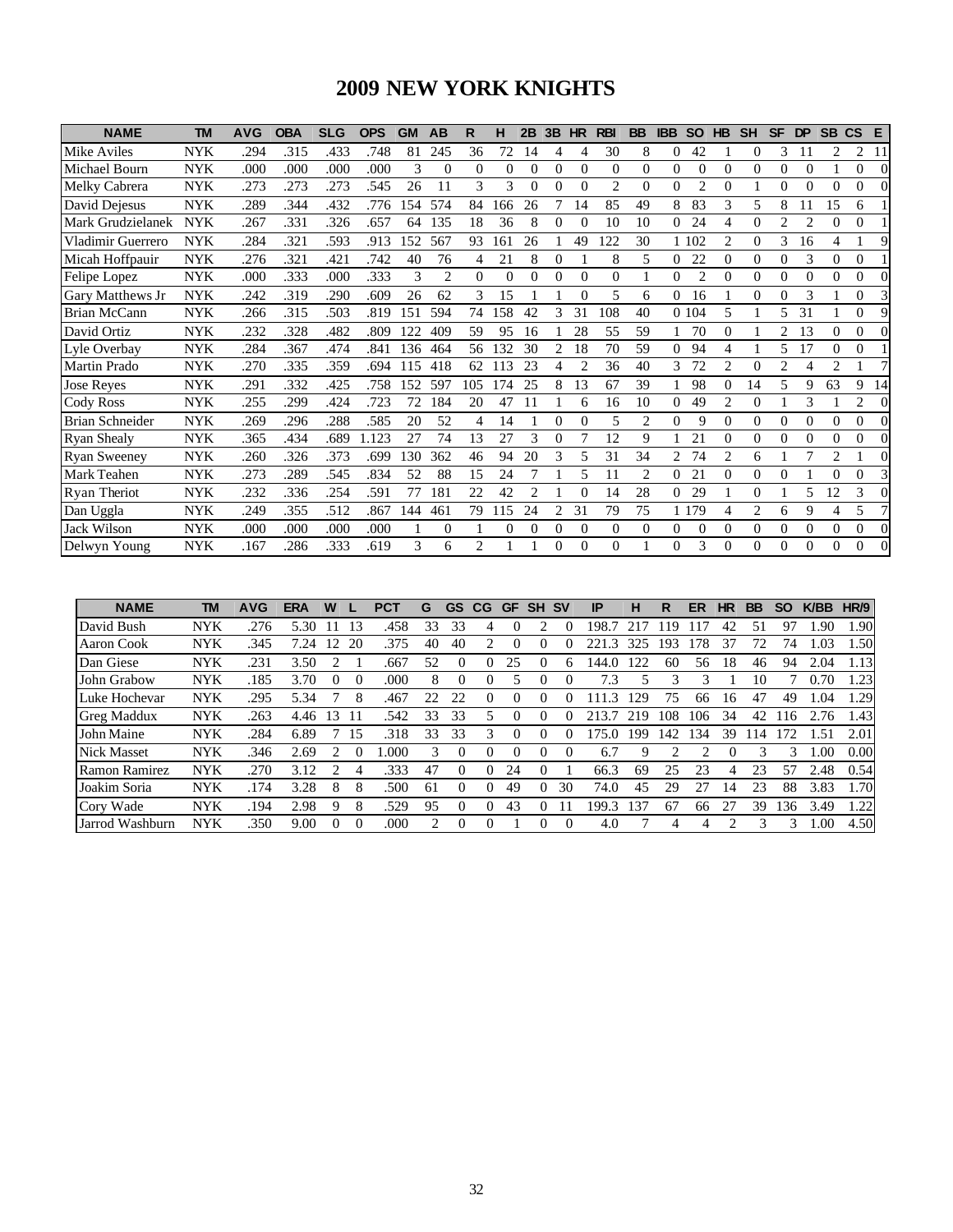### **2009 ST. GEORGE SUN RAYS**

| <b>NAME</b>            | TM  | <b>AVG</b> | <b>OBA</b> | <b>SLG</b> | <b>OPS</b> | <b>GM</b> | <b>AB</b> | R   | н   | 2B                            | 3B       | <b>HR</b> | <b>RBI</b> | <b>BB</b>                                                                                                                                                                                                                                                                                                                                                                                                   | <b>IBB</b> | <b>SO</b>      | <b>HB</b> | <b>SH</b>                   | <b>SF</b> | <b>DP</b>      | <b>SB</b> | <b>CS</b>      | E.                       |
|------------------------|-----|------------|------------|------------|------------|-----------|-----------|-----|-----|-------------------------------|----------|-----------|------------|-------------------------------------------------------------------------------------------------------------------------------------------------------------------------------------------------------------------------------------------------------------------------------------------------------------------------------------------------------------------------------------------------------------|------------|----------------|-----------|-----------------------------|-----------|----------------|-----------|----------------|--------------------------|
| John Bowker            | SGS | .750       | .800       | .750       | 1.550      |           | 4         | 0   | 3   | 0                             | 0        |           |            |                                                                                                                                                                                                                                                                                                                                                                                                             | 0          |                | 0         | 0                           | 0         | 0              | 0         | 0              | 0                        |
| Asdrubal Cabrera       | SGS | 234        | .332       | .321       | .652       | 60        | 184       | 17  | 43  |                               | $\Omega$ | 3         | 16         | 26                                                                                                                                                                                                                                                                                                                                                                                                          | $\Omega$   | 53             |           | 5                           | 0         | 3              | 2         | $\Omega$       |                          |
| Jorge Cantu            | SGS | .196       | .253       | 386        | .639       | 53        | 158       | 15  | 31  | 3                             | $\Omega$ | 9         | 26         | 12                                                                                                                                                                                                                                                                                                                                                                                                          | $\Omega$   | 43             | $\Omega$  | $\Omega$                    | 0         | 5              |           | $\Omega$       |                          |
| Carlos Delgado         | SGS | .312       | .382       | .644       | .025       | 133       | 491       | 91  | 153 | 37                            | 0        | 42        | 112        | 50                                                                                                                                                                                                                                                                                                                                                                                                          |            | 0 1 0 4        | 8         | $\Omega$                    | 4         | 14             | 0         |                |                          |
| <b>Ryan Doumit</b>     | SGS | .310       | .347       | .477       | .823       | 132       | 491       | 54  | 152 | 34                            | 0        | 16        | 52         | 18                                                                                                                                                                                                                                                                                                                                                                                                          | 3          | 76             | 10        | $\Omega$                    | 0         | 16             |           | 2              | 13                       |
| Yunel Escobar          | SGS | .288       | .363       | .369       | .732       | 142       | 466       | 50  | 134 | 20                            | 0        | 6         | 43         | 55                                                                                                                                                                                                                                                                                                                                                                                                          | $\Omega$   | 76             |           | 2                           | 2         | 16             |           | 5.             | 12                       |
| <b>Brian Giles</b>     | SGS | .244       | .331       | .423       | .754       | 162       | 640       | 109 | 156 | 44                            | 4        | 21        | 76         | 83                                                                                                                                                                                                                                                                                                                                                                                                          |            | 91             |           | 0                           |           | 21             |           | 2              |                          |
| Curtis Granderson      | SGS | .207       | .295       | .390       | .685       | 138       | 551       | 87  | 114 | 15                            | 19       | 16        | 57         | 66                                                                                                                                                                                                                                                                                                                                                                                                          |            | 0 1 2 7        |           |                             | 3         | 9              |           | 2              |                          |
| Matt Holliday          | SGS | .333       | .412       | .587       | .999       | 156       | 615       | 118 | 205 | 40                            |          | 38        | 113        | 73                                                                                                                                                                                                                                                                                                                                                                                                          |            | 0 1 1 3        | 12        | 0                           | 4         | 14             | 12        | 3              | $\overline{\mathcal{A}}$ |
| Orlando Hudson         | SGS | .252       | .299       | .386       | .685       | 117       | 409       | 53  | 103 | 29                            |          |           | 35         | 26                                                                                                                                                                                                                                                                                                                                                                                                          | 2          | 71             | 2         | $\Omega$                    |           | 15             |           |                |                          |
| Matt Kemp              | SGS | .264       | .306       | .392       | .698       | 52        | 148       | 22  | 39  | 10                            | $\theta$ | 3         | 18         | 9                                                                                                                                                                                                                                                                                                                                                                                                           | $\Omega$   | 50             | 0         | 0                           | 0         |                | 9         |                | $\Omega$                 |
| Casey Kotchman         | SGS | .222       | .255       | .533       | .789       | 44        | 45        |     | 10  |                               | $\theta$ | 4         | 5          |                                                                                                                                                                                                                                                                                                                                                                                                             | $\Omega$   | 4              |           | 0                           | 0         | $\mathfrak{D}$ |           | 0              | $\Omega$                 |
| Adam Lind              | SGS | .229       | .275       | .333       | .608       | 16        | 48        | 6.  |     | $\mathfrak{D}_{\mathfrak{p}}$ | $\Omega$ |           |            | 3                                                                                                                                                                                                                                                                                                                                                                                                           | $\Omega$   | 8              | 0         | 0                           | 0         |                |           | 0              | 0                        |
| Carlos Quentin         | SGS | 247        | .345       | .448       | .793       | 148       | 542       | 75  | 134 | 23                            |          | 28        | 81         | 67                                                                                                                                                                                                                                                                                                                                                                                                          |            | 3 1 2 4        | 14        | 0                           |           | 15             |           | 3              | $\Omega$                 |
| Alex Rodriguez         | SGS | .290       | .364       | .599       | .963       | 157       | 611       | 104 | 177 | 36                            |          | 51        | 129        | 60                                                                                                                                                                                                                                                                                                                                                                                                          |            | 5 1 6 4        | 15        | $\Omega$                    | 6         | 21             | 13        | $\overline{2}$ | 14                       |
| Chris Snyder           | SGS | .194       | .309       | .403       | .712       | 63        | 129       | 16  | 25  | 4                             |          |           | 20         | 21                                                                                                                                                                                                                                                                                                                                                                                                          | 0          | 40             |           | $\mathcal{D}_{\mathcal{L}}$ |           | 5              | 0         | 0              | $\Omega$                 |
| Chad Tracy             | SGS | .400       | .471       | .533       | .004       | 6         | 15        | 2   | 6   | $\mathfrak{D}_{\mathfrak{p}}$ |          |           | 3          | $\mathfrak{D}_{1}^{(1)} = \mathfrak{D}_{2}^{(1)} = \mathfrak{D}_{2}^{(1)} = \mathfrak{D}_{2}^{(1)} = \mathfrak{D}_{2}^{(1)} = \mathfrak{D}_{2}^{(1)} = \mathfrak{D}_{2}^{(1)} = \mathfrak{D}_{2}^{(1)} = \mathfrak{D}_{2}^{(1)} = \mathfrak{D}_{2}^{(1)} = \mathfrak{D}_{2}^{(1)} = \mathfrak{D}_{2}^{(1)} = \mathfrak{D}_{2}^{(1)} = \mathfrak{D}_{2}^{(1)} = \mathfrak{D}_{2}^{(1)} = \mathfrak{D}_{2}^{$ | $\Omega$   | $\mathfrak{D}$ | 0         | 0                           | 0         |                | 0         | 0              |                          |
| <b>Troy Tulowitzki</b> | SGS | 286        | .356       | .418       | .774       | 33        | 91        | 8   | 26  |                               |          |           | 10         | 10                                                                                                                                                                                                                                                                                                                                                                                                          | $\Omega$   | 15             | 0         | 0                           |           | $\mathfrak{D}$ |           |                |                          |

| <b>NAME</b>         | TM         | AVG  | ERA   | W             |          | <b>PCT</b> | G  | GS       | CG | <b>GF</b> | <b>SH</b>  | .SV | IP         | н   | R   | ER  | HR | BB  | <b>SO</b>       | K/BB | HR/9      |
|---------------------|------------|------|-------|---------------|----------|------------|----|----------|----|-----------|------------|-----|------------|-----|-----|-----|----|-----|-----------------|------|-----------|
| Chad Billingsley    | SGS        | .278 | 5.37  | 8             | 14       | .563       | 40 | 40       | 6  |           |            |     | 268        | 287 | 65  | -60 | 38 | 135 | 238             | .76  | 1.28      |
| Joba Chamberlain    | SGS        | .253 | 4.09  |               | 9        | .438       | 78 | 0        | 0  | 48        | 0          |     | 43         | 131 | 66  | 65  | 14 | 76  | 158             | 2.08 | 0.88      |
| Justin Duchscherer  | <b>SGS</b> | .242 | 4.09  | 10            | 12       | .455       | 28 |          | 8  |           |            |     |            | 189 | 100 | 96  | 35 | 59  | 13 <sup>1</sup> | 2.22 | l.49      |
| <b>Rich Harden</b>  | SGS        | .216 | 4.31  | $^{\prime}2$  | 10       | .545       | 28 | 28       |    | 0         |            |     | 213        | 169 | 108 | 102 | 36 | 91  | 234             | 2.57 | l.52      |
| Felix Hernandez     | SGS        | .276 | 4.92  | 8             | 15       | .545       | 40 | 40       | 10 | 0         | 0          |     | フフフ<br>3   | 284 | 64  | 49  | 43 | 16  | 224             | .93  | 1.42      |
| J.P. Howell         | SGS        | .268 | 5.25  | 4             | 2        | .667       | 41 | 0        |    | 32        | 0          | 12  | 48.0       | 49  | 28  | 28  | h  | 28  | 42              | .50  | 1.13      |
| Jim Johnson         | SGS        | .236 | 2.55  | $\mathcal{D}$ | 5        | 286        | 40 | 0        |    | 28        | $\theta$   | 8   | 67.0       | 56  | 20  | 19  | 6  | 35  | 41              | -1   | 0.81      |
| Joe Saunders        | SGS        | .276 | 4.90  | 12            | 8        | .600       |    |          |    | 0         |            |     | 189.<br>3. | 206 | -14 | 103 | 36 | 61  | 87              | .43  | 1.71      |
| <b>Max Scherzer</b> | SGS        | .000 | 0.00  | $\theta$      | $\Omega$ | .000       |    | 0        |    |           | 0          |     | 1.0        | 0   | 0   |     |    |     | 0               | 0.00 | 0.00      |
| Scot Shields        | SGS        | .280 | 6.35  |               | 3        | .250       | 28 | 0        |    | 8         | 0          |     | 39.7       | 44  | 31  | 28  |    | 24  | 47              | .96  | 2.49      |
| Jose Valverde       | SGS        | .750 | 51.43 |               | $\theta$ | .000       | 3  | $\theta$ |    |           | $^{\circ}$ |     | 0.7        | h.  | 4   |     |    |     | 0               |      | 0.0025.71 |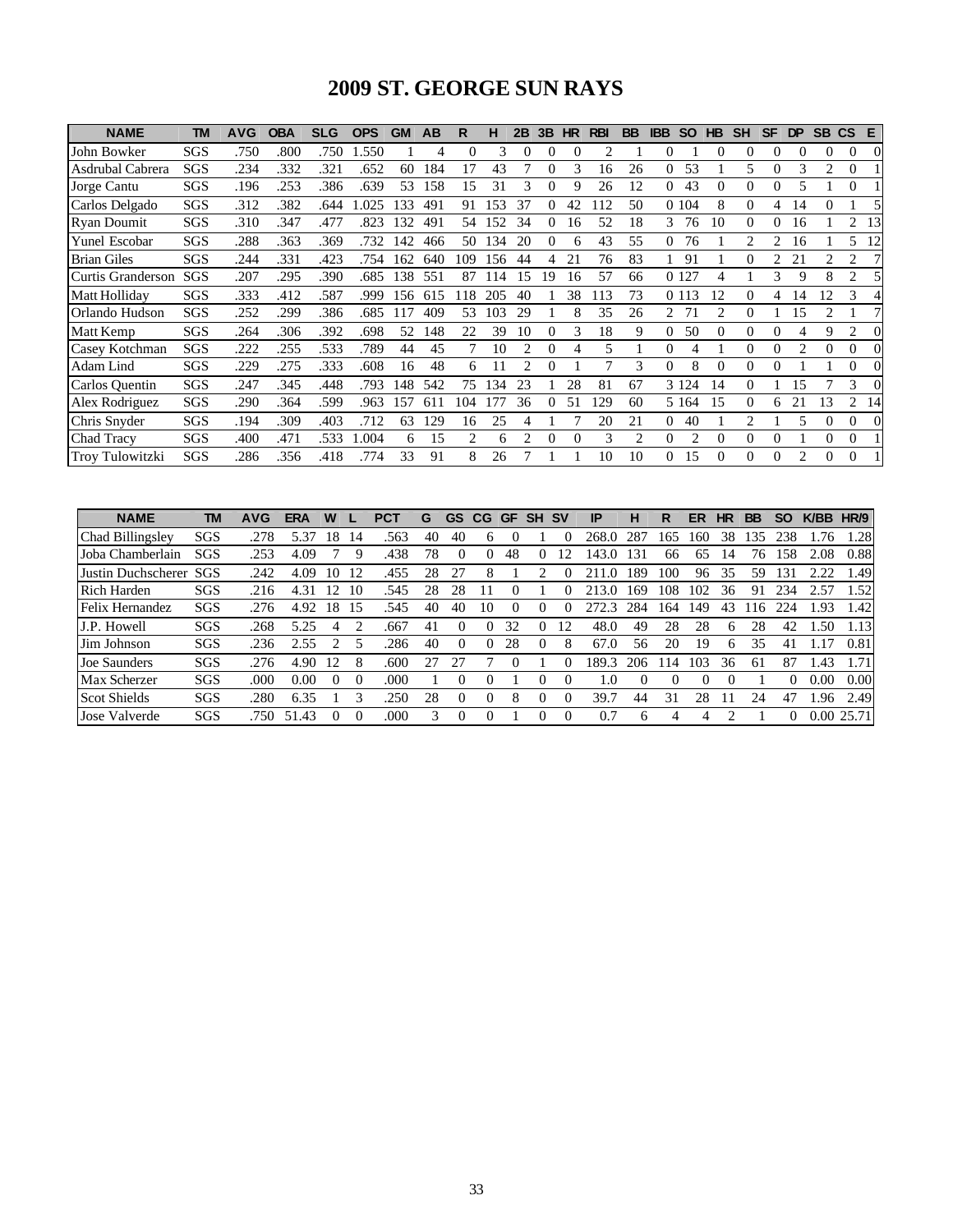# **2009 VERNAL EQUINOX**

| <b>NAME</b>             | TM         | <b>AVG</b> | <b>OBA</b> | <b>SLG</b> | <b>OPS</b> | <b>GM</b>                | AB            | R              | н        | 2B       | 3B             | <b>HR</b>      | <b>RBI</b>     | <b>BB</b>      | <b>IBB</b> | <b>SO</b> | <b>HB</b> | <b>SH</b> | <b>SF</b> | <b>DP</b>      | <b>SB</b> | <b>CS</b>        | Е              |
|-------------------------|------------|------------|------------|------------|------------|--------------------------|---------------|----------------|----------|----------|----------------|----------------|----------------|----------------|------------|-----------|-----------|-----------|-----------|----------------|-----------|------------------|----------------|
| Orlando Cabrera         | <b>VEE</b> | 249        | .289       | .348       | .637       | 114                      | 365           | 43             | 91       | 15       | 3              | 5              | 31             | 21             | 0          | 48        | 0         | 3         | 2         | 14             | 4         | 6                | 8              |
| Luis Castillo           | <b>VEE</b> | .333       | .333       | .333       | .667       | 6                        | 3             |                |          | $\Omega$ | $\theta$       | $\Omega$       |                | $\Omega$       | $\Omega$   | $\Omega$  | $\theta$  | 3         | $\theta$  | $\Omega$       |           | $\theta$         | $\Omega$       |
| Joe Crede               | <b>VEE</b> | .170       | .264       | .447       | .711       | 38                       | 47            | 10             | 8        |          | $\theta$       | 4              | 14             | 6              | $\Omega$   | 6         | $\Omega$  | $\theta$  | $\theta$  | $\overline{2}$ | $\Omega$  | $\theta$         | $\Omega$       |
| <b>Jack Cust</b>        | <b>VEE</b> | .288       | .391       | .661       | .052       | 40                       | 59            | 10             | 17       | 4        | $\theta$       | 6              | 12             | 10             | $\Omega$   | 25        | $\Omega$  | $\Omega$  | $\Omega$  | $\theta$       | 0         | $\theta$         | $\Omega$       |
| Chris Davis             | <b>VEE</b> | 270        | .350       | .523       | .873       | 64                       | 174           | 29             | 47       | 11       | 0              | 11             | 26             | 20             | 3          | 55        | 2         | $\theta$  |           | $\overline{2}$ | $\Omega$  | $\Omega$         |                |
| Mike Fontenot           | <b>VEE</b> | .309       | .395       | .505       | .899       | 146                      | 553           | 87             | 171      | 42       | 3              | 20             | 90             | 77             |            | 3 1 2 0   | 5         | 3         | 6         | 3              | 3         | 0                |                |
| <b>Adrian Gonzalez</b>  | <b>VEE</b> | .293       | .364       | .558       | .923       | 159                      | 550           | 98             | 161      | 39       |                | 35             | 113            | 57             |            | 1 1 1 8   | 9         | $\Omega$  | 7         | 17             | $\Omega$  | $\theta$         | 7              |
| Torii Hunter            | <b>VEE</b> | .272       | .312       | .497       | .809       | 151                      | 537           | 80             | 146      | 33       | 5              | 26             | 86             | 30             |            | 0 1 1 6   | 3         | $\Omega$  | 4         | 12             | 21        | 4                | 0              |
| Reed Johnson            | <b>VEE</b> | 333        | .333       | .524       | .857       | 20                       | 21            | 3              |          |          | 0              |                | 4              | $\mathbf{0}$   | 0          | 3         | $\Omega$  | $\Omega$  | 0         |                | $\Omega$  | 0                |                |
| Kenji Johjima           | <b>VEE</b> | .000       | .000       | .000       | .000       | 5                        | $\Omega$      | $\Omega$       | $\Omega$ | $\theta$ | $\Omega$       | $\Omega$       | $\theta$       | $\Omega$       | $\Omega$   | $\theta$  | $\theta$  | $\Omega$  | $\theta$  | $\theta$       | $\Omega$  | $\theta$         | $\Omega$       |
| Hideki Matsui           | <b>VEE</b> | .333       | .333       | .333       | .667       | $\overline{\mathcal{L}}$ | $\mathcal{E}$ | $\Omega$       |          | $\Omega$ | $\Omega$       | $\Omega$       |                | $\Omega$       | $\Omega$   | $\Omega$  | $\Omega$  | $\Omega$  | $\Omega$  | $\theta$       | $\Omega$  | 0                | $\Omega$       |
| Nate McLouth            | <b>VEE</b> | .257       | .324       | .477       | .801       | 151                      | 522           | 80             | 134      | 48       | $\overline{c}$ | 21             | 79             | 44             | 2          | 93        | 10        | 4         | 5         | 9              | 16        | 3                | $\overline{0}$ |
| Miguel Montero          | <b>VEE</b> | .309       | .364       | .519       | .882       | 37                       | 81            | 12             | 25       | 3        |                | $\overline{4}$ | 10             | 6              | 0          | 36        |           | $\theta$  | $\Omega$  |                | $\Omega$  | $\Omega$         | 0              |
| Dioner Navarro          | <b>VEE</b> | .233       | .274       | .299       | .573       | 152                      | 498           | 38             | 116      | 18       | $\theta$       | 5              | 50             | 25             | 2          | 70        | 5         |           | 5         | 15             | $\Omega$  | 0                |                |
| Fernando Perez          | <b>VEE</b> | .167       | .429       | .333       | .762       | 27                       | 24            | 13             | 4        |          | $\theta$       | $\mathbf{1}$   | $\mathfrak{D}$ | 11             | $\Omega$   | 6         | $\Omega$  | $\Omega$  | $\theta$  | $\theta$       | 8         | $\overline{c}$   | $\Omega$       |
| <b>Brandon Phillips</b> | <b>VEE</b> | 342        | .361       | .722       | .083       | 71                       | 79            | 21             | 27       | 7        |                | 7              | 18             | 3              | $\Omega$   | 10        | $\Omega$  | $\Omega$  |           |                | 8         | 2                | $\Omega$       |
| <b>Manny Ramirez</b>    | <b>VEE</b> | .324       | .402       | .656       | .058       | 159                      | 602           | 126            | 195      | 43       | 2              | 51             | 136            | 74             |            | 6 1 5 3   | 8         | $\theta$  | 5         | 10             | 4         | 0                | 0              |
| Sean Rodriguez          | <b>VEE</b> | .000       | .000       | .000       | .000       |                          | $\Omega$      | $\Omega$       | 0        | $\theta$ | $\Omega$       | $\Omega$       | $\theta$       | $\Omega$       | $\Omega$   | $\Omega$  | $\Omega$  | $\Omega$  | $\theta$  | $\theta$       | $\Omega$  | $\theta$         | $\Omega$       |
| David Ross              | <b>VEE</b> | .000       | .333       | .000       | .333       | 9                        | 4             |                | $\Omega$ | $\theta$ | $\Omega$       | $\Omega$       | $\Omega$       | $\overline{2}$ | $\Omega$   |           | $\Omega$  | $\Omega$  | $\Omega$  | $\Omega$       | $\Omega$  | $\Omega$         | $\Omega$       |
| Brendan Ryan            | <b>VEE</b> | .000       | .000       | .000       | .000       |                          | $\Omega$      | $\Omega$       | $\Omega$ | $\Omega$ | $\Omega$       | $\Omega$       | $\Omega$       | $\Omega$       | 0          | $\Omega$  | $\Omega$  | $\Omega$  | $\Omega$  | $\Omega$       | $\Omega$  | 0                | $\Omega$       |
| Alfonso Soriano         | <b>VEE</b> | 270        | .308       | .610       | .918       | 52                       | 100           | 20             | 27       | 7        | $\Omega$       | 9              | 23             | 6              | $\Omega$   | 24        | $\Omega$  | $\Omega$  |           | 3              | 6         | 0                | 0              |
| Denard Span             | <b>VEE</b> | .256       | .331       | .379       | .711       | 153                      | 633           | 105            | 62       | 26       | 11             | 10             | 50             | 68             |            | 0 1 1 9   | 4         | 3         |           | 7              | 50        | 17               | 6              |
| Nick Swisher            | <b>VEE</b> | .375       | .375       | 1.125      | .500       | 4                        | 8             | $\overline{2}$ | 3        | $\theta$ | $\theta$       | $\overline{2}$ | 5              | $\Omega$       | $\Omega$   | $\Omega$  | $\Omega$  | $\Omega$  | $\Omega$  | $\Omega$       | $\Omega$  | $\Omega$         |                |
| <b>Brandon Wood</b>     | <b>VEE</b> | .000       | .000       | .000       | .000       | $\overline{c}$           |               | $\Omega$       | $\Omega$ | $\Omega$ | $\Omega$       | $\Omega$       | $\Omega$       | $\Omega$       | $\Omega$   | $\Omega$  | $\Omega$  | $\Omega$  | $\Omega$  | $\Omega$       | $\Omega$  | $\Omega$         | $\Omega$       |
| David Wright            | <b>VEE</b> | .261       | .357       | .454       | .810       | 162                      | 624           | 104            | 163      | 40       |                | 26             | 100            | 89             |            | 3 1 5 5   | 7         | $\Omega$  | 6         | 22             | 11        |                  | 21             |
| Michael Young           | <b>VEE</b> | .290       | .338       | 380        | .718       | 98                       | 221           | 30             | 64       | 11       | 0              | 3              | 20             | 15             | 0          | 40        |           |           | 0         | 5              | 2         | $\boldsymbol{0}$ | 6              |

| <b>NAME</b>             | TM         | <b>AVG</b> | <b>ERA</b> | W        |    | <b>PCT</b> | G  | GS       | CG | GF       | <b>SH</b> | <b>SV</b>                                                                                                                                                                                                                                                                                                                                                                                                   | IP    | н   | R                                                                                                                                                                                                                                                                                                                                                                                                           | ER  | HR       | BB | <b>SO</b>        | <b>K/BB</b> | HR/9 |
|-------------------------|------------|------------|------------|----------|----|------------|----|----------|----|----------|-----------|-------------------------------------------------------------------------------------------------------------------------------------------------------------------------------------------------------------------------------------------------------------------------------------------------------------------------------------------------------------------------------------------------------------|-------|-----|-------------------------------------------------------------------------------------------------------------------------------------------------------------------------------------------------------------------------------------------------------------------------------------------------------------------------------------------------------------------------------------------------------------|-----|----------|----|------------------|-------------|------|
| Matt Capps              | VEE        | .284       | 3.76       |          |    | .833       | 42 |          |    | 19       |           |                                                                                                                                                                                                                                                                                                                                                                                                             | 52.7  | 57  | 22                                                                                                                                                                                                                                                                                                                                                                                                          | 22  |          |    | 37               | 7.40        | 1.54 |
| Jeremy Guthrie          | <b>VEE</b> | .256       | 4.20       | 17       | 10 | .630       | 32 | 32       |    |          |           |                                                                                                                                                                                                                                                                                                                                                                                                             | 218.7 | 216 | 108                                                                                                                                                                                                                                                                                                                                                                                                         | 102 | 34       | 68 | $\left 3\right $ | .93         | 1.40 |
| Tim Hudson              | <b>VEE</b> | .286       | 5.65       | 4        | 6  | .400       | 13 | 13       |    |          |           |                                                                                                                                                                                                                                                                                                                                                                                                             | 86.0  | 98  | 55                                                                                                                                                                                                                                                                                                                                                                                                          | 54  | 14       | 23 | 46               | 2.00        | 1.47 |
| <b>Matt Lindstrom</b>   | <b>VEE</b> | .389       | 2.25       | $\Omega$ | 0  | .000       | 6  | $\Omega$ |    | 2        | $\theta$  | $\Omega$                                                                                                                                                                                                                                                                                                                                                                                                    | 4.0   |     |                                                                                                                                                                                                                                                                                                                                                                                                             |     |          | 3  | 2                | 0.67        | 0.00 |
| Derek Lowe              | <b>VEE</b> | .267       | 4.26       | 19       | 13 | .594       | 41 | 41       | 14 |          |           |                                                                                                                                                                                                                                                                                                                                                                                                             | 304.3 | 312 | 153                                                                                                                                                                                                                                                                                                                                                                                                         | 44  | 41       |    | 192              | 2.49        | 1.21 |
| Jason Marquis           | <b>VEE</b> | .579       | 21.82      |          | 0  | .000       |    |          |    | $^{(1)}$ |           | 0                                                                                                                                                                                                                                                                                                                                                                                                           | 3.3   |     | 8                                                                                                                                                                                                                                                                                                                                                                                                           | 8   | 3        | 3  | 0                | 0.00        | 8.18 |
| Hideki Okajima          | <b>VEE</b> | .194       | 2.76       |          |    | .000       | 35 | $\Omega$ |    | 15       |           | $\mathfrak{D}_{1}^{(1)} = \mathfrak{D}_{2}^{(1)} = \mathfrak{D}_{2}^{(1)} = \mathfrak{D}_{2}^{(1)} = \mathfrak{D}_{2}^{(1)} = \mathfrak{D}_{2}^{(1)} = \mathfrak{D}_{2}^{(1)} = \mathfrak{D}_{2}^{(1)} = \mathfrak{D}_{2}^{(1)} = \mathfrak{D}_{2}^{(1)} = \mathfrak{D}_{2}^{(1)} = \mathfrak{D}_{2}^{(1)} = \mathfrak{D}_{2}^{(1)} = \mathfrak{D}_{2}^{(1)} = \mathfrak{D}_{2}^{(1)} = \mathfrak{D}_{2}^{$ | 45.7  | 32  | 14                                                                                                                                                                                                                                                                                                                                                                                                          | 14  | 6        | 23 | 40               | 1.74        | 1.18 |
| Jonathan Papelbon       | <b>VEE</b> | .223       | 2.83       | 3        |    | 300        | 59 | $\Omega$ | 0  | 43       | 0         | 25                                                                                                                                                                                                                                                                                                                                                                                                          | 92.3  | 76  | 29                                                                                                                                                                                                                                                                                                                                                                                                          | 29  | 10       | ۱3 | 101              | 7.77        | 0.98 |
| C.C. Sabathia           | <b>VEE</b> | .246       | 3.56       | 23       | 9  | .719       | 41 | 41       | 19 |          |           |                                                                                                                                                                                                                                                                                                                                                                                                             | 338.3 | 314 | 146.                                                                                                                                                                                                                                                                                                                                                                                                        | 134 | 34       |    | 293              | 2.64        | 0.90 |
| Anibal Sanchez          | <b>VEE</b> | .298       | 6.55       | 3        |    | 375        | 9  | 9        |    | $\theta$ | 0         |                                                                                                                                                                                                                                                                                                                                                                                                             | 56.3  | 68  | 42                                                                                                                                                                                                                                                                                                                                                                                                          | 41  | Q        | 12 | 25               | 2.08        | 1.44 |
| <b>Andy Sonnanstine</b> | <b>VEE</b> | .333       | 4.83       | 10       |    | .667       | 20 | 20       |    |          |           |                                                                                                                                                                                                                                                                                                                                                                                                             | 28.7  |     | 72                                                                                                                                                                                                                                                                                                                                                                                                          | 69  | 13       | 31 | 86               | 2.77        | 0.91 |
| <b>Huston Street</b>    | <b>VEE</b> | .174       | 2.57       | $\Omega$ |    | .000       | 5. | $\Omega$ |    |          |           | $\Omega$                                                                                                                                                                                                                                                                                                                                                                                                    | 7.0   | 4   | $\mathfrak{D}_{1}^{(1)} = \mathfrak{D}_{2}^{(1)} = \mathfrak{D}_{2}^{(1)} = \mathfrak{D}_{2}^{(1)} = \mathfrak{D}_{2}^{(1)} = \mathfrak{D}_{2}^{(1)} = \mathfrak{D}_{2}^{(1)} = \mathfrak{D}_{2}^{(1)} = \mathfrak{D}_{2}^{(1)} = \mathfrak{D}_{2}^{(1)} = \mathfrak{D}_{2}^{(1)} = \mathfrak{D}_{2}^{(1)} = \mathfrak{D}_{2}^{(1)} = \mathfrak{D}_{2}^{(1)} = \mathfrak{D}_{2}^{(1)} = \mathfrak{D}_{2}^{$ | っ   | $\Omega$ | 4  | 5                | .25         | 0.00 |
| Todd Wellemeyer         | <b>VEE</b> | .253       | 5.10       | 6        | 3  | .667       | 14 | 14       |    |          |           | $\Omega$                                                                                                                                                                                                                                                                                                                                                                                                    | 84.2  | 81  | 49                                                                                                                                                                                                                                                                                                                                                                                                          | 48  | 17       | 39 | 54               | l.38        | 1.82 |
| Kerry Wood              | <b>VEE</b> | .232       | 2.98       | 11       | 8  | .579       | 71 | $\Omega$ |    | 35       |           |                                                                                                                                                                                                                                                                                                                                                                                                             | 108.7 | 92  | 38                                                                                                                                                                                                                                                                                                                                                                                                          | 36  |          | 32 | 115              | 3.59        | 0.91 |